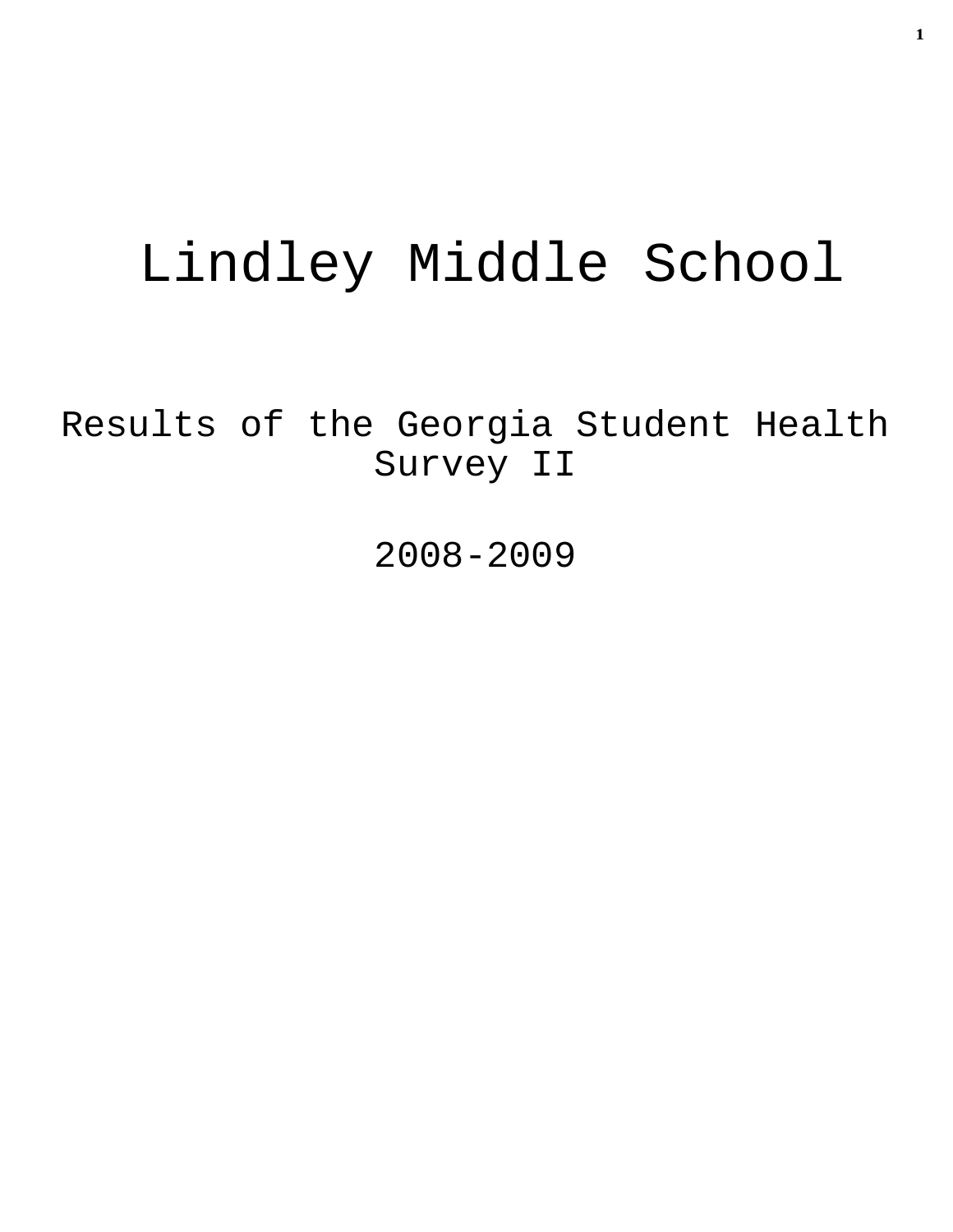# *Demographics* **2**

| Grade                    |    |
|--------------------------|----|
| <b>Grade   Frequency</b> |    |
| ħ                        | 30 |

| Frequency      | <b>Table of Gender by Grade</b> |              |              |
|----------------|---------------------------------|--------------|--------------|
| <b>Col Pct</b> |                                 | Grade(Grade) |              |
|                | Gender(Gender)                  | 6            | <b>Total</b> |
|                | <b>Female</b>                   | 20<br>66.67  | 20           |
|                | <b>Male</b>                     | 10<br>33.33  | 10           |
|                | <b>Total</b>                    | 30           | 30           |

| <b>Frequency</b> |  |
|------------------|--|
| <b>Col Pct</b>   |  |

| <b>Table of Ethnicity by Grade</b> |              |              |
|------------------------------------|--------------|--------------|
|                                    | Grade(Grade) |              |
| <b>Ethnicity</b> (Ethnicity)       | 6            | <b>Total</b> |
| <b>Black</b>                       | 16<br>53.33  | 16           |
| <b>Hispanic</b>                    | 23.33        |              |
| White                              | 3.33         |              |
| <b>Other</b>                       | 6<br>20.00   | 6            |
| <b>Total</b>                       | 30           | 30           |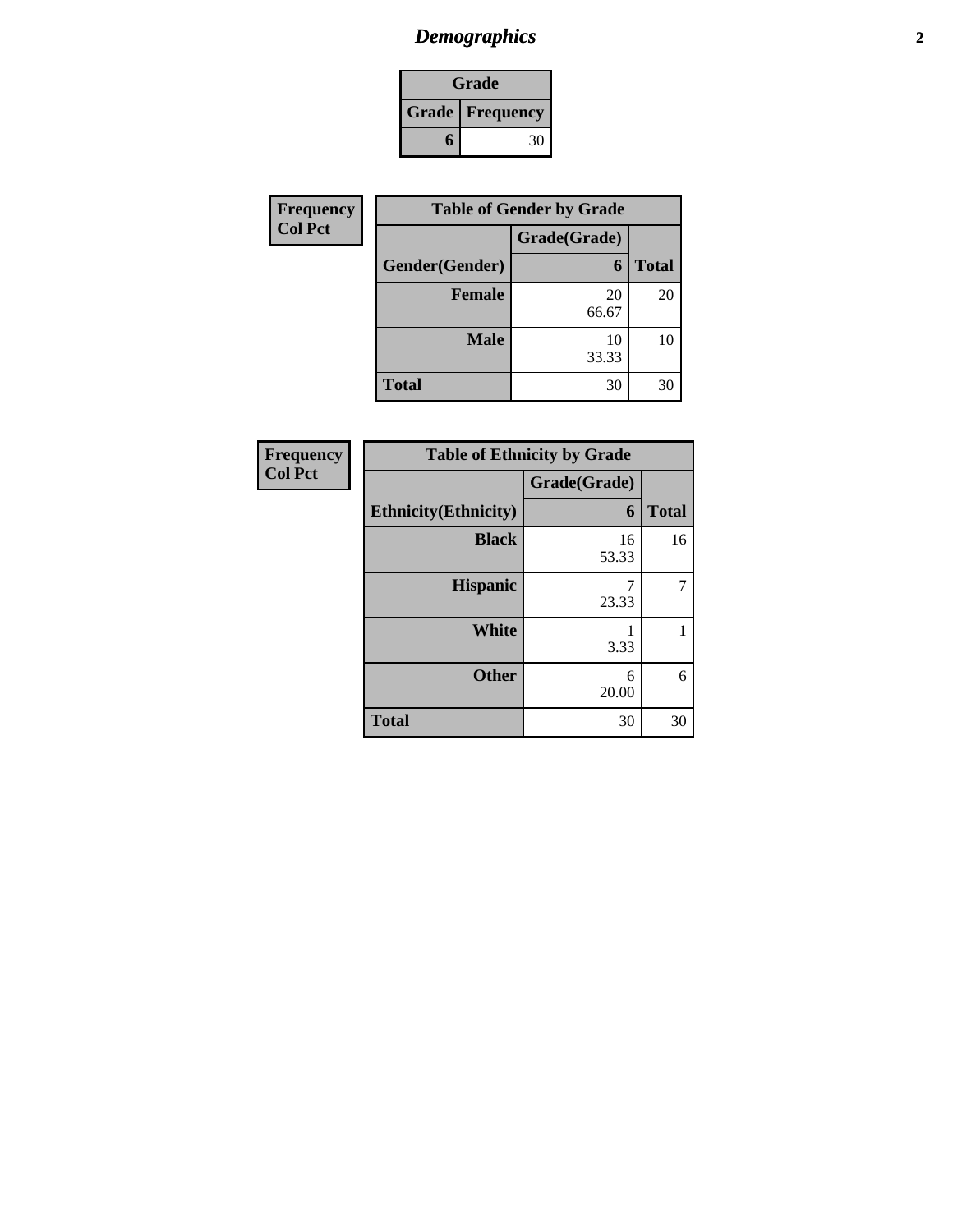#### *Title IV, Part A, Schedule A* **3** *Goal 1: Ensure that all schools are drug-free Baseline Data: Year 2008-2009 Prevalence of Drug Use*

Г

| <b>Frequency</b> | <b>Table of AlcoholAlt by Grade</b>      |                   |              |
|------------------|------------------------------------------|-------------------|--------------|
| <b>Col Pct</b>   | AlcoholAlt(Alcohol<br>use, past 30 days) | Grade(Grade)<br>6 | <b>Total</b> |
|                  | Yes                                      | 3<br>10.00        |              |
|                  | N <sub>0</sub>                           | 27<br>90.00       | 27           |
|                  | Total                                    | 30                | 30           |

| <b>Frequency</b> | <b>Table of TobaccoAny by Grade</b> |              |              |
|------------------|-------------------------------------|--------------|--------------|
| <b>Col Pct</b>   | TobaccoAny(Tobacco                  | Grade(Grade) |              |
|                  | use, past 30 days)                  | 6            | <b>Total</b> |
|                  | N <sub>0</sub>                      | 30<br>100.00 | 30           |
|                  | <b>Total</b>                        | 30           | 30           |

| <b>Frequency</b> | <b>Table of MarijuanaAlt by Grade</b> |              |              |
|------------------|---------------------------------------|--------------|--------------|
| <b>Col Pct</b>   | MarijuanaAlt(Marijuana                | Grade(Grade) |              |
|                  | use, past 30 days)                    |              | <b>Total</b> |
|                  | N <sub>0</sub>                        | 30<br>100.00 | 30           |
|                  | <b>Total</b>                          | 30           | 30           |

| <b>Frequency</b> | <b>Table of OtherDrugAny by Grade</b> |              |              |
|------------------|---------------------------------------|--------------|--------------|
| <b>Col Pct</b>   | <b>OtherDrugAny(Other</b>             | Grade(Grade) |              |
|                  | drug use,<br>past 30 days)            | 6            | <b>Total</b> |
|                  | N <sub>0</sub>                        | 30<br>100.00 | 30           |
|                  | <b>Total</b>                          | 30           | 30           |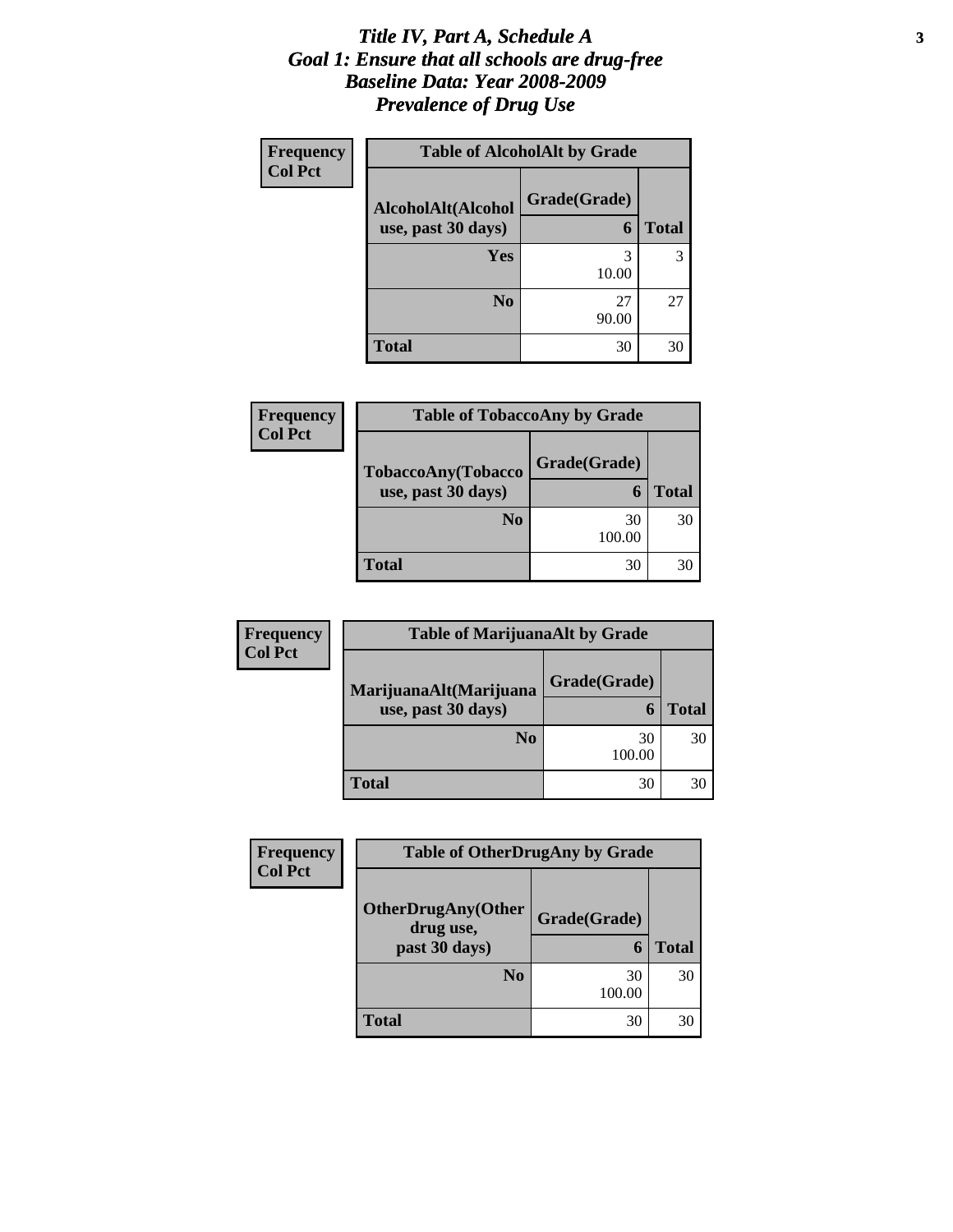#### *Average Age of Onset of Use* **4** *Results for "Average Age of Onset of Use" questions exclude students who said they did not use that substance*

| <b>Variable</b>     | Label                                                              | <b>Mean</b> |
|---------------------|--------------------------------------------------------------------|-------------|
| Alcoholinit2        | I started using alcohol when I was                                 | 9.75        |
| Cigarettesinit2     | I started smoking tobacco when I was                               |             |
| Smokelessinit2      | I started chewing tobacco when I was                               |             |
| Marijuanainit2      | I started using marijuana when I was                               |             |
| Cocaineinit2        | I started using cocaine when I was                                 |             |
| Inhalantsinit2      | I started using inhalants when I was                               |             |
| Steroidsinit2       | I started using steroids when I was                                |             |
| Ecstasyinit2        | I started using ecstasy when I was                                 |             |
| Methinit2           | I started using methamphetamines when I was                        |             |
| Hallucinogensinit2  | I started using hallucinogens when I was                           |             |
| Prescription in it2 | I started using prescription drugs not prescribed to me when I was |             |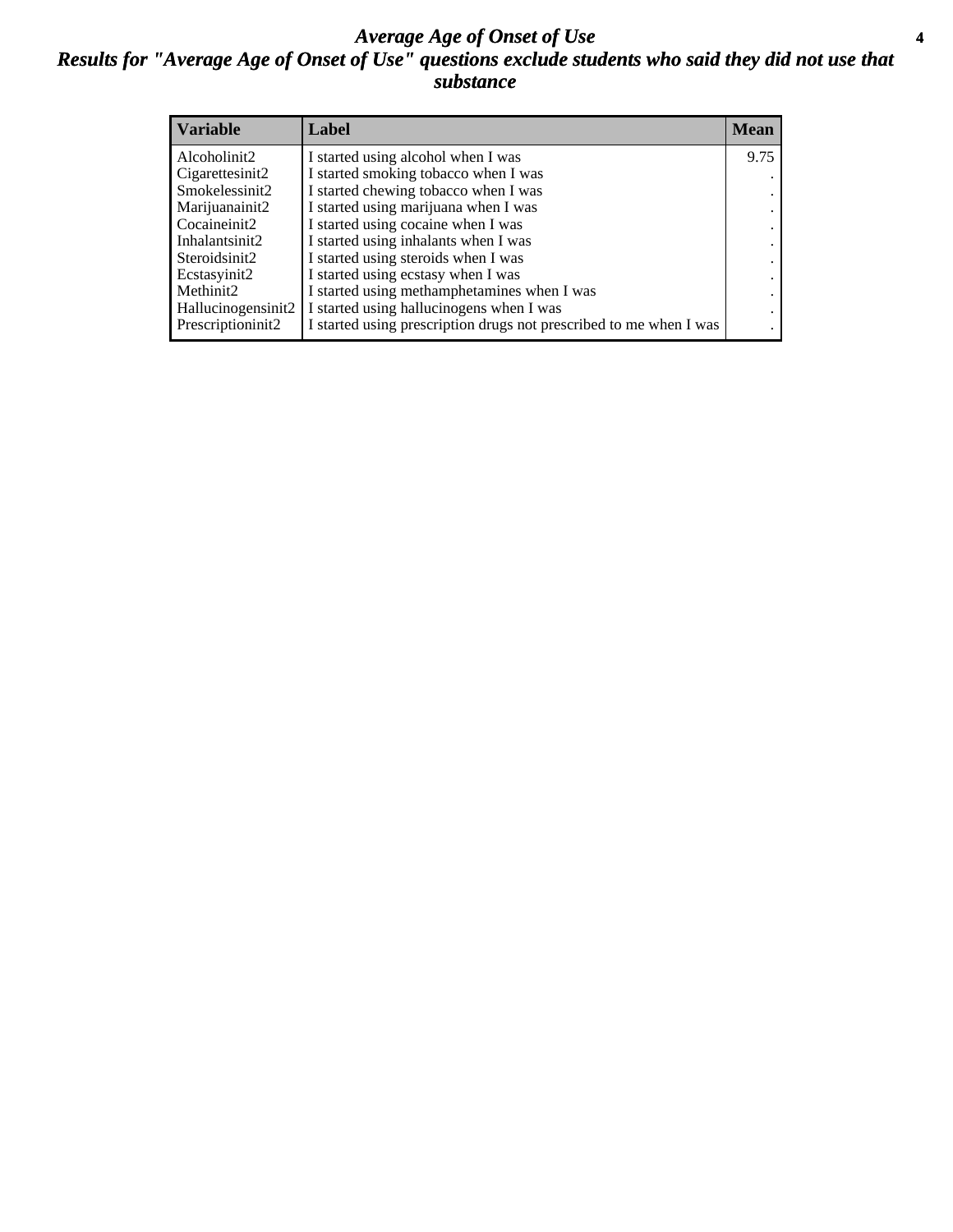# *Perception of Health Risk* **5**

| <b>Frequency</b> | <b>Table of Alcoholharmdich by Grade</b> |              |              |
|------------------|------------------------------------------|--------------|--------------|
| <b>Col Pct</b>   | Alcoholharmdich(I<br>think alcohol is    | Grade(Grade) |              |
|                  | harmful)                                 | 6            | <b>Total</b> |
|                  | Yes                                      | 22<br>73.33  | 22           |
|                  | N <sub>0</sub>                           | 8<br>26.67   | 8            |
|                  | <b>Total</b>                             | 30           | 30           |

| <b>Frequency</b> | <b>Table of Tobaccoharmdich by Grade</b> |              |              |
|------------------|------------------------------------------|--------------|--------------|
| <b>Col Pct</b>   | Tobaccoharmdich(I<br>think tobacco is    | Grade(Grade) |              |
|                  | harmful)                                 | 6            | <b>Total</b> |
|                  | Yes                                      | 26           | 26           |
|                  |                                          | 86.67        |              |
|                  | N <sub>0</sub>                           |              | 4            |
|                  |                                          | 13.33        |              |
|                  | <b>Total</b>                             | 30           | 30           |

| Frequency      | <b>Table of Marijuanaharmdich by Grade</b> |              |              |
|----------------|--------------------------------------------|--------------|--------------|
| <b>Col Pct</b> | Marijuanaharmdich(I<br>think marijuana is  | Grade(Grade) |              |
|                | harmful)                                   | 6            | <b>Total</b> |
|                | Yes                                        | 25<br>83.33  | 25           |
|                | N <sub>0</sub>                             | 5<br>16.67   | 5            |
|                | <b>Total</b>                               | 30           | 30           |

| <b>Frequency</b> | <b>Table of Otherdrugharmdich by Grade</b>   |              |              |  |
|------------------|----------------------------------------------|--------------|--------------|--|
| <b>Col Pct</b>   | Otherdrugharmdich(I<br>think other drugs are | Grade(Grade) |              |  |
|                  | harmful)                                     | 6            | <b>Total</b> |  |
|                  | <b>Yes</b>                                   | 25<br>83.33  | 25           |  |
|                  | N <sub>0</sub>                               | 16.67        | 5            |  |
|                  | <b>Total</b>                                 | 30           | 30           |  |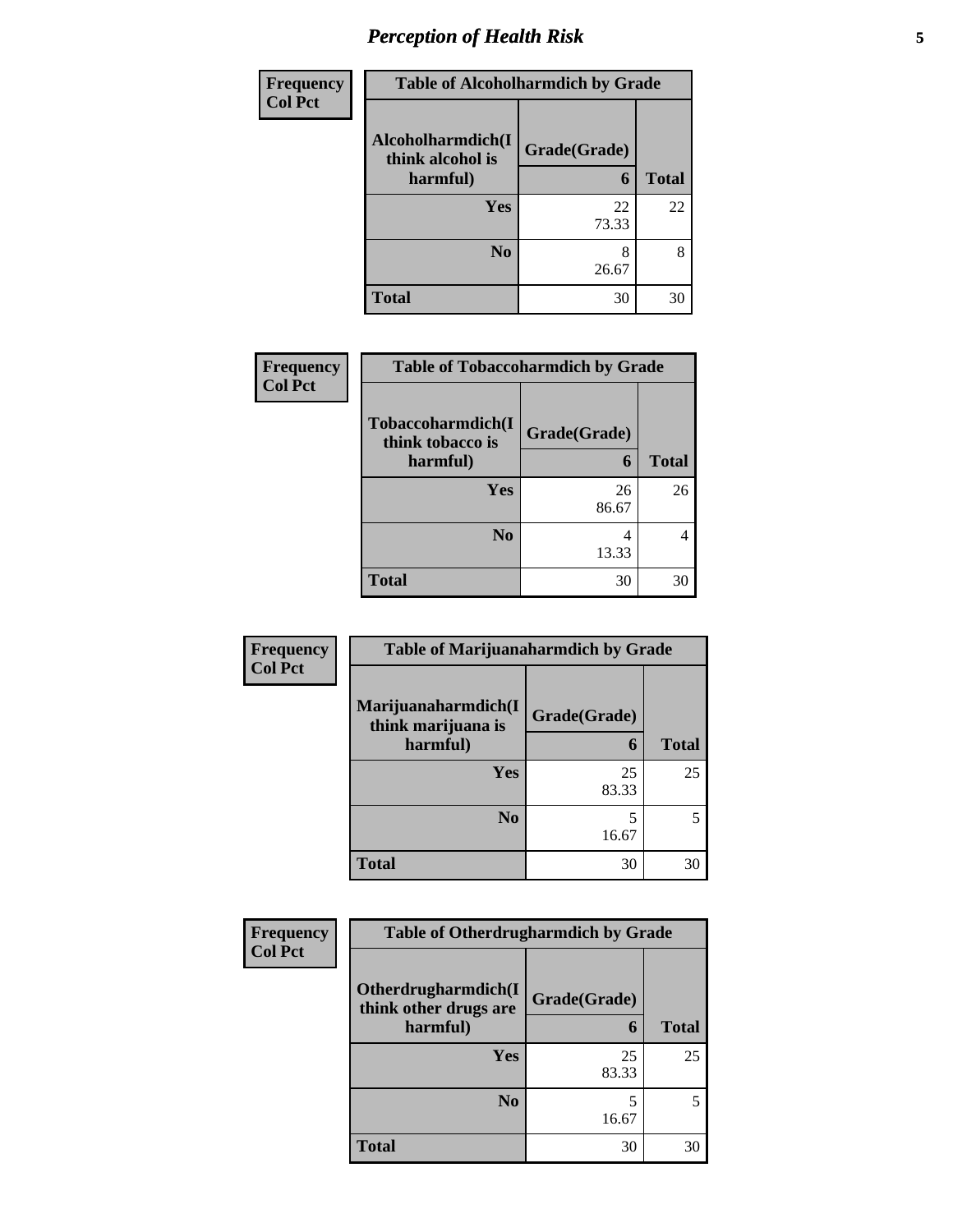### *Social Disapproval* **6**

| <b>Frequency</b> | <b>Table of Alcoholpeerdich by Grade</b>                                |                   |              |
|------------------|-------------------------------------------------------------------------|-------------------|--------------|
| <b>Col Pct</b>   | Alcoholpeerdich(My<br>friends would<br>disapprove if I used<br>alcohol) | Grade(Grade)<br>6 | <b>Total</b> |
|                  |                                                                         |                   |              |
|                  | Yes                                                                     | 25<br>83.33       | 25           |
|                  | N <sub>0</sub>                                                          | 5<br>16.67        | 5            |
|                  | <b>Total</b>                                                            | 30                | 30           |

| Frequency      | <b>Table of Tobaccopeerdich by Grade</b>                                        |                   |              |  |  |
|----------------|---------------------------------------------------------------------------------|-------------------|--------------|--|--|
| <b>Col Pct</b> | <b>Tobaccopeerdich</b> (My<br>friends would<br>disapprove if I used<br>tobacco) | Grade(Grade)<br>6 | <b>Total</b> |  |  |
|                | Yes                                                                             | 30<br>100.00      | 30           |  |  |
|                | Total                                                                           | 30                | 30           |  |  |

| <b>Frequency</b> | <b>Table of Marijuanapeerdich by Grade</b>                    |              |              |  |
|------------------|---------------------------------------------------------------|--------------|--------------|--|
| <b>Col Pct</b>   | Marijuanapeerdich(My<br>friends would<br>disapprove if I used | Grade(Grade) |              |  |
|                  | marijuana)                                                    | 6            | <b>Total</b> |  |
|                  | Yes                                                           | 29<br>96.67  | 29           |  |
|                  | N <sub>0</sub>                                                | 3.33         |              |  |
|                  | <b>Total</b>                                                  | 30           | 30           |  |

| <b>Frequency</b> | <b>Table of Otherdrugpeerdich by Grade</b>                                    |                   |              |  |  |
|------------------|-------------------------------------------------------------------------------|-------------------|--------------|--|--|
| <b>Col Pct</b>   | Otherdrugpeerdich(My<br>friends would<br>disapprove if I used<br>other drugs) | Grade(Grade)<br>6 | <b>Total</b> |  |  |
|                  | Yes                                                                           | 30<br>100.00      | 30           |  |  |
|                  | <b>Total</b>                                                                  | 30                | 30           |  |  |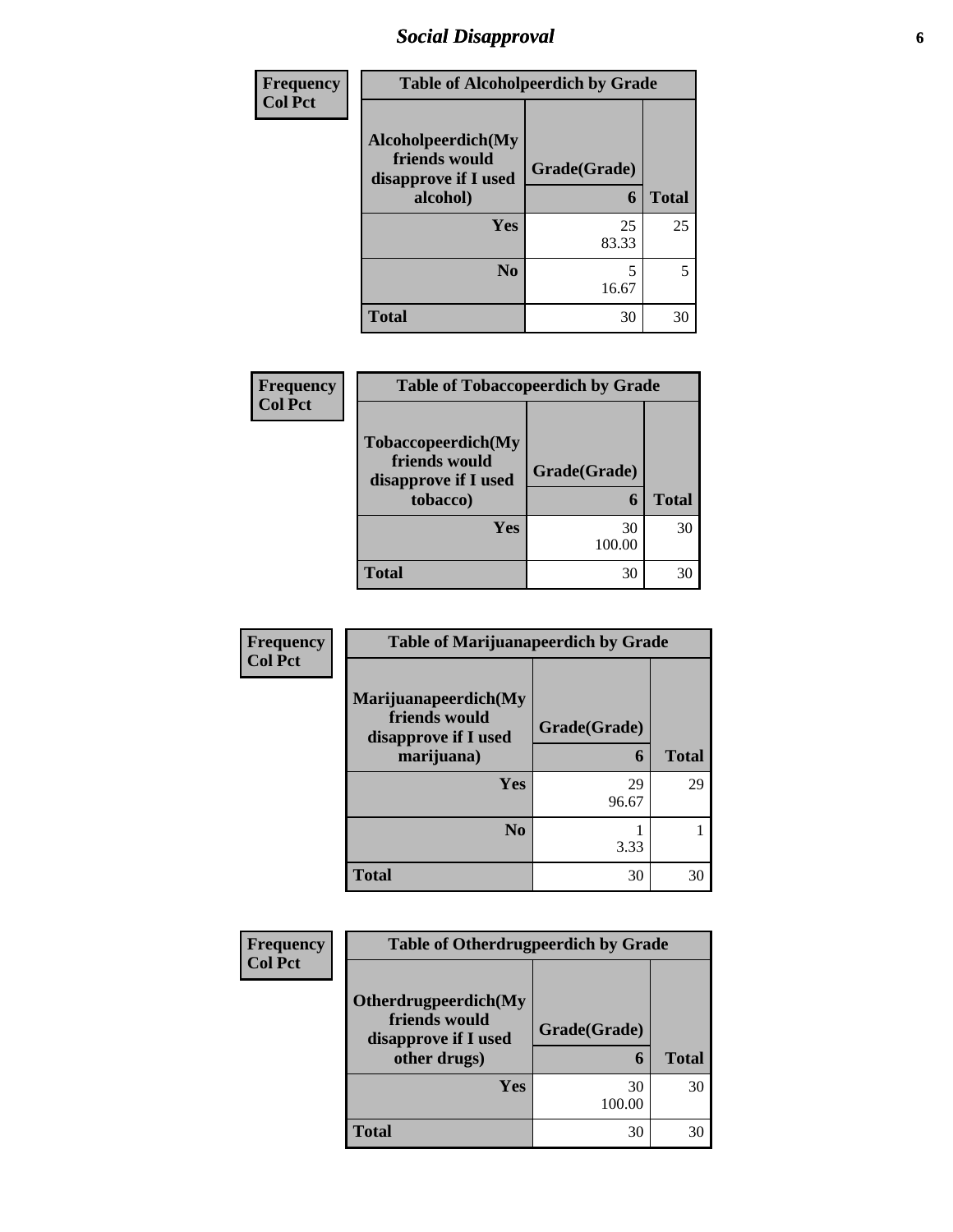#### *Title IV, Part A, Schedule A* **7** *Goal 2: To help ensure that all schools are safe and disciplined Baseline Data: Year 2008-2009 Student Involvement in Gang Activity*

| Frequency      | <b>Table of Gangself by Grade</b>                                                               |              |              |
|----------------|-------------------------------------------------------------------------------------------------|--------------|--------------|
| <b>Col Pct</b> | <b>Gangself(I</b><br>have<br>participated<br>in illegal<br>gang<br>activities in<br>the past 30 | Grade(Grade) |              |
|                | days)                                                                                           | 6            | <b>Total</b> |
|                | N <sub>0</sub>                                                                                  | 30<br>100.00 | 30           |
|                | <b>Total</b>                                                                                    | 30           | 30           |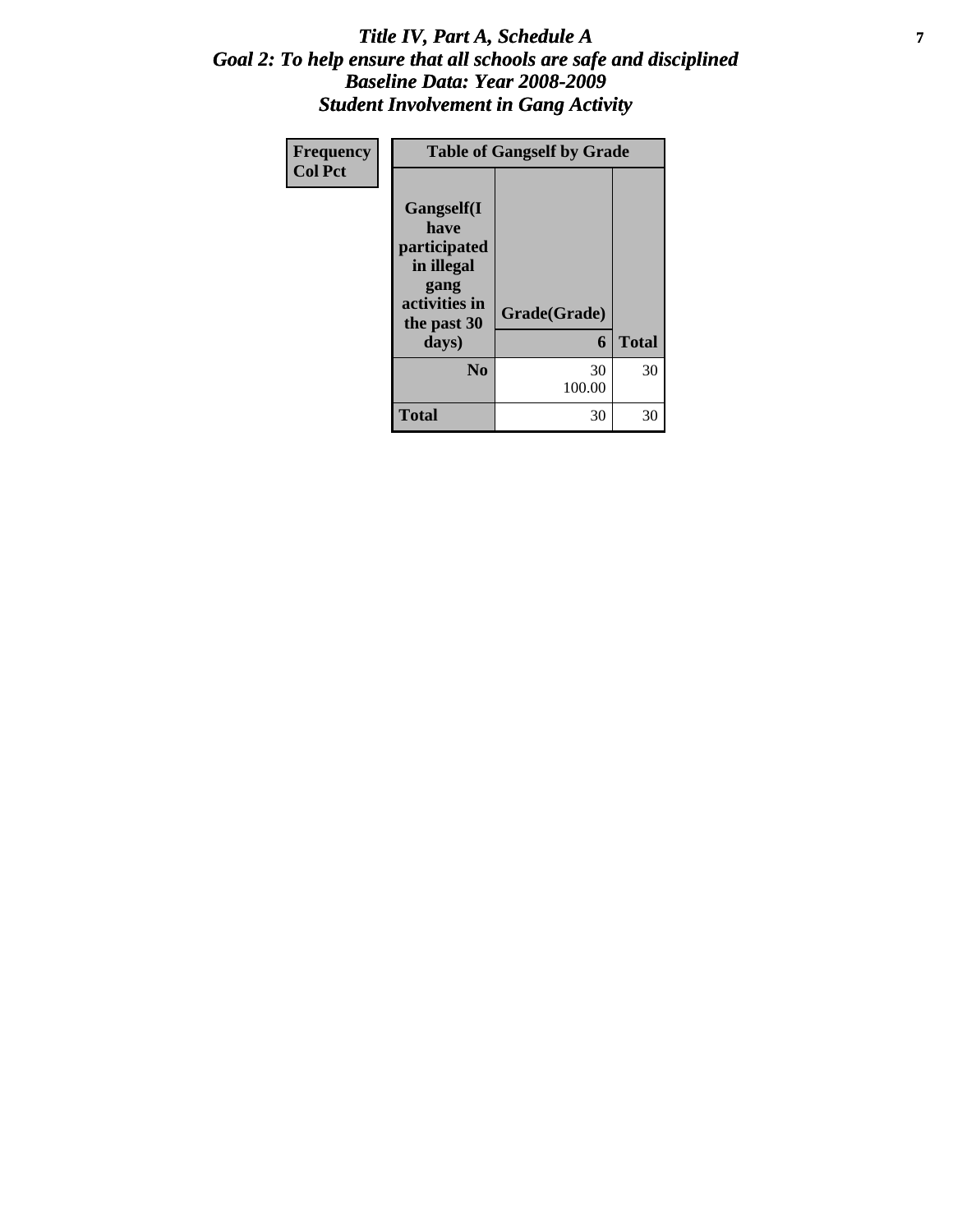# *Student Perception of School Safety* **8**

| <b>Frequency</b> |
|------------------|
| <b>Row Pct</b>   |

| <b>Table of Grade by Safeschool</b> |                                                        |             |                     |                                        |              |
|-------------------------------------|--------------------------------------------------------|-------------|---------------------|----------------------------------------|--------------|
|                                     | Safeschool (School is a place at which I feel<br>safe) |             |                     |                                        |              |
| Grade(Grade)                        | <b>Strongly</b><br>Agree                               | Agree       | Somewhat   Somewhat | <b>Strongly</b><br>Disagree   Disagree | <b>Total</b> |
| O                                   | 23.33                                                  | 16<br>53.33 | 4<br>13.33          | 10.00                                  | 30           |
| Total                               |                                                        | 16          | 4                   | 3                                      |              |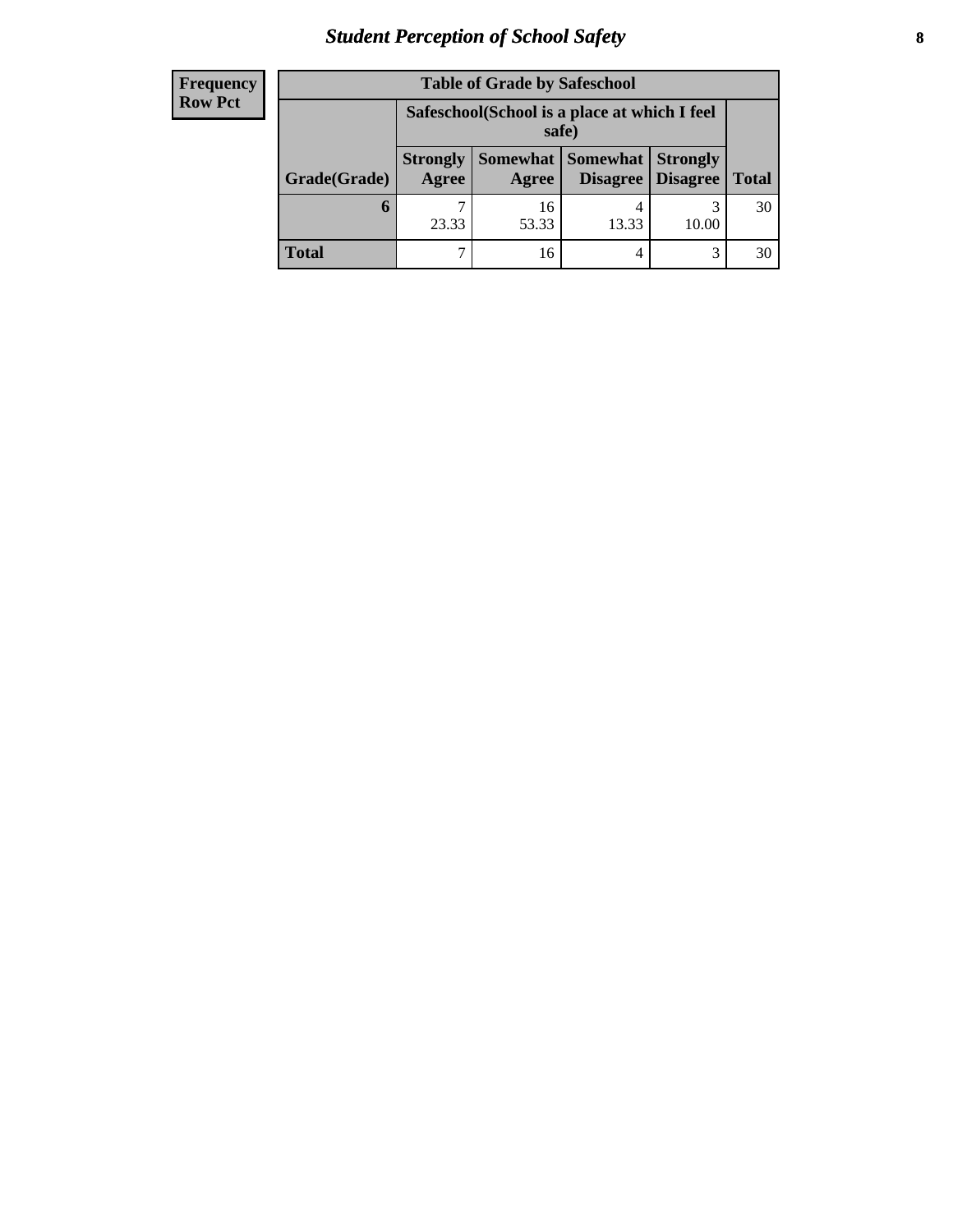#### *Students Who Have Been Bullied*

| Frequency      | <b>Table of Grade by Bullied</b> |                                                                                               |            |              |
|----------------|----------------------------------|-----------------------------------------------------------------------------------------------|------------|--------------|
| <b>Row Pct</b> |                                  | <b>Bullied</b> (I)<br>have been<br>bullied by<br>other<br>students in<br>the past 30<br>days) |            |              |
|                |                                  | $\mathbf{0}$                                                                                  | 1 or<br>2  |              |
|                | Grade(Grade)                     | <b>Days</b>                                                                                   | days       | <b>Total</b> |
|                | 6                                | 26<br>86.67                                                                                   | 4<br>13.33 | 30           |
|                | <b>Total</b>                     | 26                                                                                            | 4          | 30           |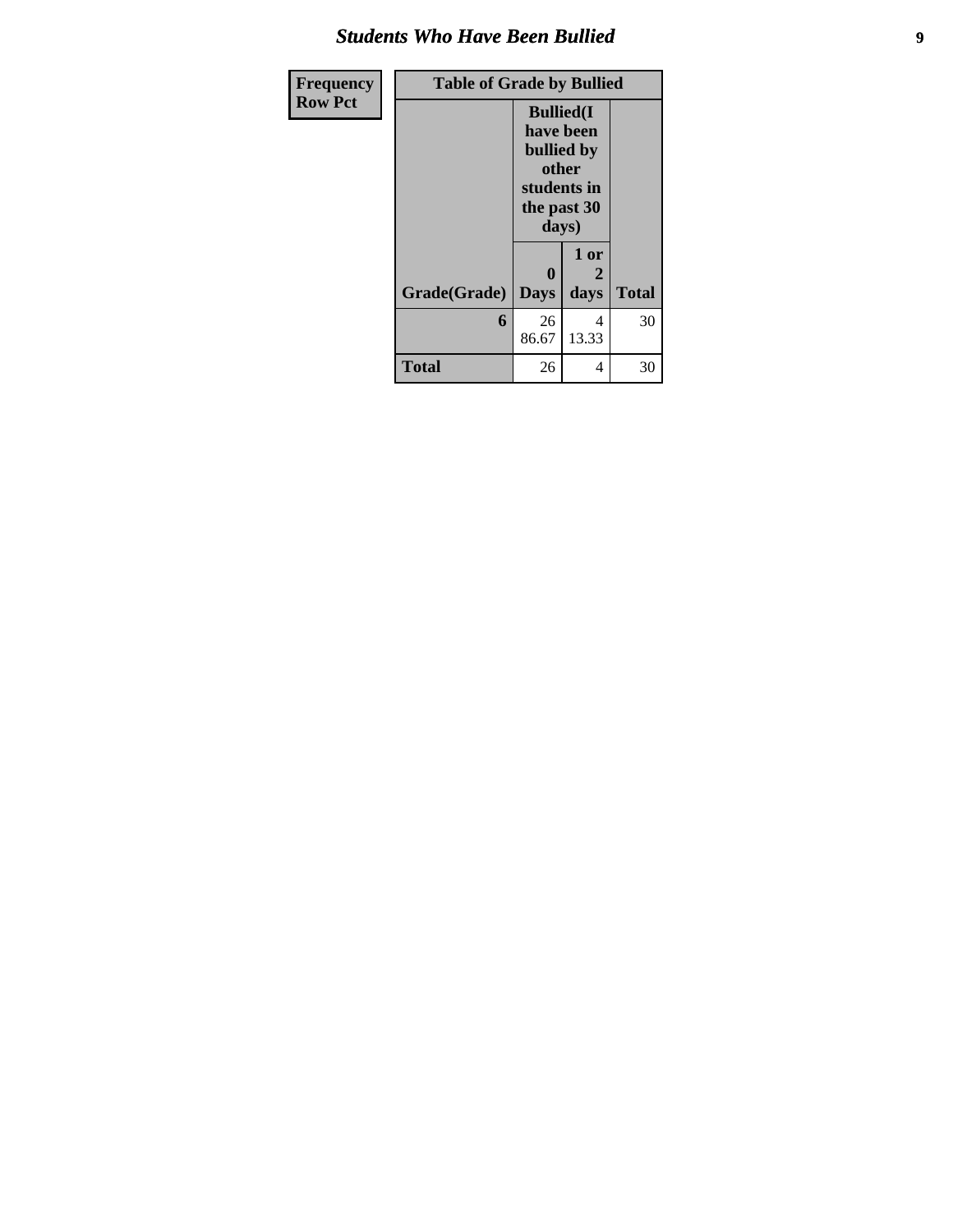#### *School Climate* **10**

| Frequency      | <b>Table of SchoolClimate1 by Grade</b> |                   |              |
|----------------|-----------------------------------------|-------------------|--------------|
| <b>Col Pct</b> | SchoolClimate1(I<br>like school)        | Grade(Grade)<br>6 | <b>Total</b> |
|                | <b>Strongly Agree</b>                   | 6<br>20.00        | 6            |
|                | <b>Somewhat Agree</b>                   | 19<br>63.33       | 19           |
|                | <b>Somewhat Disagree</b>                | 2<br>6.67         | 2            |
|                | <b>Strongly Disagree</b>                | 3<br>10.00        | 3            |
|                | <b>Total</b>                            | 30                | 30           |

#### **Frequency Col Pct**

| <b>Table of SchoolClimate2 by Grade</b> |              |              |  |
|-----------------------------------------|--------------|--------------|--|
| SchoolClimate2(I<br>feel successful at  | Grade(Grade) |              |  |
| school)                                 | 6            | <b>Total</b> |  |
| <b>Strongly Agree</b>                   | 17<br>56.67  | 17           |  |
| <b>Somewhat Agree</b>                   | 13<br>43.33  | 13           |  |
| <b>Total</b>                            | 30           | 30           |  |

| Frequency      | <b>Table of SchoolClimate3 by Grade</b>                               |                   |              |
|----------------|-----------------------------------------------------------------------|-------------------|--------------|
| <b>Col Pct</b> | SchoolClimate3(My<br>school has high<br>standards for<br>achievement) | Grade(Grade)<br>6 | <b>Total</b> |
|                | <b>Strongly Agree</b>                                                 | 16<br>53.33       | 16           |
|                | <b>Somewhat Agree</b>                                                 | 12<br>40.00       | 12           |
|                | <b>Somewhat Disagree</b>                                              | 6.67              | 2            |
|                | Total                                                                 | 30                | 30           |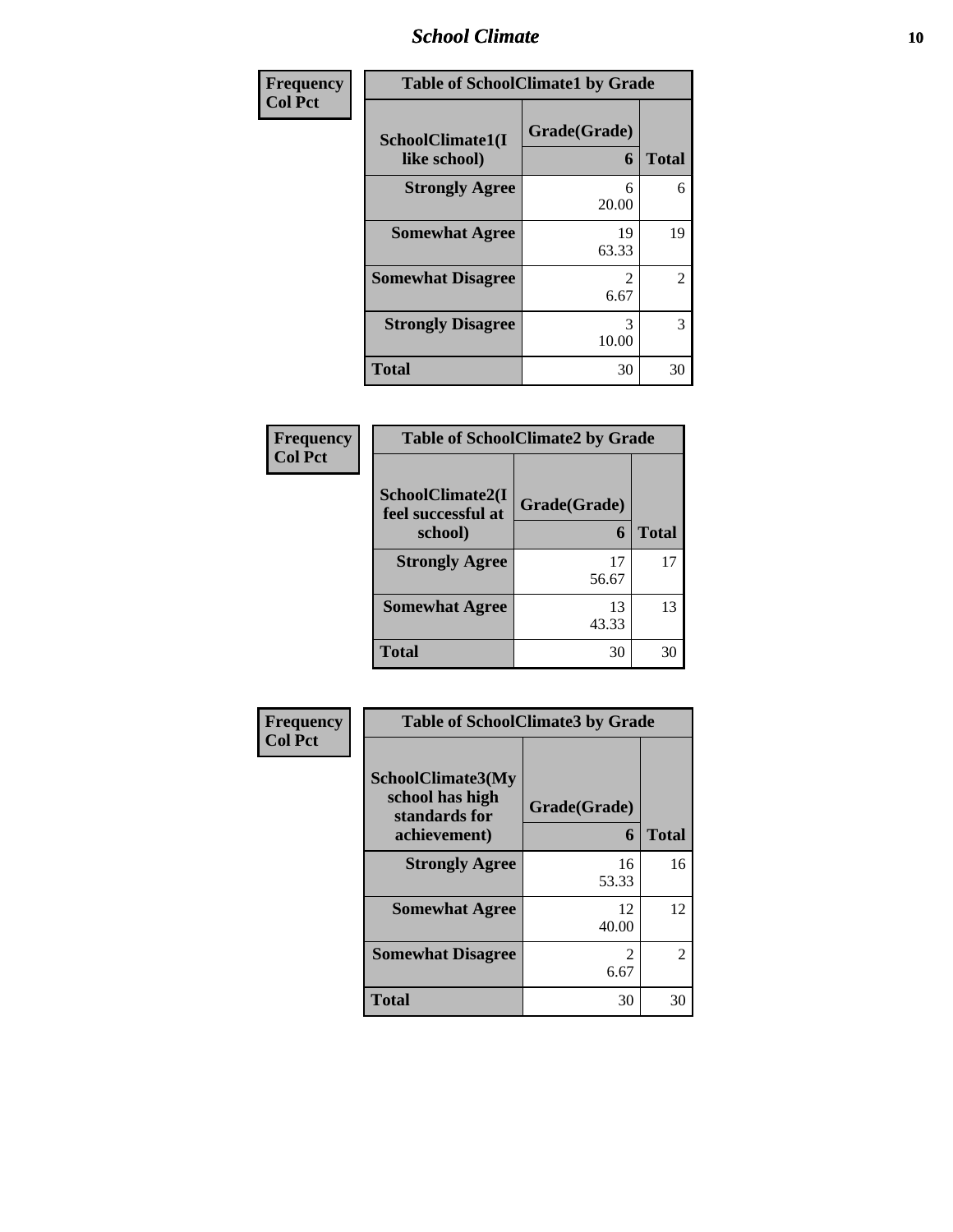#### *School Climate* **11**

| Frequency<br><b>Col Pct</b> | <b>Table of SchoolClimate4 by Grade</b>                              |                   |              |
|-----------------------------|----------------------------------------------------------------------|-------------------|--------------|
|                             | <b>SchoolClimate4(My</b><br>school sets clear<br>rules for behavior) | Grade(Grade)<br>6 | <b>Total</b> |
|                             | <b>Strongly Agree</b>                                                | 14<br>46.67       | 14           |
|                             | <b>Somewhat Agree</b>                                                | 12<br>40.00       | 12           |
|                             | <b>Somewhat Disagree</b>                                             | 4<br>13.33        | 4            |
|                             | <b>Total</b>                                                         | 30                | 30           |

| Frequency      | <b>Table of SchoolClimate5 by Grade</b>                              |                   |              |
|----------------|----------------------------------------------------------------------|-------------------|--------------|
| <b>Col Pct</b> | SchoolClimate5(I<br>know what to do in<br>an emergency at<br>school) | Grade(Grade)<br>6 | <b>Total</b> |
|                | <b>Strongly Agree</b>                                                | 16<br>53.33       | 16           |
|                | <b>Somewhat Agree</b>                                                | 23.33             | 7            |
|                | <b>Somewhat Disagree</b>                                             | 23.33             | 7            |
|                | <b>Total</b>                                                         | 30                | 30           |

| <b>Frequency</b> | <b>Table of SchoolClimate6 by Grade</b>                  |                        |              |
|------------------|----------------------------------------------------------|------------------------|--------------|
| <b>Col Pct</b>   | <b>SchoolClimate6(Teachers</b><br>treat me with respect) | Grade(Grade)<br>6      | <b>Total</b> |
|                  | <b>Strongly Agree</b>                                    | 8<br>26.67             | 8            |
|                  | <b>Somewhat Agree</b>                                    | 16<br>53.33            | 16           |
|                  | <b>Somewhat Disagree</b>                                 | $\overline{2}$<br>6.67 | 2            |
|                  | <b>Strongly Disagree</b>                                 | 4<br>13.33             | 4            |
|                  | <b>Total</b>                                             | 30                     | 30           |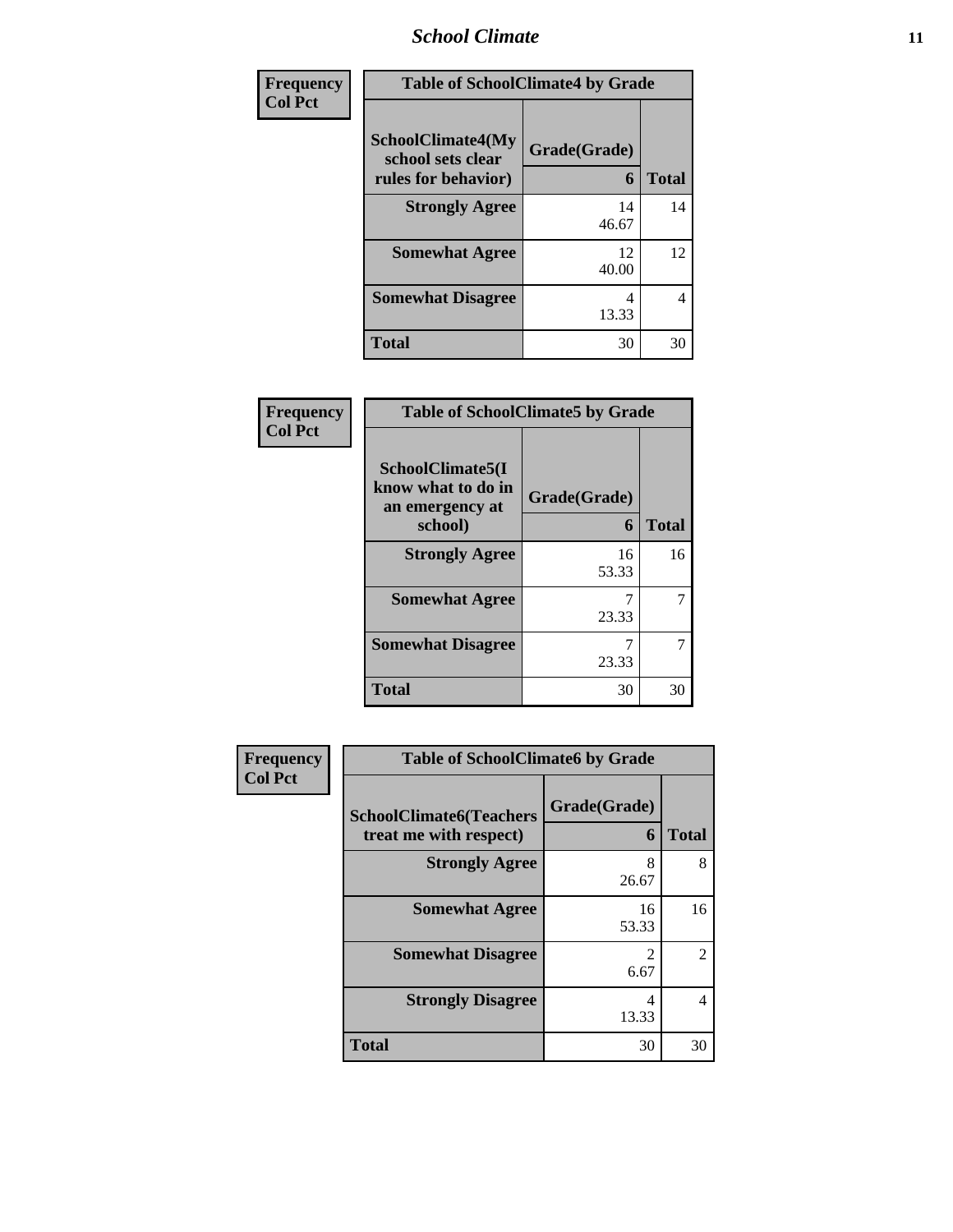*School Climate* **12**

| <b>Frequency</b> | <b>Table of SchoolClimate7 by Grade</b>                                       |                      |              |
|------------------|-------------------------------------------------------------------------------|----------------------|--------------|
| <b>Col Pct</b>   | <b>SchoolClimate7(Behaviors</b><br>in my class allow the<br>teacher to teach) | Grade(Grade)<br>6    | <b>Total</b> |
|                  | <b>Strongly Agree</b>                                                         | 11<br>36.67          | 11           |
|                  | <b>Somewhat Agree</b>                                                         | $\mathbf Q$<br>30.00 | 9            |
|                  | <b>Somewhat Disagree</b>                                                      | 6<br>20.00           | 6            |
|                  | <b>Strongly Disagree</b>                                                      | 4<br>13.33           | 4            |
|                  | <b>Total</b>                                                                  | 30                   | 30           |

| Frequency      | <b>Table of SchoolClimate8 by Grade</b>                                              |                   |              |
|----------------|--------------------------------------------------------------------------------------|-------------------|--------------|
| <b>Col Pct</b> | <b>SchoolClimate8(Students</b><br>are frequently<br>recognized for good<br>behavior) | Grade(Grade)<br>6 | <b>Total</b> |
|                | <b>Strongly Agree</b>                                                                | 3<br>10.00        | 3            |
|                | <b>Somewhat Agree</b>                                                                | 14<br>46.67       | 14           |
|                | <b>Somewhat Disagree</b>                                                             | 10<br>33.33       | 10           |
|                | <b>Strongly Disagree</b>                                                             | 3<br>10.00        | 3            |
|                | <b>Total</b>                                                                         | 30                | 30           |

| Frequency      | <b>Table of SchoolClimate9 by Grade</b>                                           |                   |              |
|----------------|-----------------------------------------------------------------------------------|-------------------|--------------|
| <b>Col Pct</b> | SchoolClimate9(School<br>counselor would be<br>helpful if I needed<br>assistance) | Grade(Grade)<br>6 | <b>Total</b> |
|                | <b>Strongly Agree</b>                                                             | 19<br>63.33       | 19           |
|                | <b>Somewhat Agree</b>                                                             | 9<br>30.00        | 9            |
|                | <b>Somewhat Disagree</b>                                                          | 3.33              |              |
|                | <b>Strongly Disagree</b>                                                          | 3.33              |              |
|                | Total                                                                             | 30                | 30           |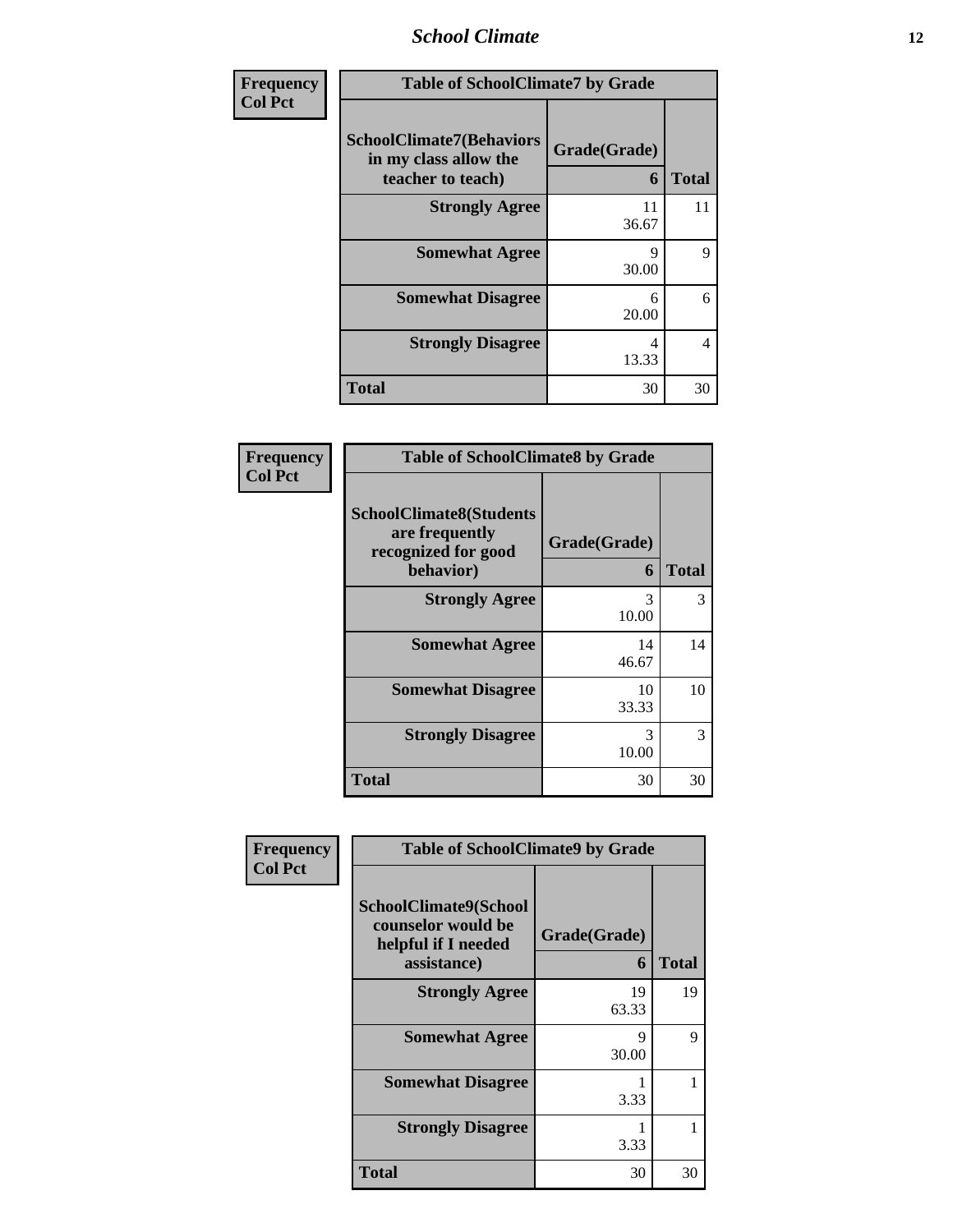### *Reasons for Dropping Out* **13**

| Frequency      | <b>Table of Dropoutreason by Grade</b>                                   |                   |              |
|----------------|--------------------------------------------------------------------------|-------------------|--------------|
| <b>Col Pct</b> | Dropoutreason(If<br>I dropped out the<br>reason would<br>most likely be) | Grade(Grade)<br>6 | <b>Total</b> |
|                | <b>Won't Drop out</b>                                                    | 23<br>76.67       | 23           |
|                | <b>Bored</b>                                                             | 4<br>13.33        | 4            |
|                | <b>Being Bullied</b>                                                     | 3.33              | 1            |
|                | <b>Other</b>                                                             | 2<br>6.67         | 2            |
|                | Total                                                                    | 30                | 30           |

| Frequency      | <b>Table of Dropout by Grade</b>                                       |                   |              |
|----------------|------------------------------------------------------------------------|-------------------|--------------|
| <b>Col Pct</b> | Dropout(I<br>have<br>thought<br>about<br>dropping<br>out of<br>school) | Grade(Grade)<br>6 | <b>Total</b> |
|                | Yes                                                                    | 5<br>16.67        | 5            |
|                | N <sub>0</sub>                                                         | 25<br>83.33       | 25           |
|                | <b>Total</b>                                                           | 30                | 30           |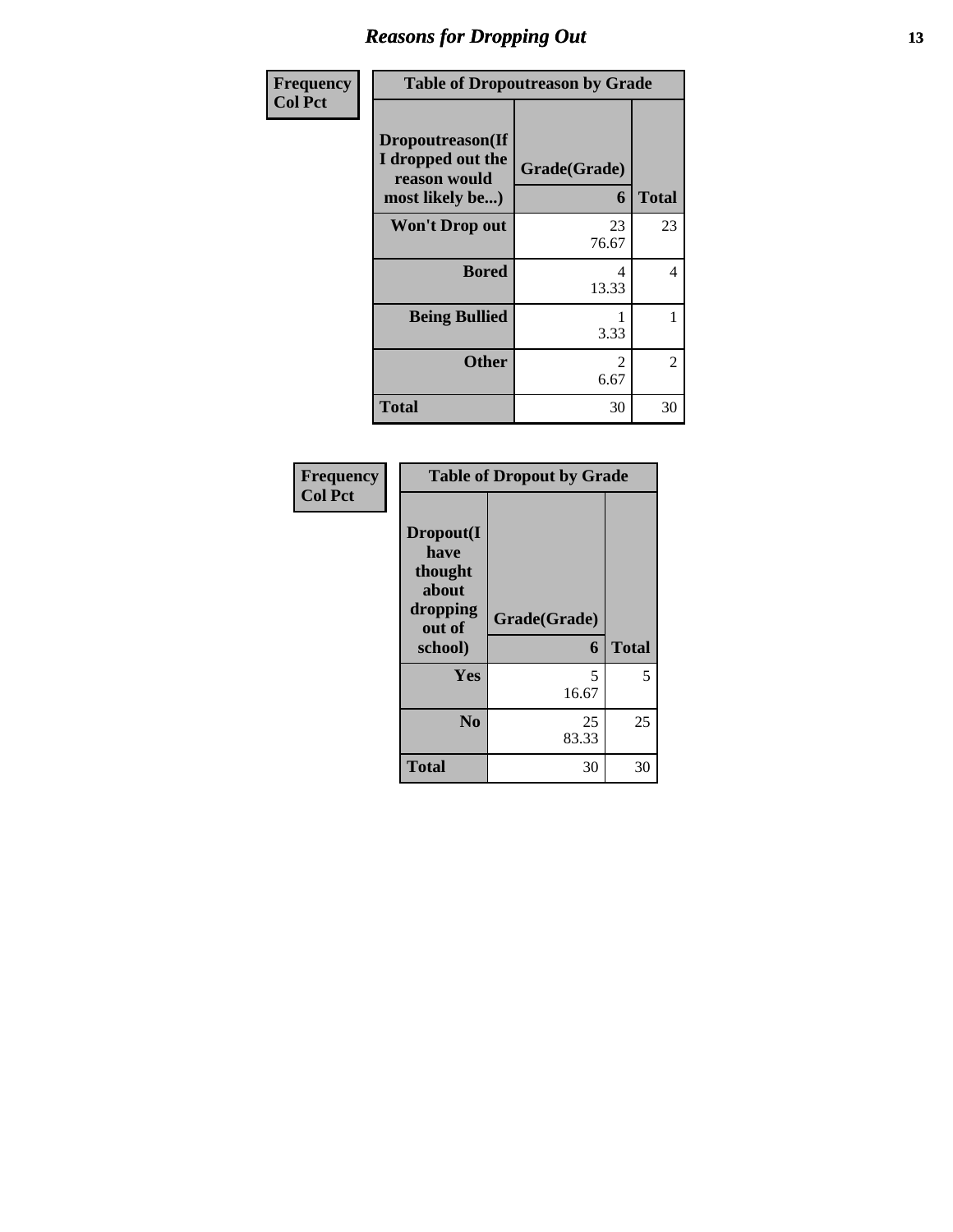### *School Safety* **14**

| Frequency      | <b>Table of Gangself by Grade</b>                                                                |              |              |
|----------------|--------------------------------------------------------------------------------------------------|--------------|--------------|
| <b>Col Pct</b> | <b>Gangself</b> (I<br>have<br>participated<br>in illegal<br>gang<br>activities in<br>the past 30 | Grade(Grade) |              |
|                | days)                                                                                            | 6            | <b>Total</b> |
|                | N <sub>0</sub>                                                                                   | 30<br>100.00 | 30           |
|                | <b>Total</b>                                                                                     | 30           | 30           |

| Frequency<br><b>Col Pct</b> | <b>Table of Gangpeers by Grade</b>                                                                                             |                   |              |
|-----------------------------|--------------------------------------------------------------------------------------------------------------------------------|-------------------|--------------|
|                             | <b>Gangpeers</b> (I<br>have friends<br>who have<br>participated<br>in illegal<br>gang<br>activities in<br>the past 30<br>days) | Grade(Grade)<br>6 | <b>Total</b> |
|                             | Yes                                                                                                                            | 4                 | 4            |
|                             |                                                                                                                                | 13.33             |              |
|                             | N <sub>0</sub>                                                                                                                 | 26<br>86.67       | 26           |
|                             | Total                                                                                                                          | 30                | 30           |

| Frequency      | <b>Table of Pickedon by Grade</b>                                                        |                   |              |
|----------------|------------------------------------------------------------------------------------------|-------------------|--------------|
| <b>Col Pct</b> | <b>Pickedon</b> (I have<br>been picked on or<br>teased at school in<br>the past 30 days) | Grade(Grade)<br>6 | <b>Total</b> |
|                | <b>Strongly Agree</b>                                                                    | 3<br>10.00        | 3            |
|                | <b>Somewhat Agree</b>                                                                    | 5<br>16.67        | 5            |
|                | <b>Somewhat Disagree</b>                                                                 | 4<br>13.33        | 4            |
|                | <b>Strongly Disagree</b>                                                                 | 18<br>60.00       | 18           |
|                | <b>Total</b>                                                                             | 30                | 30           |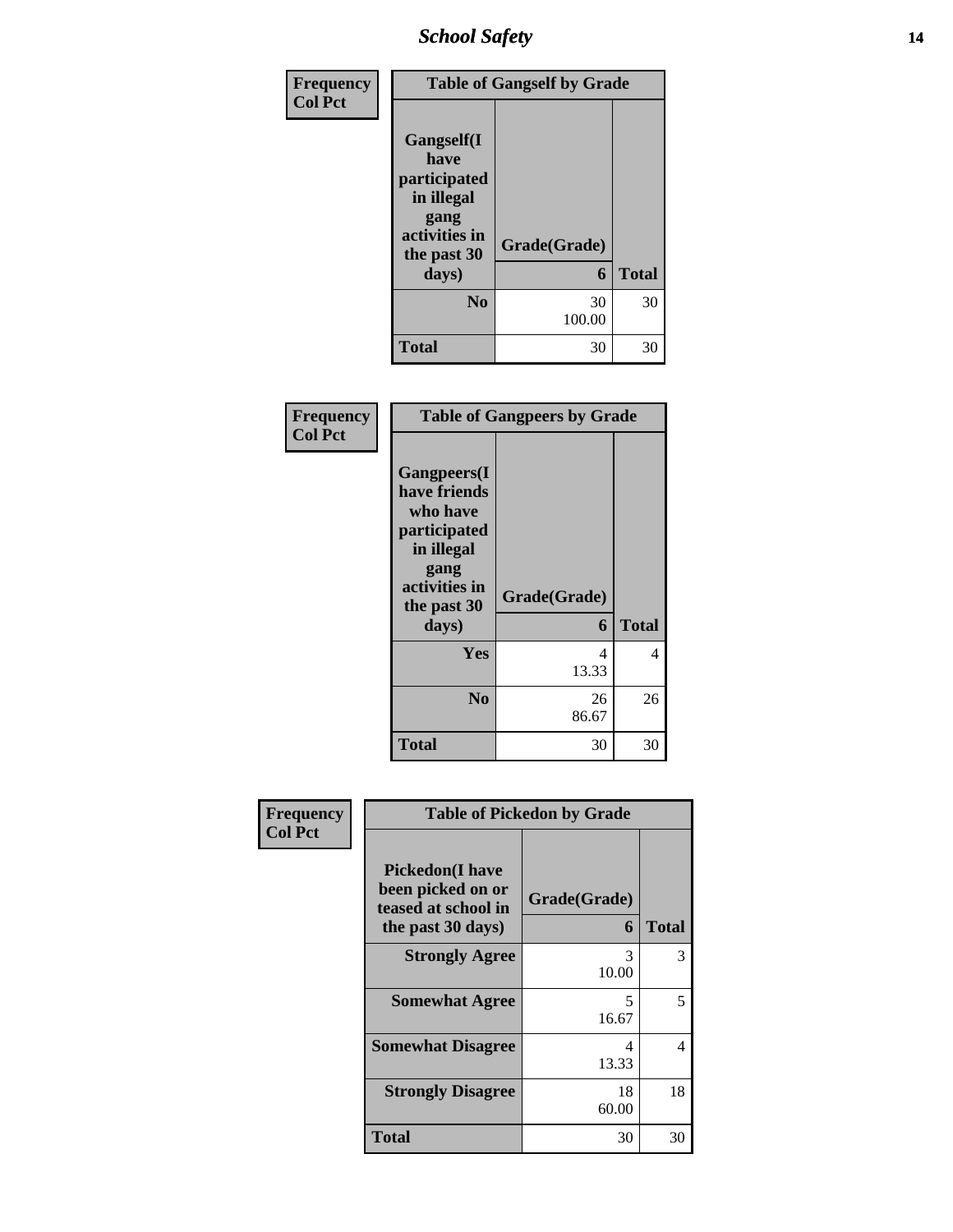*School Safety* **15**

| <b>Frequency</b> | <b>Table of Safeschool by Grade</b>                      |                   |                |
|------------------|----------------------------------------------------------|-------------------|----------------|
| <b>Col Pct</b>   | Safeschool(School<br>is a place at which I<br>feel safe) | Grade(Grade)<br>6 | <b>Total</b>   |
|                  | <b>Strongly Agree</b>                                    | 23.33             | 7              |
|                  | <b>Somewhat Agree</b>                                    | 16<br>53.33       | 16             |
|                  | <b>Somewhat Disagree</b>                                 | 13.33             | $\overline{4}$ |
|                  | <b>Strongly Disagree</b>                                 | 3<br>10.00        | 3              |
|                  | <b>Total</b>                                             | 30                | 30             |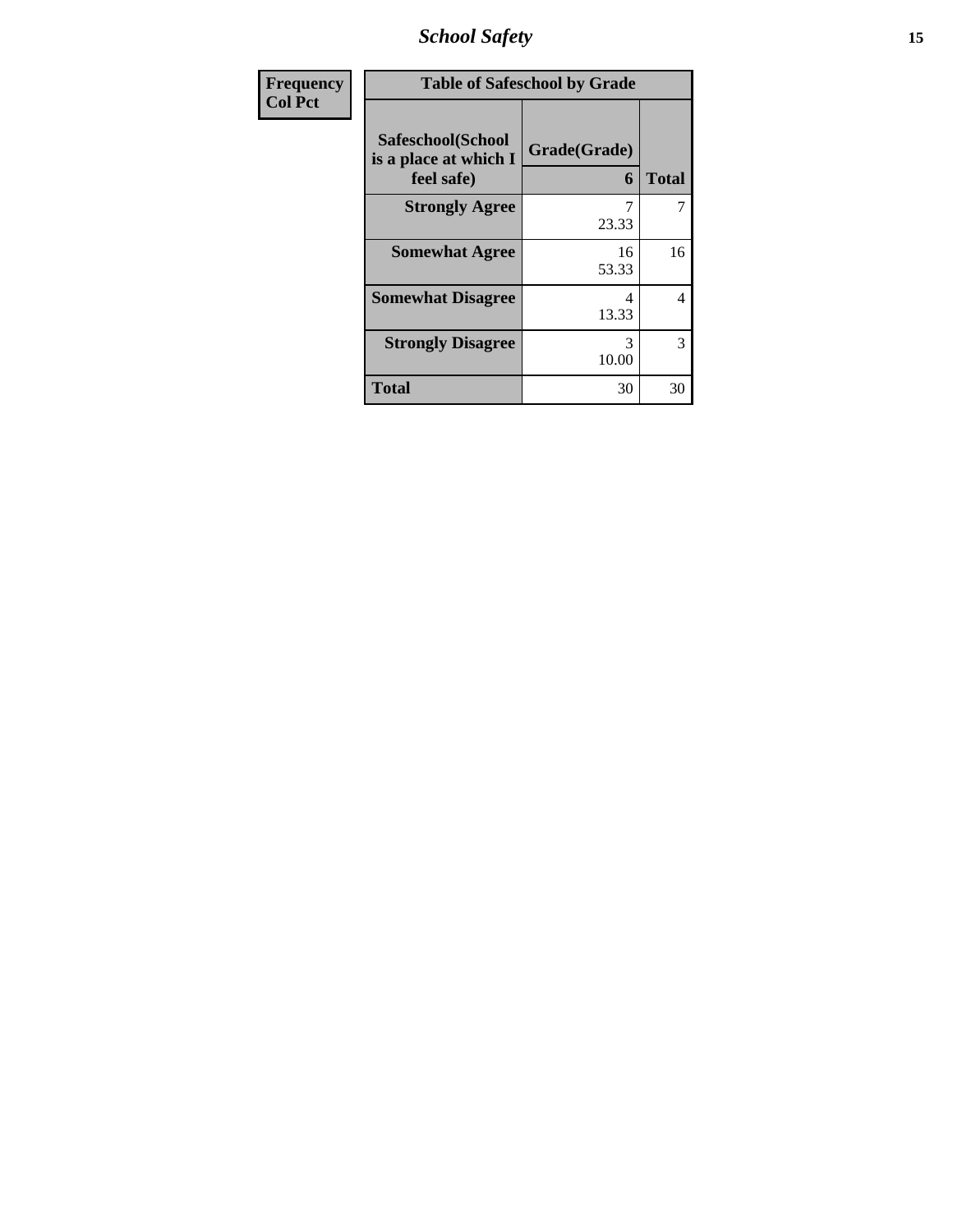*School Safety* **16**

| <b>Frequency</b> | <b>Table of Grade by Bullied</b> |                                                                                              |            |              |
|------------------|----------------------------------|----------------------------------------------------------------------------------------------|------------|--------------|
| <b>Row Pct</b>   |                                  | <b>Bullied</b> (I<br>have been<br>bullied by<br>other<br>students in<br>the past 30<br>days) |            |              |
|                  |                                  | 0                                                                                            | 1 or<br>2  |              |
|                  | Grade(Grade)                     | <b>Days</b>                                                                                  | days       | <b>Total</b> |
|                  | 6                                | 26<br>86.67                                                                                  | 4<br>13.33 | 30           |
|                  | <b>Total</b>                     | 26                                                                                           | 4          | 30           |

| Frequency      | <b>Table of Grade by Bulliedothers</b> |                            |                                                                   |                        |                   |              |
|----------------|----------------------------------------|----------------------------|-------------------------------------------------------------------|------------------------|-------------------|--------------|
| <b>Row Pct</b> |                                        |                            | <b>Bulliedothers</b> (I bullied<br>others in the past 30<br>days) |                        |                   |              |
|                | Grade(Grade)                           | $\mathbf 0$<br><b>Days</b> | 1 or<br>days                                                      | 20<br>to<br>29<br>days | All<br>30<br>days | <b>Total</b> |
|                | 6                                      | 25<br>83.33                | 3.33                                                              | 3.33                   | 3<br>10.00        | 30           |
|                | <b>Total</b>                           | 25                         |                                                                   |                        | 3                 | 30           |

| Frequency      | <b>Table of Grade by Weaponschool</b> |                                                                                    |              |
|----------------|---------------------------------------|------------------------------------------------------------------------------------|--------------|
| <b>Row Pct</b> |                                       | <b>Weaponschool</b> (I<br>brought a<br>weapon to<br>school in the<br>past 30 days) |              |
|                | Grade(Grade)                          | 0 Days                                                                             | <b>Total</b> |
|                | 6                                     | 30<br>100.00                                                                       | 30           |
|                | Total                                 | 30                                                                                 | 30           |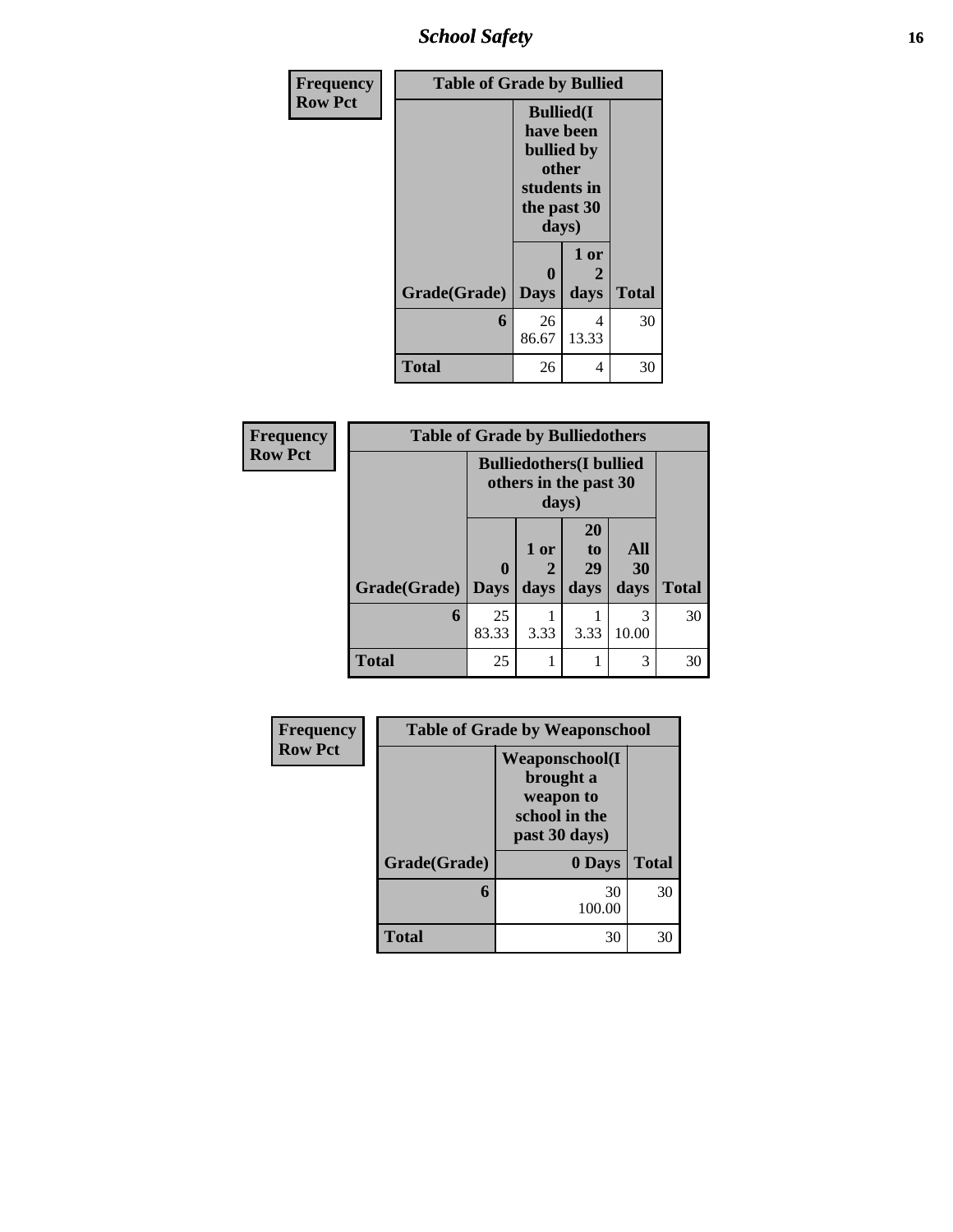*School Safety* **17**

| <b>Frequency</b> | <b>Table of Grade by Absentunsafe</b> |                                                                                              |              |  |
|------------------|---------------------------------------|----------------------------------------------------------------------------------------------|--------------|--|
| <b>Row Pct</b>   |                                       | Absentunsafe(I)<br>have missed<br>school because<br>I felt unsafe in<br>the past 30<br>days) |              |  |
|                  | Grade(Grade)                          | 0 Days                                                                                       | <b>Total</b> |  |
|                  | 6                                     | 30<br>100.00                                                                                 | 30           |  |
|                  | <b>Total</b>                          | 30                                                                                           | 30           |  |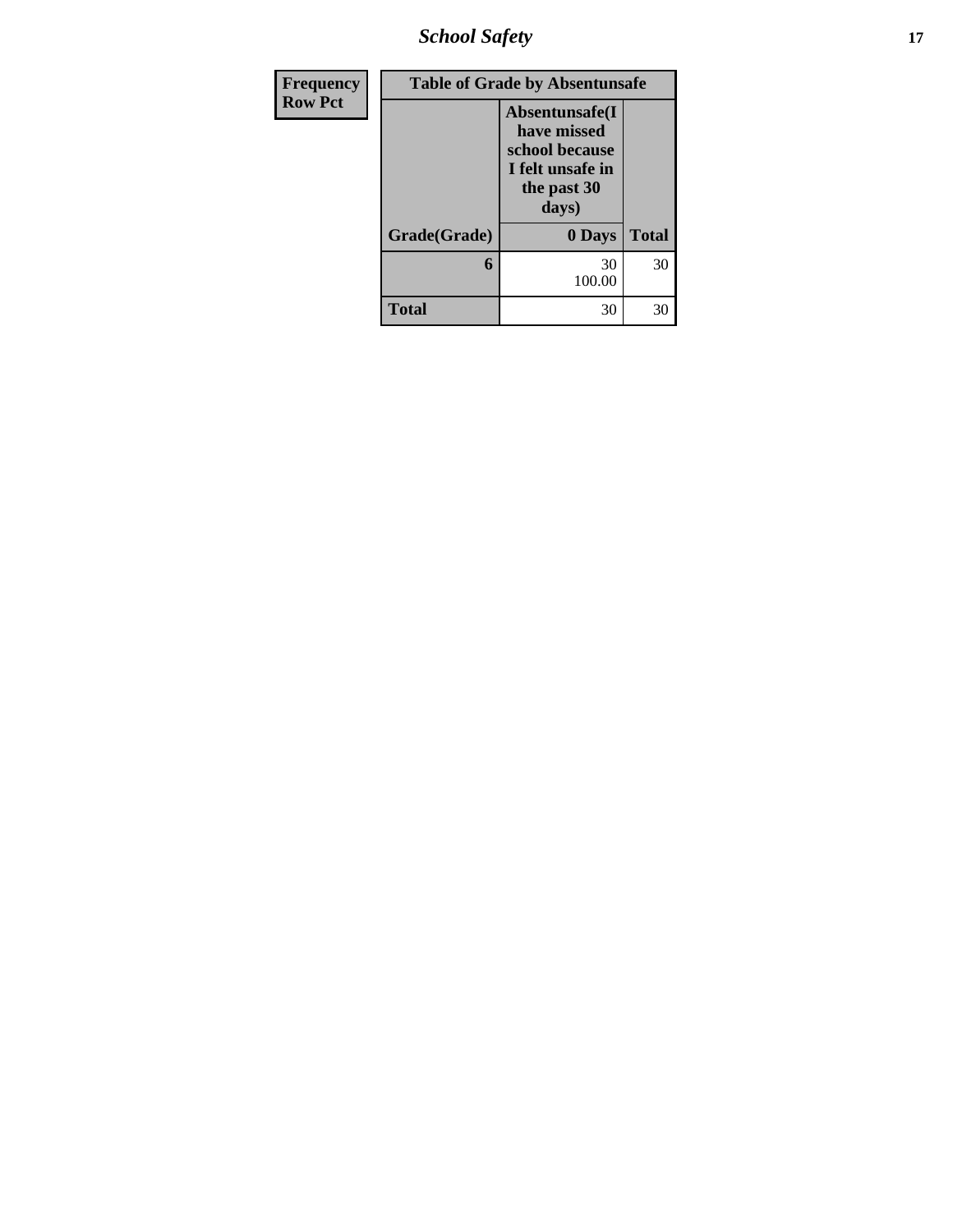# *Drug Use During Last 30 Days* **18**

| <b>Frequency</b> |              | <b>Table of Grade by Alcohol</b> |                                       |                 |              |
|------------------|--------------|----------------------------------|---------------------------------------|-----------------|--------------|
| <b>Row Pct</b>   |              |                                  | Alcohol(Alcohol<br>use, past 30 days) |                 |              |
|                  | Grade(Grade) | Did<br>not<br><b>use</b>         | $6-9$<br>days                         | $10-19$<br>days | <b>Total</b> |
|                  | 6            | 27<br>90.00                      | 3.33                                  | 2<br>6.67       | 30           |
|                  | Total        | 27                               |                                       | $\mathfrak{D}$  | 30           |

| <b>Frequency</b> |              | <b>Table of Grade by Cigarettes</b>                         |              |  |
|------------------|--------------|-------------------------------------------------------------|--------------|--|
| <b>Row Pct</b>   |              | <b>Cigarettes</b> (Smoking<br>tobacco use,<br>past 30 days) |              |  |
|                  | Grade(Grade) | Did not use                                                 | <b>Total</b> |  |
|                  |              | 30<br>100.00                                                | 30           |  |
|                  | Total        | 30                                                          | 30           |  |

| <b>Frequency</b> |              | <b>Table of Grade by Smokeless</b>                         |              |
|------------------|--------------|------------------------------------------------------------|--------------|
| <b>Row Pct</b>   |              | <b>Smokeless</b> (Chewing<br>tobacco use,<br>past 30 days) |              |
|                  | Grade(Grade) | Did not use                                                | <b>Total</b> |
|                  |              | 30<br>100.00                                               | 30           |
|                  | <b>Total</b> | 30                                                         | 30           |

| <b>Frequency</b> |              | <b>Table of Grade by Marijuana</b>         |              |  |  |
|------------------|--------------|--------------------------------------------|--------------|--|--|
| <b>Row Pct</b>   |              | Marijuana (Marijuana<br>use, past 30 days) |              |  |  |
|                  | Grade(Grade) | Did not use                                | <b>Total</b> |  |  |
|                  | 6            | 30<br>100.00                               | 30           |  |  |
|                  | <b>Total</b> | 30                                         | 30           |  |  |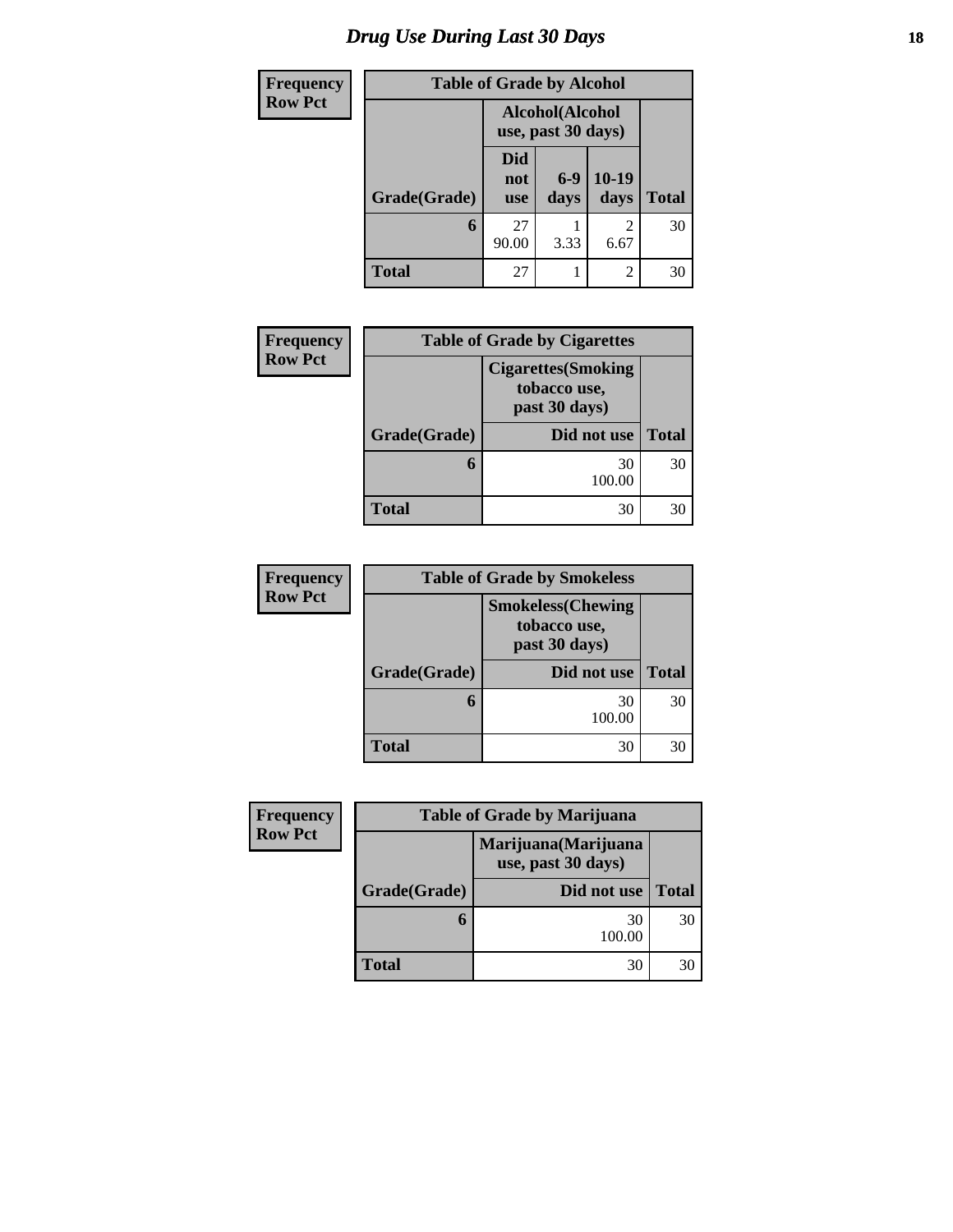| <b>Frequency</b> |              | <b>Table of Grade by Cocaine</b>                 |              |  |  |
|------------------|--------------|--------------------------------------------------|--------------|--|--|
| <b>Row Pct</b>   |              | <b>Cocaine</b> (Cocaine<br>use,<br>past 30 days) |              |  |  |
|                  | Grade(Grade) | Did not use                                      | <b>Total</b> |  |  |
|                  | 6            | 30<br>100.00                                     | 30           |  |  |
|                  | <b>Total</b> | 30                                               | 30           |  |  |

| <b>Frequency</b> |              | <b>Table of Grade by Inhalants</b>               |              |
|------------------|--------------|--------------------------------------------------|--------------|
| <b>Row Pct</b>   |              | <b>Inhalants</b> (Inhalant<br>use, past 30 days) |              |
|                  | Grade(Grade) | Did not use                                      | <b>Total</b> |
|                  |              | 30<br>100.00                                     | 30           |
|                  | <b>Total</b> | 30                                               | 30           |

| <b>Frequency</b> |              | <b>Table of Grade by Steroids</b>                 |              |  |
|------------------|--------------|---------------------------------------------------|--------------|--|
| <b>Row Pct</b>   |              | <b>Steroids</b> (Steroid<br>use,<br>past 30 days) |              |  |
|                  | Grade(Grade) | Did not use                                       | <b>Total</b> |  |
|                  | 6            | 30<br>100.00                                      | 30           |  |
|                  | Total        | 30                                                | 30           |  |

| Frequency      |              | <b>Table of Grade by Ecstasy</b>                 |              |  |  |
|----------------|--------------|--------------------------------------------------|--------------|--|--|
| <b>Row Pct</b> |              | <b>Ecstasy</b> (Ecstasy<br>use,<br>past 30 days) |              |  |  |
|                | Grade(Grade) | Did not use                                      | <b>Total</b> |  |  |
|                | 6            | 30<br>100.00                                     | 30           |  |  |
|                | <b>Total</b> | 30                                               | 30           |  |  |

| <b>Frequency</b> | <b>Table of Grade by Meth</b>                      |              |              |
|------------------|----------------------------------------------------|--------------|--------------|
| <b>Row Pct</b>   | <b>Meth</b> (Methamphetamine<br>use, past 30 days) |              |              |
|                  | Grade(Grade)                                       | Did not use  | <b>Total</b> |
|                  | O                                                  | 30<br>100.00 | 30           |
|                  | <b>Total</b>                                       | 30           | 30           |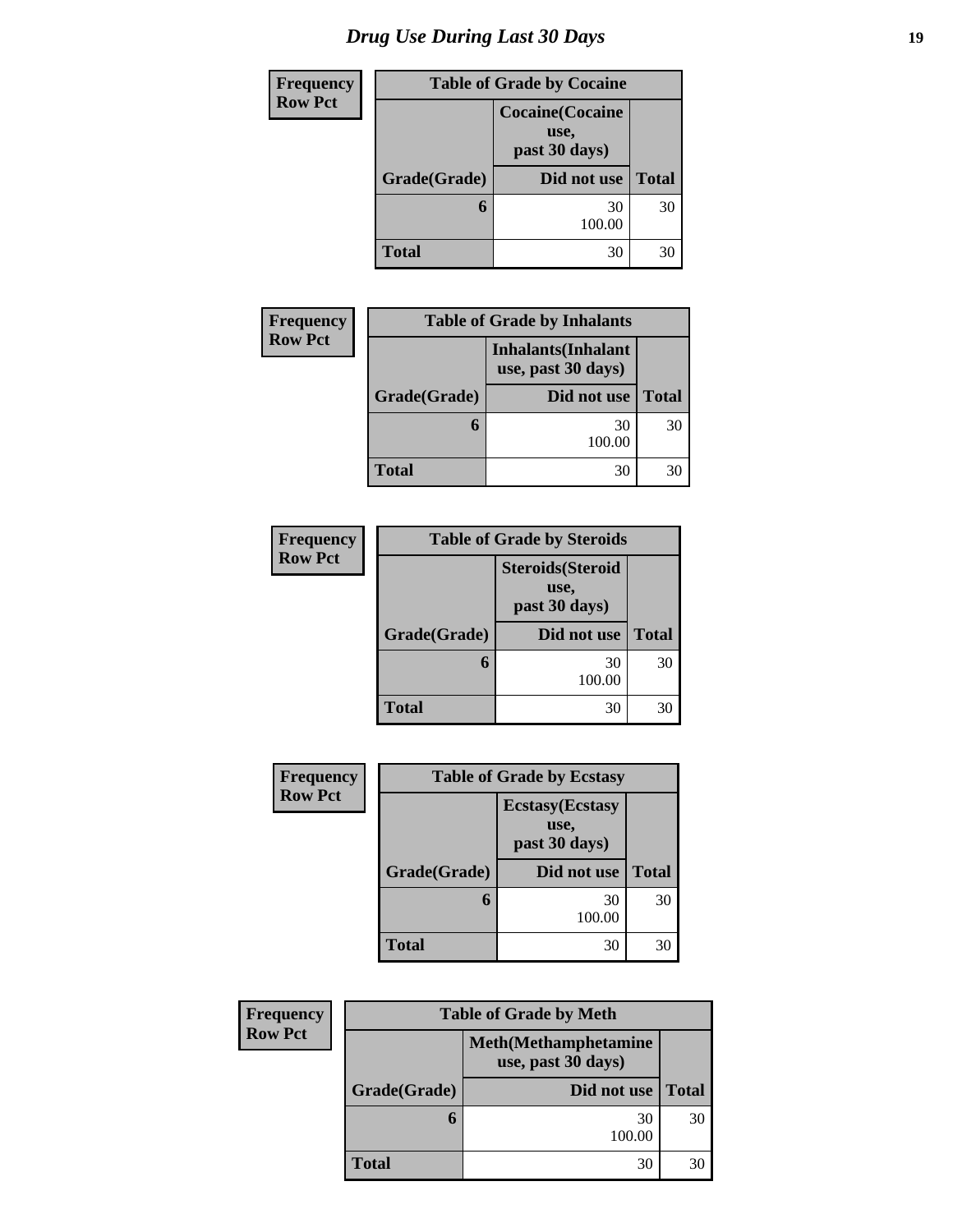# *Drug Use During Last 30 Days* 20

| Frequency      | <b>Table of Grade by Hallucinogens</b>            |              |              |
|----------------|---------------------------------------------------|--------------|--------------|
| <b>Row Pct</b> | Hallucinogens (Hallucinogen<br>use, past 30 days) |              |              |
|                | Grade(Grade)                                      | Did not use  | <b>Total</b> |
|                |                                                   | 30<br>100.00 | 30           |
|                | <b>Total</b>                                      | 30           | 30           |

| Frequency      |              | <b>Table of Grade by Prescription</b>                                             |              |
|----------------|--------------|-----------------------------------------------------------------------------------|--------------|
| <b>Row Pct</b> |              | <b>Prescription</b> (Prescription<br>drugs not prescribed to<br>me, past 30 days) |              |
|                | Grade(Grade) | Did not use                                                                       | <b>Total</b> |
|                | O            | 30<br>100.00                                                                      | 30           |
|                | <b>Total</b> | 30                                                                                | 30           |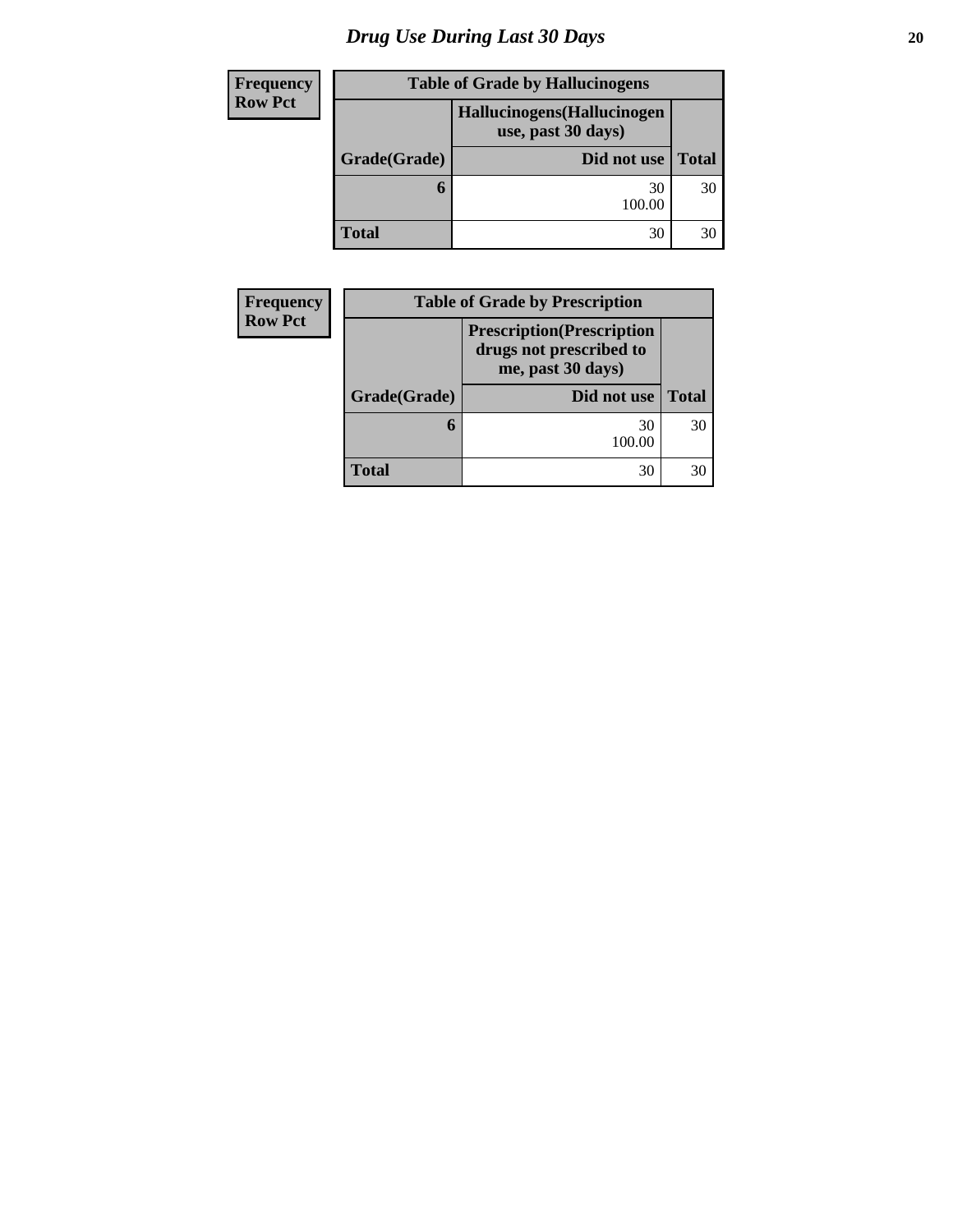| Frequency      | <b>Table of Alcoholease by Grade</b>              |                   |              |
|----------------|---------------------------------------------------|-------------------|--------------|
| <b>Col Pct</b> | <b>Alcoholease</b> (It is<br>easy to get alcohol) | Grade(Grade)<br>6 | <b>Total</b> |
|                | <b>Strongly Agree</b>                             | 23.33             |              |
|                | <b>Somewhat Agree</b>                             | 3.33              |              |
|                | <b>Somewhat Disagree</b>                          | 5<br>16.67        | 5            |
|                | <b>Strongly Disagree</b>                          | 17<br>56.67       | 17           |
|                | <b>Total</b>                                      | 30                | 30           |

| Frequency<br>Col Pct |
|----------------------|
|                      |

| <b>Table of Cigarettesease by Grade</b>                 |                   |              |
|---------------------------------------------------------|-------------------|--------------|
| Cigarettesease(It is<br>easy to get smoking<br>tobacco) | Grade(Grade)<br>6 | <b>Total</b> |
| <b>Strongly Agree</b>                                   | 3<br>10.00        | 3            |
| <b>Somewhat Agree</b>                                   | 2<br>6.67         | 2            |
| <b>Somewhat Disagree</b>                                | 5<br>16.67        | 5            |
| <b>Strongly Disagree</b>                                | 20<br>66.67       | 20           |
| <b>Total</b>                                            | 30                | 30           |

| Frequency      | <b>Table of Smokelessease by Grade</b>                         |                   |              |
|----------------|----------------------------------------------------------------|-------------------|--------------|
| <b>Col Pct</b> | <b>Smokelessease</b> (It is<br>easy to get chewing<br>tobacco) | Grade(Grade)<br>6 | <b>Total</b> |
|                | <b>Strongly Agree</b>                                          | 2<br>6.67         | 2            |
|                | <b>Somewhat Agree</b>                                          | 3.33              |              |
|                | <b>Somewhat Disagree</b>                                       | 3<br>10.00        | 3            |
|                | <b>Strongly Disagree</b>                                       | 24<br>80.00       | 24           |
|                | <b>Total</b>                                                   | 30                | 30           |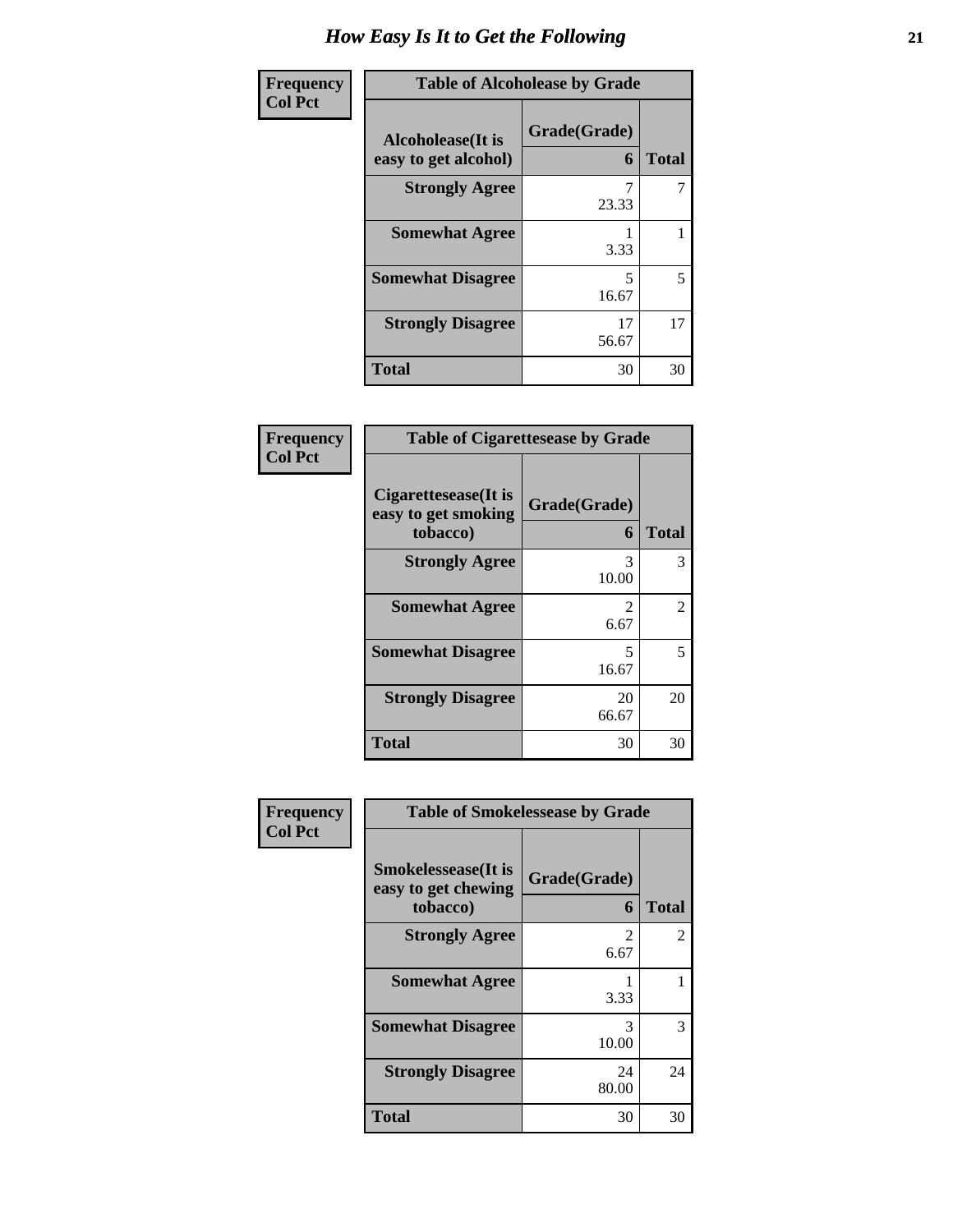| Frequency<br><b>Col Pct</b> | <b>Table of Marijuanaease by Grade</b>            |                        |              |
|-----------------------------|---------------------------------------------------|------------------------|--------------|
|                             | Marijuanaease (It is<br>easy to get<br>marijuana) | Grade(Grade)<br>6      | <b>Total</b> |
|                             | <b>Strongly Agree</b>                             | $\mathfrak{D}$<br>6.67 | 2            |
|                             | <b>Somewhat Agree</b>                             | 2<br>6.67              | 2            |
|                             | <b>Somewhat Disagree</b>                          | 5<br>16.67             | 5            |
|                             | <b>Strongly Disagree</b>                          | 21<br>70.00            | 21           |
|                             | <b>Total</b>                                      | 30                     | 30           |

#### **Frequency Col Pct**

| <b>Table of Cocaineease by Grade</b>      |                                     |              |
|-------------------------------------------|-------------------------------------|--------------|
| Cocaineease(It is<br>easy to get cocaine) | Grade(Grade)<br>6                   | <b>Total</b> |
| <b>Strongly Agree</b>                     | 3.33                                |              |
| <b>Somewhat Agree</b>                     | $\mathcal{D}_{\mathcal{L}}$<br>6.67 | 2            |
| <b>Somewhat Disagree</b>                  | 6<br>20.00                          | 6            |
| <b>Strongly Disagree</b>                  | 21<br>70.00                         | 21           |
| <b>Total</b>                              | 30                                  | 30           |

| Frequency      | <b>Table of Inhalantsease by Grade</b>           |                   |              |
|----------------|--------------------------------------------------|-------------------|--------------|
| <b>Col Pct</b> | Inhalantsease(It is<br>easy to get<br>inhalants) | Grade(Grade)<br>6 | <b>Total</b> |
|                | <b>Strongly Agree</b>                            | 4<br>13.33        | 4            |
|                | <b>Somewhat Disagree</b>                         | 3<br>10.00        | 3            |
|                | <b>Strongly Disagree</b>                         | 23<br>76.67       | 23           |
|                | <b>Total</b>                                     | 30                | 30           |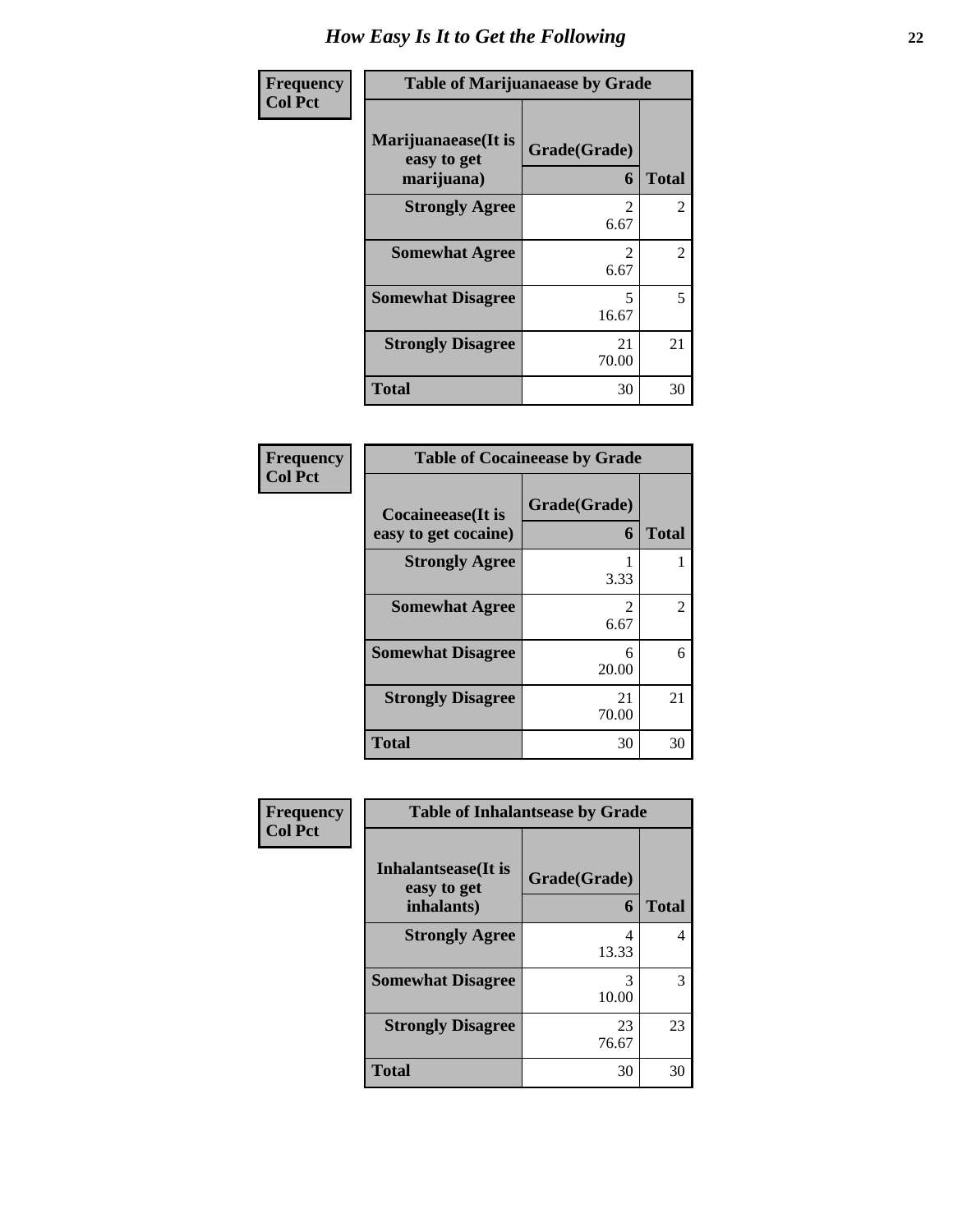| Frequency      | <b>Table of Steroidsease by Grade</b>               |                   |              |
|----------------|-----------------------------------------------------|-------------------|--------------|
| <b>Col Pct</b> | <b>Steroidsease</b> (It is<br>easy to get steroids) | Grade(Grade)<br>6 | <b>Total</b> |
|                | <b>Strongly Agree</b>                               | 3.33              |              |
|                | <b>Somewhat Disagree</b>                            | 4<br>13.33        | 4            |
|                | <b>Strongly Disagree</b>                            | 25<br>83.33       | 25           |
|                | <b>Total</b>                                        | 30                | 30           |

| <b>Frequency</b> | <b>Table of Ecstasyease by Grade</b>              |                   |              |
|------------------|---------------------------------------------------|-------------------|--------------|
| <b>Col Pct</b>   | <b>Ecstasyease</b> (It is<br>easy to get ecstasy) | Grade(Grade)<br>6 | <b>Total</b> |
|                  | <b>Strongly Agree</b>                             | 3.33              |              |
|                  | <b>Somewhat Disagree</b>                          | 4<br>13.33        |              |
|                  | <b>Strongly Disagree</b>                          | 25<br>83.33       | 25           |
|                  | <b>Total</b>                                      | 30                | 30           |

| Frequency<br>Col Pct |  |
|----------------------|--|
|                      |  |

h

| <b>Table of Methease by Grade</b>                          |                   |              |
|------------------------------------------------------------|-------------------|--------------|
| <b>Methease</b> (It is easy<br>to get<br>methamphetamines) | Grade(Grade)<br>6 | <b>Total</b> |
| <b>Strongly Agree</b>                                      | 3.33              |              |
| <b>Somewhat Disagree</b>                                   | 4<br>13.33        | 4            |
| <b>Strongly Disagree</b>                                   | 25<br>83.33       | 25           |
| <b>Total</b>                                               | 30                | 30           |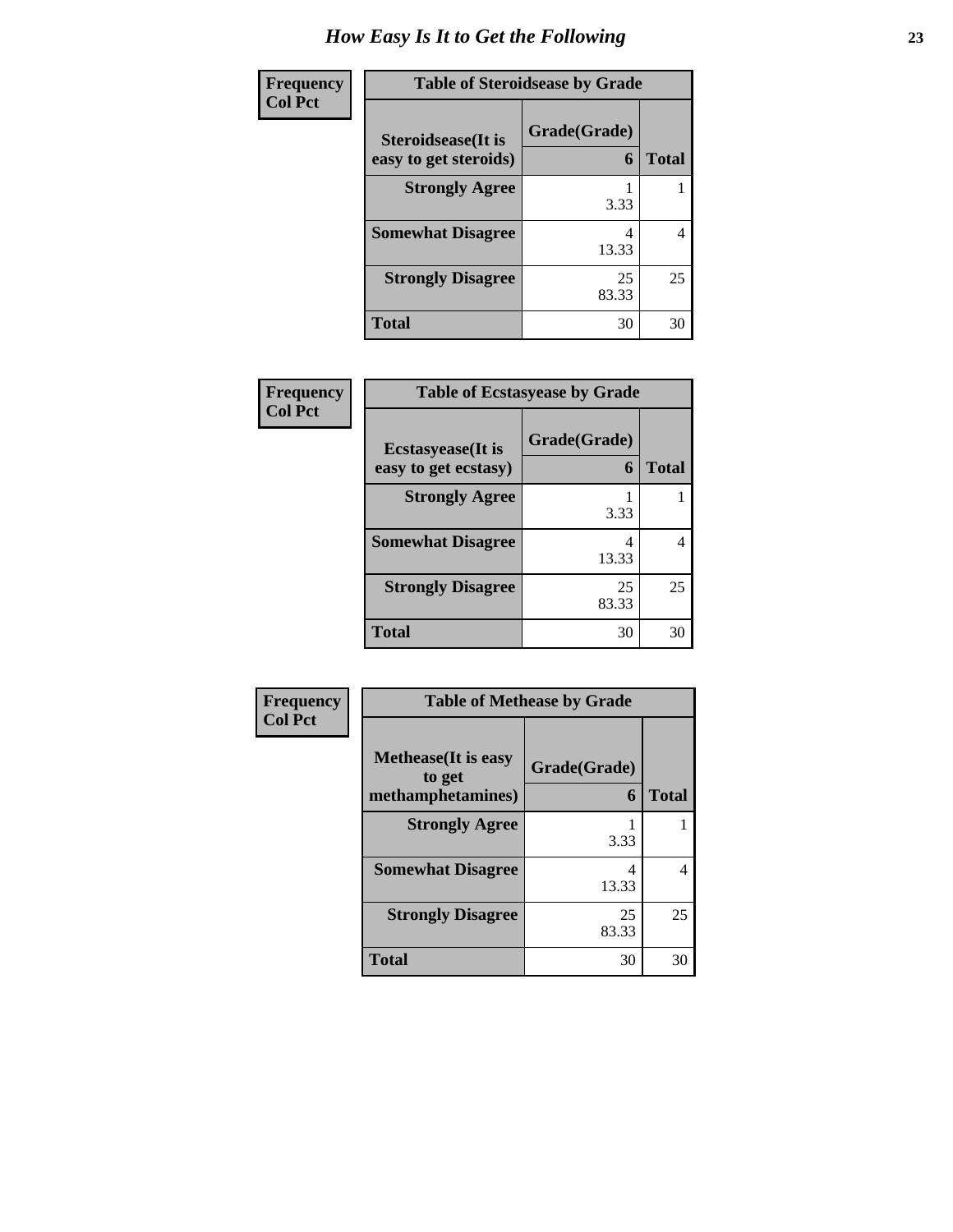| Frequency      | <b>Table of Hallucinogensease by Grade</b>               |                   |              |
|----------------|----------------------------------------------------------|-------------------|--------------|
| <b>Col Pct</b> | Hallucinogensease(It<br>is easy to get<br>hallucinogens) | Grade(Grade)<br>6 | <b>Total</b> |
|                | <b>Strongly Agree</b>                                    | 3.33              |              |
|                | <b>Somewhat Disagree</b>                                 | 5<br>16.67        | 5            |
|                | <b>Strongly Disagree</b>                                 | 24<br>80.00       | 24           |
|                | <b>Total</b>                                             | 30                | 30           |

| <b>Frequency</b> | <b>Table of Prescriptionease by Grade</b>                                               |                                     |                |
|------------------|-----------------------------------------------------------------------------------------|-------------------------------------|----------------|
| <b>Col Pct</b>   | Prescriptionease(It<br>is easy to get<br>prescription drugs<br>not prescribed to<br>me) | Grade(Grade)<br>6                   | <b>Total</b>   |
|                  | <b>Strongly Agree</b>                                                                   | 5<br>16.67                          | 5              |
|                  | <b>Somewhat Agree</b>                                                                   | $\mathcal{D}_{\mathcal{L}}$<br>6.67 | $\overline{2}$ |
|                  | <b>Somewhat Disagree</b>                                                                | 4<br>13.33                          | 4              |
|                  | <b>Strongly Disagree</b>                                                                | 19<br>63.33                         | 19             |
|                  | Total                                                                                   | 30                                  | 30             |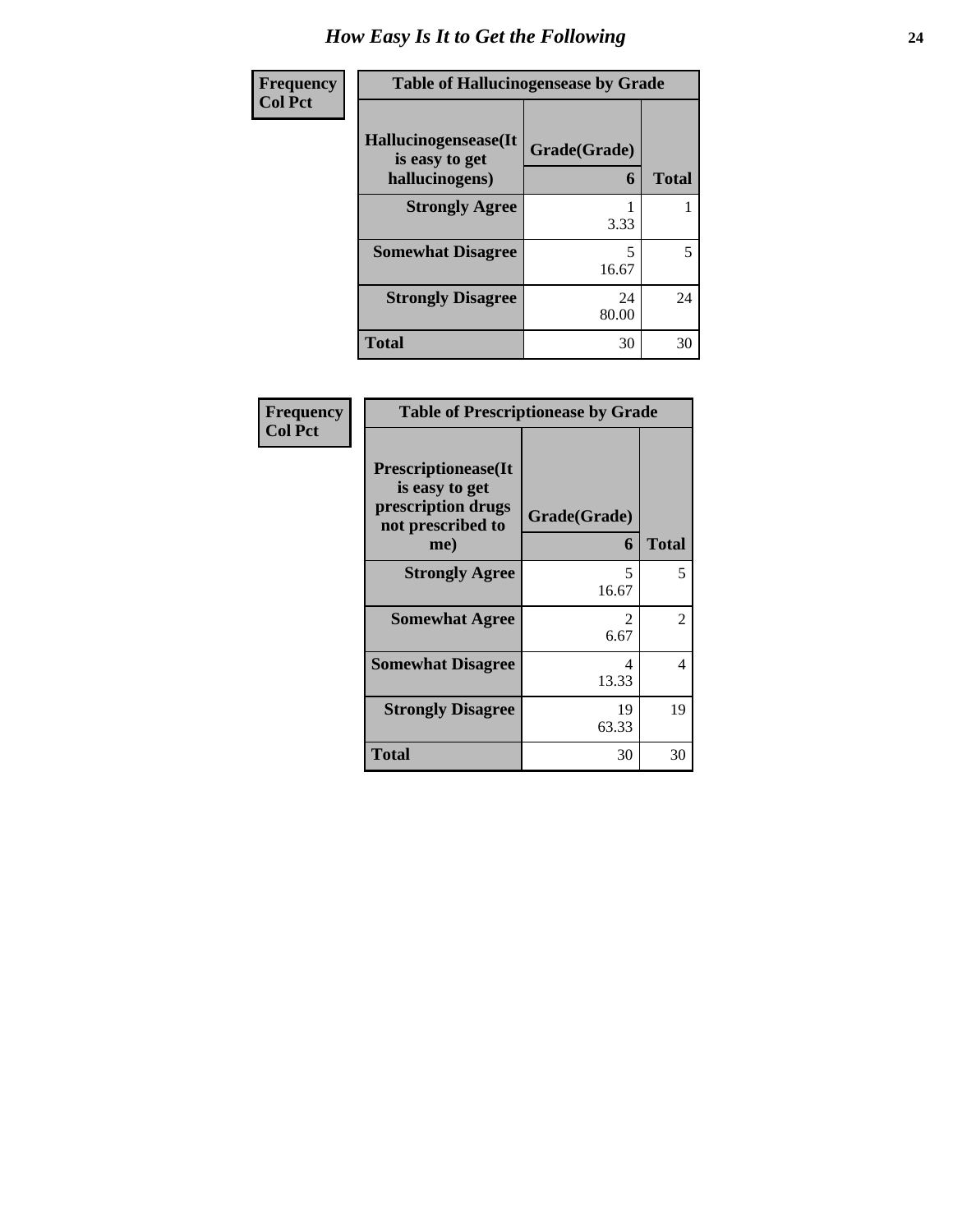#### *Age at Onset of Use* **25** *Results for "Age at Onset of Use" questions exclude students who said they did not use that substance*

| Frequency      | <b>Table of Grade by Alcoholinit</b>                |                          |       |       |           |                |
|----------------|-----------------------------------------------------|--------------------------|-------|-------|-----------|----------------|
| <b>Row Pct</b> | Alcoholinit (I started using<br>alcohol when I was) |                          |       |       |           |                |
|                | Grade(Grade)                                        | 8 or<br>vounger          | 9     | 10    | <b>12</b> | <b>Total</b>   |
|                | 6                                                   | 25.00                    | 25.00 | 25.00 | 25.00     | $\overline{4}$ |
|                | <b>Total</b>                                        |                          |       |       |           |                |
|                |                                                     | Frequency Missing $= 26$ |       |       |           |                |

*For Grade \* Cigarettesinit all data are missing since all the levels of variable Cigarettesinit are missing.*

*For Grade \* Smokelessinit all data are missing since all the levels of variable Smokelessinit are missing.*

*For Grade \* Marijuanainit all data are missing since all the levels of variable Marijuanainit are missing.*

*For Grade \* Cocaineinit all data are missing since all the levels of variable Cocaineinit are missing.*

*For Grade \* Inhalantsinit all data are missing since all the levels of variable Inhalantsinit are missing.*

*For Grade \* Steroidsinit all data are missing since all the levels of variable Steroidsinit are missing.*

*For Grade \* Ecstasyinit all data are missing since all the levels of variable Ecstasyinit are missing.*

*For Grade \* Methinit all data are missing since all the levels of variable Methinit are missing.*

*For Grade \* Hallucinogensinit all data are missing since all the levels of variable Hallucinogensinit are missing.*

*For Grade \* Prescriptioninit all data are missing since all the levels of variable Prescriptioninit are missing.*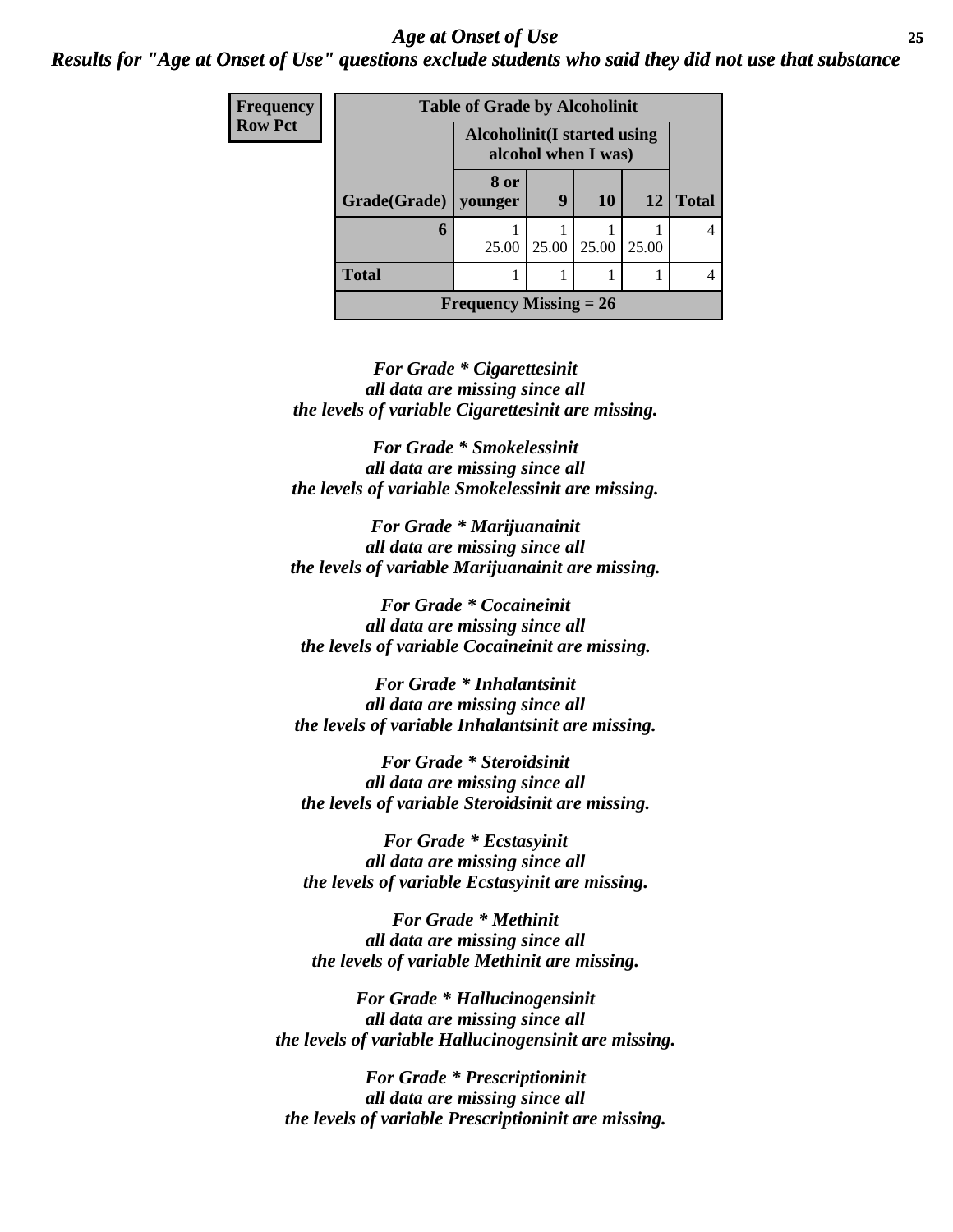| Frequency      | <b>Table of Alcoholharm by Grade</b>          |                        |              |
|----------------|-----------------------------------------------|------------------------|--------------|
| <b>Col Pct</b> | Alcoholharm(I<br>think alcohol is<br>harmful) | Grade(Grade)<br>6      | <b>Total</b> |
|                | <b>Strongly Agree</b>                         | 20<br>66.67            | 20           |
|                | <b>Somewhat Agree</b>                         | $\mathfrak{D}$<br>6.67 | 2            |
|                | <b>Somewhat Disagree</b>                      | 4<br>13.33             | 4            |
|                | <b>Strongly Disagree</b>                      | 4<br>13.33             | 4            |
|                | <b>Total</b>                                  | 30                     | 30           |

#### **Frequency Col Pct**

| <b>Table of Cigarettesharm by Grade</b>         |              |              |  |
|-------------------------------------------------|--------------|--------------|--|
| Cigarettesharm(I<br>think smoking<br>tobacco is | Grade(Grade) |              |  |
| harmful)                                        | 6            | <b>Total</b> |  |
| <b>Strongly Agree</b>                           | 25<br>83.33  | 25           |  |
| <b>Somewhat Agree</b>                           | 3.33         |              |  |
| <b>Strongly Disagree</b>                        | 4<br>13.33   | 4            |  |
| <b>Total</b>                                    | 30           | 30           |  |

| <b>Frequency</b> | <b>Table of Smokelessharm by Grade</b>         |              |                |
|------------------|------------------------------------------------|--------------|----------------|
| <b>Col Pct</b>   | Smokelessharm(I<br>think chewing<br>tobacco is | Grade(Grade) |                |
|                  | harmful)                                       | 6            | <b>Total</b>   |
|                  | <b>Strongly Agree</b>                          | 25<br>83.33  | 25             |
|                  | <b>Somewhat Agree</b>                          | 3.33         | 1              |
|                  | <b>Strongly Disagree</b>                       | 4<br>13.33   | $\overline{4}$ |
|                  | <b>Total</b>                                   | 30           | 30             |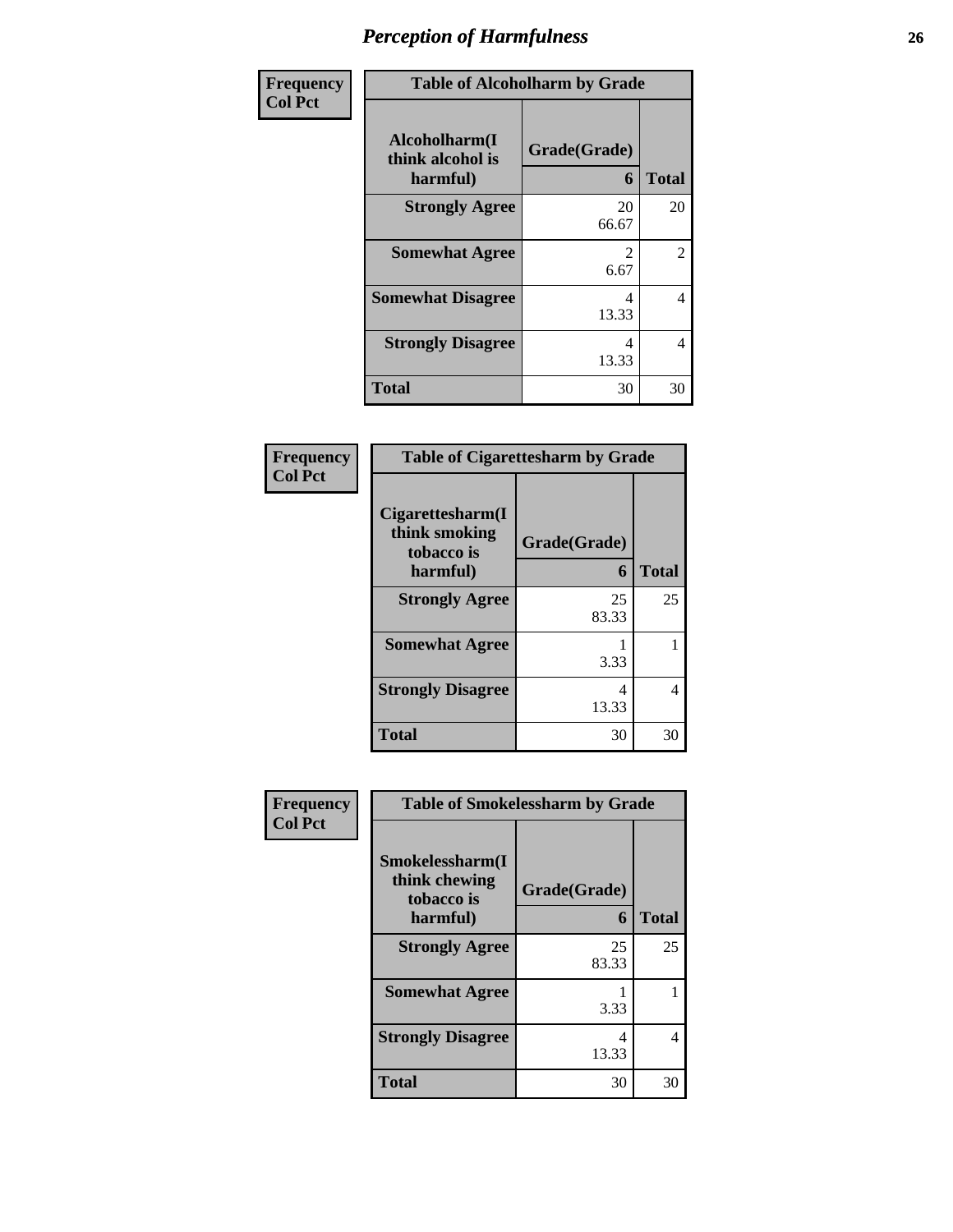| Frequency      | <b>Table of Marijuanaharm by Grade</b> |              |              |
|----------------|----------------------------------------|--------------|--------------|
| <b>Col Pct</b> | Marijuanaharm(I<br>think marijuana     | Grade(Grade) |              |
|                | is harmful)                            | 6            | <b>Total</b> |
|                | <b>Strongly Agree</b>                  | 25<br>83.33  | 25           |
|                | <b>Strongly Disagree</b>               | 16.67        | 5            |
|                | <b>Total</b>                           | 30           | 30           |

| Frequency      | <b>Table of Cocaineharm by Grade</b> |              |              |
|----------------|--------------------------------------|--------------|--------------|
| <b>Col Pct</b> | Cocaineharm(I<br>think cocaine is    | Grade(Grade) |              |
|                | harmful)                             | 6            | <b>Total</b> |
|                | <b>Strongly Agree</b>                | 25<br>83.33  | 25           |
|                | <b>Strongly Disagree</b>             | 5<br>16.67   |              |
|                | <b>Total</b>                         | 30           | 30           |

| Frequency      | <b>Table of Inhalantsharm by Grade</b>             |                   |              |
|----------------|----------------------------------------------------|-------------------|--------------|
| <b>Col Pct</b> | Inhalantsharm(I<br>think inhalants are<br>harmful) | Grade(Grade)<br>6 | <b>Total</b> |
|                | <b>Strongly Agree</b>                              | 23<br>76.67       | 23           |
|                | <b>Somewhat Agree</b>                              | 3.33              |              |
|                | <b>Somewhat Disagree</b>                           | 3.33              |              |
|                | <b>Strongly Disagree</b>                           | 5<br>16.67        | 5            |
|                | <b>Total</b>                                       | 30                | 30           |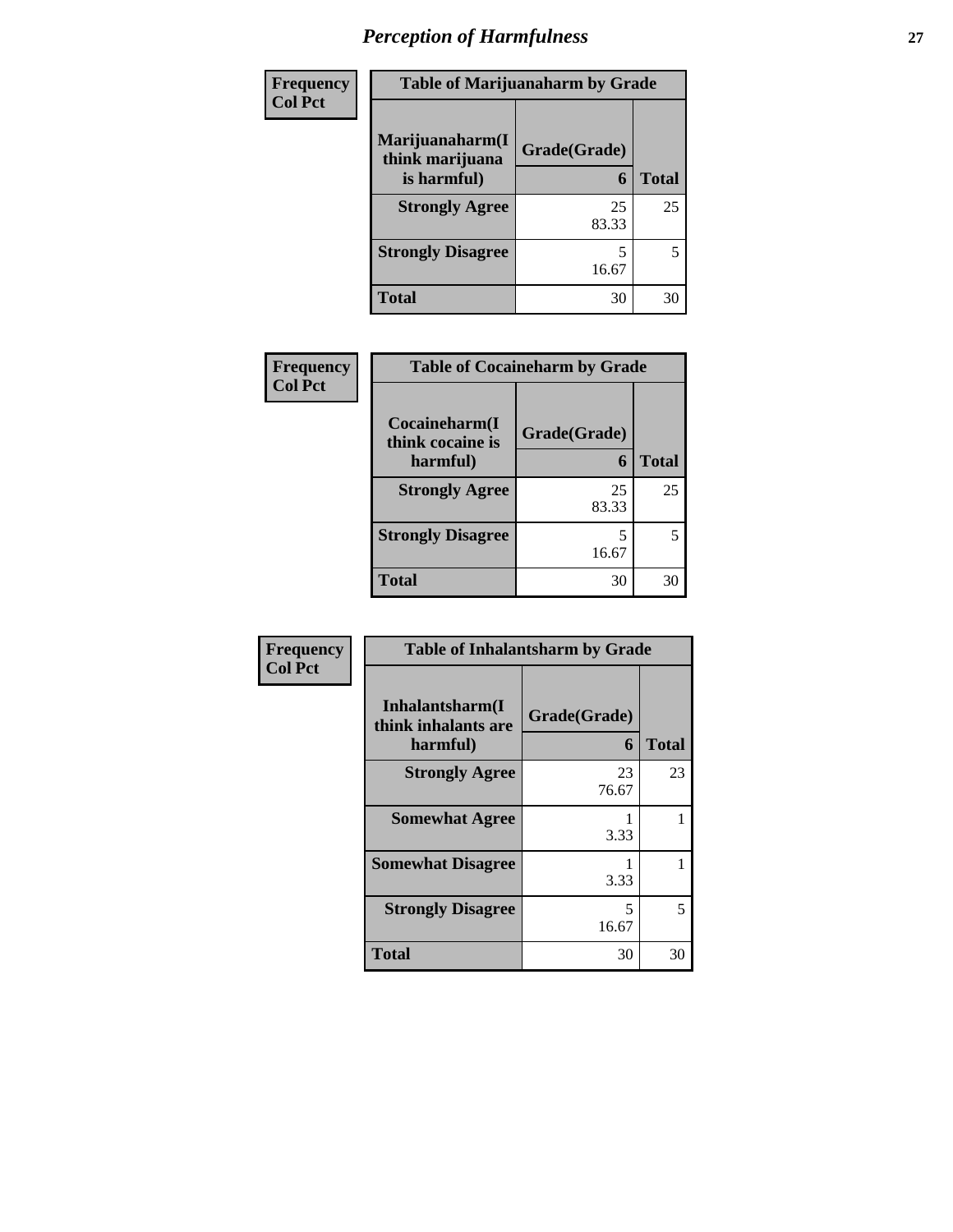| Frequency      | <b>Table of Steroidsharm by Grade</b>            |                                   |              |
|----------------|--------------------------------------------------|-----------------------------------|--------------|
| <b>Col Pct</b> | Steroidsharm(I<br>think steroids are<br>harmful) | Grade(Grade)<br>6                 | <b>Total</b> |
|                | <b>Strongly Agree</b>                            | 23<br>76.67                       | 23           |
|                | <b>Somewhat Agree</b>                            | 3.33                              | 1            |
|                | <b>Somewhat Disagree</b>                         | 3.33                              |              |
|                | <b>Strongly Disagree</b>                         | $\overline{\phantom{0}}$<br>16.67 | 5            |
|                | <b>Total</b>                                     | 30                                | 30           |

#### **Frequency Col Pct**

| <b>Table of Ecstasyharm by Grade</b>                |                   |       |  |
|-----------------------------------------------------|-------------------|-------|--|
| $E$ cstasyharm $(I$<br>think ecstasy is<br>harmful) | Grade(Grade)<br>6 | Total |  |
| <b>Strongly Agree</b>                               | 24<br>80.00       | 24    |  |
| <b>Somewhat Disagree</b>                            | 3.33              |       |  |
| <b>Strongly Disagree</b>                            | 5<br>16.67        | 5     |  |
| <b>Total</b>                                        | 30                | 30    |  |

#### **Frequency Col Pct**

| <b>Table of Methharm by Grade</b>            |              |              |
|----------------------------------------------|--------------|--------------|
| <b>Methharm</b> (I think<br>methamphetamines | Grade(Grade) |              |
| are harmful)                                 | 6            | <b>Total</b> |
| <b>Strongly Agree</b>                        | 24<br>80.00  | 24           |
| <b>Somewhat Agree</b>                        | 3.33         |              |
| <b>Strongly Disagree</b>                     | 5<br>16.67   | 5            |
| Total                                        | 30           |              |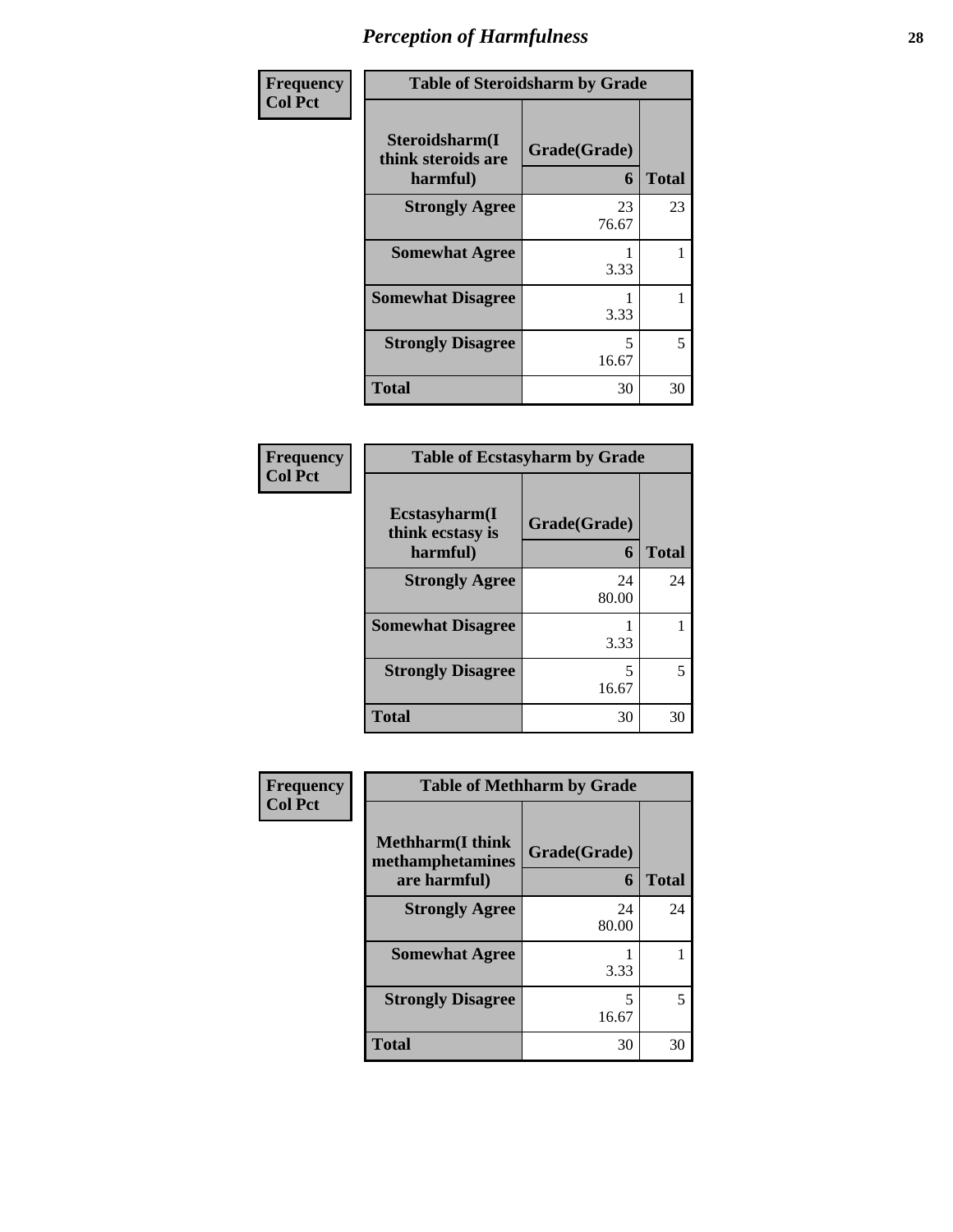| Frequency      | <b>Table of Hallucinogensharm by Grade</b>                 |                   |              |
|----------------|------------------------------------------------------------|-------------------|--------------|
| <b>Col Pct</b> | Hallucinogensharm(I<br>think hallucinogens<br>are harmful) | Grade(Grade)<br>6 | <b>Total</b> |
|                | <b>Strongly Agree</b>                                      | 24<br>80.00       | 24           |
|                | <b>Somewhat Agree</b>                                      | 3.33              |              |
|                | <b>Strongly Disagree</b>                                   | 5<br>16.67        | 5            |
|                | <b>Total</b>                                               | 30                | 30           |

| Frequency      | <b>Table of Prescriptionharm by Grade</b>                                                 |                   |              |
|----------------|-------------------------------------------------------------------------------------------|-------------------|--------------|
| <b>Col Pct</b> | Prescriptionharm(I<br>think prescription<br>drugs not<br>prescribed to me<br>are harmful) | Grade(Grade)<br>6 | <b>Total</b> |
|                | <b>Strongly Agree</b>                                                                     | 20<br>66.67       | 20           |
|                | <b>Somewhat Agree</b>                                                                     | 4<br>13.33        | 4            |
|                | <b>Somewhat Disagree</b>                                                                  | 3.33              | 1            |
|                | <b>Strongly Disagree</b>                                                                  | 5<br>16.67        | 5            |
|                | <b>Total</b>                                                                              | 30                | 30           |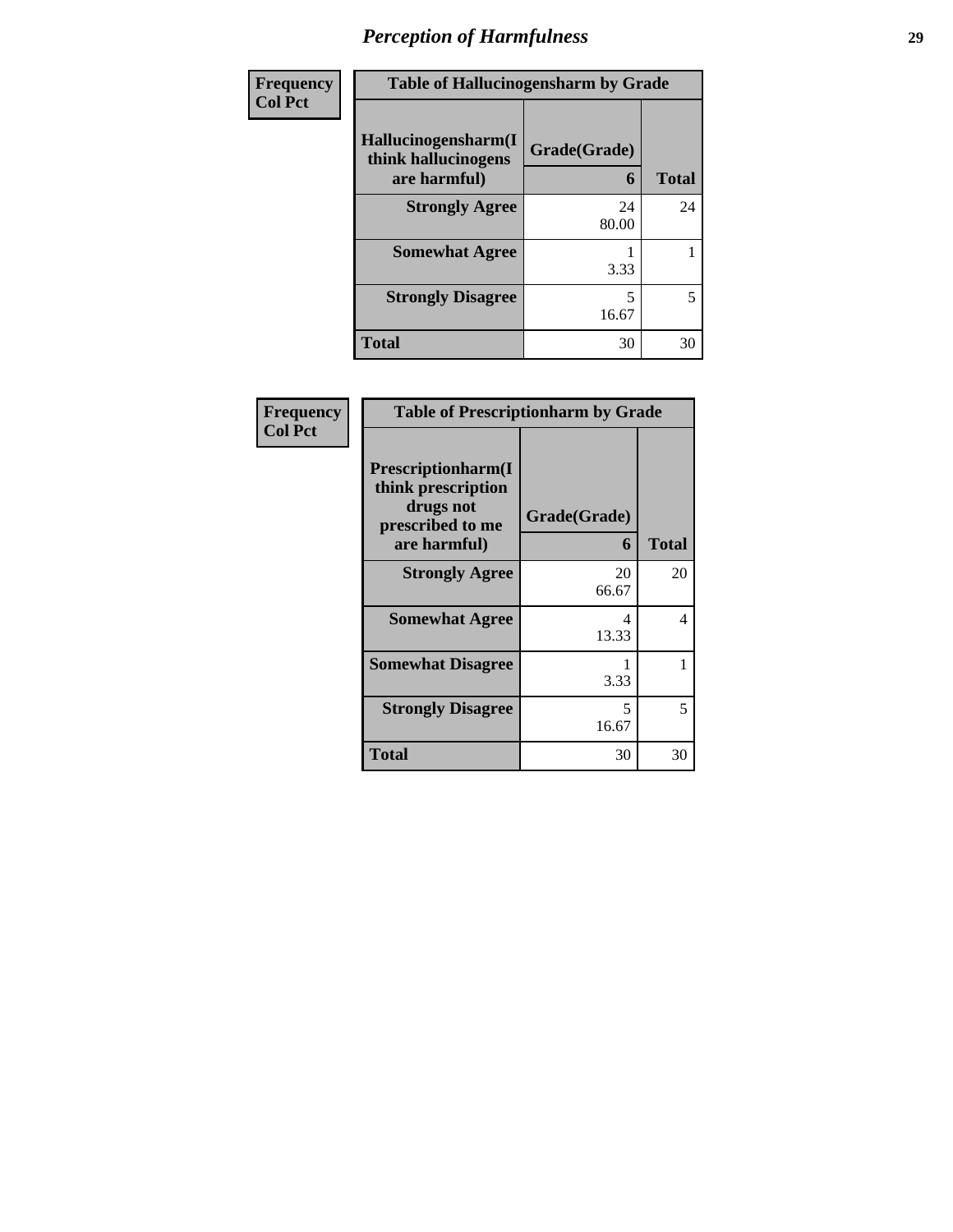### *Disapproval by Adults* 30

| <b>Frequency</b> | <b>Table of Alcoholadult by Grade</b>                                 |                   |              |
|------------------|-----------------------------------------------------------------------|-------------------|--------------|
| <b>Col Pct</b>   | <b>Alcoholadult</b> (Adults<br>would disapprove if<br>I used alcohol) | Grade(Grade)<br>6 | <b>Total</b> |
|                  | <b>Strongly Agree</b>                                                 | 25<br>83.33       | 25           |
|                  | <b>Somewhat Agree</b>                                                 | 3<br>10.00        | 3            |
|                  | <b>Somewhat Disagree</b>                                              | 3.33              | 1            |
|                  | <b>Strongly Disagree</b>                                              | 3.33              |              |
|                  | Total                                                                 | 30                | 30           |

| <b>Frequency</b><br>Col Pct |
|-----------------------------|
|                             |

| <b>Table of Tobaccoadult by Grade</b>                                 |              |              |  |
|-----------------------------------------------------------------------|--------------|--------------|--|
| <b>Tobaccoadult</b> (Adults<br>would disapprove if<br>I used tobacco) | Grade(Grade) | <b>Total</b> |  |
| <b>Strongly Agree</b>                                                 | 30<br>100.00 | 30           |  |
| Total                                                                 | 30           |              |  |

| Frequency      | <b>Table of Marijuanaadult by Grade</b>                           |                   |              |
|----------------|-------------------------------------------------------------------|-------------------|--------------|
| <b>Col Pct</b> | Marijuanaadult(Adults<br>would disapprove if I<br>used marijuana) | Grade(Grade)<br>6 | <b>Total</b> |
|                | <b>Strongly Agree</b>                                             | 30<br>100.00      | 30           |
|                | Total                                                             | 30                | 30           |

| Frequency      | <b>Table of Otherdrugadult by Grade</b>               |              |       |
|----------------|-------------------------------------------------------|--------------|-------|
| <b>Col Pct</b> |                                                       |              |       |
|                | <b>Otherdrugadult(Adults</b><br>would disapprove if I | Grade(Grade) |       |
|                | used other drugs)                                     | 6            | Total |
|                | <b>Strongly Agree</b>                                 | 30<br>100.00 | 30    |
|                | Total                                                 | 30           | 30    |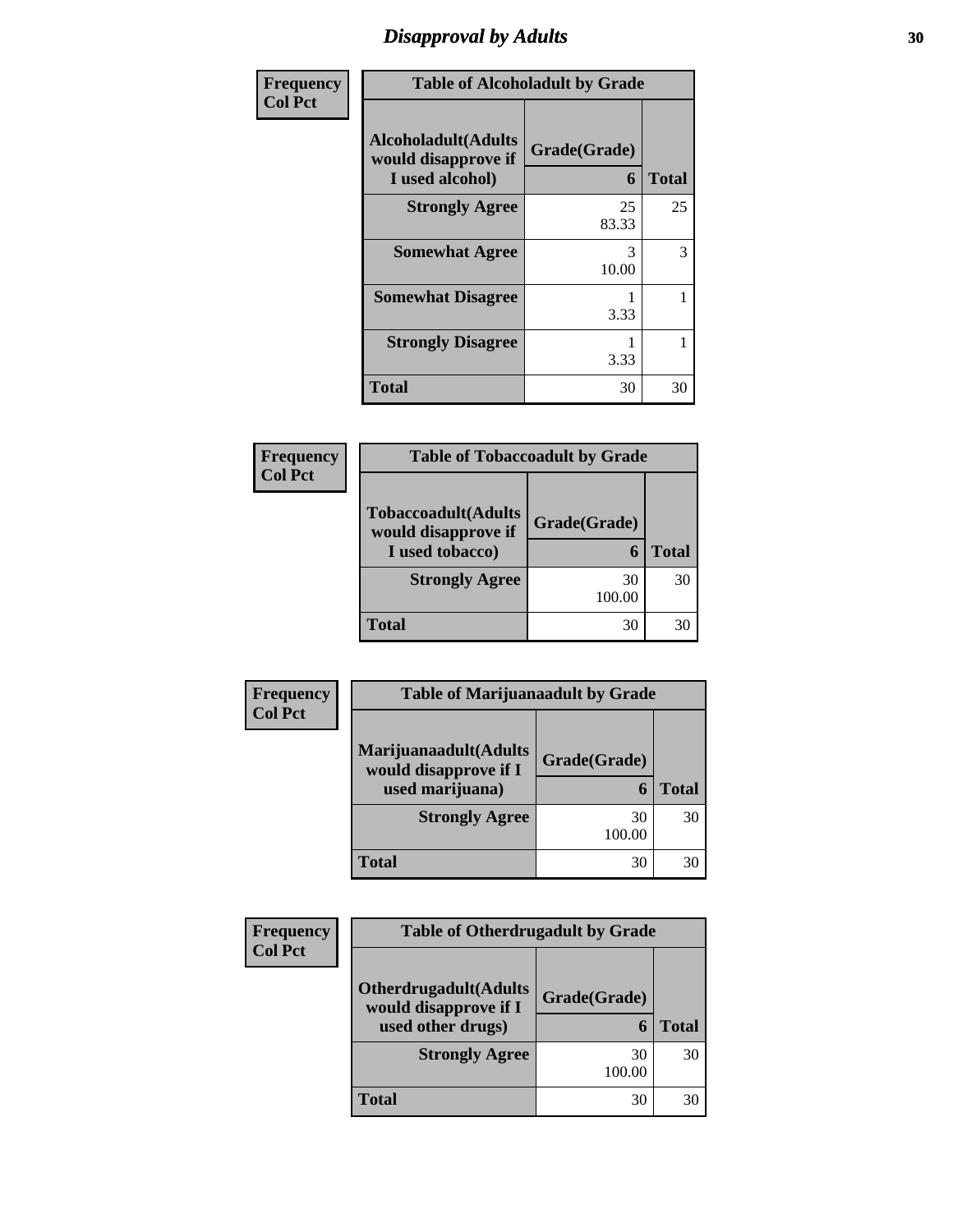# *Disapproval by Peers* **31**

| Frequency      | <b>Table of Alcoholpeer by Grade</b>                                |                   |              |
|----------------|---------------------------------------------------------------------|-------------------|--------------|
| <b>Col Pct</b> | Alcoholpeer(My<br>friends would<br>disapprove if I used<br>alcohol) | Grade(Grade)<br>6 | <b>Total</b> |
|                | <b>Strongly Agree</b>                                               | 20<br>66.67       | 20           |
|                | <b>Somewhat Agree</b>                                               | 5<br>16.67        | 5            |
|                | <b>Somewhat Disagree</b>                                            | 3.33              | 1            |
|                | <b>Strongly Disagree</b>                                            | 4<br>13.33        | 4            |
|                | <b>Total</b>                                                        | 30                | 30           |

| Frequency      | <b>Table of Tobaccopeer by Grade</b>                                |                   |              |
|----------------|---------------------------------------------------------------------|-------------------|--------------|
| <b>Col Pct</b> | Tobaccopeer(My<br>friends would<br>disapprove if I<br>used tobacco) | Grade(Grade)<br>6 | <b>Total</b> |
|                | <b>Strongly Agree</b>                                               | 23<br>76.67       | 23           |
|                | <b>Somewhat Agree</b>                                               | 23.33             |              |
|                | <b>Total</b>                                                        | 30                | 30           |

| Frequency      | <b>Table of Marijuanapeer by Grade</b>                                  |                   |              |
|----------------|-------------------------------------------------------------------------|-------------------|--------------|
| <b>Col Pct</b> | Marijuanapeer(My<br>friends would<br>disapprove if I used<br>marijuana) | Grade(Grade)<br>6 | <b>Total</b> |
|                | <b>Strongly Agree</b>                                                   | 24<br>80.00       | 24           |
|                | <b>Somewhat Agree</b>                                                   | 5<br>16.67        | 5            |
|                | <b>Somewhat Disagree</b>                                                | 3.33              |              |
|                | <b>Total</b>                                                            | 30                | 30           |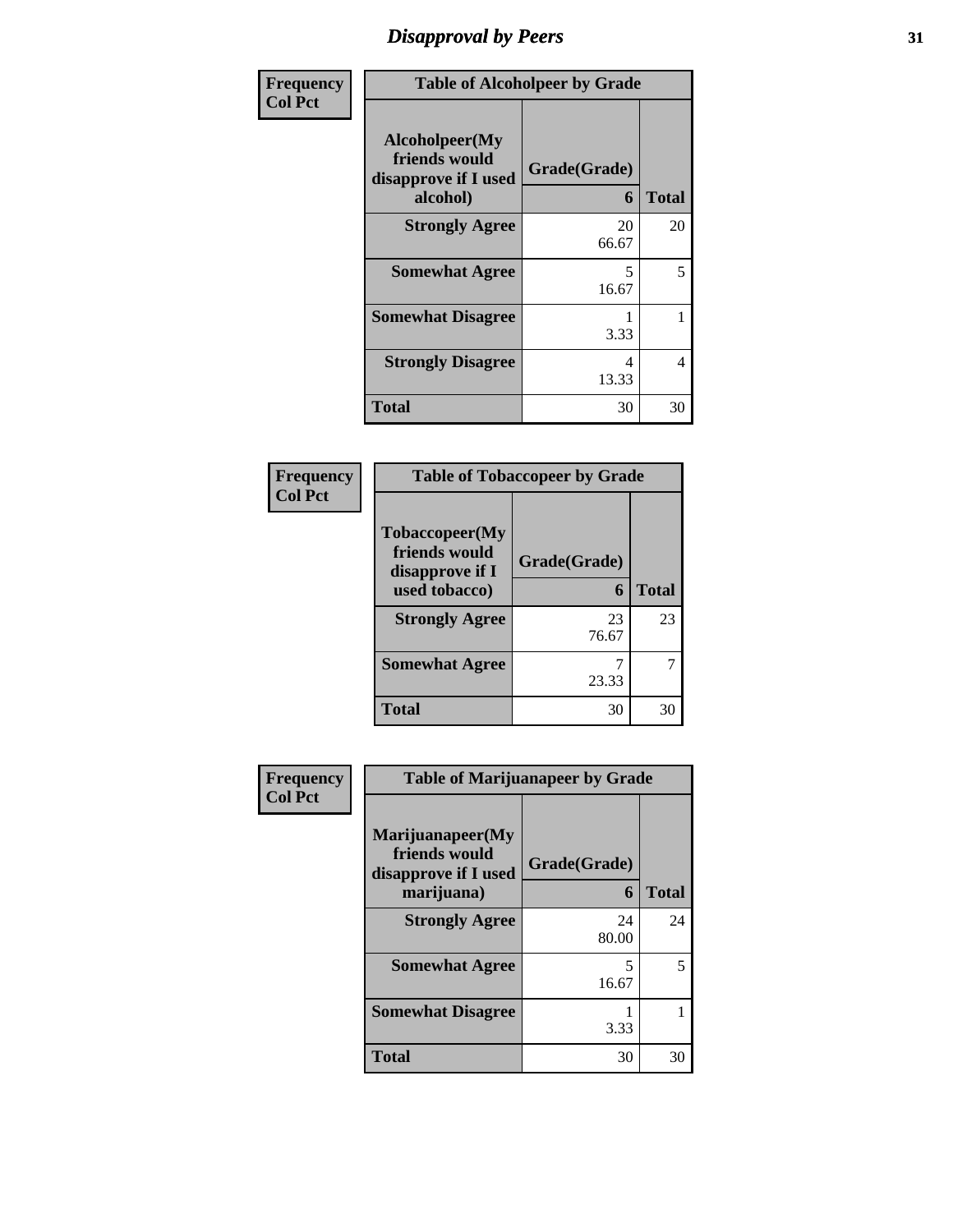#### *Disapproval by Peers* **32**

| Frequency      | <b>Table of Otherdrugpeer by Grade</b>                                    |                   |              |
|----------------|---------------------------------------------------------------------------|-------------------|--------------|
| <b>Col Pct</b> | Otherdrugpeer(My<br>friends would<br>disapprove if I<br>used other drugs) | Grade(Grade)<br>6 | <b>Total</b> |
|                | <b>Strongly Agree</b>                                                     | 25<br>83.33       | 25           |
|                | <b>Somewhat Agree</b>                                                     | 5<br>16.67        | 5            |
|                | <b>Total</b>                                                              | 30                | 30           |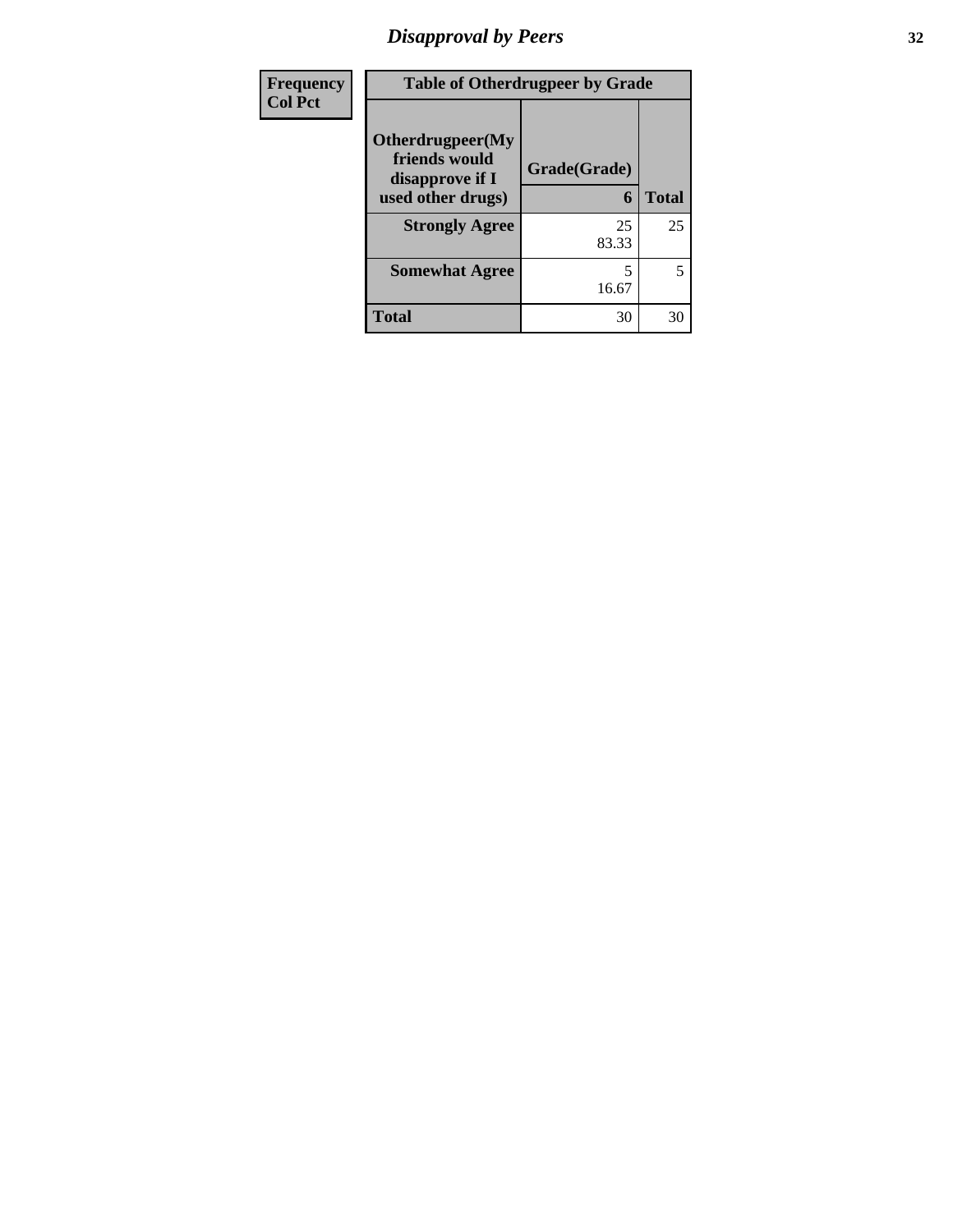| Frequency      | <b>Table of Alcohollocation1 by Grade</b>                     |                   |              |
|----------------|---------------------------------------------------------------|-------------------|--------------|
| <b>Col Pct</b> | <b>Alcohollocation1(Places</b><br><b>Friends Use Alcohol)</b> | Grade(Grade)<br>6 | <b>Total</b> |
|                |                                                               | 6<br>20.00        | 6            |
|                | Do Not Use                                                    | 24<br>80.00       | 24           |
|                | <b>Total</b>                                                  | 30                | 30           |

| <b>Frequency</b> | <b>Table of Alcohollocation2 by Grade</b>                     |                   |              |
|------------------|---------------------------------------------------------------|-------------------|--------------|
| <b>Col Pct</b>   | <b>Alcohollocation2(Places</b><br><b>Friends Use Alcohol)</b> | Grade(Grade)<br>6 | <b>Total</b> |
|                  |                                                               | 24<br>80.00       | 24           |
|                  | Home                                                          | 6<br>20.00        |              |
|                  | <b>Total</b>                                                  | 30                | 30           |

| <b>Frequency</b> | <b>Table of Alcohollocation 3 by Grade</b> |              |              |
|------------------|--------------------------------------------|--------------|--------------|
| <b>Col Pct</b>   | <b>Alcohollocation3(Places</b>             | Grade(Grade) |              |
|                  | <b>Friends Use Alcohol)</b>                | $\mathbf{r}$ | <b>Total</b> |
|                  |                                            | 30<br>100.00 | 30           |
|                  | <b>Total</b>                               | 30           |              |

| Frequency      | <b>Table of Alcohollocation4 by Grade</b> |              |              |
|----------------|-------------------------------------------|--------------|--------------|
| <b>Col Pct</b> | <b>Alcohollocation4(Places</b>            | Grade(Grade) |              |
|                | <b>Friends Use Alcohol)</b>               | 6            | <b>Total</b> |
|                |                                           | 30<br>100.00 | 30           |
|                | <b>Total</b>                              | 30           | 30           |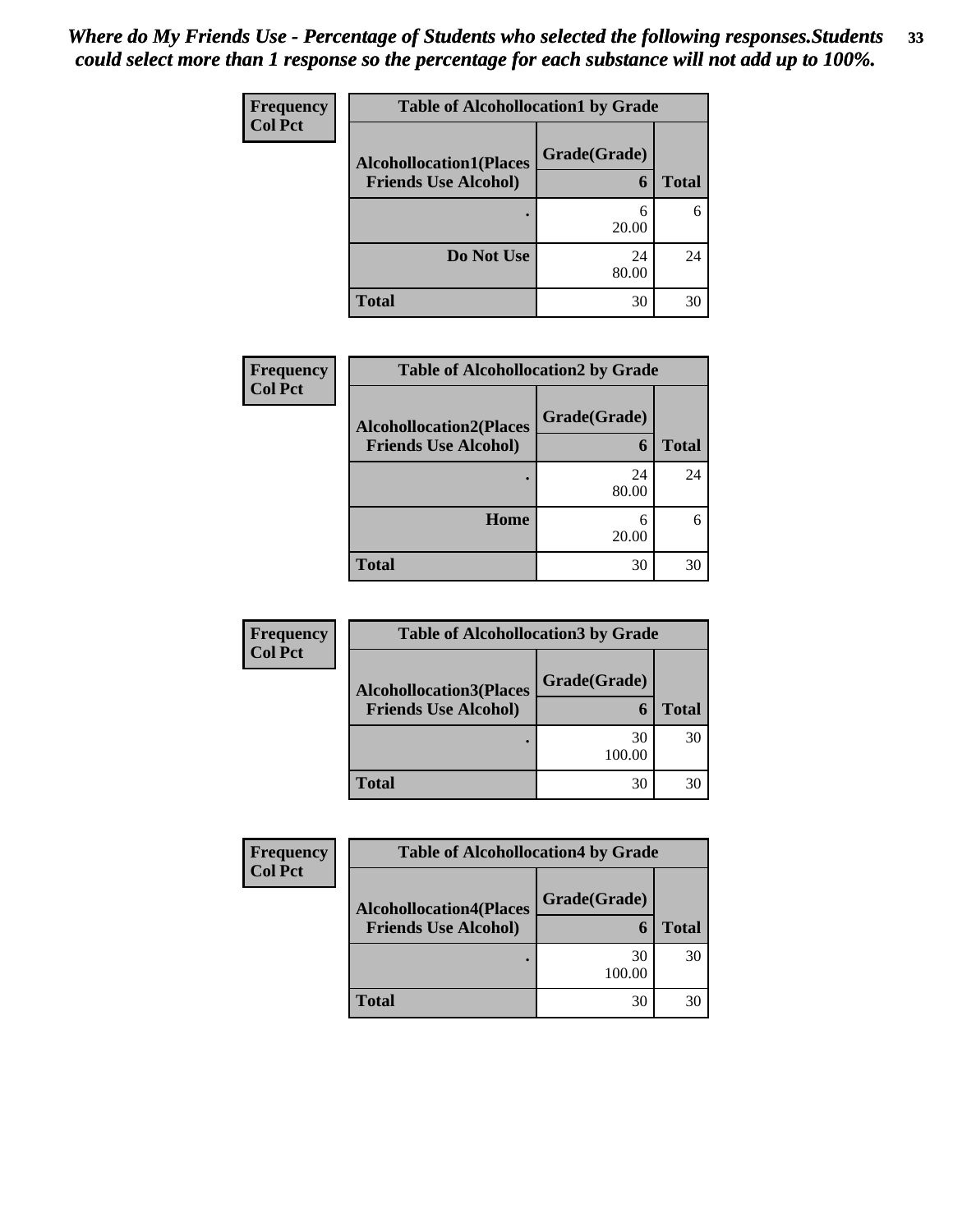| Frequency      | <b>Table of Alcohollocation5 by Grade</b> |              |              |  |
|----------------|-------------------------------------------|--------------|--------------|--|
| <b>Col Pct</b> | <b>Alcohollocation5(Places</b>            | Grade(Grade) |              |  |
|                | <b>Friends Use Alcohol)</b>               | 6            | <b>Total</b> |  |
|                |                                           | 27<br>90.00  | 27           |  |
|                | <b>Friend's House</b>                     | 3<br>10.00   | 3            |  |
|                | <b>Total</b>                              | 30           | 30           |  |

| <b>Frequency</b> | <b>Table of Alcohollocation6 by Grade</b>                     |                   |              |
|------------------|---------------------------------------------------------------|-------------------|--------------|
| <b>Col Pct</b>   | <b>Alcohollocation6(Places</b><br><b>Friends Use Alcohol)</b> | Grade(Grade)<br>6 | <b>Total</b> |
|                  |                                                               | 25<br>83.33       | 25           |
|                  | <b>Other</b>                                                  | 5<br>16.67        |              |
|                  | <b>Total</b>                                                  | 30                | 30           |

| <b>Frequency</b>                                 | <b>Table of Tobaccolocation1 by Grade</b> |              |              |
|--------------------------------------------------|-------------------------------------------|--------------|--------------|
| <b>Col Pct</b><br><b>Tobaccolocation1(Places</b> | Grade(Grade)                              |              |              |
|                                                  | <b>Friends Use Tobacco)</b>               | 6            | <b>Total</b> |
|                                                  | Do Not Use                                | 30<br>100.00 | 30           |
|                                                  | <b>Total</b>                              | 30           | 30           |

| <b>Frequency</b> | <b>Table of Tobaccolocation2 by Grade</b> |              |              |
|------------------|-------------------------------------------|--------------|--------------|
| <b>Col Pct</b>   | <b>Tobaccolocation2(Places</b>            | Grade(Grade) |              |
|                  | <b>Friends Use Tobacco)</b>               | 6            | <b>Total</b> |
|                  |                                           | 30<br>100.00 | 30           |
|                  | <b>Total</b>                              | 30           | 30           |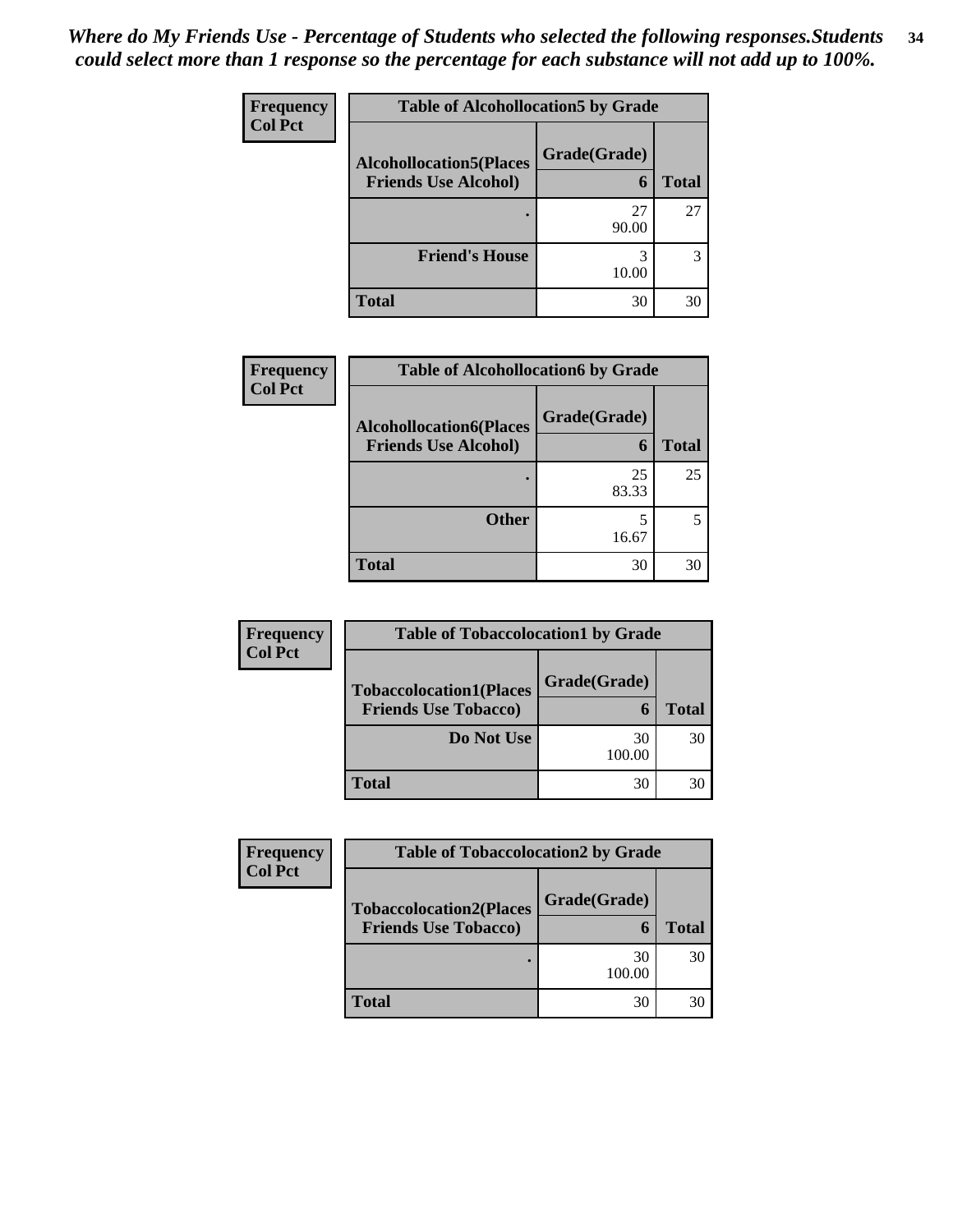| <b>Frequency</b> | <b>Table of Tobaccolocation3 by Grade</b> |              |              |
|------------------|-------------------------------------------|--------------|--------------|
| <b>Col Pct</b>   | <b>Tobaccolocation3(Places</b>            | Grade(Grade) |              |
|                  | <b>Friends Use Tobacco)</b>               | 6            | <b>Total</b> |
|                  |                                           | 30<br>100.00 | 30           |
|                  | <b>Total</b>                              | 30           | 30           |

| <b>Frequency</b> | <b>Table of Tobaccolocation4 by Grade</b> |              |              |
|------------------|-------------------------------------------|--------------|--------------|
| <b>Col Pct</b>   | <b>Tobaccolocation4(Places</b>            | Grade(Grade) |              |
|                  | <b>Friends Use Tobacco)</b>               | 6            | <b>Total</b> |
|                  |                                           | 30<br>100.00 | 30           |
|                  | <b>Total</b>                              | 30           |              |

| <b>Frequency</b> | <b>Table of Tobaccolocation5 by Grade</b> |              |              |
|------------------|-------------------------------------------|--------------|--------------|
| <b>Col Pct</b>   | <b>Tobaccolocation5(Places</b>            | Grade(Grade) |              |
|                  | <b>Friends Use Tobacco)</b>               | h            | <b>Total</b> |
|                  |                                           | 30<br>100.00 | 30           |
|                  | <b>Total</b>                              | 30           |              |

| <b>Frequency</b> | <b>Table of Tobaccolocation6 by Grade</b>                     |                   |              |
|------------------|---------------------------------------------------------------|-------------------|--------------|
| <b>Col Pct</b>   | <b>Tobaccolocation6(Places</b><br><b>Friends Use Tobacco)</b> | Grade(Grade)<br>6 | <b>Total</b> |
|                  |                                                               | 29<br>96.67       | 29           |
|                  | <b>Other</b>                                                  | 3.33              |              |
|                  | <b>Total</b>                                                  | 30                | 30           |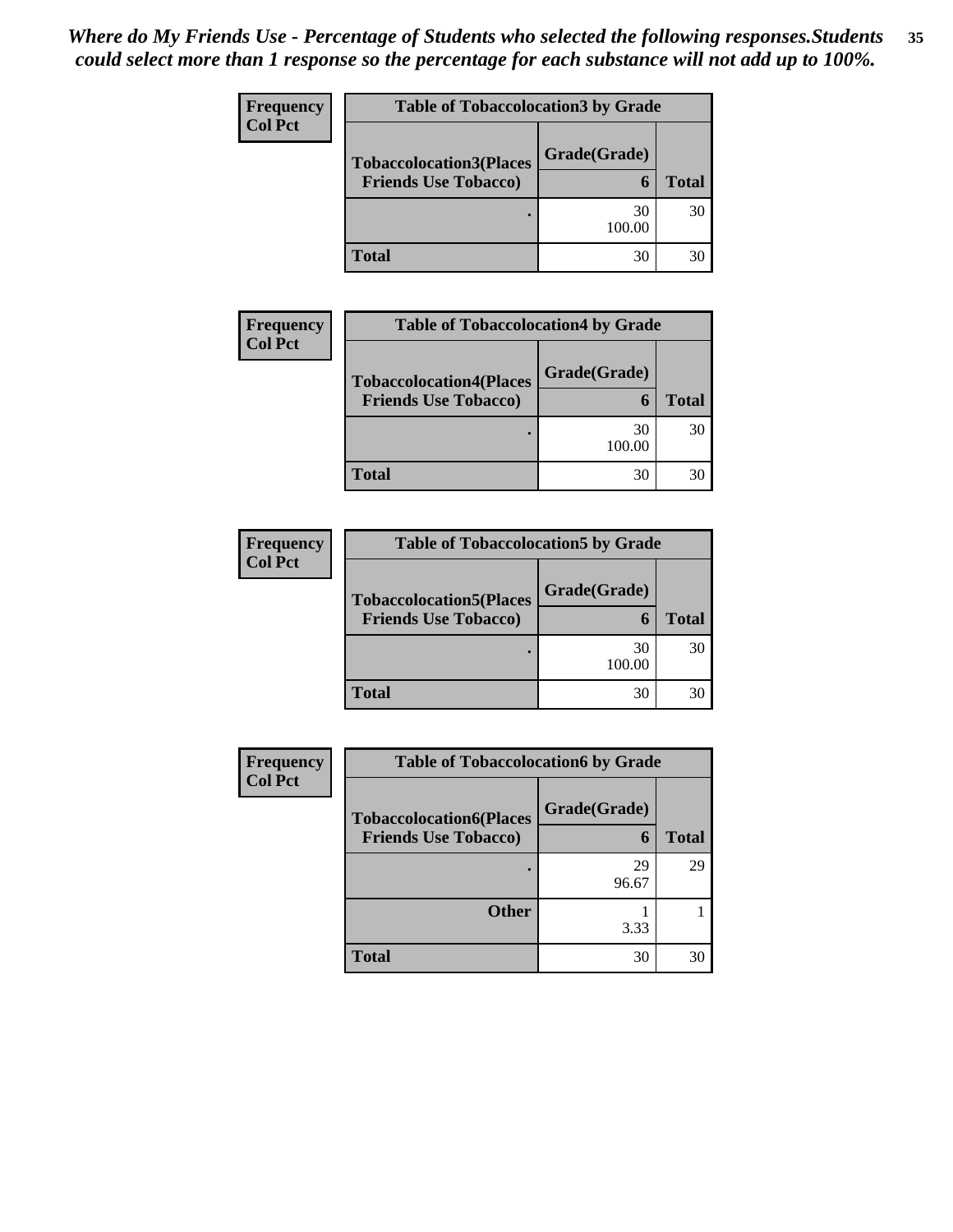| Frequency      | <b>Table of Marijuanalocation1 by Grade</b> |              |              |
|----------------|---------------------------------------------|--------------|--------------|
| <b>Col Pct</b> | <b>Marijuanalocation1(Places</b>            | Grade(Grade) |              |
|                | <b>Friends Use Marijuana</b> )              | 6            | <b>Total</b> |
|                | Do Not Use                                  | 30<br>100.00 | 30           |
|                | <b>Total</b>                                | 30           | 30           |

| <b>Frequency</b> | <b>Table of Marijuanalocation2 by Grade</b> |              |              |
|------------------|---------------------------------------------|--------------|--------------|
| <b>Col Pct</b>   | <b>Marijuanalocation2(Places</b>            | Grade(Grade) |              |
|                  | <b>Friends Use Marijuana</b> )              | 6            | <b>Total</b> |
|                  |                                             | 30<br>100.00 | 30           |
|                  | <b>Total</b>                                | 30           | 30           |

| <b>Frequency</b> | <b>Table of Marijuanalocation3 by Grade</b> |              |              |
|------------------|---------------------------------------------|--------------|--------------|
| <b>Col Pct</b>   | <b>Marijuanalocation3(Places</b>            | Grade(Grade) |              |
|                  | <b>Friends Use Marijuana</b> )              | 6            | <b>Total</b> |
|                  |                                             | 30<br>100.00 | 30           |
|                  | <b>Total</b>                                | 30           | 30           |

| <b>Frequency</b> | <b>Table of Marijuanalocation4 by Grade</b> |              |              |
|------------------|---------------------------------------------|--------------|--------------|
| <b>Col Pct</b>   | <b>Marijuanalocation4(Places</b>            | Grade(Grade) |              |
|                  | <b>Friends Use Marijuana</b> )              | 6            | <b>Total</b> |
|                  |                                             | 30<br>100.00 | 30           |
|                  | <b>Total</b>                                | 30           | 30           |

| Frequency      | <b>Table of Marijuanalocation5 by Grade</b> |              |              |
|----------------|---------------------------------------------|--------------|--------------|
| <b>Col Pct</b> | <b>Marijuanalocation5(Places</b>            | Grade(Grade) |              |
|                | <b>Friends Use Marijuana</b> )              | 6            | <b>Total</b> |
|                |                                             | 30<br>100.00 | 30           |
|                | <b>Total</b>                                | 30           | 30           |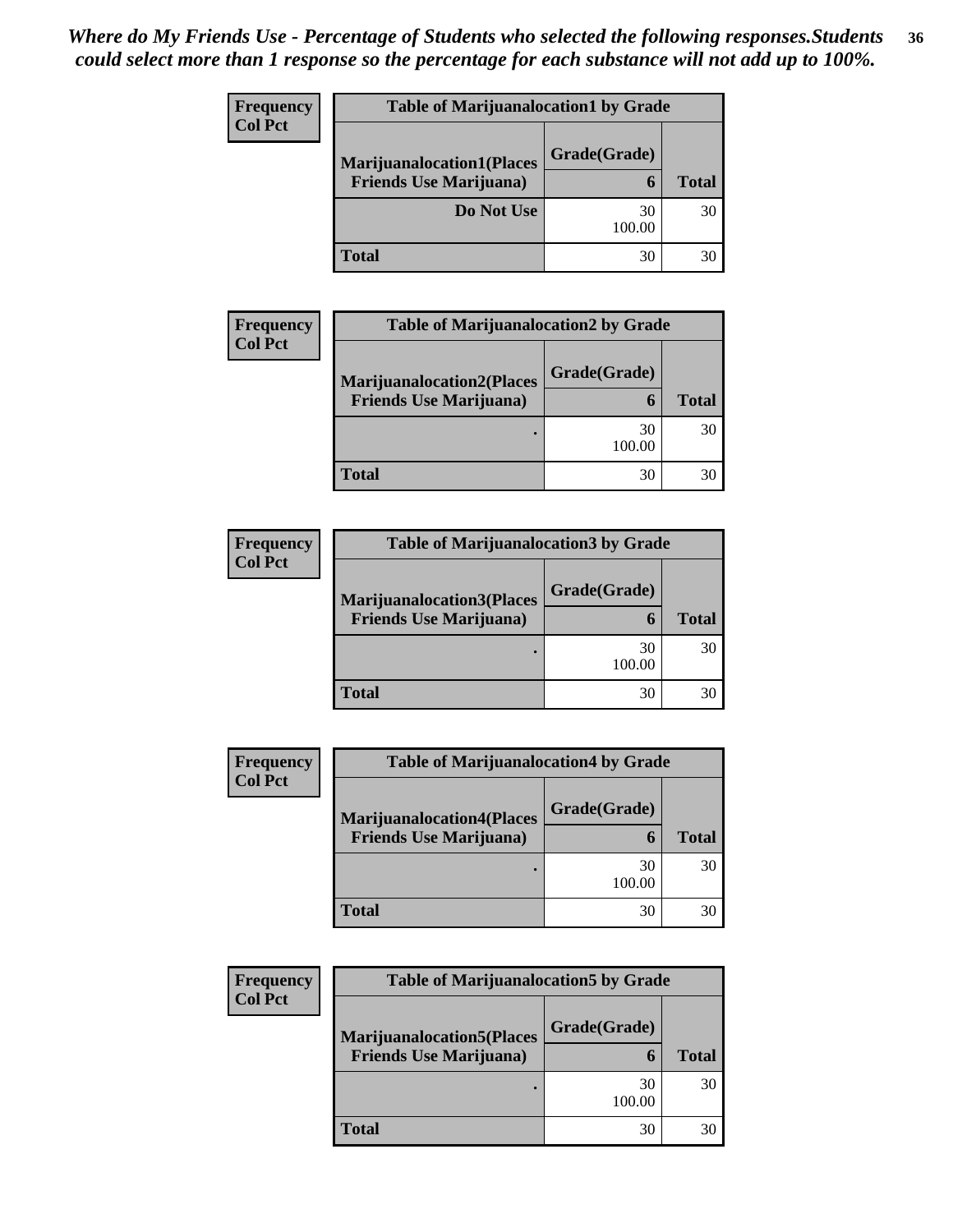| Frequency<br><b>Col Pct</b> |                                                                    | <b>Table of Marijuanalocation6 by Grade</b> |              |  |
|-----------------------------|--------------------------------------------------------------------|---------------------------------------------|--------------|--|
|                             | <b>Marijuanalocation6(Places</b><br><b>Friends Use Marijuana</b> ) | Grade(Grade)<br>6                           | <b>Total</b> |  |
|                             |                                                                    |                                             |              |  |
|                             |                                                                    | 29<br>96.67                                 | 29           |  |
|                             | <b>Other</b>                                                       | 3.33                                        |              |  |
|                             | <b>Total</b>                                                       | 30                                          | 30           |  |

| <b>Frequency</b><br><b>Col Pct</b> | <b>Table of Otherdruglocation1 by Grade</b>                                    |                   |              |
|------------------------------------|--------------------------------------------------------------------------------|-------------------|--------------|
|                                    | <b>Otherdruglocation1(Places</b><br><b>Friends Use Other Illegal</b><br>Drugs) | Grade(Grade)<br>6 | <b>Total</b> |
|                                    | Do Not Use                                                                     | 30<br>100.00      | 30           |
|                                    | <b>Total</b>                                                                   | 30                | 30           |

| <b>Frequency</b> | <b>Table of Otherdruglocation2 by Grade</b>                                    |                   |              |
|------------------|--------------------------------------------------------------------------------|-------------------|--------------|
| <b>Col Pct</b>   | <b>Otherdruglocation2(Places</b><br><b>Friends Use Other Illegal</b><br>Drugs) | Grade(Grade)<br>6 | <b>Total</b> |
|                  |                                                                                | 30<br>100.00      | 30           |
|                  | <b>Total</b>                                                                   | 30                | 30           |

| Frequency      | <b>Table of Otherdruglocation 3 by Grade</b>                                   |              |              |
|----------------|--------------------------------------------------------------------------------|--------------|--------------|
| <b>Col Pct</b> | <b>Otherdruglocation3(Places</b><br><b>Friends Use Other Illegal</b><br>Drugs) | Grade(Grade) | <b>Total</b> |
|                |                                                                                | 30<br>100.00 | 30           |
|                | <b>Total</b>                                                                   | 30           | 30           |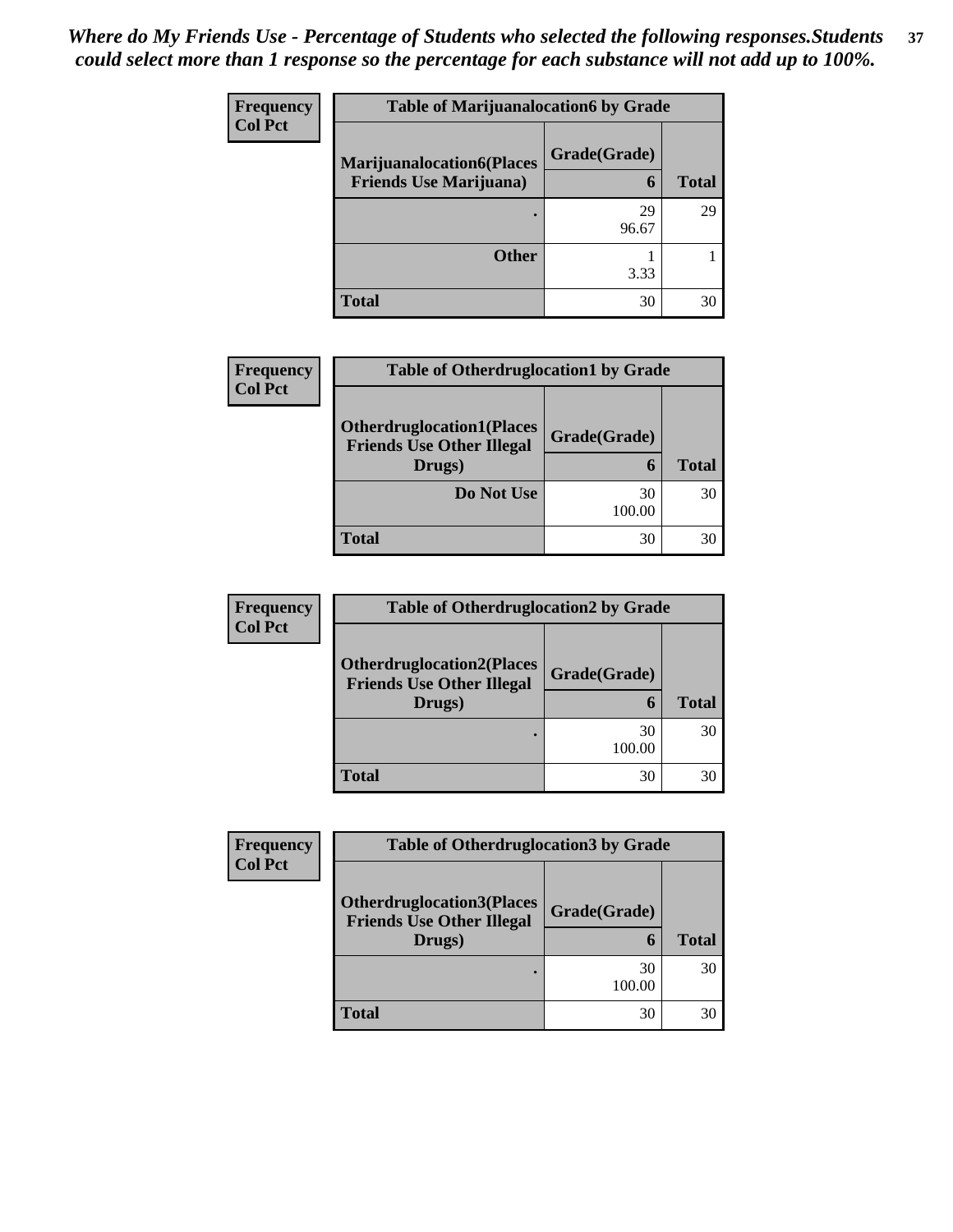| <b>Frequency</b> | <b>Table of Otherdruglocation4 by Grade</b>                          |              |              |
|------------------|----------------------------------------------------------------------|--------------|--------------|
| <b>Col Pct</b>   |                                                                      |              |              |
|                  | <b>Otherdruglocation4(Places</b><br><b>Friends Use Other Illegal</b> | Grade(Grade) |              |
|                  | Drugs)                                                               | 6            | <b>Total</b> |
|                  |                                                                      | 30<br>100.00 | 30           |
|                  | Total                                                                | 30           | 30           |

| <b>Frequency</b> | <b>Table of Otherdruglocation5 by Grade</b>                                    |                             |              |
|------------------|--------------------------------------------------------------------------------|-----------------------------|--------------|
| <b>Col Pct</b>   | <b>Otherdruglocation5(Places</b><br><b>Friends Use Other Illegal</b><br>Drugs) | Grade(Grade)<br>$\mathbf 6$ | <b>Total</b> |
|                  |                                                                                | 30<br>100.00                | 30           |
|                  | <b>Total</b>                                                                   | 30                          |              |

| <b>Frequency</b> | <b>Table of Otherdruglocation6 by Grade</b>                                    |                   |              |
|------------------|--------------------------------------------------------------------------------|-------------------|--------------|
| <b>Col Pct</b>   | <b>Otherdruglocation6(Places</b><br><b>Friends Use Other Illegal</b><br>Drugs) | Grade(Grade)<br>6 | <b>Total</b> |
|                  |                                                                                | 29<br>96.67       | 29           |
|                  | <b>Other</b>                                                                   | 3.33              |              |
|                  | <b>Total</b>                                                                   | 30                | 30           |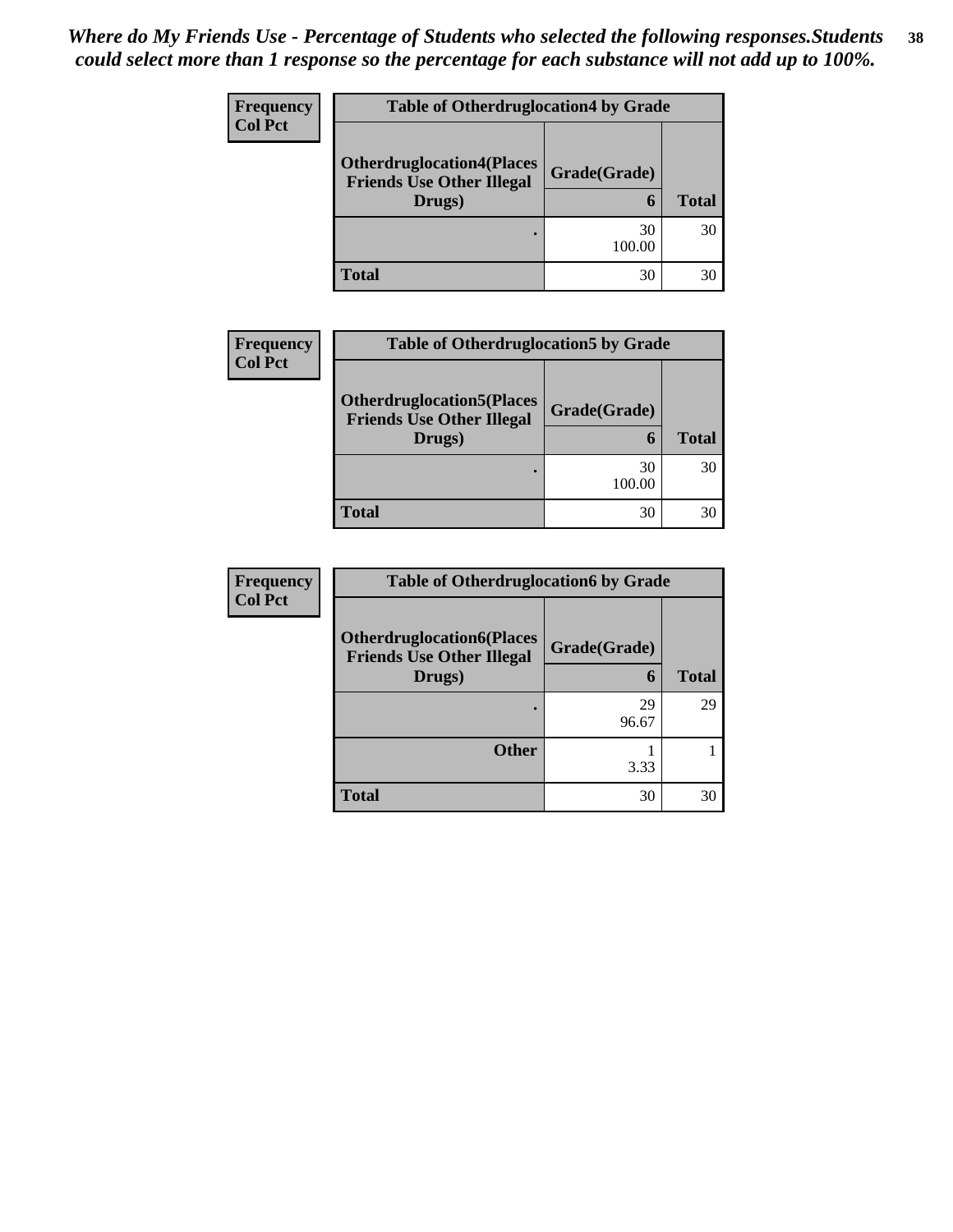| Frequency      | <b>Table of Alcoholtime1 by Grade</b>           |              |              |
|----------------|-------------------------------------------------|--------------|--------------|
| <b>Col Pct</b> | <b>Alcoholtime1(Times</b><br><b>Friends Use</b> | Grade(Grade) |              |
|                | Alcohol)                                        | 6            | <b>Total</b> |
|                |                                                 | 6<br>20.00   | 6            |
|                | Do Not Use                                      | 24<br>80.00  | 24           |
|                | <b>Total</b>                                    | 30           | 30           |

| Frequency      | <b>Table of Alcoholtime2 by Grade</b>                       |                   |              |
|----------------|-------------------------------------------------------------|-------------------|--------------|
| <b>Col Pct</b> | <b>Alcoholtime2(Times</b><br><b>Friends Use</b><br>Alcohol) | Grade(Grade)<br>6 | <b>Total</b> |
|                |                                                             | 27<br>90.00       | 27           |
|                | <b>On Way to School</b>                                     | 3<br>10.00        | 3            |
|                | <b>Total</b>                                                | 30                | 30           |

| Frequency      | <b>Table of Alcoholtime3 by Grade</b>           |              |                |
|----------------|-------------------------------------------------|--------------|----------------|
| <b>Col Pct</b> | <b>Alcoholtime3(Times</b><br><b>Friends Use</b> | Grade(Grade) |                |
|                | Alcohol)                                        | 6            | <b>Total</b>   |
|                |                                                 | 28<br>93.33  | 28             |
|                | <b>During School</b>                            | 6.67         | $\overline{2}$ |
|                | <b>Total</b>                                    | 30           | 30             |

| <b>Frequency</b> | <b>Table of Alcoholtime4 by Grade</b>                    |                   |              |
|------------------|----------------------------------------------------------|-------------------|--------------|
| <b>Col Pct</b>   | <b>Alcoholtime4(Times</b><br><b>Friends Use Alcohol)</b> | Grade(Grade)<br>6 | <b>Total</b> |
|                  |                                                          | 27<br>90.00       | 27           |
|                  | <b>On Way Home From School</b>                           | 10.00             | 3            |
|                  | <b>Total</b>                                             | 30                | 30           |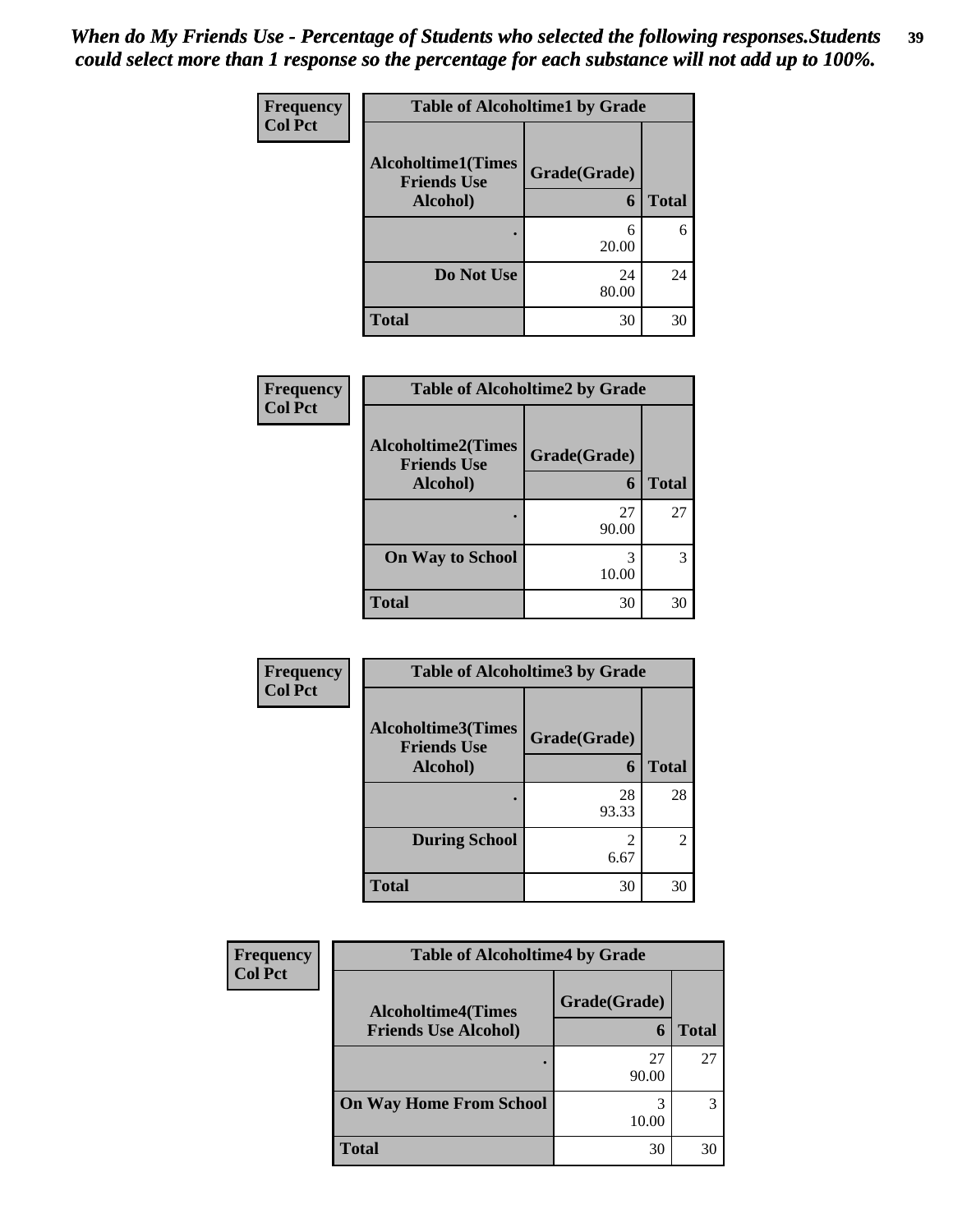| Frequency      | <b>Table of Alcoholtime5 by Grade</b>                       |                   |              |
|----------------|-------------------------------------------------------------|-------------------|--------------|
| <b>Col Pct</b> | <b>Alcoholtime5(Times</b><br><b>Friends Use</b><br>Alcohol) | Grade(Grade)<br>6 | <b>Total</b> |
|                |                                                             | 25<br>83.33       | 25           |
|                | Weeknights                                                  | 5<br>16.67        | 5            |
|                | <b>Total</b>                                                | 30                | 30           |

| Frequency      | <b>Table of Alcoholtime6 by Grade</b>           |              |              |
|----------------|-------------------------------------------------|--------------|--------------|
| <b>Col Pct</b> | <b>Alcoholtime6(Times</b><br><b>Friends Use</b> | Grade(Grade) |              |
|                | Alcohol)                                        | 6            | <b>Total</b> |
|                |                                                 | 25<br>83.33  | 25           |
|                | Weekends                                        | 5<br>16.67   | 5            |
|                | <b>Total</b>                                    | 30           | 30           |
|                |                                                 |              |              |

| Frequency      | <b>Table of Tobaccotime1 by Grade</b>           |              |              |
|----------------|-------------------------------------------------|--------------|--------------|
| <b>Col Pct</b> | <b>Tobaccotime1(Times</b><br><b>Friends Use</b> | Grade(Grade) |              |
|                | <b>Tobacco</b> )                                | 6            | <b>Total</b> |
|                | Do Not Use                                      | 30<br>100.00 | 30           |
|                | <b>Total</b>                                    | 30           | 30           |

| <b>Frequency</b> | <b>Table of Tobaccotime2 by Grade</b>           |              |              |
|------------------|-------------------------------------------------|--------------|--------------|
| <b>Col Pct</b>   | <b>Tobaccotime2(Times</b><br><b>Friends Use</b> | Grade(Grade) |              |
|                  | <b>Tobacco</b> )                                | 6            | <b>Total</b> |
|                  |                                                 | 30<br>100.00 | 30           |
|                  | <b>Total</b>                                    | 30           | 30           |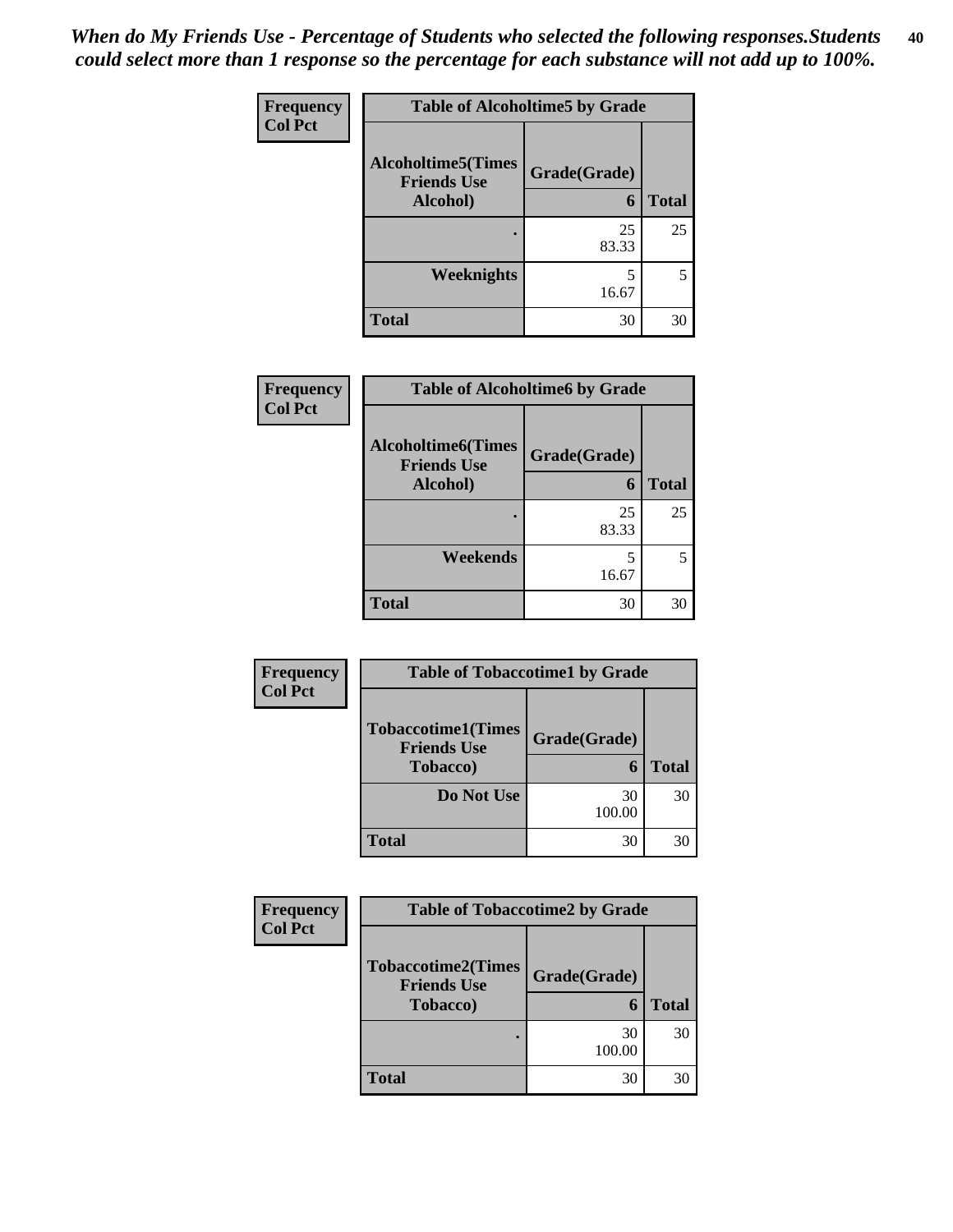| <b>Frequency</b> | <b>Table of Tobaccotime3 by Grade</b>                               |                   |              |
|------------------|---------------------------------------------------------------------|-------------------|--------------|
| <b>Col Pct</b>   | <b>Tobaccotime3(Times</b><br><b>Friends Use</b><br><b>Tobacco</b> ) | Grade(Grade)<br>6 | <b>Total</b> |
|                  |                                                                     | 30<br>100.00      | 30           |
|                  | <b>Total</b>                                                        | 30                | 30           |

| Frequency      | <b>Table of Tobaccotime4 by Grade</b>                    |                   |       |  |
|----------------|----------------------------------------------------------|-------------------|-------|--|
| <b>Col Pct</b> | <b>Tobaccotime4(Times</b><br><b>Friends Use Tobacco)</b> | Grade(Grade)<br>6 | Total |  |
|                |                                                          | 27<br>90.00       | 27    |  |
|                | <b>On Way Home From School</b>                           | 10.00             |       |  |
|                | <b>Total</b>                                             | 30                | 30    |  |

| <b>Frequency</b> | <b>Table of Tobaccotime5 by Grade</b>           |              |              |
|------------------|-------------------------------------------------|--------------|--------------|
| Col Pct          |                                                 |              |              |
|                  | <b>Tobaccotime5(Times</b><br><b>Friends Use</b> | Grade(Grade) |              |
|                  | <b>Tobacco</b> )                                | 6            | <b>Total</b> |
|                  |                                                 | 30<br>100.00 | 30           |
|                  | <b>Total</b>                                    | 30           | 30           |

| <b>Frequency</b> | <b>Table of Tobaccotime6 by Grade</b>           |              |              |
|------------------|-------------------------------------------------|--------------|--------------|
| <b>Col Pct</b>   | <b>Tobaccotime6(Times</b><br><b>Friends Use</b> | Grade(Grade) |              |
|                  | <b>Tobacco</b> )                                | 6            | <b>Total</b> |
|                  |                                                 | 30<br>100.00 | 30           |
|                  | <b>Total</b>                                    | 30           | 30           |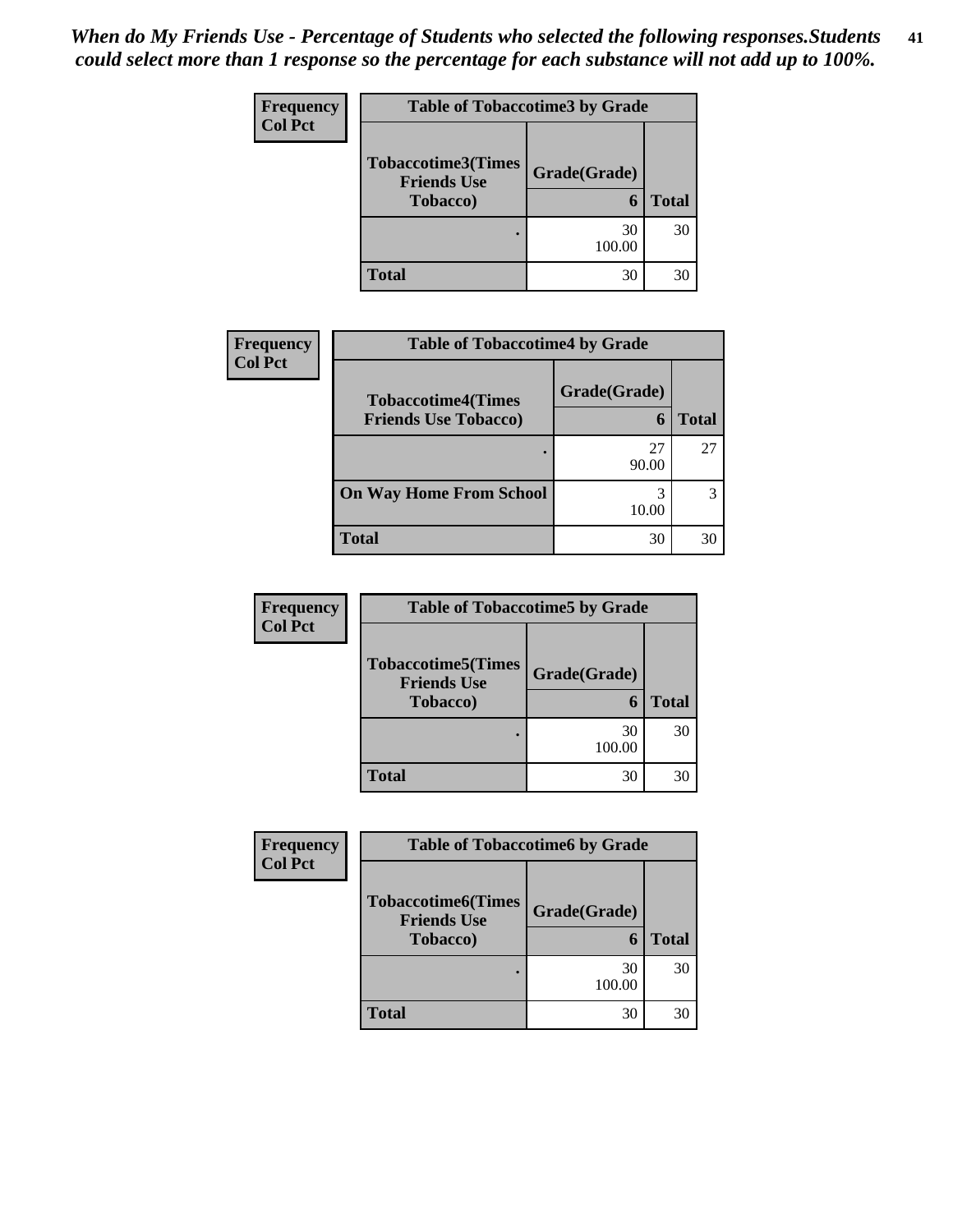| <b>Frequency</b><br><b>Col Pct</b> | <b>Table of Marijuanatime1 by Grade</b>           |              |              |
|------------------------------------|---------------------------------------------------|--------------|--------------|
|                                    | <b>Marijuanatime1(Times</b><br><b>Friends Use</b> | Grade(Grade) |              |
|                                    | Marijuana)                                        | 6            | <b>Total</b> |
|                                    | Do Not Use                                        | 30<br>100.00 | 30           |
|                                    | <b>Total</b>                                      | 30           | 30           |

| <b>Frequency</b> | <b>Table of Marijuanatime2 by Grade</b>           |              |              |
|------------------|---------------------------------------------------|--------------|--------------|
| <b>Col Pct</b>   | <b>Marijuanatime2(Times</b><br><b>Friends Use</b> | Grade(Grade) |              |
|                  | Marijuana)                                        |              | <b>Total</b> |
|                  |                                                   | 30<br>100.00 | 30           |
|                  | <b>Total</b>                                      | 30           | 30           |

| <b>Frequency</b> | <b>Table of Marijuanatime3 by Grade</b>    |              |              |
|------------------|--------------------------------------------|--------------|--------------|
| <b>Col Pct</b>   | Marijuanatime3(Times<br><b>Friends Use</b> | Grade(Grade) |              |
|                  | Marijuana)                                 |              | <b>Total</b> |
|                  |                                            | 30<br>100.00 | 30           |
|                  | <b>Total</b>                               | 30           | 30           |

| Frequency      | <b>Table of Marijuanatime4 by Grade</b>                         |                   |              |
|----------------|-----------------------------------------------------------------|-------------------|--------------|
| <b>Col Pct</b> | <b>Marijuanatime4(Times</b><br><b>Friends Use</b><br>Marijuana) | Grade(Grade)<br>6 | <b>Total</b> |
|                |                                                                 | 30<br>100.00      | 30           |
|                | <b>Total</b>                                                    | 30                | 30           |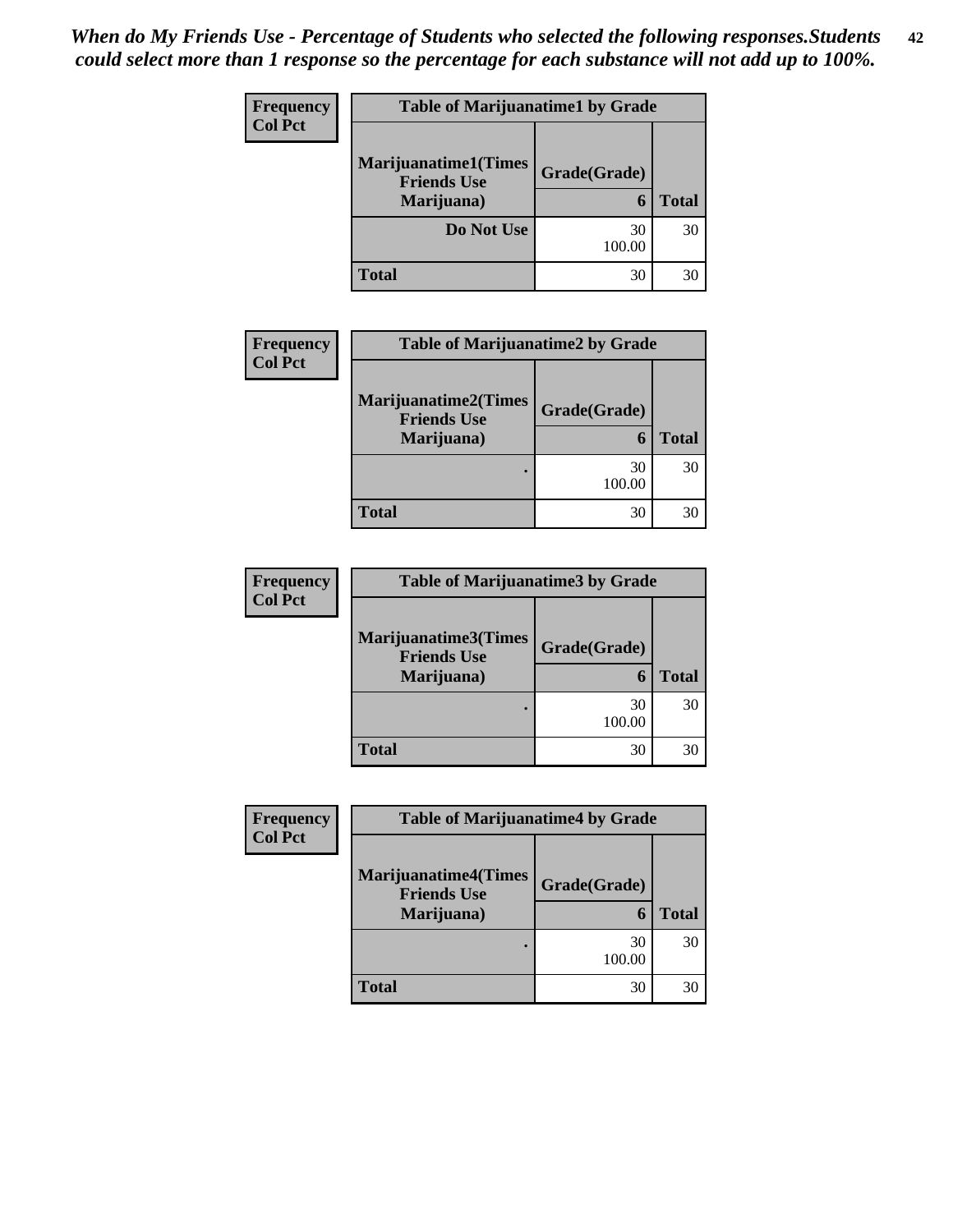| Frequency<br><b>Col Pct</b> | <b>Table of Marijuanatime5 by Grade</b>            |              |              |
|-----------------------------|----------------------------------------------------|--------------|--------------|
|                             | <b>Marijuanatime5</b> (Times<br><b>Friends Use</b> | Grade(Grade) |              |
|                             | Marijuana)                                         | 6            | <b>Total</b> |
|                             |                                                    | 30<br>100.00 | 30           |
|                             | <b>Total</b>                                       | 30           | 30           |

| Frequency      | <b>Table of Marijuanatime6 by Grade</b>                          |                   |              |
|----------------|------------------------------------------------------------------|-------------------|--------------|
| <b>Col Pct</b> | <b>Marijuanatime6</b> (Times<br><b>Friends Use</b><br>Marijuana) | Grade(Grade)<br>6 | <b>Total</b> |
|                |                                                                  | 30<br>100.00      | 30           |
|                | <b>Total</b>                                                     | 30                | 30           |

| <b>Frequency</b> | <b>Table of Otherdrugtime1 by Grade</b>                  |              |              |
|------------------|----------------------------------------------------------|--------------|--------------|
| <b>Col Pct</b>   |                                                          |              |              |
|                  | <b>Otherdrugtime1</b> (Times<br><b>Friends Use Other</b> | Grade(Grade) |              |
|                  | <b>Illegal Drugs</b> )                                   |              | <b>Total</b> |
|                  | <b>Do Not Use</b>                                        | 30<br>100.00 | 30           |
|                  | <b>Total</b>                                             | 30           | 30           |

| <b>Frequency</b> | <b>Table of Otherdrugtime2 by Grade</b>                 |              |              |
|------------------|---------------------------------------------------------|--------------|--------------|
| <b>Col Pct</b>   | <b>Otherdrugtime2(Times</b><br><b>Friends Use Other</b> | Grade(Grade) |              |
|                  | <b>Illegal Drugs</b> )                                  | 6            | <b>Total</b> |
|                  |                                                         | 30<br>100.00 | 30           |
|                  | <b>Total</b>                                            | 30           | 30           |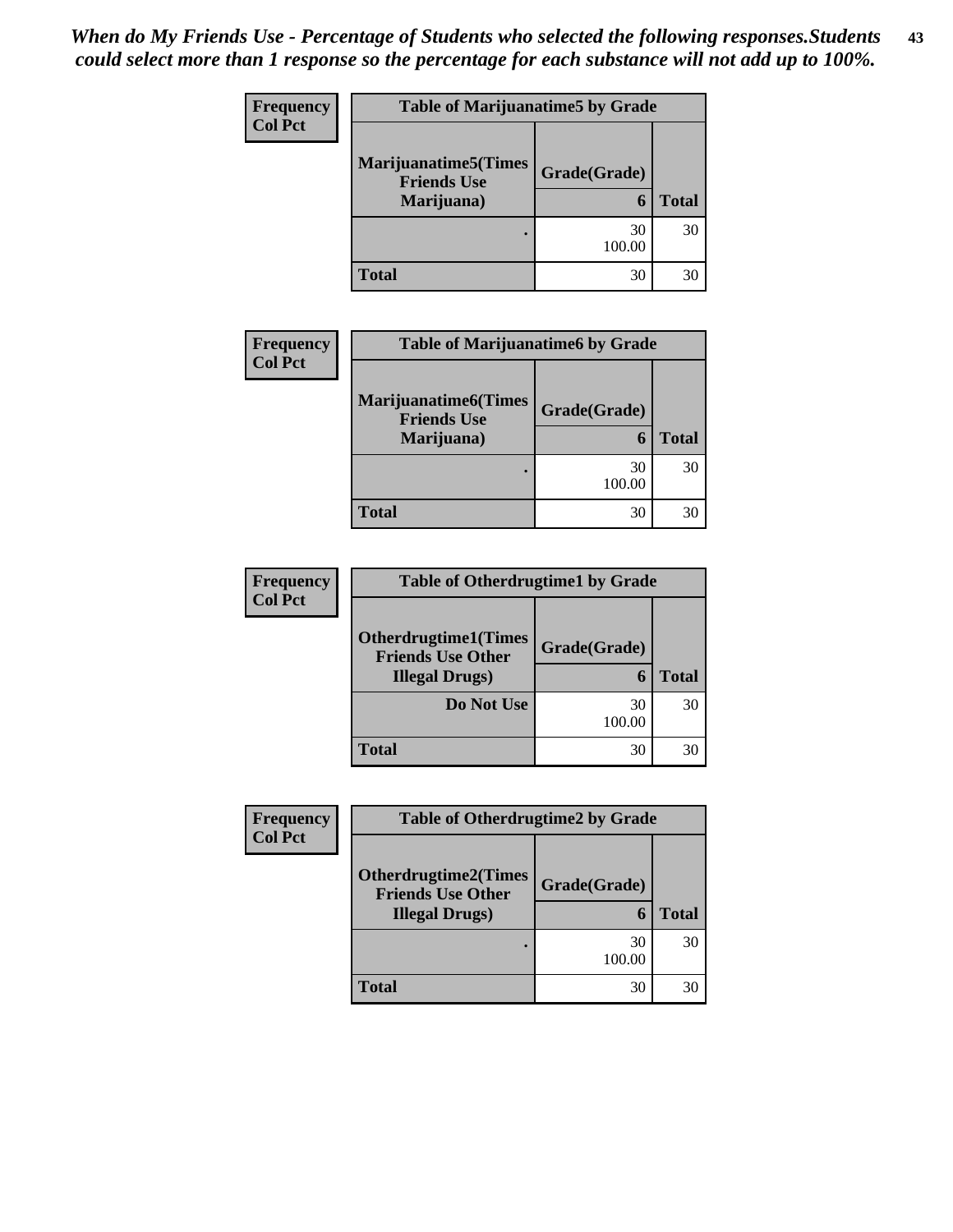| Frequency<br><b>Col Pct</b> | <b>Table of Otherdrugtime3 by Grade</b>                 |              |              |
|-----------------------------|---------------------------------------------------------|--------------|--------------|
|                             | <b>Otherdrugtime3(Times</b><br><b>Friends Use Other</b> | Grade(Grade) |              |
|                             | <b>Illegal Drugs</b> )                                  | 6            | <b>Total</b> |
|                             |                                                         | 30<br>100.00 | 30           |
|                             | Total                                                   | 30           | 30           |

| <b>Frequency</b> | <b>Table of Otherdrugtime4 by Grade</b>                                           |                   |              |
|------------------|-----------------------------------------------------------------------------------|-------------------|--------------|
| <b>Col Pct</b>   | <b>Otherdrugtime4(Times</b><br><b>Friends Use Other</b><br><b>Illegal Drugs</b> ) | Grade(Grade)<br>6 | <b>Total</b> |
|                  |                                                                                   | 30<br>100.00      | 30           |
|                  | <b>Total</b>                                                                      | 30                | 30           |

| <b>Frequency</b> | <b>Table of Otherdrugtime5 by Grade</b>                  |              |              |
|------------------|----------------------------------------------------------|--------------|--------------|
| <b>Col Pct</b>   | <b>Otherdrugtime5</b> (Times<br><b>Friends Use Other</b> | Grade(Grade) |              |
|                  | <b>Illegal Drugs</b> )                                   |              | <b>Total</b> |
|                  |                                                          | 30<br>100.00 | 30           |
|                  | <b>Total</b>                                             | 30           | 30           |

| Frequency      | <b>Table of Otherdrugtime6 by Grade</b>                                            |                   |              |
|----------------|------------------------------------------------------------------------------------|-------------------|--------------|
| <b>Col Pct</b> | <b>Otherdrugtime6</b> (Times<br><b>Friends Use Other</b><br><b>Illegal Drugs</b> ) | Grade(Grade)<br>6 | <b>Total</b> |
|                |                                                                                    | 30<br>100.00      | 30           |
|                | <b>Total</b>                                                                       | 30                | 30           |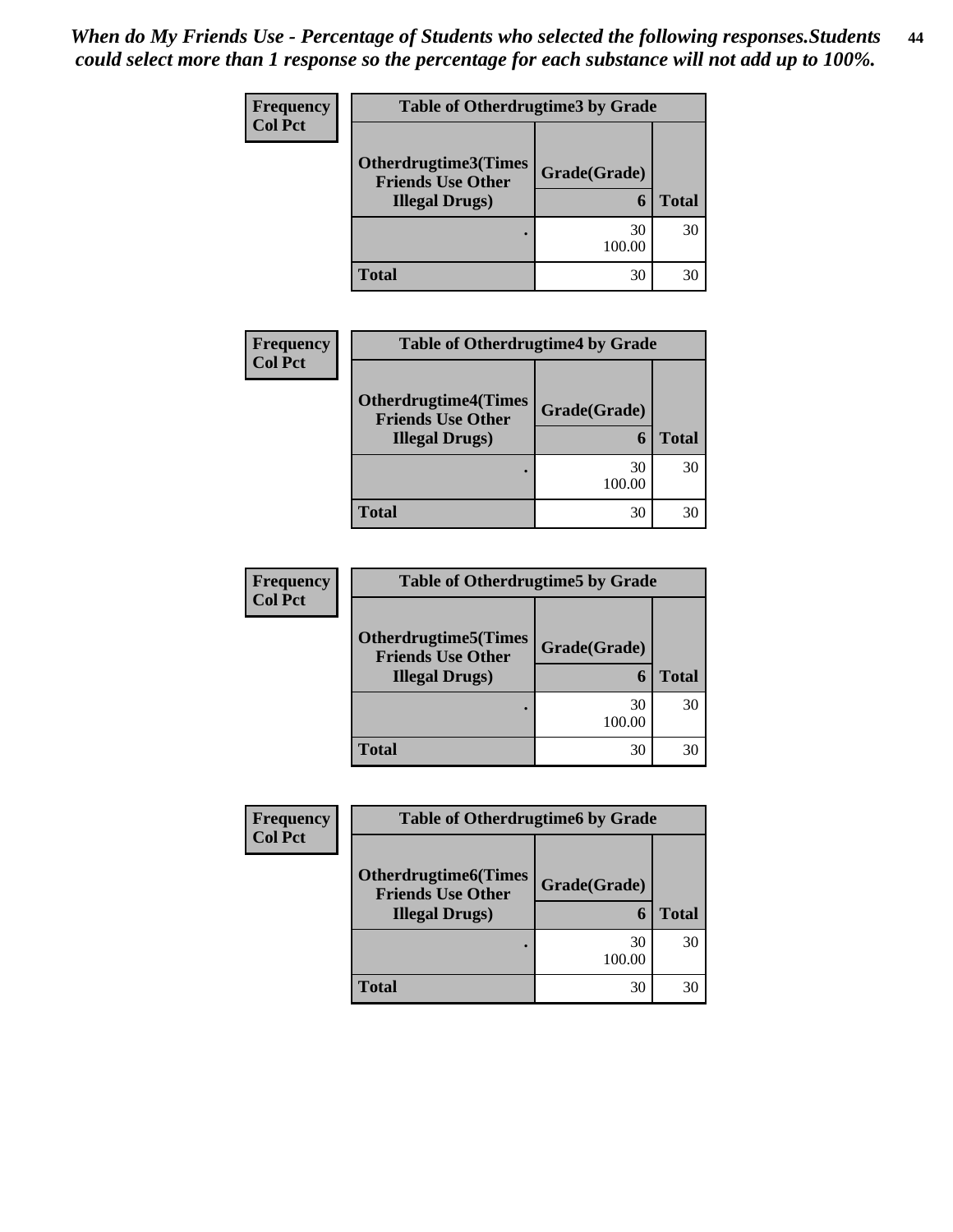| Frequency      |                                                                                                                               | <b>Table of Educationalcohol by Grade</b> |              |
|----------------|-------------------------------------------------------------------------------------------------------------------------------|-------------------------------------------|--------------|
| <b>Col Pct</b> | Educationalcohol(I<br>have been taught<br>about alcohol,<br>tobacco,<br>and other drugs<br>within the last<br>year at school) | Grade(Grade)<br>6                         | <b>Total</b> |
|                | Yes                                                                                                                           | 21<br>70.00                               | 21           |
|                | N <sub>0</sub>                                                                                                                | 9<br>30.00                                | 9            |
|                | <b>Total</b>                                                                                                                  | 30                                        | 30           |

| Frequency      | <b>Table of Eversmoked by Grade</b> |              |              |
|----------------|-------------------------------------|--------------|--------------|
| <b>Col Pct</b> | Eversmoked(I<br>have smoked         | Grade(Grade) |              |
|                | a cigarette)                        | 6            | <b>Total</b> |
|                | N <sub>0</sub>                      | 30<br>100.00 | 30           |
|                | <b>Total</b>                        | 30           | 30           |

## *For Drovedrinking \* Grade all data are missing since all the levels of variable Drovedrinking are missing.*

| Frequency      |                                                                                                                        | <b>Table of Rodedrinking by Grade</b> |              |
|----------------|------------------------------------------------------------------------------------------------------------------------|---------------------------------------|--------------|
| <b>Col Pct</b> | Rodedrinking(In<br>the past 30 days<br>I have ridden in<br>a car with a<br>driver who had<br>been drinking<br>alcohol) | Grade(Grade)<br>6                     | <b>Total</b> |
|                | Yes                                                                                                                    | 3.33                                  | 1            |
|                | N <sub>0</sub>                                                                                                         | 29<br>96.67                           | 29           |
|                | <b>Total</b>                                                                                                           | 30                                    | 30           |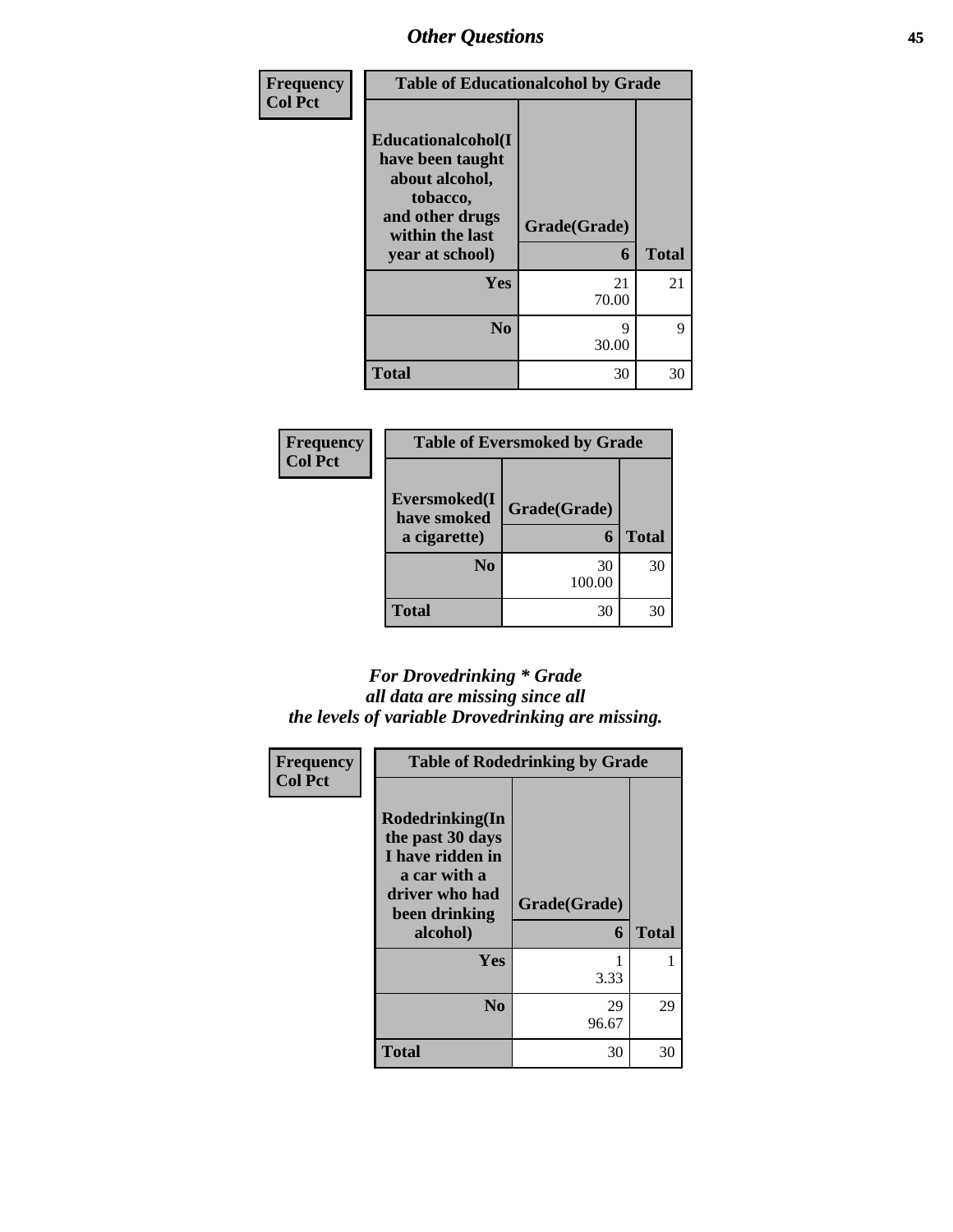| Frequency      |                                                                                                                                        | <b>Table of Drugsschool by Grade</b> |              |
|----------------|----------------------------------------------------------------------------------------------------------------------------------------|--------------------------------------|--------------|
| <b>Col Pct</b> | <b>Drugsschool</b> (During<br>the past 12 months,<br>I have been offered,<br>sold,<br>or given illegal<br>drugs on school<br>property) | Grade(Grade)<br>6                    | <b>Total</b> |
|                | <b>Yes</b>                                                                                                                             | 3.33                                 |              |
|                | N <sub>0</sub>                                                                                                                         | 29<br>96.67                          | 29           |
|                | <b>Total</b>                                                                                                                           | 30                                   | 30           |

| <b>Frequency</b><br>Col Pct |
|-----------------------------|
|                             |

| <b>Table of Helpbullied by Grade</b>              |              |              |  |  |  |
|---------------------------------------------------|--------------|--------------|--|--|--|
| $Helpb$ ullied(I<br>would help<br>someone who was | Grade(Grade) |              |  |  |  |
| being bullied)                                    | 6            | <b>Total</b> |  |  |  |
| <b>Strongly Agree</b>                             | 11<br>36.67  | 11           |  |  |  |
| <b>Somewhat Agree</b>                             | 18<br>60.00  | 18           |  |  |  |
| <b>Strongly Disagree</b>                          | 3.33         |              |  |  |  |
| <b>Total</b>                                      | 30           |              |  |  |  |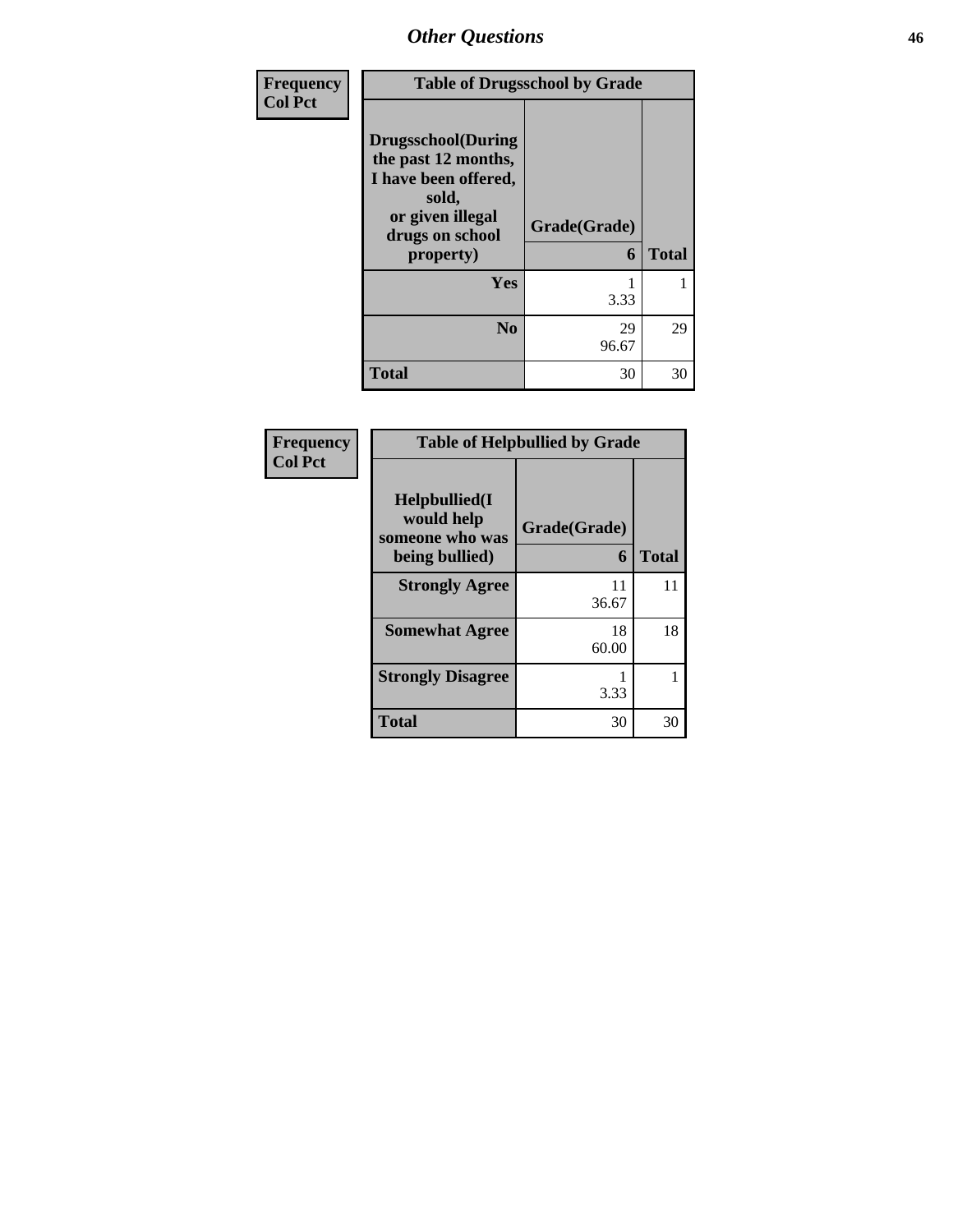*Other Questions* **47**

| <b>Frequency</b> | <b>Table of Grade by Bingedrinking</b> |             |                                                                                                                          |                  |              |  |
|------------------|----------------------------------------|-------------|--------------------------------------------------------------------------------------------------------------------------|------------------|--------------|--|
| <b>Row Pct</b>   |                                        |             | <b>Bingedrinking</b> (I<br>have drunk five or<br>more drinks of<br>alcohol at one<br>sitting during the<br>last 30 days) |                  |              |  |
|                  |                                        |             | 6 to<br>9                                                                                                                | <b>All</b><br>30 |              |  |
|                  | Grade(Grade)                           | <b>Days</b> | days                                                                                                                     | days             | <b>Total</b> |  |
|                  | 6                                      | 27<br>90.00 | 2<br>6.67                                                                                                                | 3.33             | 30           |  |
|                  | <b>Total</b>                           | 27          | 2                                                                                                                        |                  | 30           |  |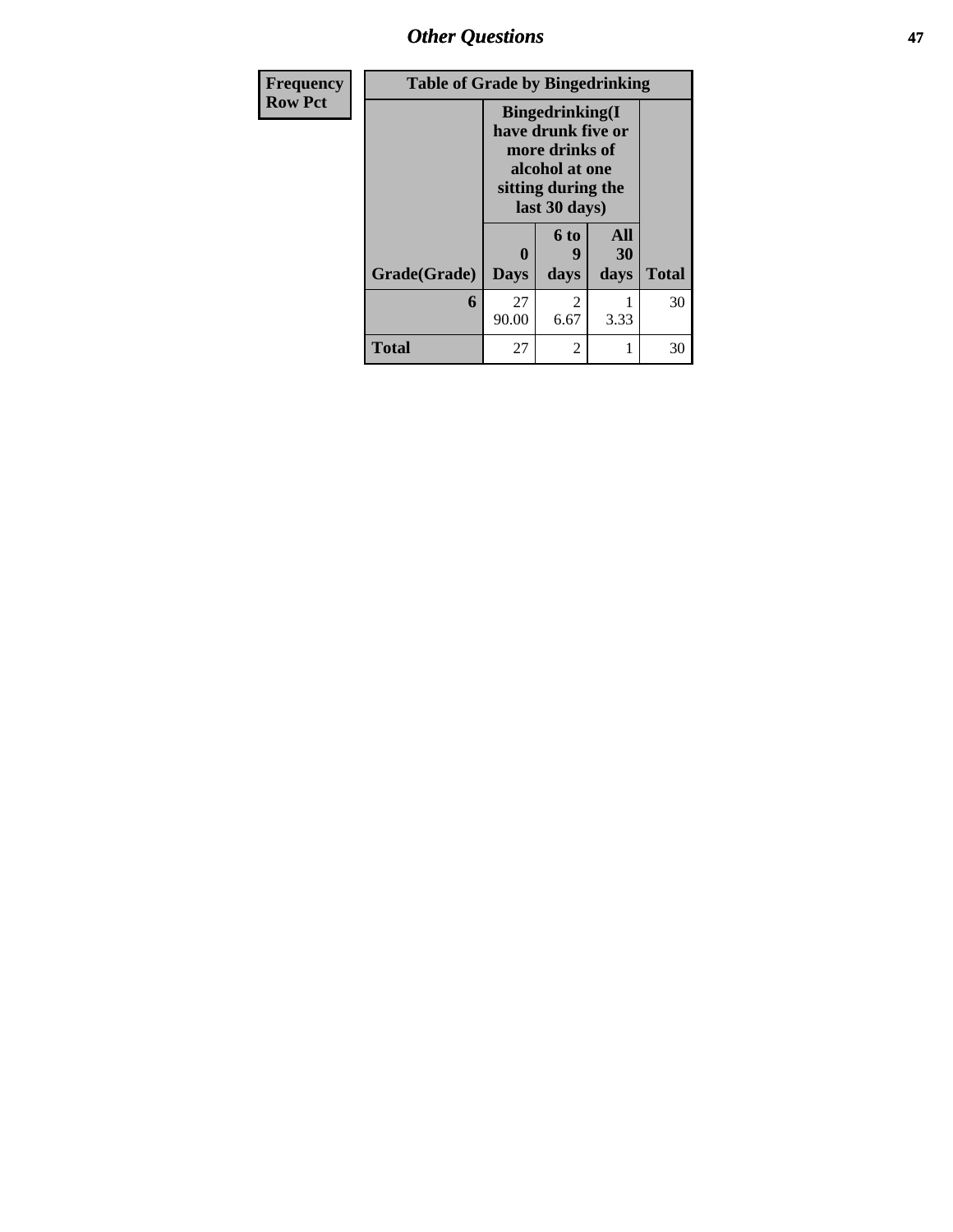# *Nutrition* **48**

| <b>Frequency</b> |
|------------------|
| l Row Pct        |

| <b>Table of Grade by Dairy</b> |                                                                                                                      |                                                                 |      |       |    |  |  |
|--------------------------------|----------------------------------------------------------------------------------------------------------------------|-----------------------------------------------------------------|------|-------|----|--|--|
|                                |                                                                                                                      | Dairy (I eat at least 3 servings of dairy<br>products each day) |      |       |    |  |  |
| Grade(Grade)                   | Somewhat   Somewhat  <br><b>Strongly</b><br><b>Strongly</b><br>Disagree   Disagree<br>Agree<br><b>Total</b><br>Agree |                                                                 |      |       |    |  |  |
| O                              | $\Omega$<br>30.00                                                                                                    | 15<br>50.00                                                     | 3.33 | 16.67 | 30 |  |  |
| Total                          | q                                                                                                                    |                                                                 |      |       | 30 |  |  |

| <b>Frequency</b><br>  Row Pct |
|-------------------------------|
|-------------------------------|

| ncy          | <b>Table of Grade by Fruitveg</b> |                          |                                                                          |                               |                                    |              |  |  |
|--------------|-----------------------------------|--------------------------|--------------------------------------------------------------------------|-------------------------------|------------------------------------|--------------|--|--|
| $\mathsf{t}$ |                                   |                          | Fruitveg(I eat at least 5 servings of fruits<br>and vegetables each day) |                               |                                    |              |  |  |
|              | Grade(Grade)                      | <b>Strongly</b><br>Agree | Agree                                                                    | Somewhat Somewhat<br>Disagree | <b>Strongly</b><br><b>Disagree</b> | <b>Total</b> |  |  |
|              | n                                 | 20.00                    | 14<br>46.67                                                              | 20.00                         | 13.33                              | 30           |  |  |
|              | Total                             |                          | 14                                                                       |                               | 4                                  | 30           |  |  |

| <b>Frequency</b> |  |
|------------------|--|
| <b>Row Pct</b>   |  |

| <b>Table of Grade by Cafeteriahealthy</b> |                                                                       |             |                     |                                        |              |  |  |
|-------------------------------------------|-----------------------------------------------------------------------|-------------|---------------------|----------------------------------------|--------------|--|--|
|                                           | Cafeteriahealthy (School meals in my<br>school cafeteria are healthy) |             |                     |                                        |              |  |  |
| Grade(Grade)                              | <b>Strongly</b><br>Agree                                              | Agree       | Somewhat   Somewhat | <b>Strongly</b><br>Disagree   Disagree | <b>Total</b> |  |  |
| O                                         | 10<br>33.33                                                           | 10<br>33.33 | 20.00               | 13.33                                  | 30           |  |  |
| <b>Total</b>                              | 10                                                                    | 10          |                     | 4                                      | 30           |  |  |

| <b>Frequency</b> |
|------------------|
| <b>Row Pct</b>   |

|              |                          |                                                                                           | <b>Table of Grade by Cafeterianutrition</b> |                                    |              |  |  |  |
|--------------|--------------------------|-------------------------------------------------------------------------------------------|---------------------------------------------|------------------------------------|--------------|--|--|--|
|              |                          | <b>Cafeterianutrition</b> (Facts about nutrition<br>are available in my school cafeteria) |                                             |                                    |              |  |  |  |
| Grade(Grade) | <b>Strongly</b><br>Agree | Agree                                                                                     | Somewhat Somewhat<br>Disagree               | <b>Strongly</b><br><b>Disagree</b> | <b>Total</b> |  |  |  |
| <sub>0</sub> | 10.00                    | 12<br>40.00                                                                               | 16.67                                       | 10<br>33.33                        | 30           |  |  |  |
| <b>Total</b> | 3                        | 12.                                                                                       |                                             | 10                                 | 30           |  |  |  |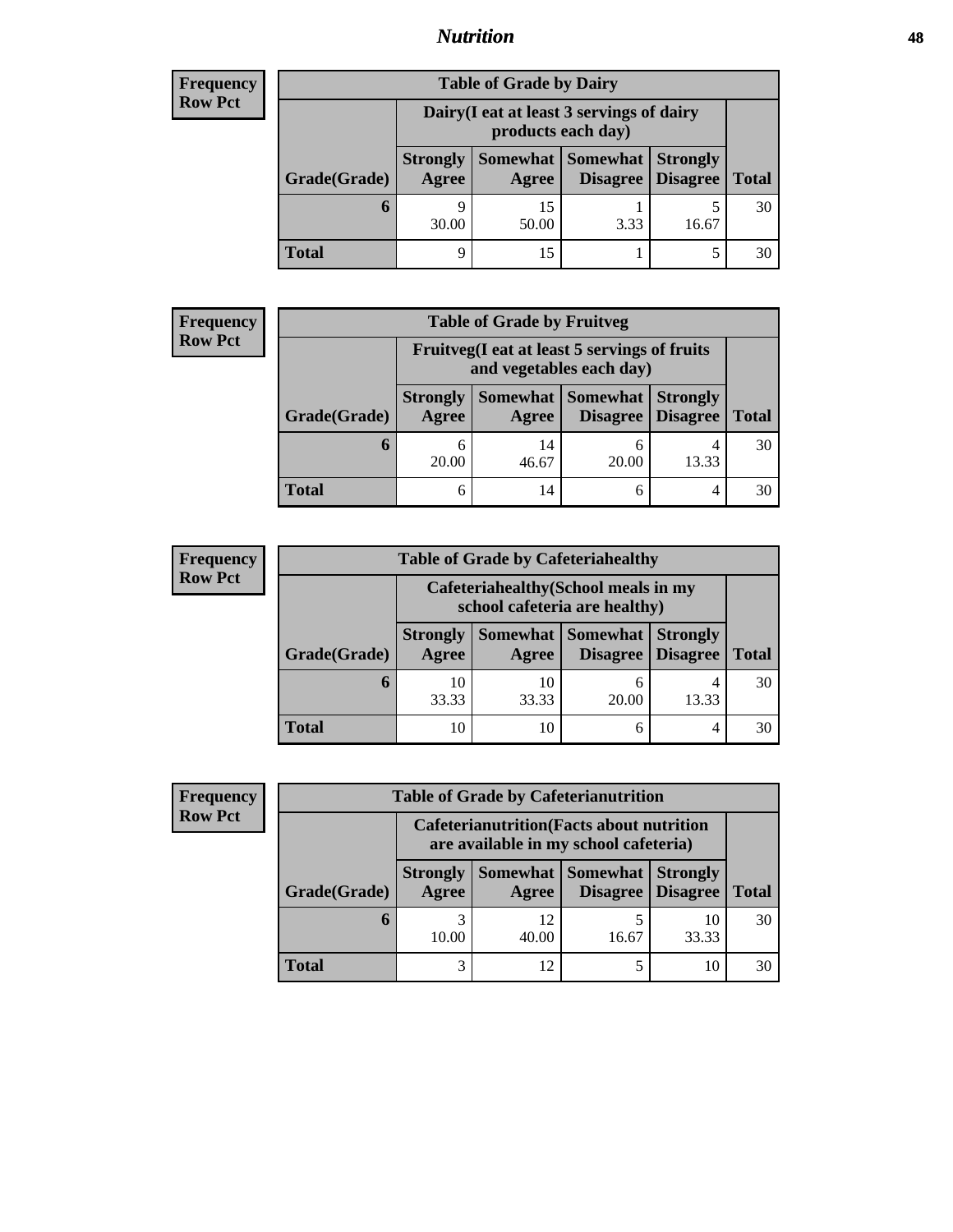# *Nutrition* **49**

| Frequency      | <b>Table of Grade by Schoollunch</b>                            |                          |                          |                                    |              |  |
|----------------|-----------------------------------------------------------------|--------------------------|--------------------------|------------------------------------|--------------|--|
| <b>Row Pct</b> | Schoollunch(I eat school lunch<br>three or more times per week) |                          |                          |                                    |              |  |
|                | Grade(Grade)                                                    | <b>Strongly</b><br>Agree | <b>Somewhat</b><br>Agree | <b>Strongly</b><br><b>Disagree</b> | <b>Total</b> |  |
|                | 6                                                               | 20<br>66.67              | 4<br>13.33               | 20.00                              | 30           |  |
|                | Total                                                           | 20                       | 4                        | 6                                  | 30           |  |

| <b>Frequency</b> | <b>Table of Grade by Foodchoices</b> |                                                                     |             |                   |                                        |              |  |
|------------------|--------------------------------------|---------------------------------------------------------------------|-------------|-------------------|----------------------------------------|--------------|--|
| <b>Row Pct</b>   |                                      | Foodchoices (I make healthy food choices in<br>my school cafeteria) |             |                   |                                        |              |  |
|                  | Grade(Grade)                         | <b>Strongly</b><br>Agree                                            | Agree       | Somewhat Somewhat | <b>Strongly</b><br>Disagree   Disagree | <b>Total</b> |  |
|                  | 6                                    | 14<br>46.67                                                         | 13<br>43.33 | 3.33              | 6.67                                   | 30           |  |
|                  | <b>Total</b>                         | 14                                                                  | 13          |                   | 2                                      | 30           |  |

| <b>Frequency</b> |  |
|------------------|--|
| <b>Row Pct</b>   |  |

| $\mathbf{c}\mathbf{v}$ | <b>Table of Grade by Wholewheat</b>                                                                         |                          |            |                                              |                 |              |
|------------------------|-------------------------------------------------------------------------------------------------------------|--------------------------|------------|----------------------------------------------|-----------------|--------------|
|                        | Wholewheat (There are whole wheat and<br>multigrain breads and cereals available in<br>my school cafeteria) |                          |            |                                              |                 |              |
|                        | Grade(Grade)                                                                                                | <b>Strongly</b><br>Agree | Agree      | Somewhat   Somewhat  <br>Disagree   Disagree | <b>Strongly</b> | <b>Total</b> |
|                        | 6                                                                                                           | 18<br>60.00              | 8<br>26.67 | 3.33                                         | 10.00           | 30           |
|                        | <b>Total</b>                                                                                                | 18                       | 8          |                                              | 3               | 30           |

**Frequency Row Pct**

|              |   |                                                                                                                                               | <b>Table of Grade by Healthyvending</b> |                             |                                    |              |  |
|--------------|---|-----------------------------------------------------------------------------------------------------------------------------------------------|-----------------------------------------|-----------------------------|------------------------------------|--------------|--|
|              |   | Healthyvending (If only healthy snacks and<br>beverages were available in the vending<br>machines during the school day,<br>I would buy them) |                                         |                             |                                    |              |  |
| Grade(Grade) |   | <b>Strongly</b><br>Agree                                                                                                                      | Somewhat  <br>Agree                     | <b>Somewhat</b><br>Disagree | <b>Strongly</b><br><b>Disagree</b> | <b>Total</b> |  |
|              | 6 | 23.33                                                                                                                                         | 9<br>30.00                              | 16.67                       | Q<br>30.00                         | 30           |  |
| <b>Total</b> |   |                                                                                                                                               | 9                                       |                             | Q                                  | 30           |  |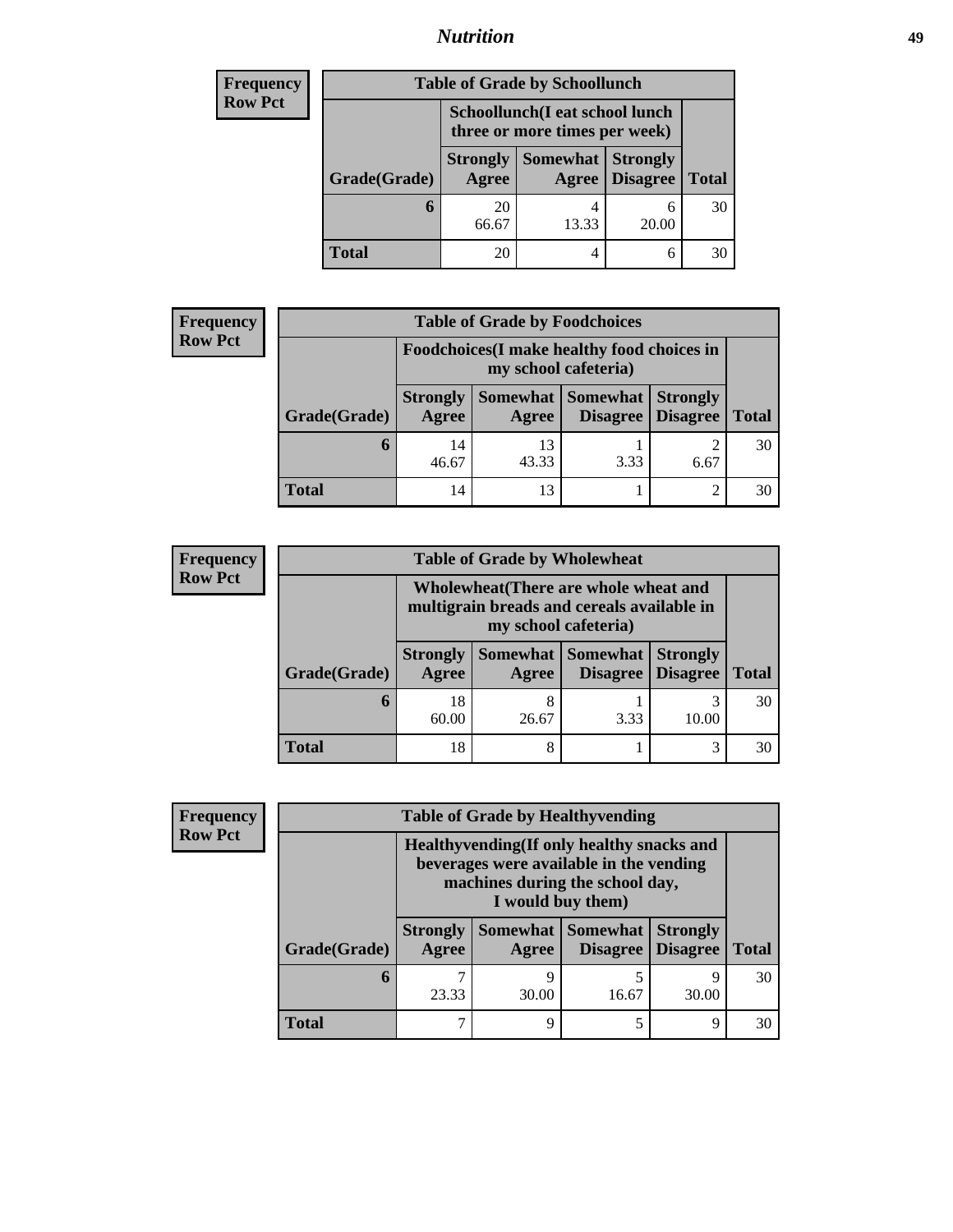# *Nutrition* **50**

| <b>Frequency</b><br><b>Row Pct</b> |
|------------------------------------|
|------------------------------------|

| <b>Table of Grade by Schoolbreakfast</b> |                                                                                                                                         |            |                                      |                                    |              |  |
|------------------------------------------|-----------------------------------------------------------------------------------------------------------------------------------------|------------|--------------------------------------|------------------------------------|--------------|--|
|                                          | Schoolbreakfast (If breakfast were<br>available at school,<br>but outside the cafeteria,<br>I would eat breakfast at school more often) |            |                                      |                                    |              |  |
| Grade(Grade)                             | <b>Strongly</b><br>Agree                                                                                                                | Agree      | <b>Somewhat Somewhat</b><br>Disagree | <b>Strongly</b><br><b>Disagree</b> | <b>Total</b> |  |
| 6                                        | 12<br>40.00                                                                                                                             | 5<br>16.67 | $\overline{2}$<br>6.67               | 11<br>36.67                        | 30           |  |
| <b>Total</b>                             | 12                                                                                                                                      |            | 2                                    |                                    | 30           |  |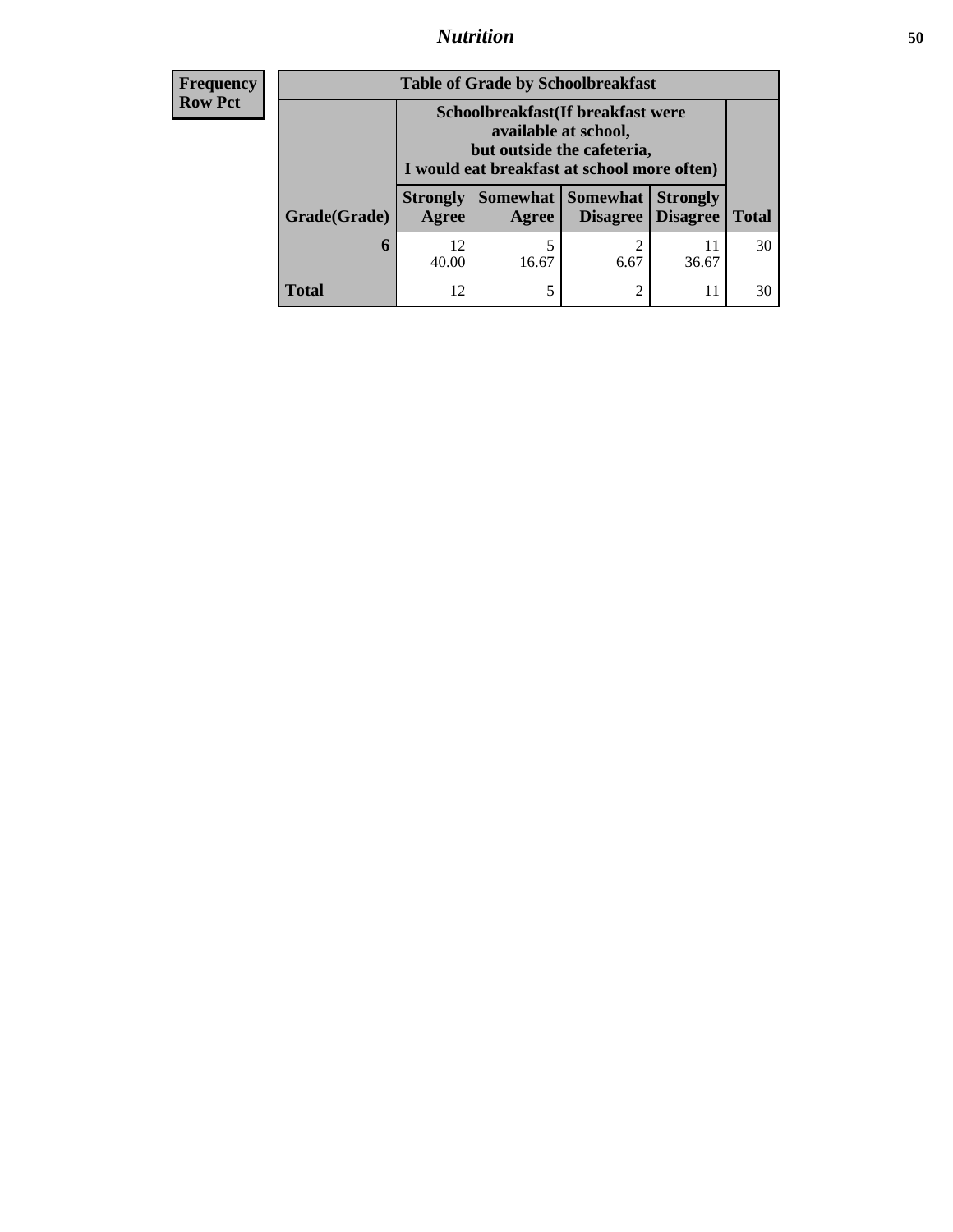| Frequency      |                                                                                                           | <b>Table of Educationaids by Grade</b> |              |
|----------------|-----------------------------------------------------------------------------------------------------------|----------------------------------------|--------------|
| <b>Col Pct</b> | <b>Educationaids</b> (I<br>have been<br>taught about<br><b>HIV/AIDS</b> at<br>school in the<br>past year) | Grade(Grade)<br>6                      | <b>Total</b> |
|                | Yes                                                                                                       | 12<br>40.00                            | 12           |
|                | N <sub>0</sub>                                                                                            | 18<br>60.00                            | 18           |
|                | <b>Total</b>                                                                                              | 30                                     | 30           |

| Frequency      | <b>Table of Educationcharacter by Grade</b>                                                             |                   |              |  |  |
|----------------|---------------------------------------------------------------------------------------------------------|-------------------|--------------|--|--|
| <b>Col Pct</b> | Educationcharacter(I<br>have been taught<br>about character<br>education in the past<br>year at school) | Grade(Grade)<br>6 | <b>Total</b> |  |  |
|                | <b>Yes</b>                                                                                              | 20<br>66.67       | 20           |  |  |
|                | N <sub>0</sub>                                                                                          | 10<br>33.33       | 10           |  |  |
|                | <b>Total</b>                                                                                            | 30                | 30           |  |  |

| Frequency<br><b>Col Pct</b> | <b>Table of Gradcoach1 by Grade</b>              |              |              |  |  |
|-----------------------------|--------------------------------------------------|--------------|--------------|--|--|
|                             | Gradcoach1(I<br>know who my<br><b>Graduation</b> | Grade(Grade) |              |  |  |
|                             | Coach is)                                        | 6            | <b>Total</b> |  |  |
|                             | Yes                                              | 6<br>20.00   | 6            |  |  |
|                             | N <sub>0</sub>                                   | 24<br>80.00  | 24           |  |  |
|                             | <b>Total</b>                                     | 30           | 30           |  |  |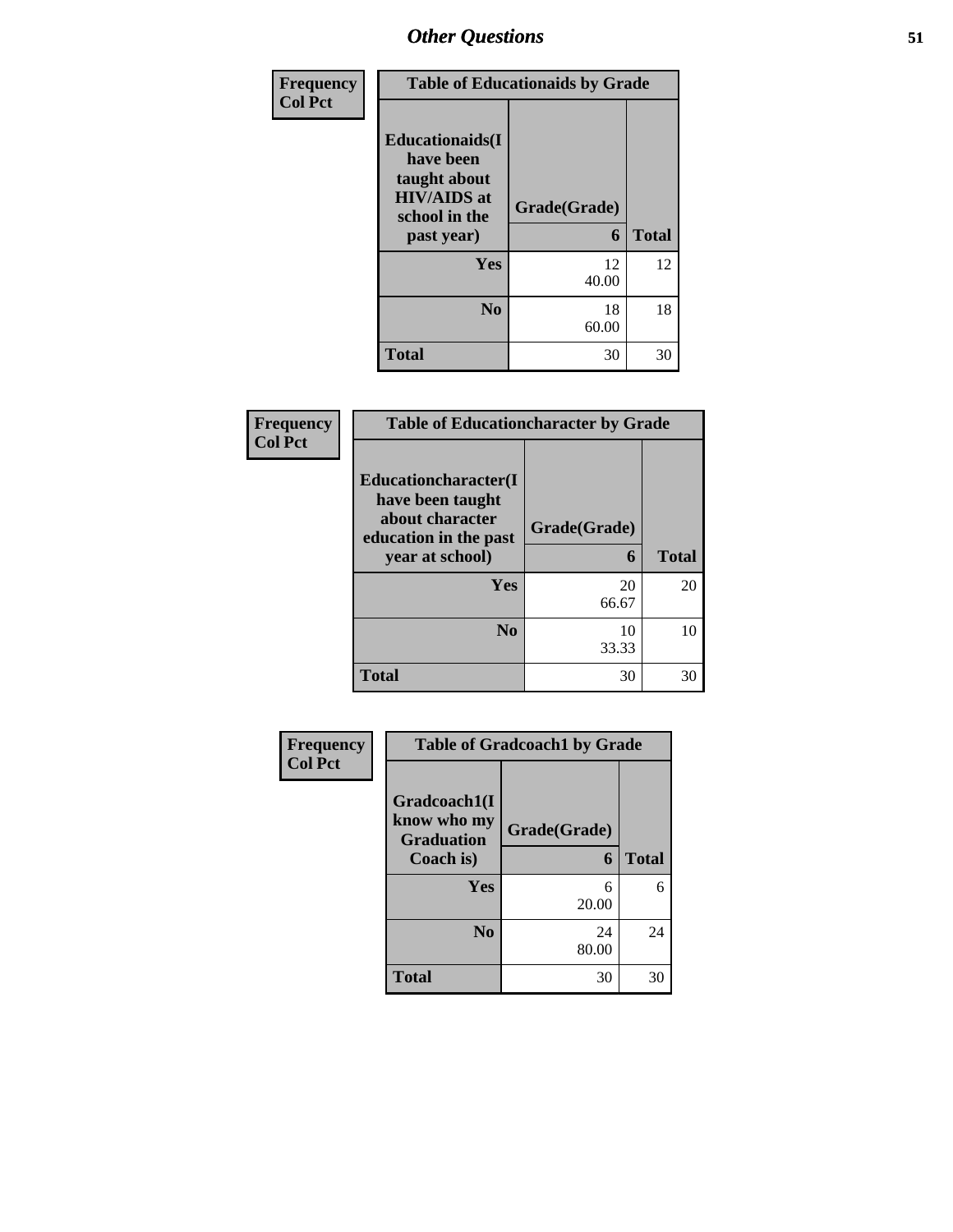| Frequency      |                                                           | <b>Table of Gradcoach2 by Grade</b> |              |
|----------------|-----------------------------------------------------------|-------------------------------------|--------------|
| <b>Col Pct</b> | Gradcoach2(I<br>have<br>contacted my<br><b>Graduation</b> | Grade(Grade)                        |              |
|                | Coach)                                                    | 6                                   | <b>Total</b> |
|                | Yes                                                       | 3<br>10.00                          | 3            |
|                | N <sub>0</sub>                                            | 27<br>90.00                         | 27           |
|                | <b>Total</b>                                              | 30                                  | 30           |

| Frequency<br><b>Col Pct</b> | <b>Table of Gradcoach3 by Grade</b>                                                   |                   |              |  |  |
|-----------------------------|---------------------------------------------------------------------------------------|-------------------|--------------|--|--|
|                             | Gradcoach3(I<br>have received<br>assistance<br>from my<br><b>Graduation</b><br>Coach) | Grade(Grade)<br>6 | <b>Total</b> |  |  |
|                             |                                                                                       |                   |              |  |  |
|                             | Yes                                                                                   | 3.33              | 1            |  |  |
|                             | N <sub>0</sub>                                                                        | 10<br>33.33       | 10           |  |  |
|                             | Don't know                                                                            | 19<br>63.33       | 19           |  |  |
|                             | <b>Total</b>                                                                          | 30                | 30           |  |  |

| Frequency      |                                                                                                                                                                                 | <b>Table of Selfharm by Grade</b> |              |
|----------------|---------------------------------------------------------------------------------------------------------------------------------------------------------------------------------|-----------------------------------|--------------|
| <b>Col Pct</b> | <b>Selfharm</b> (During<br>the past 12<br>months,<br>I harmed myself<br>on purpose<br>Suicideconsider<br>During the past<br>12 months,<br>I seriously<br>considered<br>suicide) | Grade(Grade)<br>6                 | <b>Total</b> |
|                | Yes                                                                                                                                                                             | 3.33                              |              |
|                | N <sub>0</sub>                                                                                                                                                                  | 29<br>96.67                       | 29           |
|                | <b>Total</b>                                                                                                                                                                    | 30                                | 30           |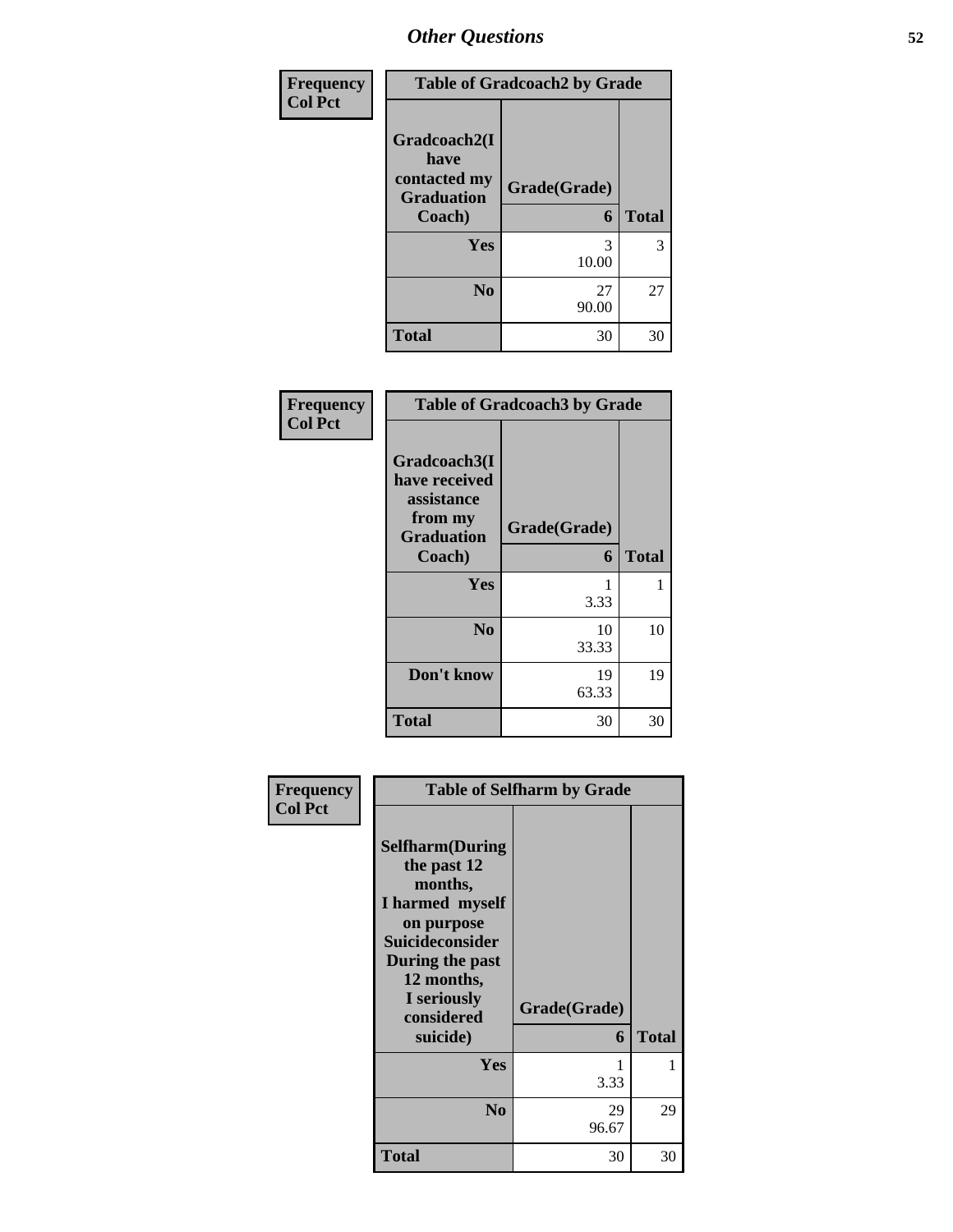| Frequency      |                 | <b>Table of Suicideconsider by Grade</b> |              |  |  |
|----------------|-----------------|------------------------------------------|--------------|--|--|
| <b>Col Pct</b> |                 | Grade(Grade)                             |              |  |  |
|                | Suicideconsider | 6                                        | <b>Total</b> |  |  |
|                | <b>Yes</b>      | 3.33                                     |              |  |  |
|                | N <sub>0</sub>  | 29<br>96.67                              | 29           |  |  |
|                | <b>Total</b>    | 30                                       | 30           |  |  |

| Frequency      | <b>Table of Suicideattempt by Grade</b>                            |              |              |  |  |
|----------------|--------------------------------------------------------------------|--------------|--------------|--|--|
| <b>Col Pct</b> | Suicideattempt(I<br>have attempted<br>suicide in the<br>last year) | Grade(Grade) | <b>Total</b> |  |  |
|                | N <sub>0</sub>                                                     | 30<br>100.00 | 30           |  |  |
|                | <b>Total</b>                                                       | 30           | 30           |  |  |

| <b>Frequency</b> | <b>Table of</b>                |
|------------------|--------------------------------|
| <b>Col Pct</b>   | <b>Instantmess</b><br>have ins |
|                  | hanaaa                         |

| <b>Table of Instantmessaged by Grade</b>                |              |              |  |
|---------------------------------------------------------|--------------|--------------|--|
| Instantmessaged(I)<br>have instant<br>messaged people I | Grade(Grade) |              |  |
| do not even know)                                       | 6            | <b>Total</b> |  |
| <b>Yes</b>                                              | 3<br>10.00   |              |  |
| N <sub>0</sub>                                          | 27<br>90.00  | 27           |  |
| <b>Total</b>                                            | 30           |              |  |

| Frequency      | <b>Table of Getsalong by Grade</b>                             |                   |              |  |  |
|----------------|----------------------------------------------------------------|-------------------|--------------|--|--|
| <b>Col Pct</b> | Getsalong(I get<br>along with other<br>students and<br>adults) | Grade(Grade)<br>6 | <b>Total</b> |  |  |
|                | <b>Strongly Agree</b>                                          | 14<br>46.67       | 14           |  |  |
|                | <b>Somewhat Agree</b>                                          | 14<br>46.67       | 14           |  |  |
|                | <b>Somewhat Disagree</b>                                       | 2<br>6.67         | 2            |  |  |
|                | <b>Total</b>                                                   | 30                | 30           |  |  |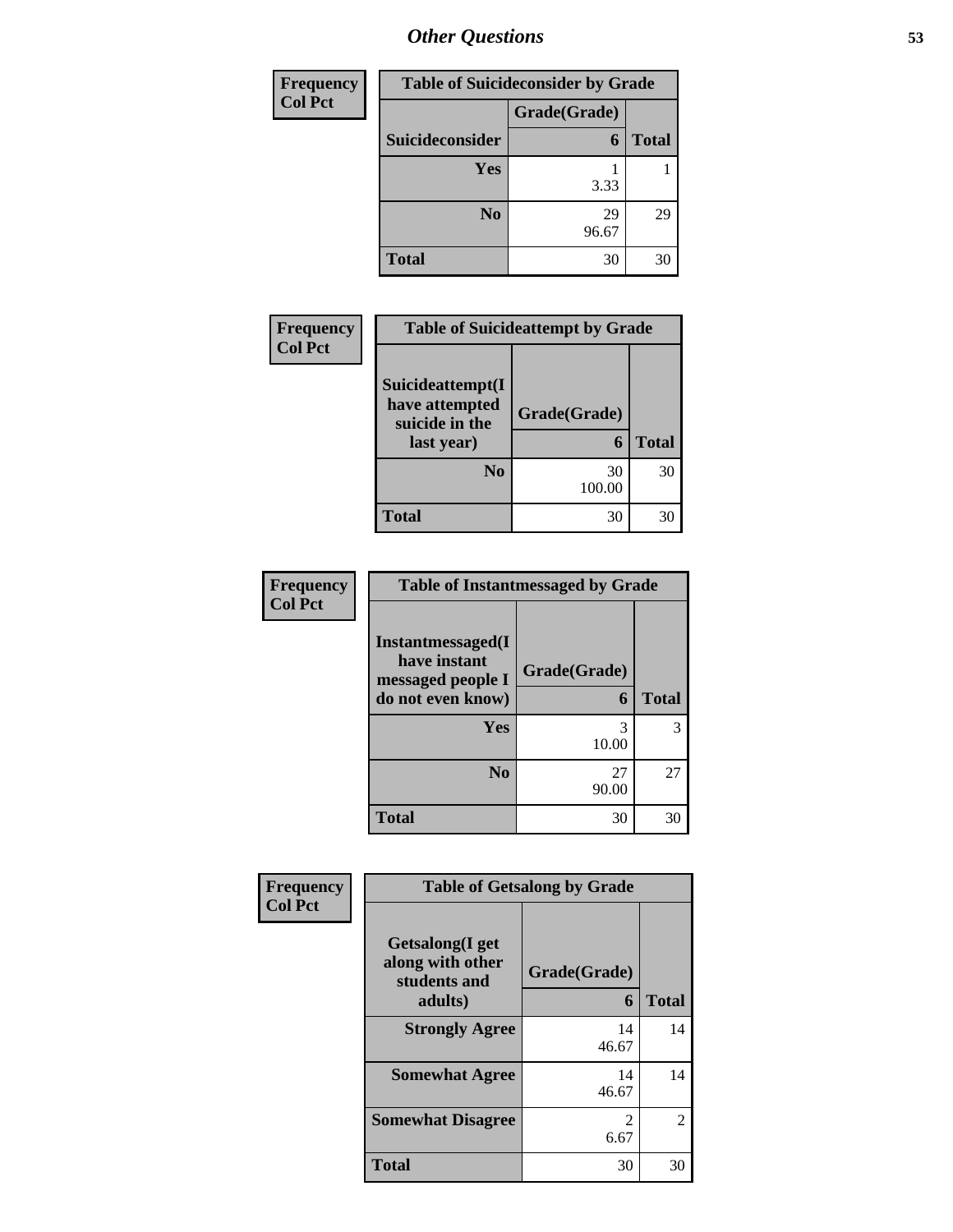| Frequency      | <b>Table of Safehome by Grade</b> |              |       |  |  |
|----------------|-----------------------------------|--------------|-------|--|--|
| <b>Col Pct</b> | Safehome(I feel<br>safe at home)  | Grade(Grade) | Total |  |  |
|                | <b>Strongly Agree</b>             | 22<br>73.33  | 22    |  |  |
|                | <b>Somewhat Agree</b>             | 23.33        | 7     |  |  |
|                | <b>Somewhat Disagree</b>          | 3.33         |       |  |  |
|                | <b>Total</b>                      | 30           | 30    |  |  |

| Frequency      | <b>Table of Adulttalk by Grade</b>                                                                |                   |              |  |  |  |
|----------------|---------------------------------------------------------------------------------------------------|-------------------|--------------|--|--|--|
| <b>Col Pct</b> | <b>Adulttalk(I</b><br>know an<br>adult at<br>school that<br>I can talk<br>with if I<br>need help) | Grade(Grade)<br>6 | <b>Total</b> |  |  |  |
|                | <b>Yes</b>                                                                                        | 23<br>76.67       | 23           |  |  |  |
|                | N <sub>0</sub>                                                                                    | 23.33             | 7            |  |  |  |
|                | <b>Total</b>                                                                                      | 30                | 30           |  |  |  |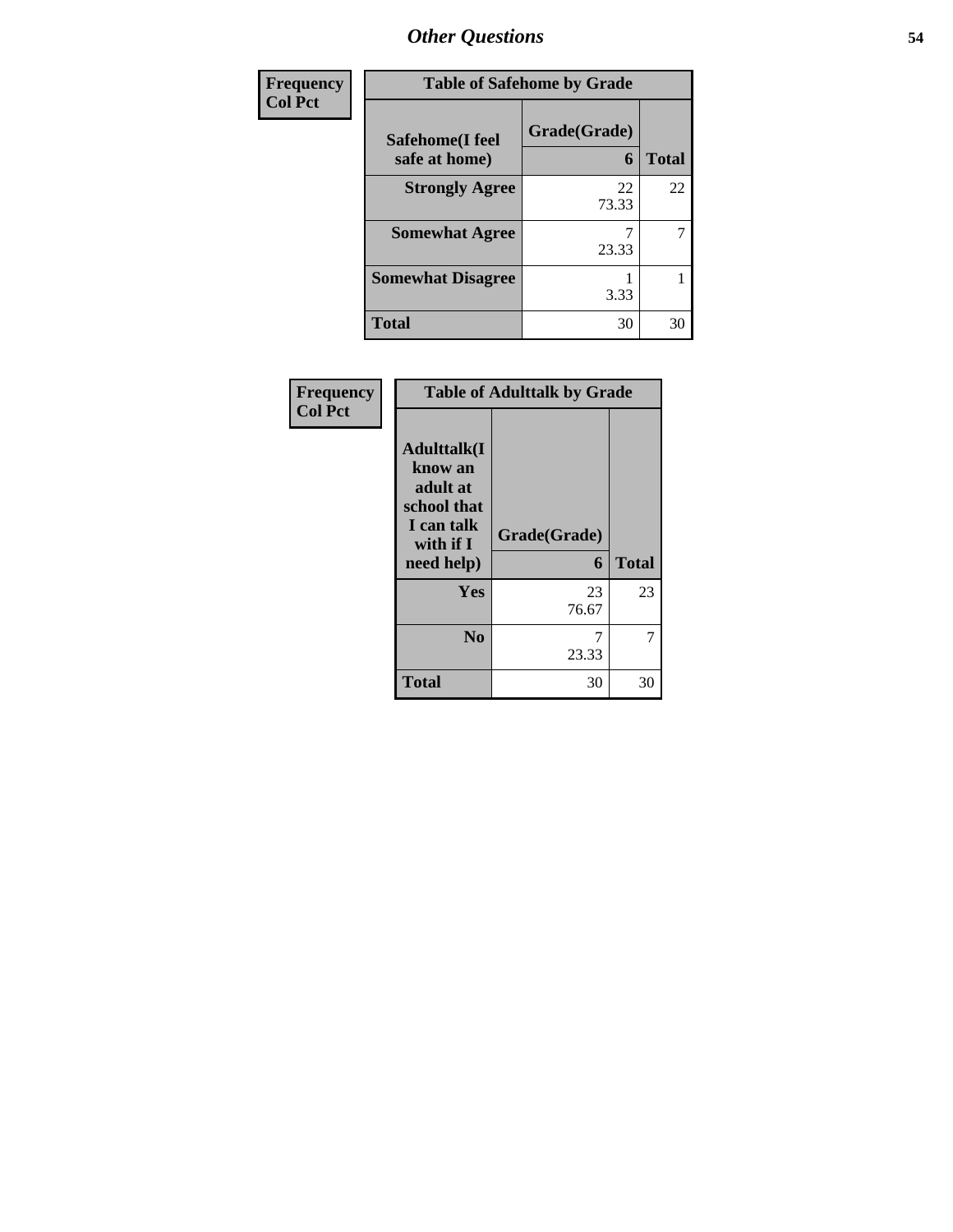## **Frequency Row Pct**

| <b>Table of Grade by Tytime</b>                                               |       |                                                                                        |       |         |         |      |              |
|-------------------------------------------------------------------------------|-------|----------------------------------------------------------------------------------------|-------|---------|---------|------|--------------|
|                                                                               |       | Tvtime(On an average school day,<br>how much unsupervised time do I spend watching TV) |       |         |         |      |              |
| Grade(Grade)   None   hour/day   hour/day   hours/day   hours/day   hours/day |       | <b>Less that</b>                                                                       |       | $2 - 3$ | $4 - 5$ | $6+$ | <b>Total</b> |
| O                                                                             | 13.33 | 6<br>20.00                                                                             | 13.33 | 36.67   | 10.00   | 6.67 | 30           |
| <b>Total</b>                                                                  | 4     | 6                                                                                      |       |         |         |      | 30           |

## **Frequency Row Pct**

| <b>Table of Grade by Computertime</b> |       |                                                                                                                                                       |       |       |      |      |    |
|---------------------------------------|-------|-------------------------------------------------------------------------------------------------------------------------------------------------------|-------|-------|------|------|----|
|                                       |       | Computertime (On an average school day,<br>how much unsupervised time do I spend on the computer)                                                     |       |       |      |      |    |
|                                       |       | <b>Less that</b><br>$2 - 3$<br>$-4-5$<br>$6+$<br>$hour/day$   hours/day<br>hours/day<br>Grade(Grade)   None   hour/day<br>  hours/day<br><b>Total</b> |       |       |      |      |    |
| $\mathbf 0$                           | 13.33 | 10<br>33.33                                                                                                                                           | 23.33 | 23.33 | 3.33 | 3.33 | 30 |
| <b>Total</b>                          | 4     | 10                                                                                                                                                    | ⇁     |       |      |      | 30 |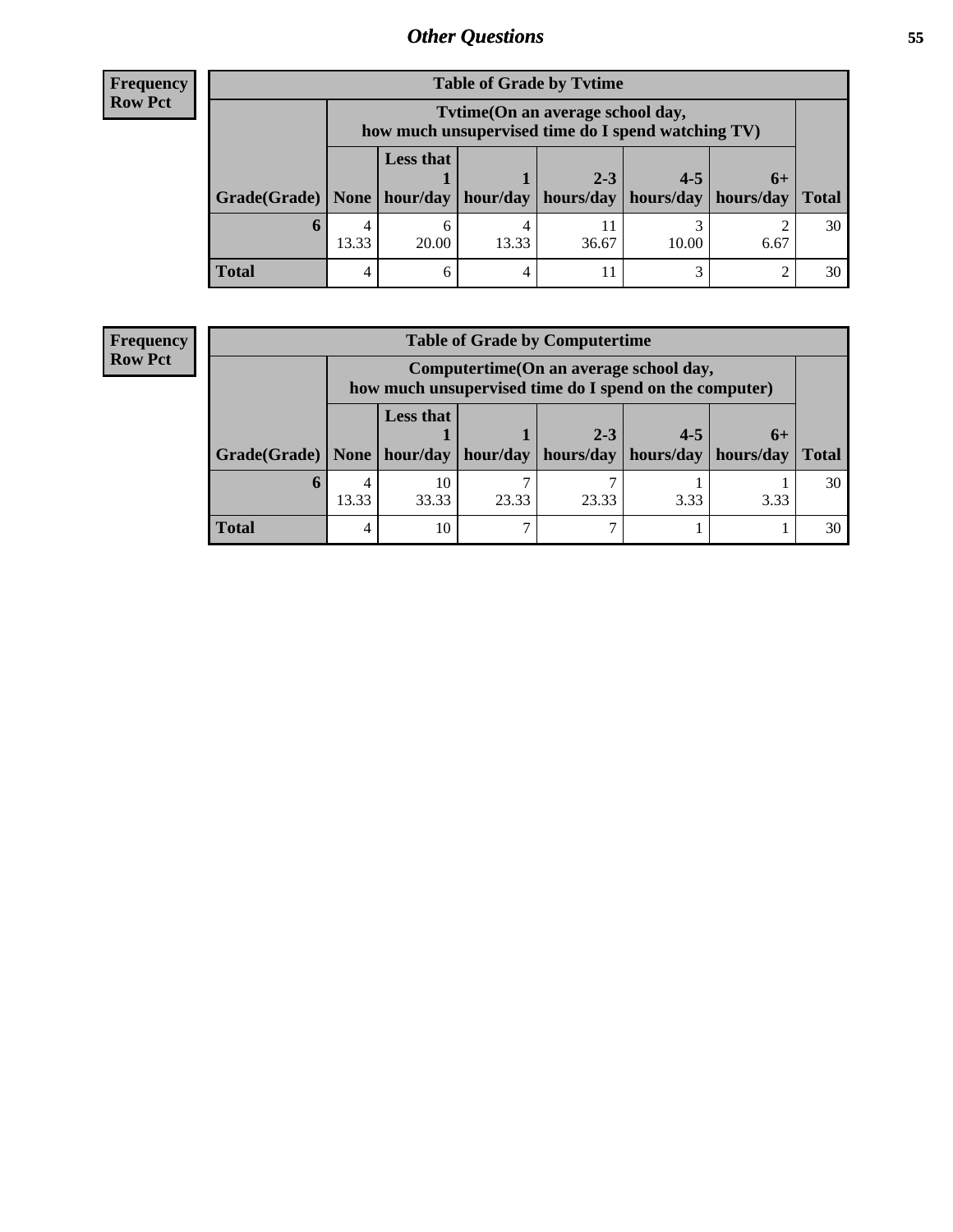## *Questions about Driving Laws* **56** *Driving Questions were asked only of high school students.*

*For Grade \* License1 all data are missing since all the levels of variable License1 are missing.*

*For Grade \* License2 all data are missing since all the levels of variable License2 are missing.*

*For Grade \* License3 all data are missing since all the levels of variable License3 are missing.*

*For Grade \* License4 all data are missing since all the levels of variable License4 are missing.*

*For Grade \* License5 all data are missing since all the levels of variable License5 are missing.*

*For Grade \* License6 all data are missing since all the levels of variable License6 are missing.*

*For Grade \* License7 all data are missing since all the levels of variable License7 are missing.*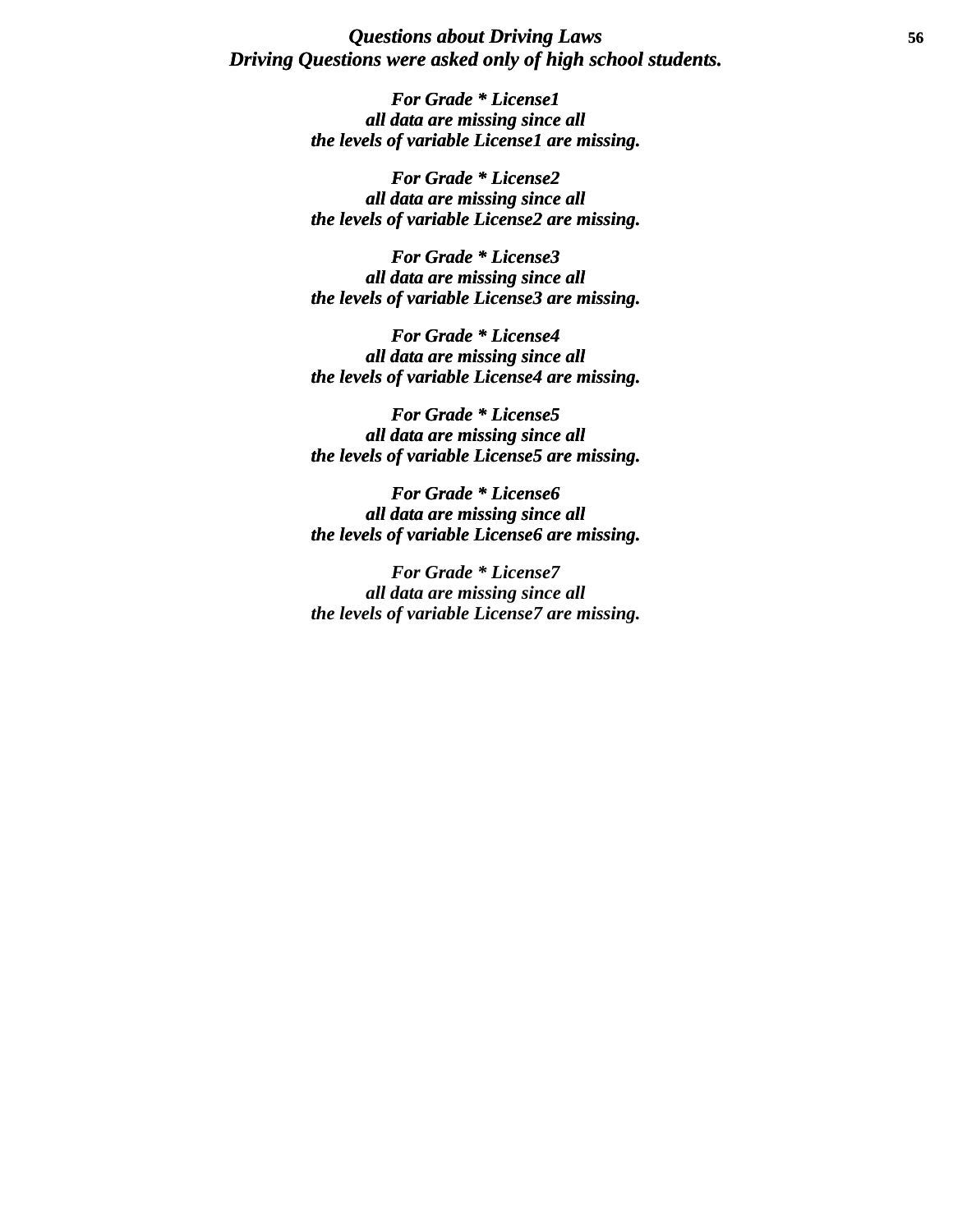# *Select Results by Gender* **57**

| <b>Frequency</b> | <b>Table of SchoolClimate2 by Gender</b> |                |             |              |
|------------------|------------------------------------------|----------------|-------------|--------------|
| <b>Col Pct</b>   | SchoolClimate2(I<br>feel successful at   | Gender(Gender) |             |              |
|                  | school)                                  | <b>Female</b>  | <b>Male</b> | <b>Total</b> |
|                  | <b>Strongly Agree</b>                    | 13<br>65.00    | 40.00       | 17           |
|                  | <b>Somewhat Agree</b>                    | 35.00          | 6<br>60.00  | 13           |
|                  | <b>Total</b>                             | 20             | 10          | 30           |

| Frequency      | <b>Table of SchoolClimate6 by Gender</b>                 |                                 |             |                |  |
|----------------|----------------------------------------------------------|---------------------------------|-------------|----------------|--|
| <b>Col Pct</b> | <b>SchoolClimate6(Teachers</b><br>treat me with respect) | Gender(Gender)<br><b>Female</b> | <b>Male</b> | <b>Total</b>   |  |
|                | <b>Strongly Agree</b>                                    | 6<br>30.00                      | 2<br>20.00  | 8              |  |
|                | <b>Somewhat Agree</b>                                    | 9<br>45.00                      | 70.00       | 16             |  |
|                | <b>Somewhat Disagree</b>                                 | $\mathfrak{D}$<br>10.00         | 0.00        | $\mathfrak{D}$ |  |
|                | <b>Strongly Disagree</b>                                 | 3<br>15.00                      | 10.00       | $\overline{4}$ |  |
|                | <b>Total</b>                                             | 20                              | 10          | 30             |  |

| <b>Frequency</b> | <b>Table of SchoolClimate8 by Gender</b>                                             |                                 |                           |              |
|------------------|--------------------------------------------------------------------------------------|---------------------------------|---------------------------|--------------|
| <b>Col Pct</b>   | <b>SchoolClimate8(Students</b><br>are frequently<br>recognized for good<br>behavior) | Gender(Gender)<br><b>Female</b> | <b>Male</b>               | <b>Total</b> |
|                  | <b>Strongly Agree</b>                                                                | $\mathfrak{D}$<br>10.00         | 10.00                     | 3            |
|                  | <b>Somewhat Agree</b>                                                                | 11<br>55.00                     | 3<br>30.00                | 14           |
|                  | <b>Somewhat Disagree</b>                                                             | 4<br>20.00                      | 6<br>60.00                | 10           |
|                  | <b>Strongly Disagree</b>                                                             | 3<br>15.00                      | $\mathbf{\Omega}$<br>0.00 | 3            |
|                  | <b>Total</b>                                                                         | 20                              | 10                        | 30           |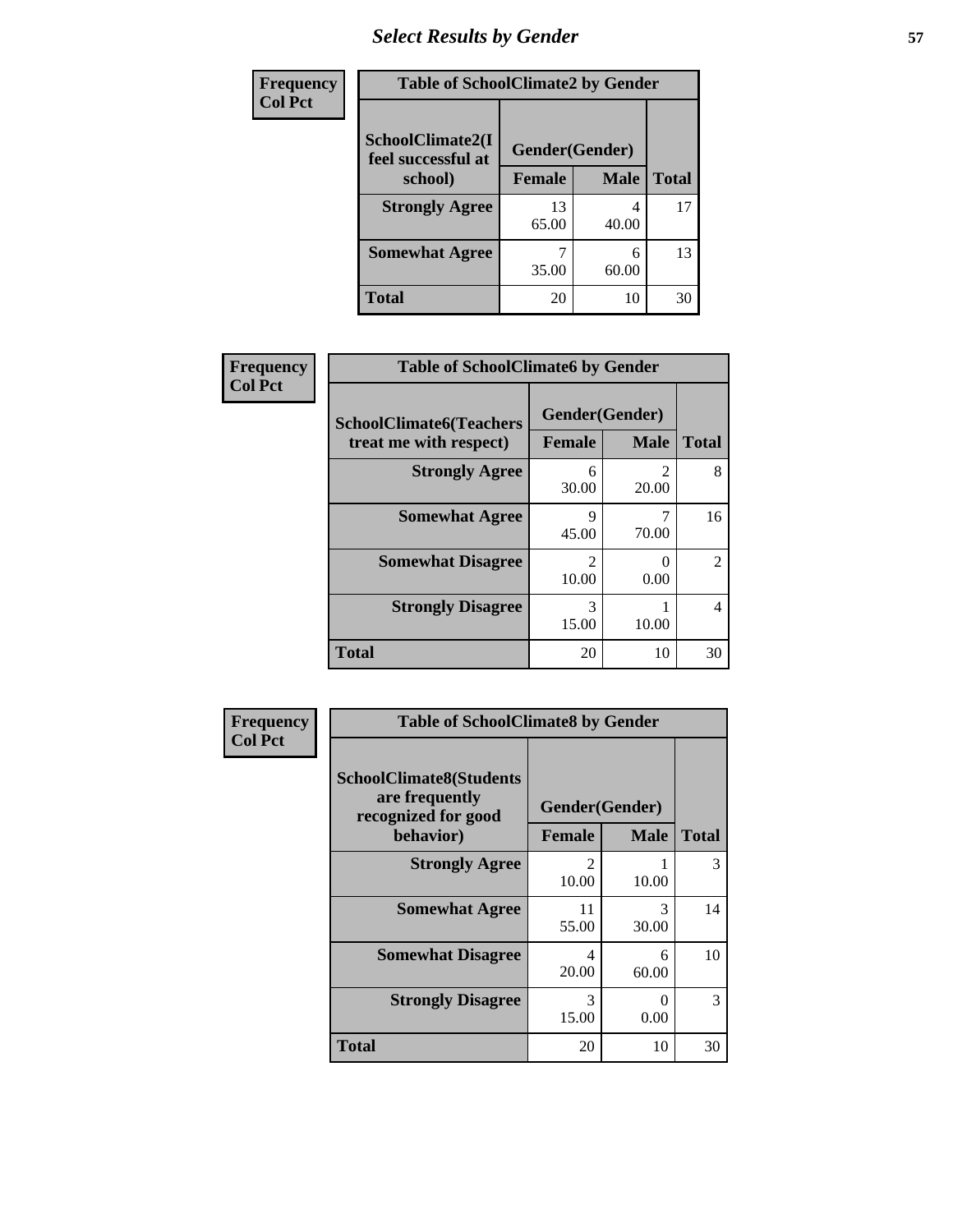| Frequency      | <b>Table of Gender by Dropout</b> |                                                              |                |              |
|----------------|-----------------------------------|--------------------------------------------------------------|----------------|--------------|
| <b>Row Pct</b> |                                   | Dropout(I<br>have<br>thought<br>about<br>dropping<br>school) | out of         |              |
|                | Gender(Gender)                    | Yes                                                          | N <sub>0</sub> | <b>Total</b> |
|                | <b>Female</b>                     | 3<br>15.00                                                   | 17<br>85.00    | 20           |
|                | <b>Male</b>                       | 2<br>20.00                                                   | 8<br>80.00     | 10           |
|                | <b>Total</b>                      | 5                                                            | 25             | 30           |

| Frequency      | <b>Table of Gender by Dropoutreason</b> |                             |                                                                               |                                |                                      |              |
|----------------|-----------------------------------------|-----------------------------|-------------------------------------------------------------------------------|--------------------------------|--------------------------------------|--------------|
| <b>Row Pct</b> |                                         |                             | <b>Dropoutreason</b> (If I dropped<br>out the reason would most<br>likely be) |                                |                                      |              |
|                | Gender(Gender)                          | Won't<br><b>Drop</b><br>out | <b>Bored</b>                                                                  | <b>Being</b><br><b>Bullied</b> | <b>Other</b>                         | <b>Total</b> |
|                | <b>Female</b>                           | 16<br>80.00                 | 3<br>15.00                                                                    | 5.00                           | 0<br>0.00                            | 20           |
|                | <b>Male</b>                             | 7<br>70.00                  | 10.00                                                                         | 0<br>0.00                      | $\mathcal{D}_{\mathcal{A}}$<br>20.00 | 10           |
|                | <b>Total</b>                            | 23                          | 4                                                                             |                                | $\overline{2}$                       | 30           |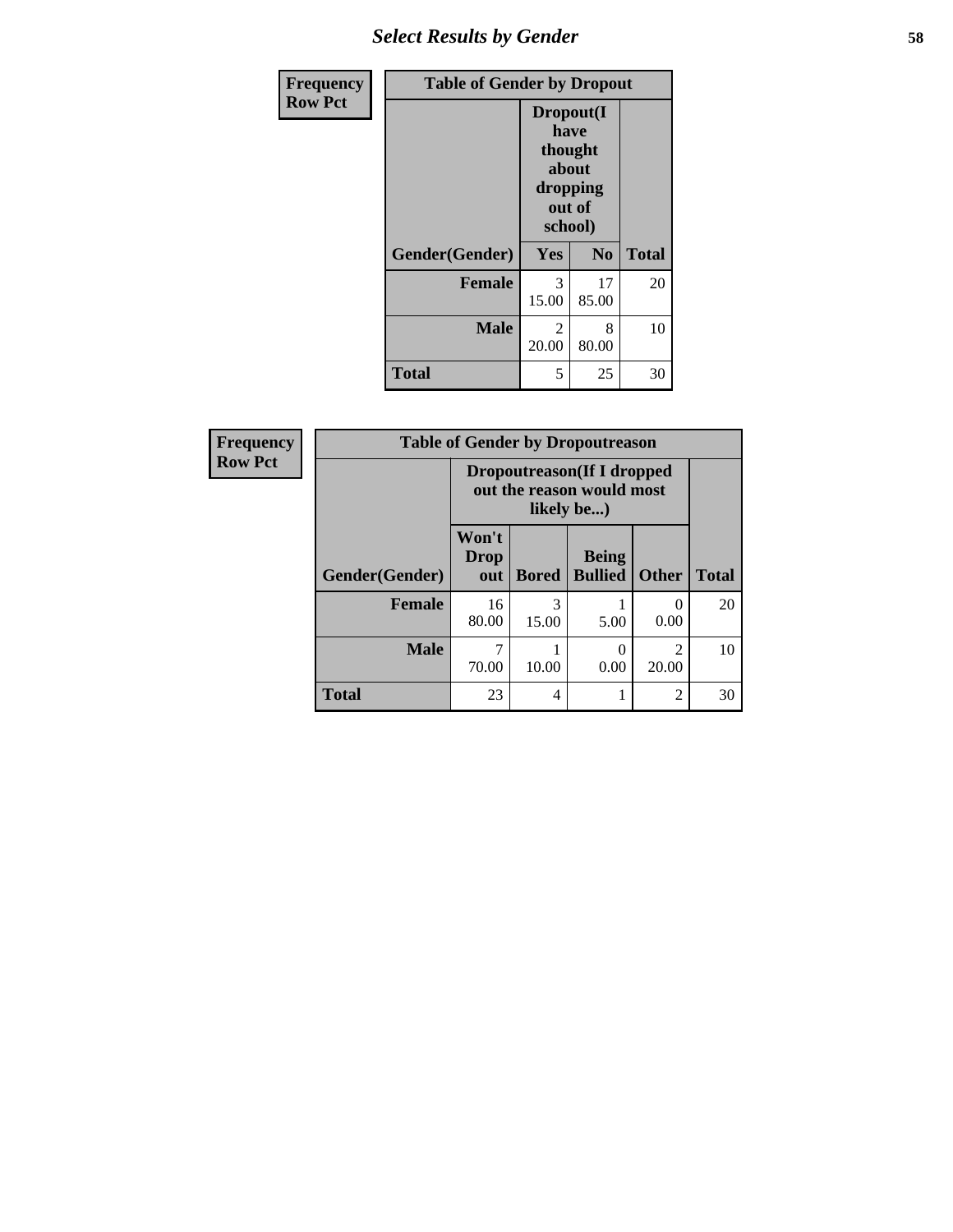*School Safety* **59**

| Frequency      | <b>Table of Gender by Bullied2</b> |                 |                |              |
|----------------|------------------------------------|-----------------|----------------|--------------|
| <b>Row Pct</b> |                                    | <b>Bullied2</b> |                |              |
|                | Gender(Gender)                     | Yes             | N <sub>0</sub> | <b>Total</b> |
|                | <b>Female</b>                      | 20.00           | 16<br>80.00    | 20           |
|                | <b>Male</b>                        | 0.00            | 10<br>100.00   | 10           |
|                | <b>Total</b>                       | 4               | 26             | 30           |

| Frequency      | <b>Table of Gender by Bulliedothers2</b> |                       |                |              |
|----------------|------------------------------------------|-----------------------|----------------|--------------|
| <b>Row Pct</b> |                                          | <b>Bulliedothers2</b> |                |              |
|                | Gender(Gender)                           | Yes                   | N <sub>0</sub> | <b>Total</b> |
|                | <b>Female</b>                            | 5<br>25.00            | 15<br>75.00    | 20           |
|                | <b>Male</b>                              | 0.00                  | 10<br>100.00   | 10           |
|                | <b>Total</b>                             | 5                     | 25             | 30           |

| Frequency      | <b>Table of Gender by Weaponschool2</b> |                      |              |  |  |
|----------------|-----------------------------------------|----------------------|--------------|--|--|
| <b>Row Pct</b> |                                         | <b>Weaponschool2</b> |              |  |  |
|                | Gender(Gender)                          | N <sub>0</sub>       | <b>Total</b> |  |  |
|                | <b>Female</b>                           | 20<br>100.00         | 20           |  |  |
|                | <b>Male</b>                             | 10<br>100.00         | 10           |  |  |
|                | <b>Total</b>                            | 30                   | 30           |  |  |

| <b>Frequency</b> |                | <b>Table of Gender by Absentunsafe2</b> |              |
|------------------|----------------|-----------------------------------------|--------------|
| <b>Row Pct</b>   |                | Absentunsafe2                           |              |
|                  | Gender(Gender) | N <sub>0</sub>                          | <b>Total</b> |
|                  | <b>Female</b>  | 20<br>100.00                            | 20           |
|                  | <b>Male</b>    | 10<br>100.00                            | 10           |
|                  | <b>Total</b>   | 30                                      | 30           |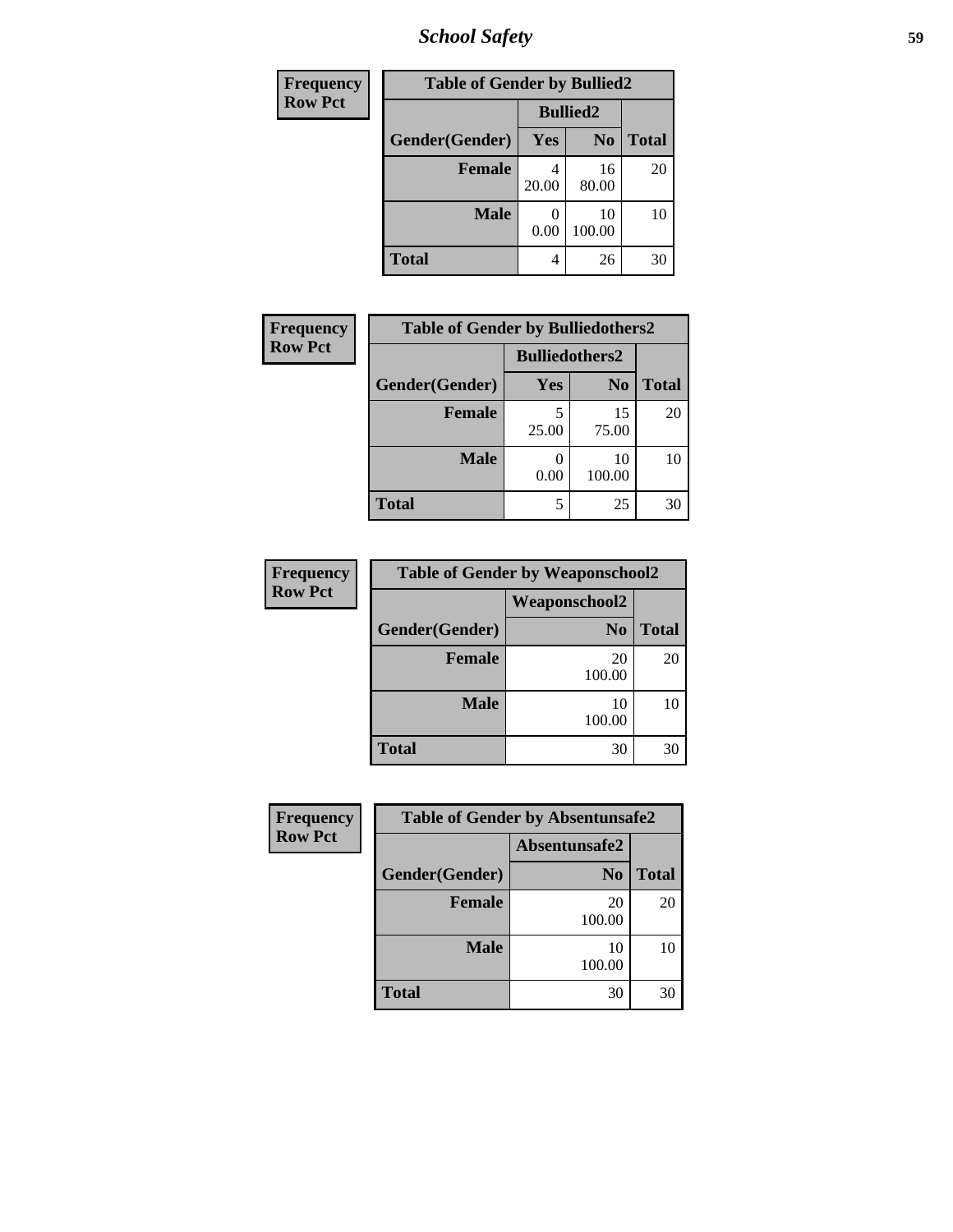*School Safety* **60**

| Frequency      |                | <b>Table of Gender by Gangself</b>                                                                |              |
|----------------|----------------|---------------------------------------------------------------------------------------------------|--------------|
| <b>Row Pct</b> |                | Gangself(I<br>have<br>participated<br>in illegal<br>gang<br>activities in<br>the past 30<br>days) |              |
|                | Gender(Gender) | N <sub>0</sub>                                                                                    | <b>Total</b> |
|                | <b>Female</b>  | 20<br>100.00                                                                                      | 20           |
|                | <b>Male</b>    | 10<br>100.00                                                                                      | 10           |
|                | <b>Total</b>   | 30                                                                                                | 30           |

| Frequency      | <b>Table of Gender by Gangpeers</b> |               |                     |              |
|----------------|-------------------------------------|---------------|---------------------|--------------|
| <b>Row Pct</b> |                                     |               | <b>Gangpeers</b> (I |              |
|                |                                     | have friends  |                     |              |
|                |                                     |               | who have            |              |
|                |                                     | participated  | in illegal gang     |              |
|                |                                     | activities in |                     |              |
|                |                                     | the past 30   |                     |              |
|                |                                     | days)         |                     |              |
|                | Gender(Gender)                      | <b>Yes</b>    | N <sub>0</sub>      | <b>Total</b> |
|                | <b>Female</b>                       | 3             | 17                  | 20           |
|                |                                     | 15.00         | 85.00               |              |
|                | <b>Male</b>                         | 1             | 9                   | 10           |
|                |                                     | 10.00         | 90.00               |              |
|                | Total                               | 4             | 26                  | 30           |
|                |                                     |               |                     |              |

| Frequency      | <b>Table of Gender by Pickedon2</b> |           |                |              |
|----------------|-------------------------------------|-----------|----------------|--------------|
| <b>Row Pct</b> |                                     | Pickedon2 |                |              |
|                | Gender(Gender)                      | Yes       | N <sub>0</sub> | <b>Total</b> |
|                | <b>Female</b>                       | 20.00     | 16<br>80.00    | 20           |
|                | <b>Male</b>                         | 40.00     | 6<br>60.00     | 10           |
|                | <b>Total</b>                        | 8         | 22             | 30           |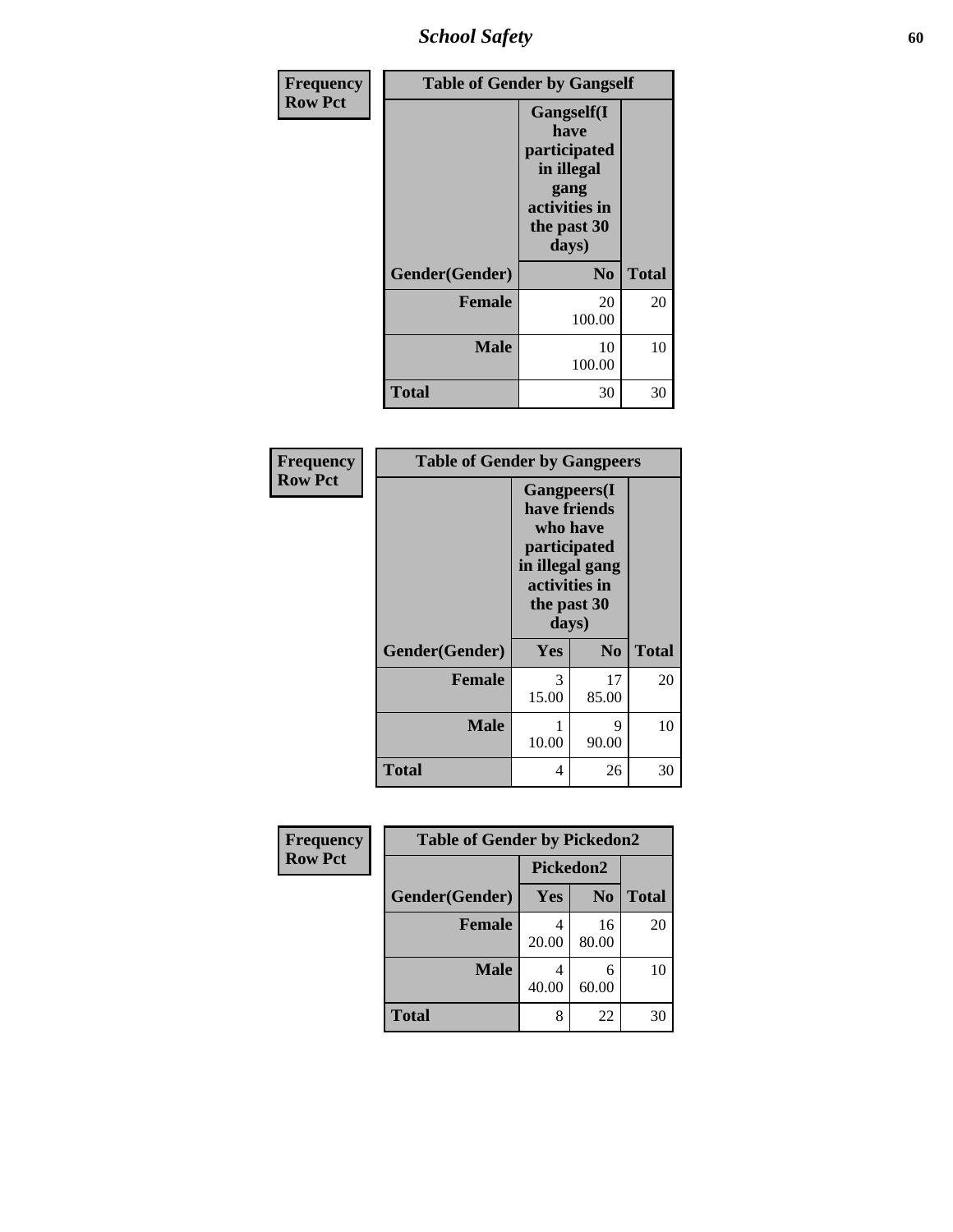*School Safety* **61**

| <b>Frequency</b> | <b>Table of Gender by Safeschool2</b> |             |                |              |
|------------------|---------------------------------------|-------------|----------------|--------------|
| <b>Row Pct</b>   |                                       | Safeschool2 |                |              |
|                  | Gender(Gender)                        | <b>Yes</b>  | N <sub>0</sub> | <b>Total</b> |
|                  | <b>Female</b>                         | 16<br>80.00 | 4<br>20.00     | 20           |
|                  | <b>Male</b>                           | 70.00       | 30.00          | 10           |
|                  | <b>Total</b>                          | 23          |                | 30           |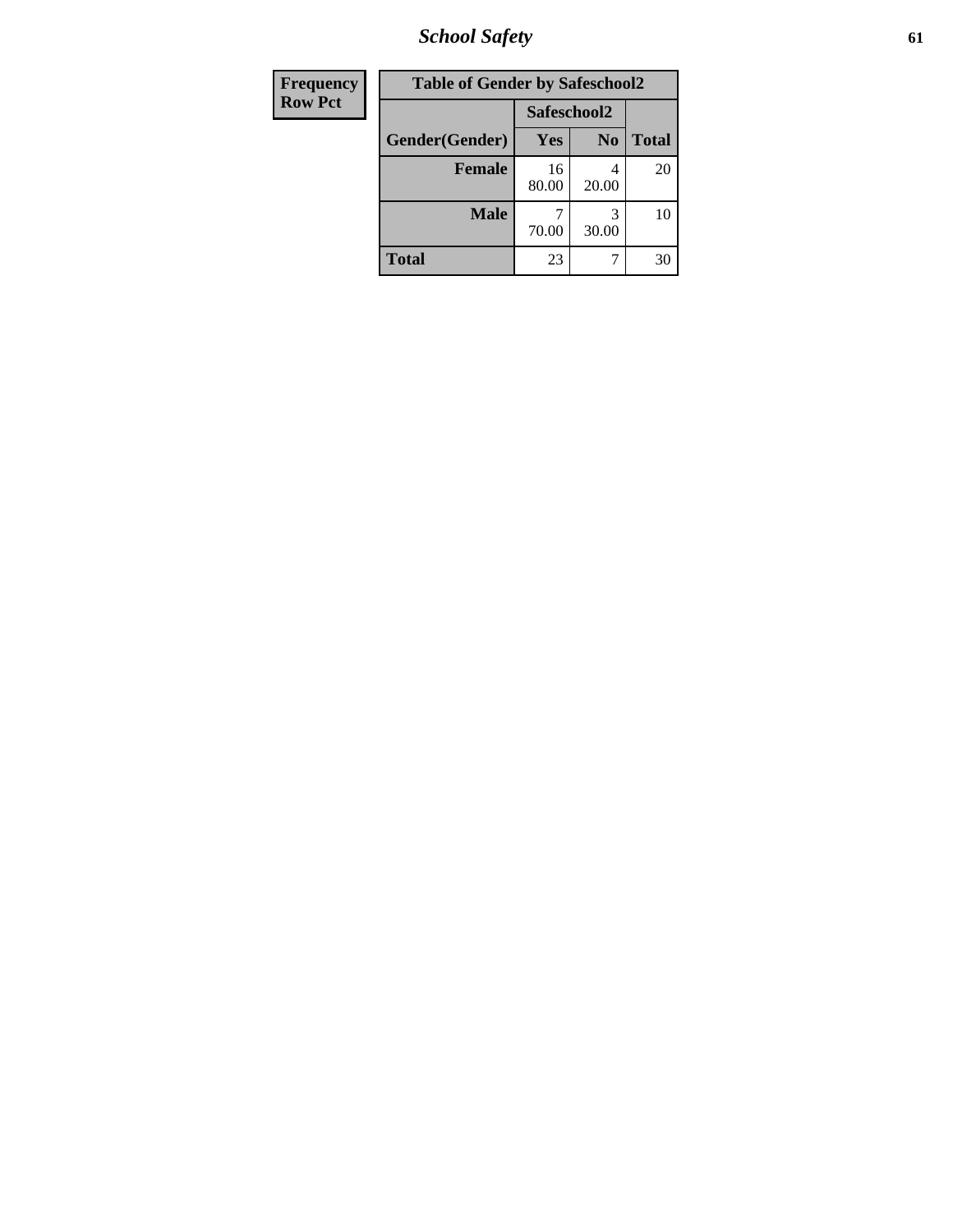# *Incidence of Drug Use* 62

| <b>Frequency</b> |                | <b>Table of Gender by AlcoholAlt</b>     |                |              |
|------------------|----------------|------------------------------------------|----------------|--------------|
| <b>Row Pct</b>   |                | AlcoholAlt(Alcohol<br>use, past 30 days) |                |              |
|                  | Gender(Gender) | Yes                                      | N <sub>0</sub> | <b>Total</b> |
|                  | <b>Female</b>  | 15.00                                    | 17<br>85.00    | 20           |
|                  | <b>Male</b>    | 0.00                                     | 10<br>100.00   | 10           |
|                  | <b>Total</b>   | 3                                        | 27             | 30           |

| <b>Frequency</b> | <b>Table of Gender by TobaccoAny</b>     |                |              |  |  |
|------------------|------------------------------------------|----------------|--------------|--|--|
| <b>Row Pct</b>   | TobaccoAny(Tobacco<br>use, past 30 days) |                |              |  |  |
|                  | Gender(Gender)                           | N <sub>0</sub> | <b>Total</b> |  |  |
|                  | <b>Female</b>                            | 20<br>100.00   | 20           |  |  |
|                  | <b>Male</b>                              | 10<br>100.00   | 10           |  |  |
|                  | <b>Total</b>                             | 30             | 30           |  |  |

| <b>Frequency</b> |                | <b>Table of Gender by MarijuanaAlt</b>       |              |
|------------------|----------------|----------------------------------------------|--------------|
| <b>Row Pct</b>   |                | MarijuanaAlt(Marijuana<br>use, past 30 days) |              |
|                  | Gender(Gender) | N <sub>0</sub>                               | <b>Total</b> |
|                  | Female         | 20<br>100.00                                 | 20           |
|                  | <b>Male</b>    | 10<br>100.00                                 | 10           |
|                  | Total          | 30                                           | 30           |

| Frequency      | <b>Table of Gender by OtherDrugAny</b> |                                                         |              |  |  |
|----------------|----------------------------------------|---------------------------------------------------------|--------------|--|--|
| <b>Row Pct</b> |                                        | <b>OtherDrugAny(Other</b><br>drug use,<br>past 30 days) |              |  |  |
|                | Gender(Gender)                         | N <sub>0</sub>                                          | <b>Total</b> |  |  |
|                | <b>Female</b>                          | 20<br>100.00                                            | 20           |  |  |
|                | <b>Male</b>                            | 10<br>100.00                                            | 10           |  |  |
|                | <b>Total</b>                           | 30                                                      | 30           |  |  |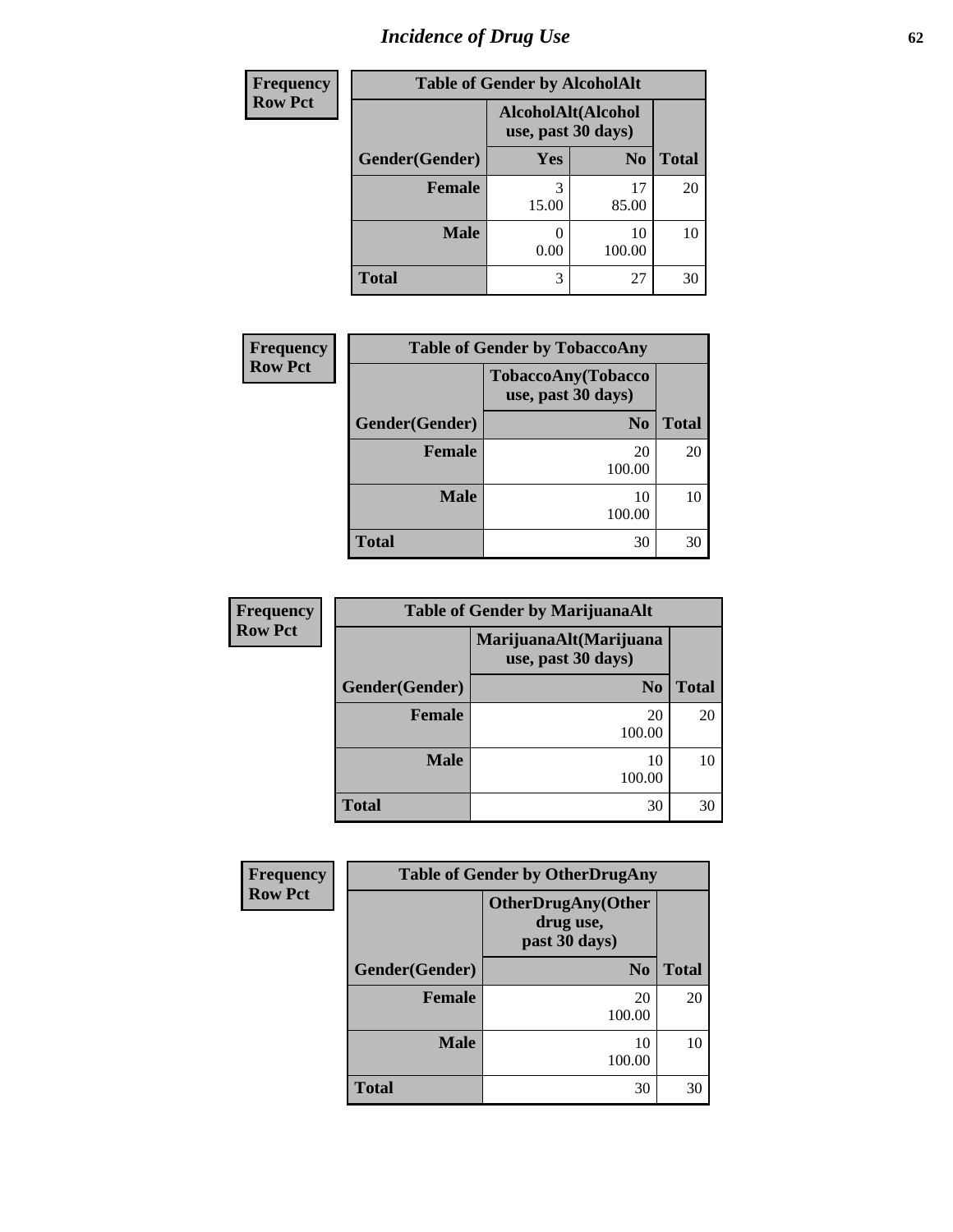# *Average Age at Onset of Use* **63** *Results for "Average Age at Onset of Use" questions exclude students who said they did not use that substance*

## **Gender=Female**

| <b>Variable</b>                 | Label                                                              | <b>Mean</b> |
|---------------------------------|--------------------------------------------------------------------|-------------|
| Alcoholinit2                    | I started using alcohol when I was                                 | 9.75        |
| Cigarettesinit2                 | I started smoking tobacco when I was                               |             |
| Smokelessinit2                  | I started chewing tobacco when I was                               |             |
| Marijuanainit2                  | I started using marijuana when I was                               |             |
| Cocaineinit2                    | I started using cocaine when I was                                 |             |
| Inhalantsinit2                  | I started using inhalants when I was                               |             |
| Steroidsinit2                   | I started using steroids when I was                                |             |
| Ecstasyinit2                    | I started using ecstasy when I was                                 |             |
| Methinit2                       | I started using methamphetamines when I was                        |             |
| Hallucinogensinit2              | I started using hallucinogens when I was                           |             |
| Prescription in it <sub>2</sub> | I started using prescription drugs not prescribed to me when I was |             |

### **Gender=Male**

| <b>Variable</b>                 | Label                                                              | <b>Mean</b> |
|---------------------------------|--------------------------------------------------------------------|-------------|
| Alcoholinit2                    | I started using alcohol when I was                                 |             |
| Cigarettesinit2                 | I started smoking tobacco when I was                               |             |
| Smokelessinit2                  | I started chewing tobacco when I was                               |             |
| Marijuanainit2                  | I started using marijuana when I was                               |             |
| Cocaineinit2                    | I started using cocaine when I was                                 |             |
| Inhalantsinit2                  | I started using inhalants when I was                               |             |
| Steroidsinit2                   | I started using steroids when I was                                |             |
| Ecstasyinit2                    | I started using ecstasy when I was                                 |             |
| Methinit2                       | I started using methamphetamines when I was                        |             |
| Hallucinogensinit2              | I started using hallucinogens when I was                           |             |
| Prescription in it <sub>2</sub> | I started using prescription drugs not prescribed to me when I was |             |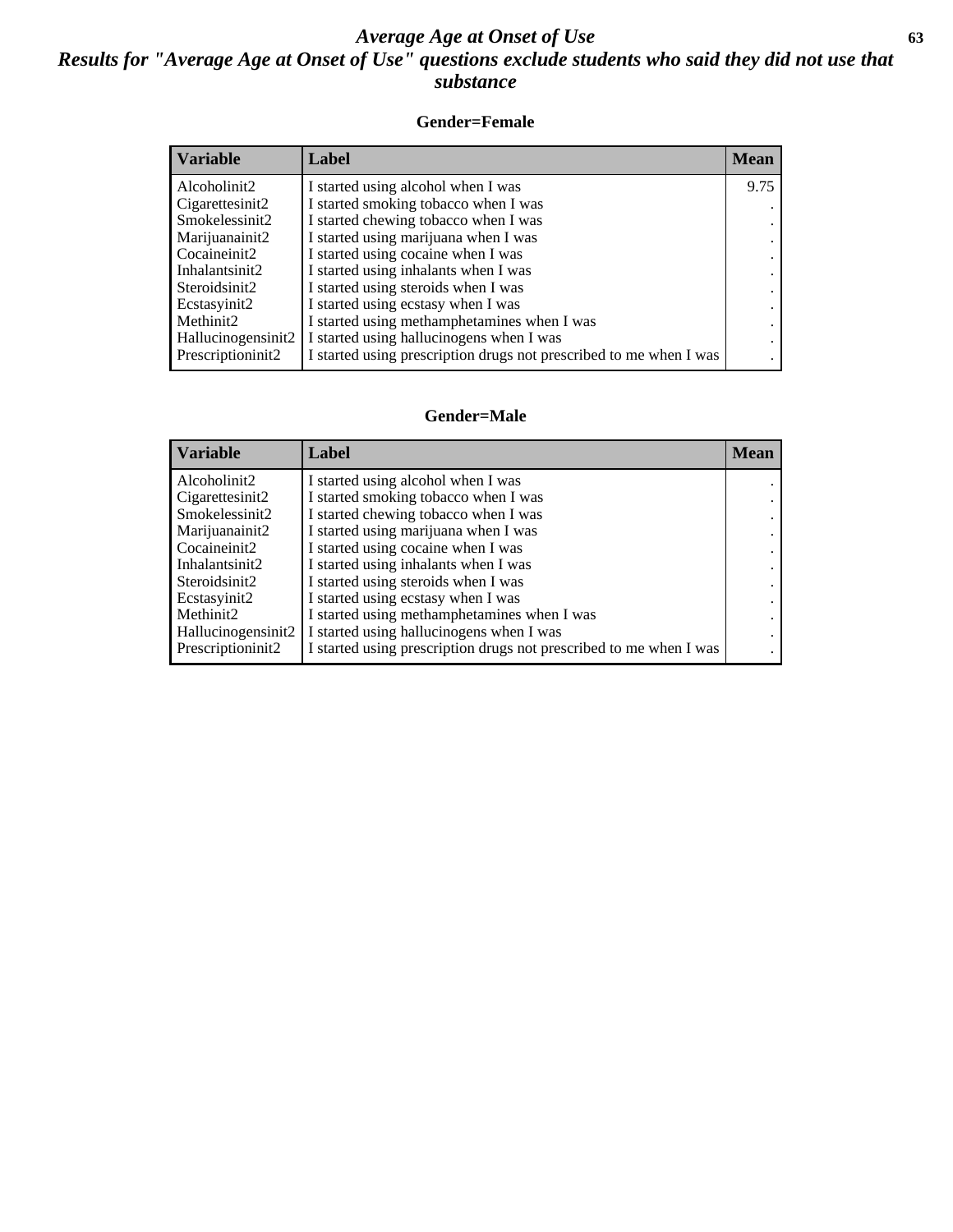# *I Think These Drugs are Harmful* **64**

| Frequency      | <b>Table of Gender by Alcoholharmdich</b> |                                                   |                |              |
|----------------|-------------------------------------------|---------------------------------------------------|----------------|--------------|
| <b>Row Pct</b> |                                           | Alcoholharmdich(I<br>think alcohol is<br>harmful) |                |              |
|                | Gender(Gender)                            | <b>Yes</b>                                        | N <sub>0</sub> | <b>Total</b> |
|                | <b>Female</b>                             | 15<br>75.00                                       | 5<br>25.00     | 20           |
|                | <b>Male</b>                               | 70.00                                             | 3<br>30.00     | 10           |
|                | <b>Total</b>                              | 22                                                | 8              | 30           |

| Frequency      | <b>Table of Gender by Tobaccoharmdich</b> |                  |                               |              |  |
|----------------|-------------------------------------------|------------------|-------------------------------|--------------|--|
| <b>Row Pct</b> |                                           | think tobacco is | Tobaccoharmdich(I<br>harmful) |              |  |
|                | Gender(Gender)                            | <b>Yes</b>       | N <sub>0</sub>                | <b>Total</b> |  |
|                | <b>Female</b>                             | 19<br>95.00      | 5.00                          | 20           |  |
|                | <b>Male</b>                               | 70.00            | 3<br>30.00                    | 10           |  |
|                | <b>Total</b>                              | 26               | 4                             | 30           |  |

| Frequency      | <b>Table of Gender by Marijuanaharmdich</b> |                                |                         |              |  |
|----------------|---------------------------------------------|--------------------------------|-------------------------|--------------|--|
| <b>Row Pct</b> |                                             | think marijuana is<br>harmful) | Marijuanaharmdich(I     |              |  |
|                | Gender(Gender)                              | <b>Yes</b>                     | N <sub>0</sub>          | <b>Total</b> |  |
|                | <b>Female</b>                               | 18<br>90.00                    | $\mathfrak{D}$<br>10.00 | 20           |  |
|                | <b>Male</b>                                 | 70.00                          | 3<br>30.00              | 10           |  |
|                | <b>Total</b>                                | 25                             | 5                       | 30           |  |

| Frequency      | <b>Table of Gender by Otherdrugharmdich</b> |                                                          |                         |              |  |
|----------------|---------------------------------------------|----------------------------------------------------------|-------------------------|--------------|--|
| <b>Row Pct</b> |                                             | Otherdrugharmdich(I<br>think other drugs are<br>harmful) |                         |              |  |
|                | Gender(Gender)                              | <b>Yes</b>                                               | N <sub>0</sub>          | <b>Total</b> |  |
|                | <b>Female</b>                               | 18<br>90.00                                              | $\mathfrak{D}$<br>10.00 | 20           |  |
|                | <b>Male</b>                                 | 70.00                                                    | 3<br>30.00              | 10           |  |
|                | <b>Total</b>                                | 25                                                       | 5                       | 30           |  |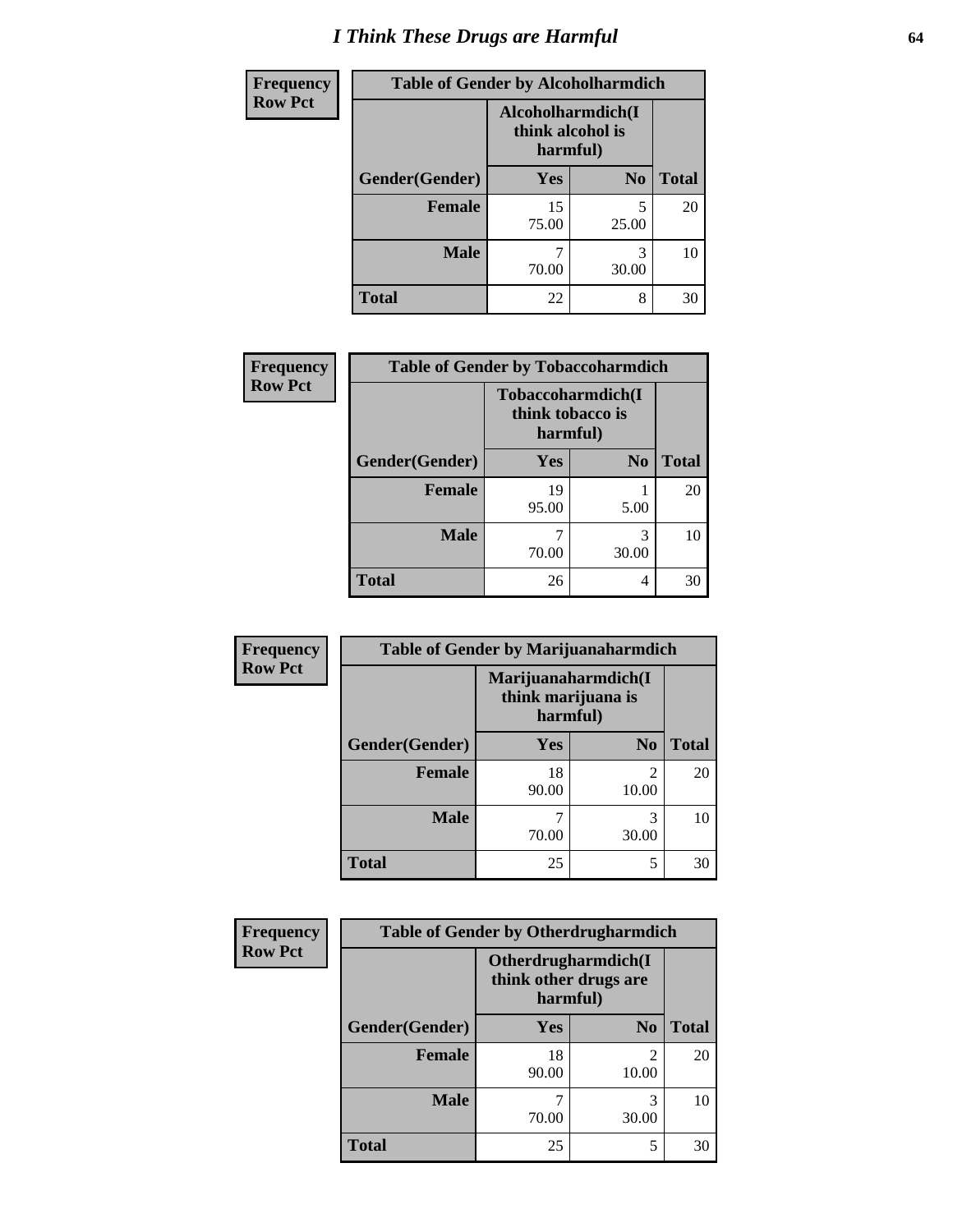| <b>Frequency</b> | <b>Table of Gender by Alcohollocation1</b> |                                                               |              |              |  |
|------------------|--------------------------------------------|---------------------------------------------------------------|--------------|--------------|--|
| <b>Row Pct</b>   |                                            | <b>Alcohollocation1(Places</b><br><b>Friends Use Alcohol)</b> |              |              |  |
|                  | Gender(Gender)                             |                                                               | Do Not Use   | <b>Total</b> |  |
|                  | <b>Female</b>                              | 6<br>30.00                                                    | 14<br>70.00  | 20           |  |
|                  | <b>Male</b>                                | 0.00                                                          | 10<br>100.00 | 10           |  |
|                  | <b>Total</b>                               | 6                                                             | 24           | 30           |  |

| <b>Frequency</b> | <b>Table of Gender by Alcohollocation2</b> |              |                                                               |              |
|------------------|--------------------------------------------|--------------|---------------------------------------------------------------|--------------|
| <b>Row Pct</b>   |                                            |              | <b>Alcohollocation2(Places</b><br><b>Friends Use Alcohol)</b> |              |
|                  | Gender(Gender)                             |              | Home                                                          | <b>Total</b> |
|                  | Female                                     | 14<br>70.00  | 6<br>30.00                                                    | 20           |
|                  | <b>Male</b>                                | 10<br>100.00 | 0.00                                                          | 10           |
|                  | <b>Total</b>                               | 24           | 6                                                             | 30           |

| <b>Frequency</b> | <b>Table of Gender by Alcohollocation3</b> |                                                               |              |
|------------------|--------------------------------------------|---------------------------------------------------------------|--------------|
| <b>Row Pct</b>   |                                            | <b>Alcohollocation3(Places</b><br><b>Friends Use Alcohol)</b> |              |
|                  | Gender(Gender)                             |                                                               | <b>Total</b> |
|                  | <b>Female</b>                              | 20<br>100.00                                                  | 20           |
|                  | <b>Male</b>                                | 10<br>100.00                                                  | 10           |
|                  | <b>Total</b>                               | 30                                                            | 30           |

| <b>Frequency</b> | <b>Table of Gender by Alcohollocation4</b> |                                                               |              |  |  |
|------------------|--------------------------------------------|---------------------------------------------------------------|--------------|--|--|
| <b>Row Pct</b>   |                                            | <b>Alcohollocation4(Places</b><br><b>Friends Use Alcohol)</b> |              |  |  |
|                  | Gender(Gender)                             |                                                               | <b>Total</b> |  |  |
|                  | <b>Female</b>                              | 20<br>100.00                                                  | 20           |  |  |
|                  | <b>Male</b>                                | 10<br>100.00                                                  | 10           |  |  |
|                  | <b>Total</b>                               | 30                                                            | 30           |  |  |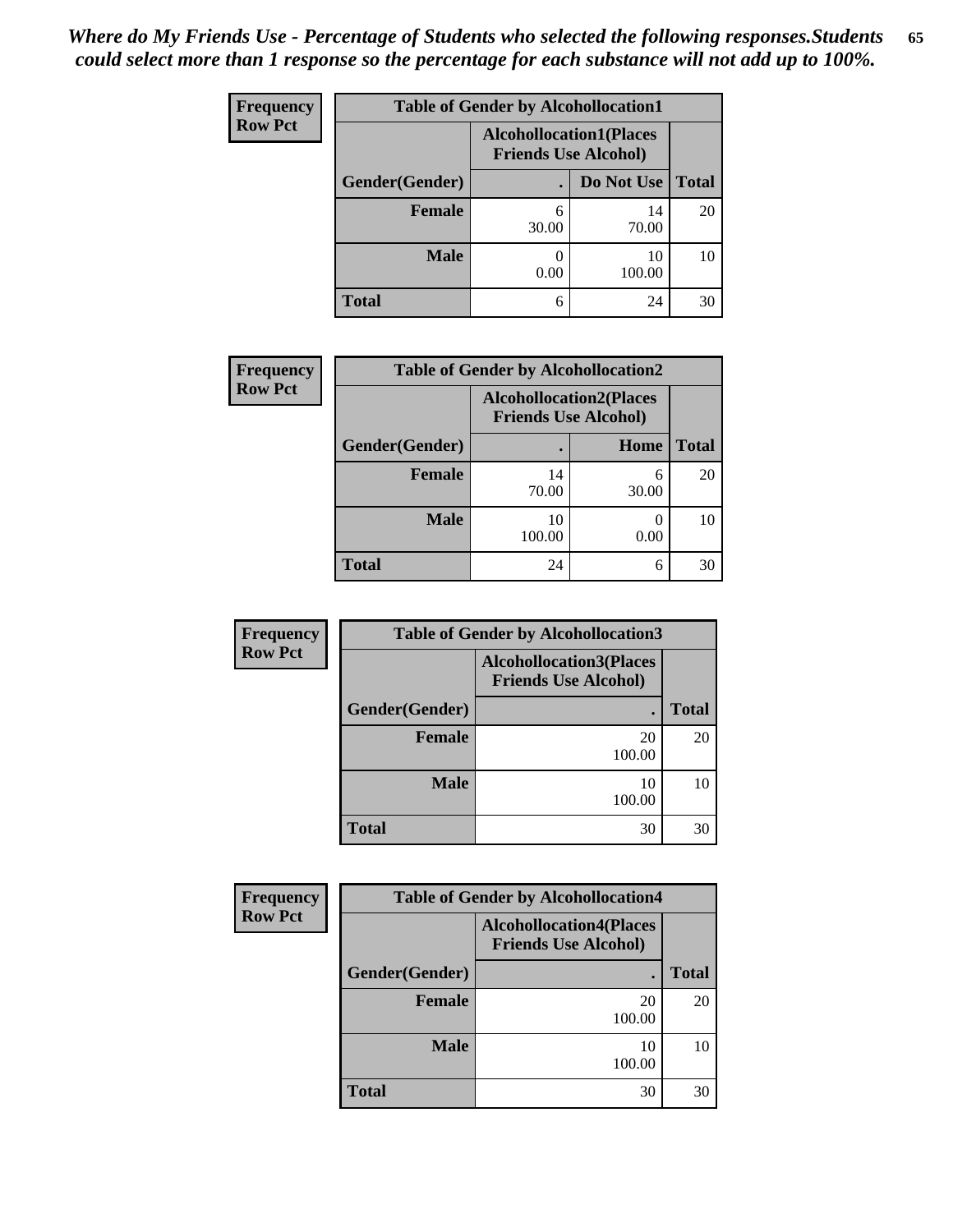| <b>Frequency</b> | <b>Table of Gender by Alcohollocation5</b> |                                                               |                                 |              |  |
|------------------|--------------------------------------------|---------------------------------------------------------------|---------------------------------|--------------|--|
| <b>Row Pct</b>   |                                            | <b>Alcohollocation5(Places</b><br><b>Friends Use Alcohol)</b> |                                 |              |  |
|                  | Gender(Gender)                             |                                                               | <b>Friend's</b><br><b>House</b> | <b>Total</b> |  |
|                  | Female                                     | 17<br>85.00                                                   | 15.00                           | 20           |  |
|                  | <b>Male</b>                                | 10<br>100.00                                                  | ∩<br>0.00                       | 10           |  |
|                  | <b>Total</b>                               | 27                                                            | 3                               | 30           |  |

| <b>Frequency</b> | <b>Table of Gender by Alcohollocation6</b> |                                                               |              |              |
|------------------|--------------------------------------------|---------------------------------------------------------------|--------------|--------------|
| <b>Row Pct</b>   |                                            | <b>Alcohollocation6(Places</b><br><b>Friends Use Alcohol)</b> |              |              |
|                  | Gender(Gender)                             |                                                               | <b>Other</b> | <b>Total</b> |
|                  | <b>Female</b>                              | 15<br>75.00                                                   | 25.00        | 20           |
|                  | <b>Male</b>                                | 10<br>100.00                                                  | 0.00         | 10           |
|                  | <b>Total</b>                               | 25                                                            |              | 30           |

| Frequency      | <b>Table of Gender by Tobaccolocation1</b>                    |              |              |  |  |
|----------------|---------------------------------------------------------------|--------------|--------------|--|--|
| <b>Row Pct</b> | <b>Tobaccolocation1(Places</b><br><b>Friends Use Tobacco)</b> |              |              |  |  |
|                | Gender(Gender)                                                | Do Not Use   | <b>Total</b> |  |  |
|                | <b>Female</b>                                                 | 20<br>100.00 | 20           |  |  |
|                | <b>Male</b>                                                   | 10<br>100.00 | 10           |  |  |
|                | <b>Total</b>                                                  | 30           | 30           |  |  |

| Frequency      | <b>Table of Gender by Tobaccolocation2</b> |                                                               |              |  |
|----------------|--------------------------------------------|---------------------------------------------------------------|--------------|--|
| <b>Row Pct</b> |                                            | <b>Tobaccolocation2(Places</b><br><b>Friends Use Tobacco)</b> |              |  |
|                | Gender(Gender)                             | ٠                                                             | <b>Total</b> |  |
|                | <b>Female</b>                              | 20<br>100.00                                                  | 20           |  |
|                | <b>Male</b>                                | 10<br>100.00                                                  | 10           |  |
|                | <b>Total</b>                               | 30                                                            | 30           |  |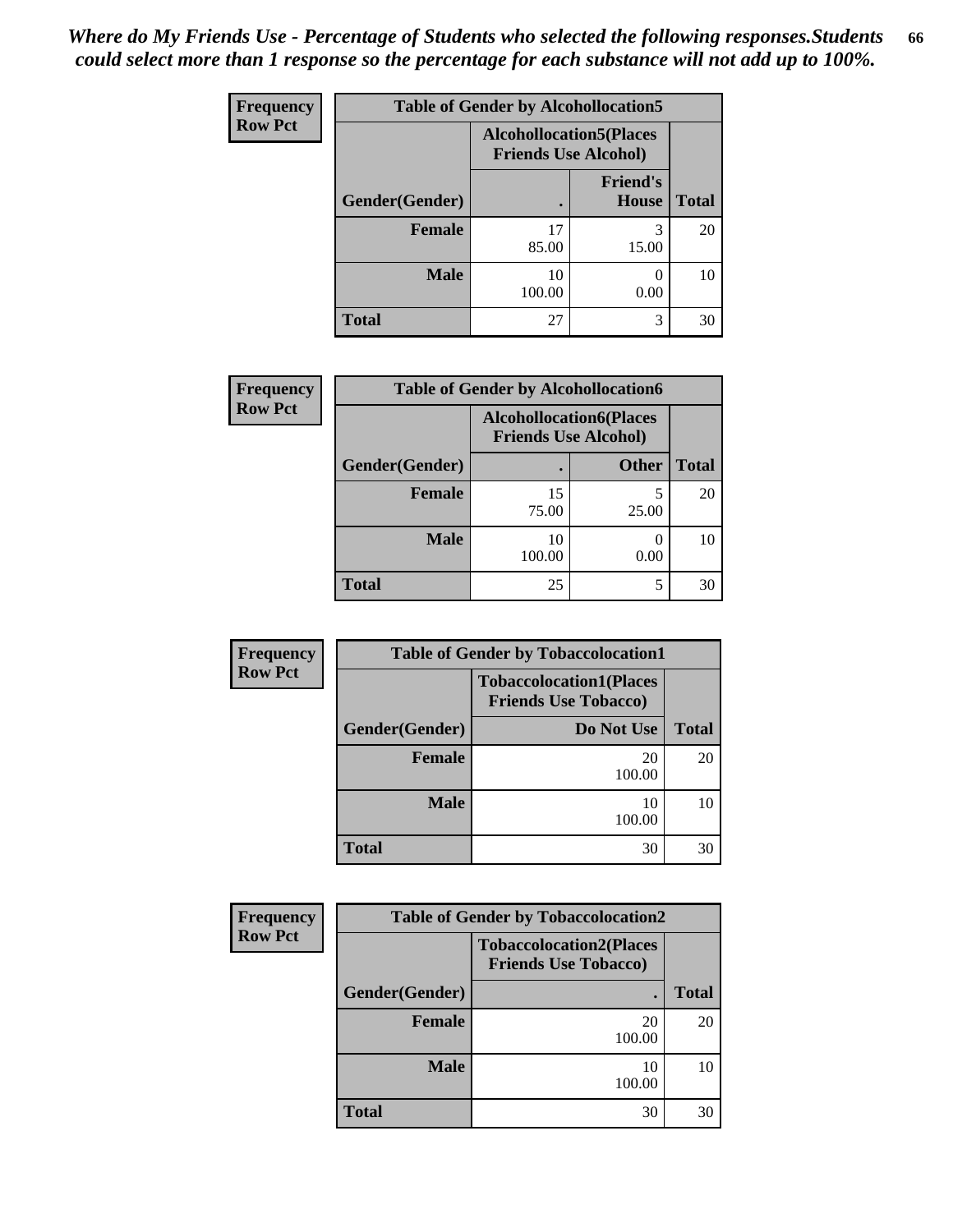| <b>Frequency</b> | <b>Table of Gender by Tobaccolocation3</b>                    |              |              |  |  |
|------------------|---------------------------------------------------------------|--------------|--------------|--|--|
| <b>Row Pct</b>   | <b>Tobaccolocation3(Places</b><br><b>Friends Use Tobacco)</b> |              |              |  |  |
|                  | Gender(Gender)                                                | $\bullet$    | <b>Total</b> |  |  |
|                  | <b>Female</b>                                                 | 20<br>100.00 | 20           |  |  |
|                  | <b>Male</b>                                                   | 10<br>100.00 | 10           |  |  |
|                  | <b>Total</b>                                                  | 30           | 30           |  |  |

| <b>Frequency</b> | <b>Table of Gender by Tobaccolocation4</b> |                                                               |              |  |
|------------------|--------------------------------------------|---------------------------------------------------------------|--------------|--|
| <b>Row Pct</b>   |                                            | <b>Tobaccolocation4(Places</b><br><b>Friends Use Tobacco)</b> |              |  |
|                  | Gender(Gender)                             |                                                               | <b>Total</b> |  |
|                  | <b>Female</b>                              | 20<br>100.00                                                  | 20           |  |
|                  | <b>Male</b>                                | 10<br>100.00                                                  | 10           |  |
|                  | <b>Total</b>                               | 30                                                            | 30           |  |

| Frequency      | <b>Table of Gender by Tobaccolocation5</b> |                                                               |              |  |  |
|----------------|--------------------------------------------|---------------------------------------------------------------|--------------|--|--|
| <b>Row Pct</b> |                                            | <b>Tobaccolocation5(Places</b><br><b>Friends Use Tobacco)</b> |              |  |  |
|                | Gender(Gender)                             | ٠                                                             | <b>Total</b> |  |  |
|                | <b>Female</b>                              | 20<br>100.00                                                  | 20           |  |  |
|                | <b>Male</b>                                | 10<br>100.00                                                  | 10           |  |  |
|                | <b>Total</b>                               | 30                                                            | 30           |  |  |

| <b>Frequency</b> | <b>Table of Gender by Tobaccolocation6</b> |              |                                                               |              |
|------------------|--------------------------------------------|--------------|---------------------------------------------------------------|--------------|
| <b>Row Pct</b>   |                                            |              | <b>Tobaccolocation6(Places</b><br><b>Friends Use Tobacco)</b> |              |
|                  | Gender(Gender)                             |              | <b>Other</b>                                                  | <b>Total</b> |
|                  | <b>Female</b>                              | 19<br>95.00  | 5.00                                                          | 20           |
|                  | <b>Male</b>                                | 10<br>100.00 | 0.00                                                          | 10           |
|                  | <b>Total</b>                               | 29           |                                                               | 30           |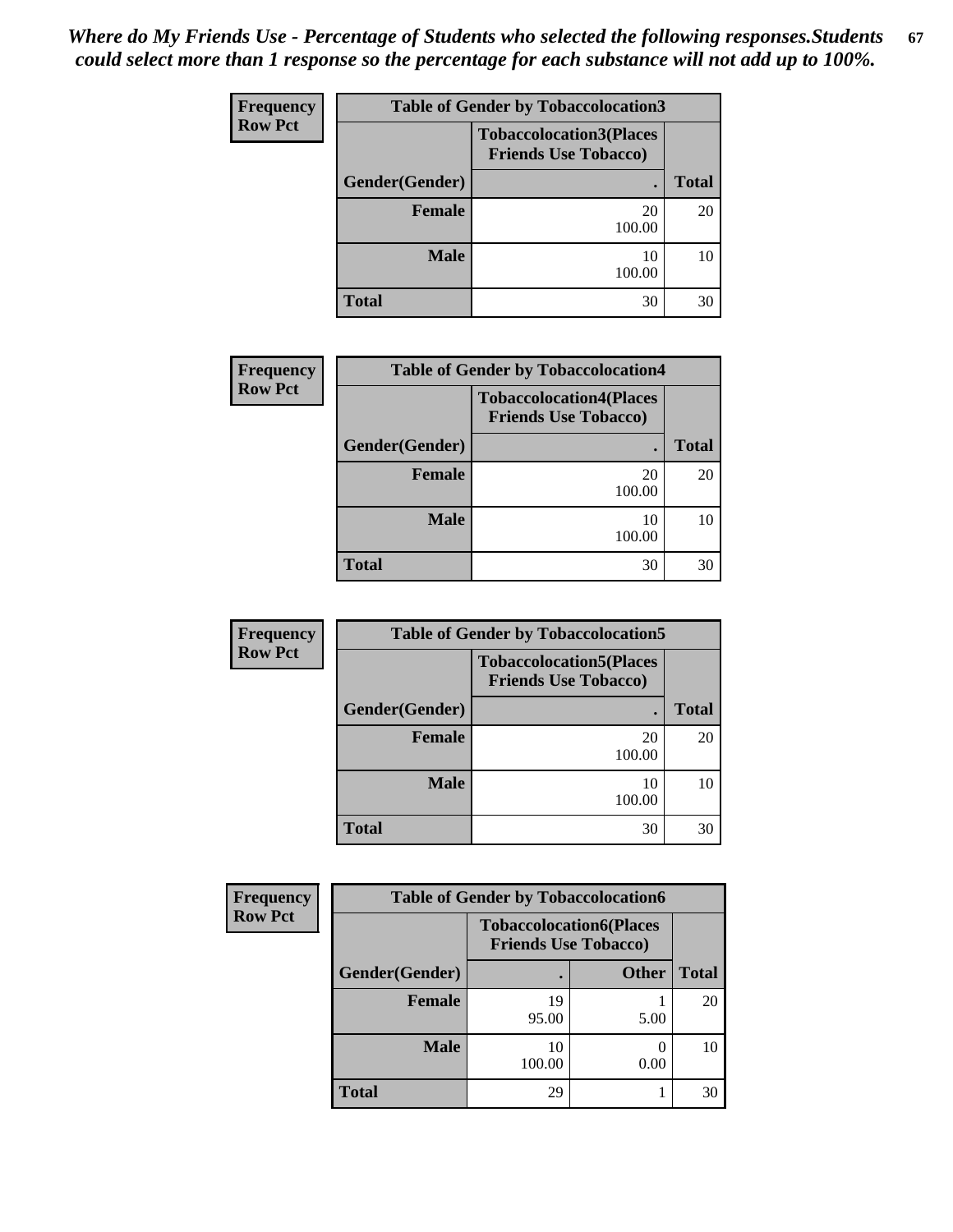| Frequency      | <b>Table of Gender by Marijuanalocation1</b> |                                                                    |              |  |  |
|----------------|----------------------------------------------|--------------------------------------------------------------------|--------------|--|--|
| <b>Row Pct</b> |                                              | <b>Marijuanalocation1(Places</b><br><b>Friends Use Marijuana</b> ) |              |  |  |
|                | Gender(Gender)                               | Do Not Use                                                         | <b>Total</b> |  |  |
|                | Female                                       | 20<br>100.00                                                       | 20           |  |  |
|                | <b>Male</b>                                  | 10<br>100.00                                                       | 10           |  |  |
|                | <b>Total</b>                                 | 30                                                                 | 30           |  |  |

| <b>Frequency</b> | <b>Table of Gender by Marijuanalocation2</b> |                                                                    |              |  |
|------------------|----------------------------------------------|--------------------------------------------------------------------|--------------|--|
| <b>Row Pct</b>   |                                              | <b>Marijuanalocation2(Places</b><br><b>Friends Use Marijuana</b> ) |              |  |
|                  | Gender(Gender)                               | $\bullet$                                                          | <b>Total</b> |  |
|                  | Female                                       | 20<br>100.00                                                       | 20           |  |
|                  | Male                                         | 10<br>100.00                                                       | 10           |  |
|                  | <b>Total</b>                                 | 30                                                                 | 30           |  |

| Frequency      | <b>Table of Gender by Marijuanalocation3</b> |                                                                    |              |  |
|----------------|----------------------------------------------|--------------------------------------------------------------------|--------------|--|
| <b>Row Pct</b> |                                              | <b>Marijuanalocation3(Places</b><br><b>Friends Use Marijuana</b> ) |              |  |
|                | Gender(Gender)                               |                                                                    | <b>Total</b> |  |
|                | <b>Female</b>                                | 20<br>100.00                                                       | 20           |  |
|                | <b>Male</b>                                  | 10<br>100.00                                                       | 10           |  |
|                | <b>Total</b>                                 | 30                                                                 | 30           |  |

| <b>Frequency</b> | <b>Table of Gender by Marijuanalocation4</b>                        |              |              |  |
|------------------|---------------------------------------------------------------------|--------------|--------------|--|
| <b>Row Pct</b>   | <b>Marijuanalocation4(Places)</b><br><b>Friends Use Marijuana</b> ) |              |              |  |
|                  | Gender(Gender)                                                      |              | <b>Total</b> |  |
|                  | <b>Female</b>                                                       | 20<br>100.00 | 20           |  |
|                  | <b>Male</b>                                                         | 10<br>100.00 | 10           |  |
|                  | <b>Total</b>                                                        | 30           | 30           |  |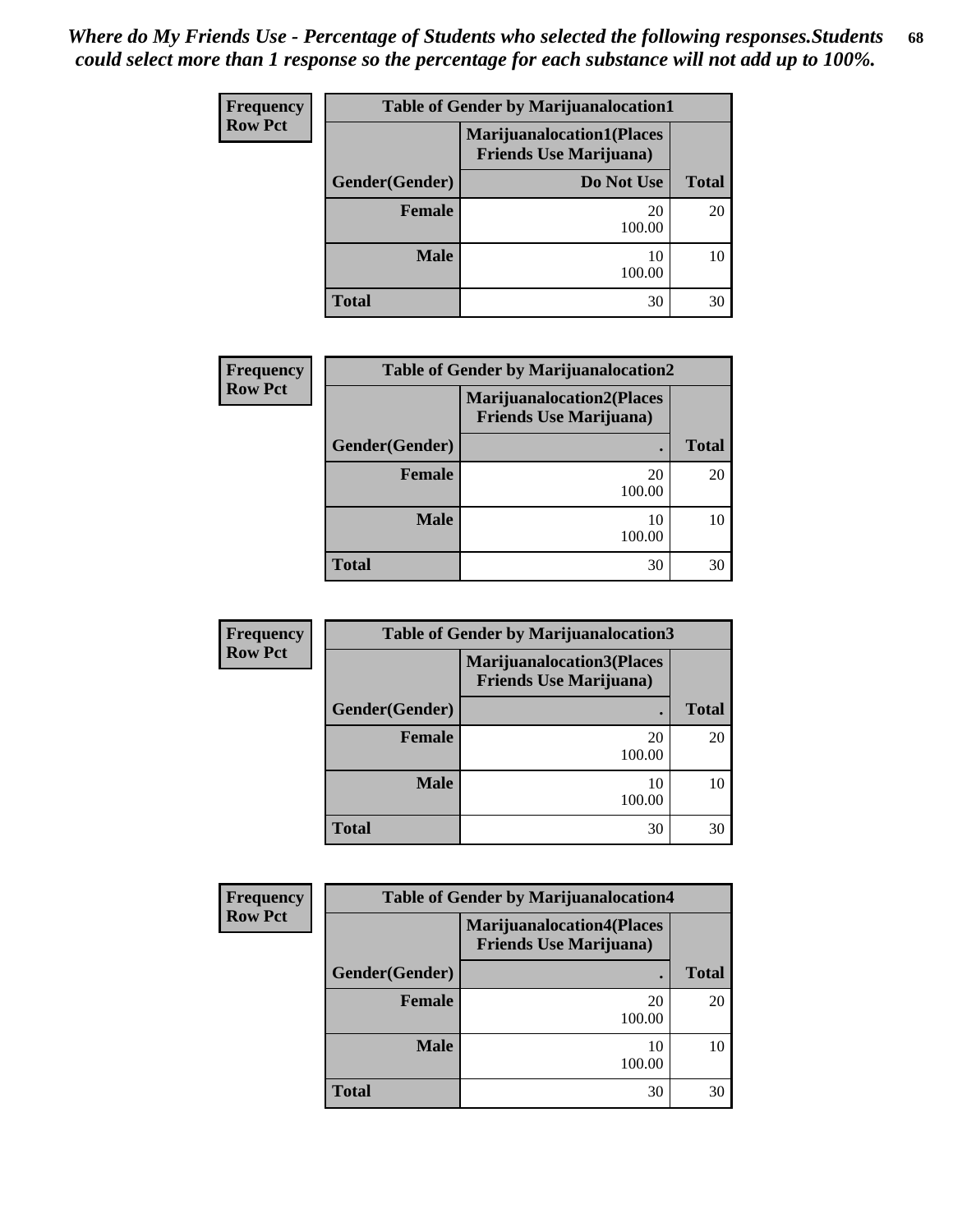| <b>Frequency</b> | <b>Table of Gender by Marijuanalocation5</b> |                                                                     |              |  |
|------------------|----------------------------------------------|---------------------------------------------------------------------|--------------|--|
| <b>Row Pct</b>   |                                              | <b>Marijuanalocation5</b> (Places<br><b>Friends Use Marijuana</b> ) |              |  |
|                  | Gender(Gender)                               |                                                                     | <b>Total</b> |  |
|                  | Female                                       | 20<br>100.00                                                        | 20           |  |
|                  | <b>Male</b>                                  | 10<br>100.00                                                        | 10           |  |
|                  | <b>Total</b>                                 | 30                                                                  | 30           |  |

| <b>Frequency</b> | <b>Table of Gender by Marijuanalocation6</b> |                                                                    |              |              |
|------------------|----------------------------------------------|--------------------------------------------------------------------|--------------|--------------|
| <b>Row Pct</b>   |                                              | <b>Marijuanalocation6(Places</b><br><b>Friends Use Marijuana</b> ) |              |              |
|                  | Gender(Gender)                               |                                                                    | <b>Other</b> | <b>Total</b> |
|                  | Female                                       | 19<br>95.00                                                        | 5.00         | 20           |
|                  | <b>Male</b>                                  | 10<br>100.00                                                       | 0.00         | 10           |
|                  | <b>Total</b>                                 | 29                                                                 |              | 30           |

| Frequency      | <b>Table of Gender by Otherdruglocation1</b> |                                                                                |              |  |  |
|----------------|----------------------------------------------|--------------------------------------------------------------------------------|--------------|--|--|
| <b>Row Pct</b> |                                              | <b>Otherdruglocation1(Places</b><br><b>Friends Use Other Illegal</b><br>Drugs) |              |  |  |
|                | Gender(Gender)                               | Do Not Use                                                                     | <b>Total</b> |  |  |
|                | Female                                       | 20<br>100.00                                                                   | 20           |  |  |
|                | <b>Male</b>                                  | 10<br>100.00                                                                   | 10           |  |  |
|                | <b>Total</b>                                 | 30                                                                             | 30           |  |  |

| <b>Frequency</b> | <b>Table of Gender by Otherdruglocation2</b> |                                                                                |              |  |  |
|------------------|----------------------------------------------|--------------------------------------------------------------------------------|--------------|--|--|
| <b>Row Pct</b>   |                                              | <b>Otherdruglocation2(Places</b><br><b>Friends Use Other Illegal</b><br>Drugs) |              |  |  |
|                  | Gender(Gender)                               |                                                                                | <b>Total</b> |  |  |
|                  | <b>Female</b>                                | 20<br>100.00                                                                   | 20           |  |  |
|                  | <b>Male</b>                                  | 10<br>100.00                                                                   | 10           |  |  |
|                  | <b>Total</b>                                 | 30                                                                             | 30           |  |  |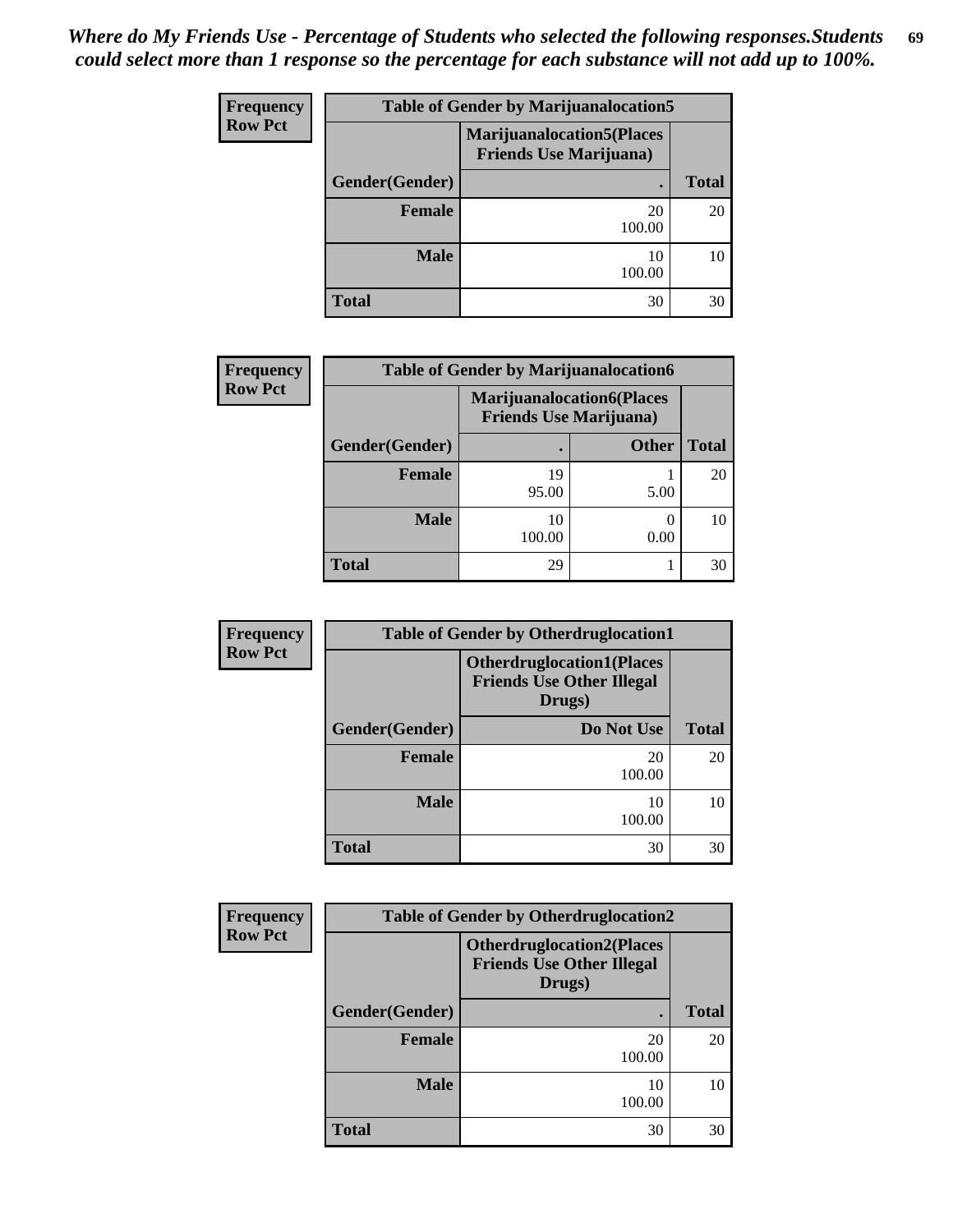| <b>Frequency</b> | <b>Table of Gender by Otherdruglocation3</b>                                   |              |              |  |
|------------------|--------------------------------------------------------------------------------|--------------|--------------|--|
| <b>Row Pct</b>   | <b>Otherdruglocation3(Places</b><br><b>Friends Use Other Illegal</b><br>Drugs) |              |              |  |
|                  | Gender(Gender)                                                                 | ٠            | <b>Total</b> |  |
|                  | Female                                                                         | 20<br>100.00 | 20           |  |
|                  | <b>Male</b>                                                                    | 10<br>100.00 | 10           |  |
|                  | <b>Total</b>                                                                   | 30           | 30           |  |

| Frequency      | <b>Table of Gender by Otherdruglocation4</b> |                                                                                |              |  |  |
|----------------|----------------------------------------------|--------------------------------------------------------------------------------|--------------|--|--|
| <b>Row Pct</b> |                                              | <b>Otherdruglocation4(Places</b><br><b>Friends Use Other Illegal</b><br>Drugs) |              |  |  |
|                | Gender(Gender)                               |                                                                                | <b>Total</b> |  |  |
|                | <b>Female</b>                                | 20<br>100.00                                                                   | 20           |  |  |
|                | <b>Male</b>                                  | 10<br>100.00                                                                   | 10           |  |  |
|                | <b>Total</b>                                 | 30                                                                             | 30           |  |  |

| Frequency      | <b>Table of Gender by Otherdruglocation5</b> |                                                                                 |              |  |  |
|----------------|----------------------------------------------|---------------------------------------------------------------------------------|--------------|--|--|
| <b>Row Pct</b> |                                              | <b>Otherdruglocation5(Places)</b><br><b>Friends Use Other Illegal</b><br>Drugs) |              |  |  |
|                | Gender(Gender)                               |                                                                                 | <b>Total</b> |  |  |
|                | Female                                       | 20<br>100.00                                                                    | 20           |  |  |
|                | <b>Male</b>                                  | 10<br>100.00                                                                    | 10           |  |  |
|                | <b>Total</b>                                 | 30                                                                              | 30           |  |  |

| Frequency      | <b>Table of Gender by Otherdruglocation6</b> |                                                                                |              |              |  |
|----------------|----------------------------------------------|--------------------------------------------------------------------------------|--------------|--------------|--|
| <b>Row Pct</b> |                                              | <b>Otherdruglocation6(Places</b><br><b>Friends Use Other Illegal</b><br>Drugs) |              |              |  |
|                | Gender(Gender)                               |                                                                                | <b>Other</b> | <b>Total</b> |  |
|                | <b>Female</b>                                | 19<br>95.00                                                                    | 5.00         | 20           |  |
|                | <b>Male</b>                                  | 10<br>100.00                                                                   | 0.00         | 10           |  |
|                | <b>Total</b>                                 | 29                                                                             |              | 30           |  |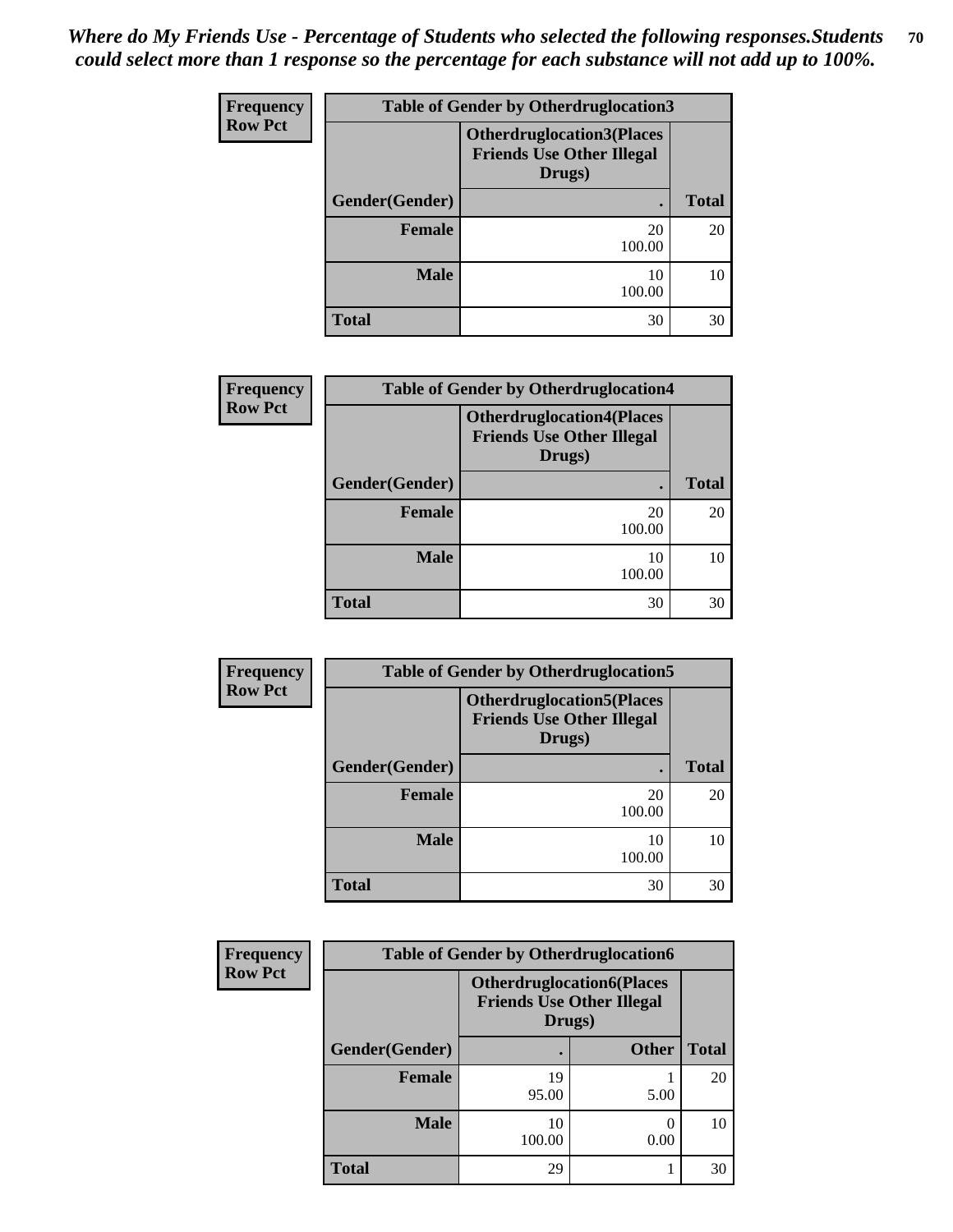*When do My Friends Use - Percentage of Students who selected the following responses.Students could select more than 1 response so the percentage for each substance will not add up to 100%.* **71**

| Frequency      | <b>Table of Gender by Alcoholtime1</b>                   |            |                      |              |
|----------------|----------------------------------------------------------|------------|----------------------|--------------|
| <b>Row Pct</b> | <b>Alcoholtime1(Times</b><br><b>Friends Use Alcohol)</b> |            |                      |              |
|                | Gender(Gender)                                           |            | Do Not<br><b>Use</b> | <b>Total</b> |
|                | <b>Female</b>                                            | 6<br>30.00 | 14<br>70.00          | 20           |
|                | <b>Male</b>                                              | 0.00       | 10<br>100.00         | 10           |
|                | <b>Total</b>                                             | 6          | 24                   | 30           |

| <b>Frequency</b> | <b>Table of Gender by Alcoholtime2</b> |                           |                             |              |
|------------------|----------------------------------------|---------------------------|-----------------------------|--------------|
| <b>Row Pct</b>   |                                        | <b>Alcoholtime2(Times</b> | <b>Friends Use Alcohol)</b> |              |
|                  | Gender(Gender)                         | $\bullet$                 | <b>On Way</b><br>to School  | <b>Total</b> |
|                  | <b>Female</b>                          | 17<br>85.00               | 3<br>15.00                  | 20           |
|                  | <b>Male</b>                            | 10<br>100.00              | 0.00                        | 10           |
|                  | <b>Total</b>                           | 27                        | 3                           | 30           |

| Frequency      | <b>Table of Gender by Alcoholtime3</b> |                                                          |                                |              |  |
|----------------|----------------------------------------|----------------------------------------------------------|--------------------------------|--------------|--|
| <b>Row Pct</b> |                                        | <b>Alcoholtime3(Times</b><br><b>Friends Use Alcohol)</b> |                                |              |  |
|                | <b>Gender(Gender)</b>                  |                                                          | <b>During</b><br><b>School</b> | <b>Total</b> |  |
|                | Female                                 | 18<br>90.00                                              | 2<br>10.00                     | 20           |  |
|                | <b>Male</b>                            | 10<br>100.00                                             | 0<br>0.00                      | 10           |  |
|                | <b>Total</b>                           | 28                                                       | 2                              | 30           |  |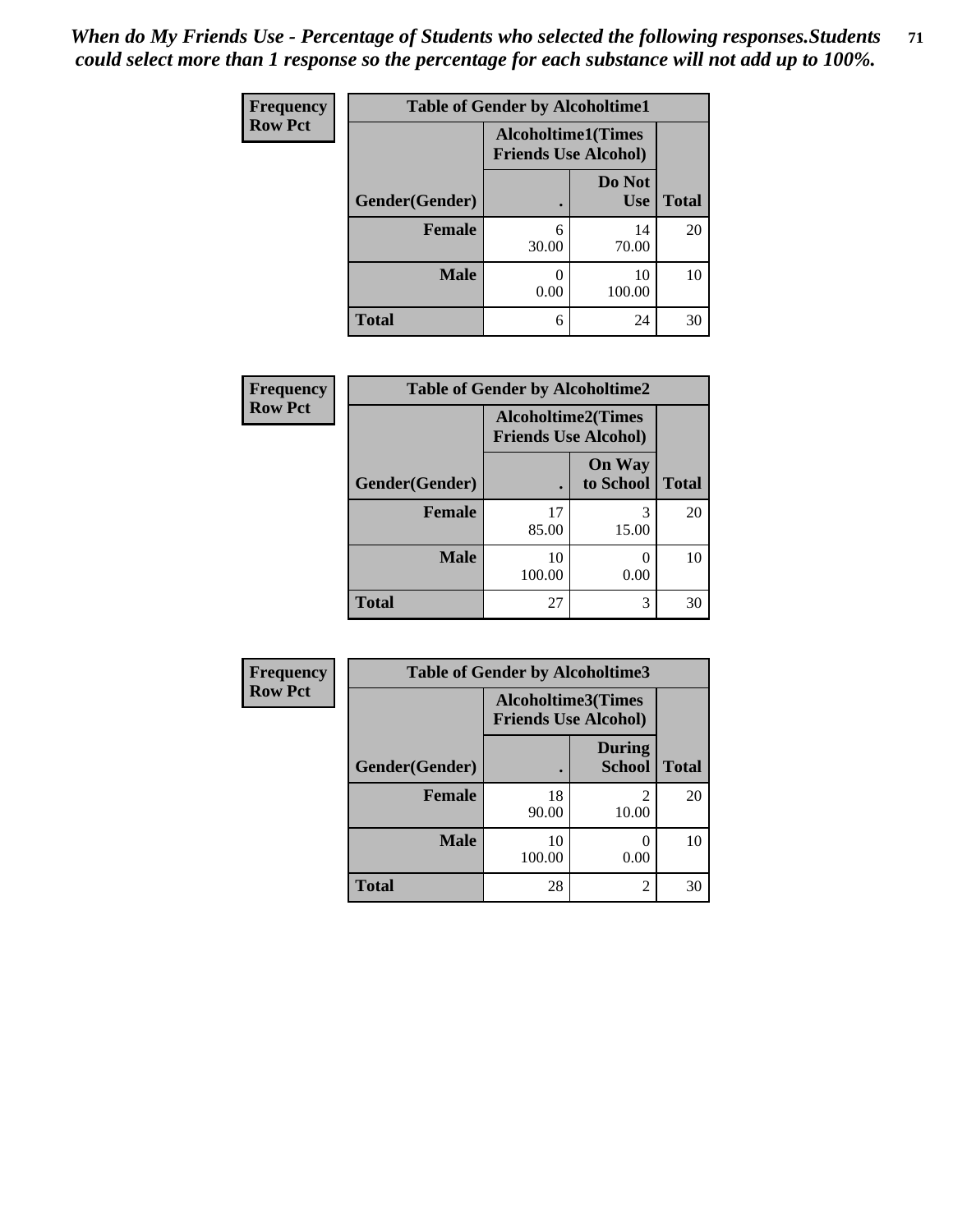*When do My Friends Use - Percentage of Students who selected the following responses.Students could select more than 1 response so the percentage for each substance will not add up to 100%.* **72**

| <b>Frequency</b> | <b>Table of Gender by Alcoholtime4</b> |                                                          |                                                |              |
|------------------|----------------------------------------|----------------------------------------------------------|------------------------------------------------|--------------|
| <b>Row Pct</b>   |                                        | <b>Alcoholtime4(Times</b><br><b>Friends Use Alcohol)</b> |                                                |              |
|                  | Gender(Gender)                         | $\bullet$                                                | <b>On Way</b><br>Home<br>From<br><b>School</b> | <b>Total</b> |
|                  | <b>Female</b>                          | 17<br>85.00                                              | 3<br>15.00                                     | 20           |
|                  | <b>Male</b>                            | 10<br>100.00                                             | $\mathcal{O}$<br>0.00                          | 10           |
|                  | <b>Total</b>                           | 27                                                       | 3                                              | 30           |

| <b>Frequency</b> | <b>Table of Gender by Alcoholtime5</b> |                                                           |                   |              |  |
|------------------|----------------------------------------|-----------------------------------------------------------|-------------------|--------------|--|
| <b>Row Pct</b>   |                                        | <b>Alcoholtime5</b> (Times<br><b>Friends Use Alcohol)</b> |                   |              |  |
|                  | Gender(Gender)                         |                                                           | <b>Weeknights</b> | <b>Total</b> |  |
|                  | <b>Female</b>                          | 15<br>75.00                                               | 5<br>25.00        | 20           |  |
|                  | <b>Male</b>                            | 10<br>100.00                                              | 0.00              | 10           |  |
|                  | <b>Total</b>                           | 25                                                        | 5                 | 30           |  |

| <b>Frequency</b> | <b>Table of Gender by Alcoholtime6</b> |                                                           |          |              |  |
|------------------|----------------------------------------|-----------------------------------------------------------|----------|--------------|--|
| <b>Row Pct</b>   |                                        | <b>Alcoholtime6</b> (Times<br><b>Friends Use Alcohol)</b> |          |              |  |
|                  | Gender(Gender)                         |                                                           | Weekends | <b>Total</b> |  |
|                  | Female                                 | 15<br>75.00                                               | 25.00    | 20           |  |
|                  | <b>Male</b>                            | 10<br>100.00                                              | 0.00     | 10           |  |
|                  | <b>Total</b>                           | 25                                                        | 5        | 30           |  |

| Frequency      | <b>Table of Gender by Tobaccotime1</b> |                                                                     |              |  |
|----------------|----------------------------------------|---------------------------------------------------------------------|--------------|--|
| <b>Row Pct</b> |                                        | <b>Tobaccotime1(Times</b><br><b>Friends Use</b><br><b>Tobacco</b> ) |              |  |
|                | Gender(Gender)                         | Do Not Use                                                          | <b>Total</b> |  |
|                | <b>Female</b>                          | 20<br>100.00                                                        | 20           |  |
|                | <b>Male</b>                            | 10<br>100.00                                                        | 10           |  |
|                | <b>Total</b>                           | 30                                                                  | 30           |  |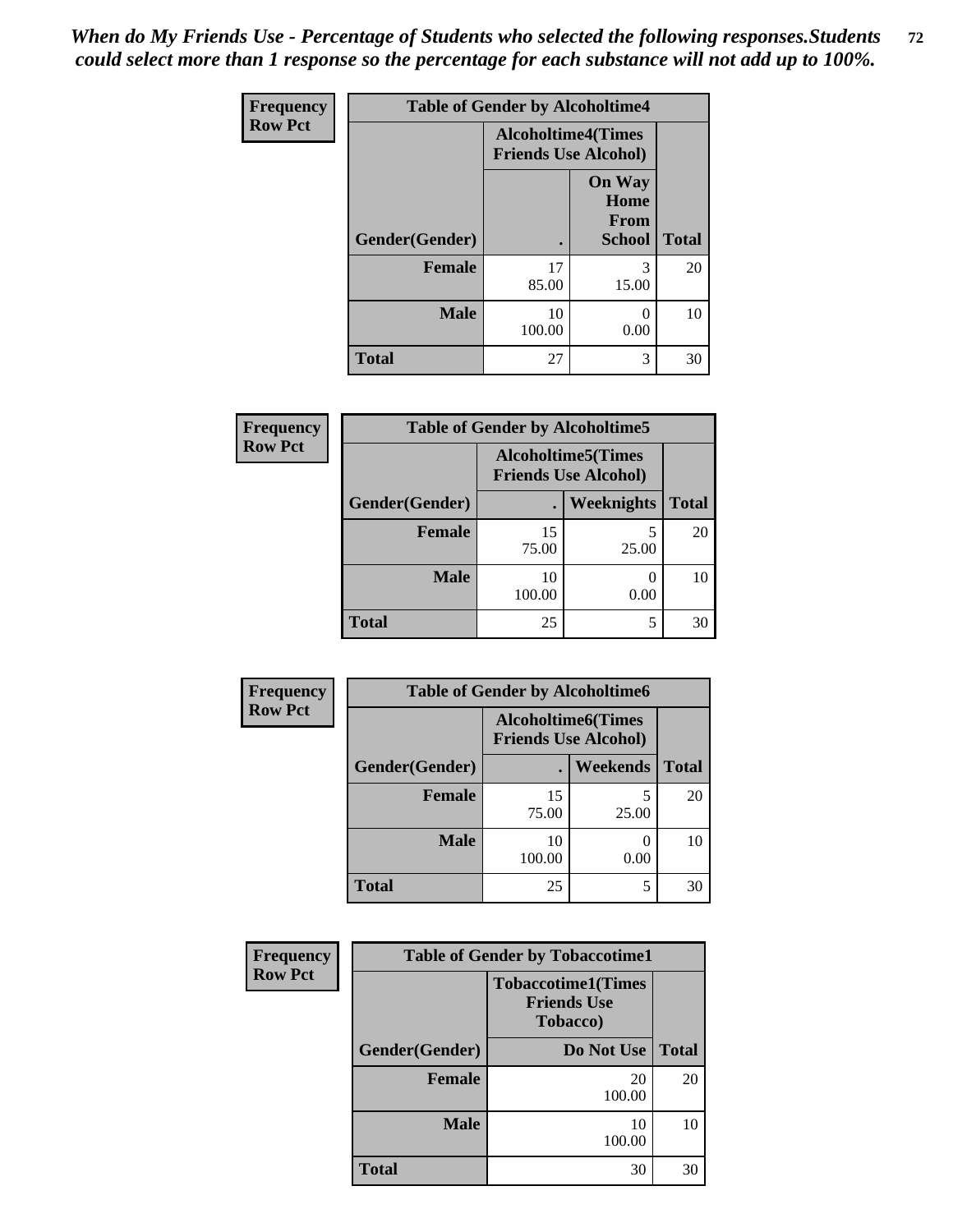*When do My Friends Use - Percentage of Students who selected the following responses.Students could select more than 1 response so the percentage for each substance will not add up to 100%.* **73**

| Frequency      | <b>Table of Gender by Tobaccotime2</b> |                                                                     |              |
|----------------|----------------------------------------|---------------------------------------------------------------------|--------------|
| <b>Row Pct</b> |                                        | <b>Tobaccotime2(Times</b><br><b>Friends Use</b><br><b>Tobacco</b> ) |              |
|                | Gender(Gender)                         |                                                                     | <b>Total</b> |
|                | <b>Female</b>                          | 20<br>100.00                                                        | 20           |
|                | <b>Male</b>                            | 10<br>100.00                                                        | 10           |
|                | <b>Total</b>                           | 30                                                                  | 30           |

| <b>Frequency</b> |                | <b>Table of Gender by Tobaccotime3</b>                              |              |
|------------------|----------------|---------------------------------------------------------------------|--------------|
| <b>Row Pct</b>   |                | <b>Tobaccotime3(Times</b><br><b>Friends Use</b><br><b>Tobacco</b> ) |              |
|                  | Gender(Gender) |                                                                     | <b>Total</b> |
|                  | <b>Female</b>  | 20<br>100.00                                                        | 20           |
|                  | <b>Male</b>    | 10<br>100.00                                                        | 10           |
|                  | <b>Total</b>   | 30                                                                  | 30           |

| <b>Frequency</b> | <b>Table of Gender by Tobaccotime4</b> |                                                          |                                                |              |
|------------------|----------------------------------------|----------------------------------------------------------|------------------------------------------------|--------------|
| <b>Row Pct</b>   |                                        | <b>Tobaccotime4(Times</b><br><b>Friends Use Tobacco)</b> |                                                |              |
|                  | Gender(Gender)                         |                                                          | <b>On Way</b><br>Home<br>From<br><b>School</b> | <b>Total</b> |
|                  | <b>Female</b>                          | 17<br>85.00                                              | 3<br>15.00                                     | 20           |
|                  | <b>Male</b>                            | 10<br>100.00                                             | 0.00                                           | 10           |
|                  | <b>Total</b>                           | 27                                                       | 3                                              | 30           |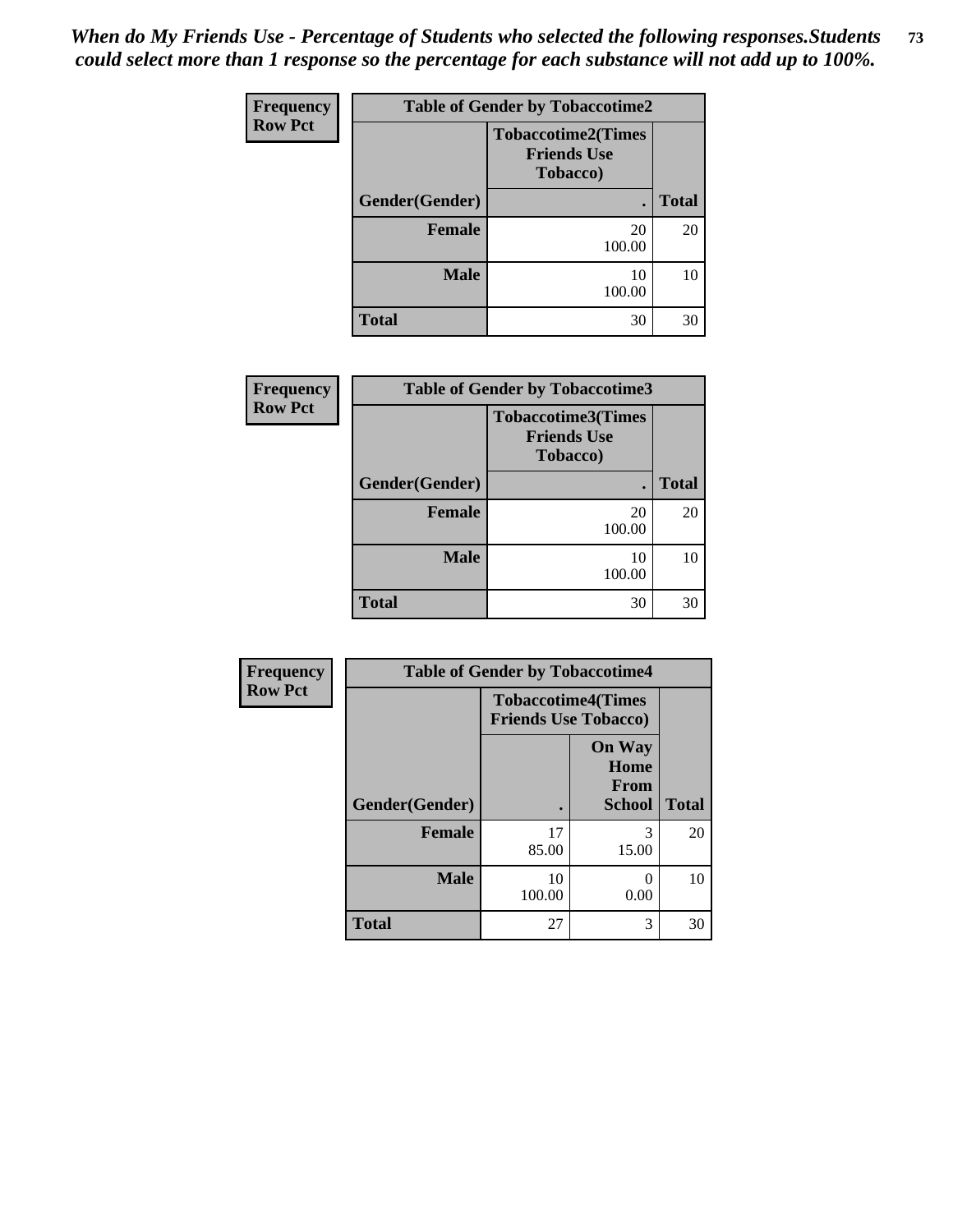*When do My Friends Use - Percentage of Students who selected the following responses.Students could select more than 1 response so the percentage for each substance will not add up to 100%.* **74**

| <b>Frequency</b> | <b>Table of Gender by Tobaccotime5</b> |                                                              |              |
|------------------|----------------------------------------|--------------------------------------------------------------|--------------|
| <b>Row Pct</b>   |                                        | <b>Tobaccotime5</b> (Times<br><b>Friends Use</b><br>Tobacco) |              |
|                  | Gender(Gender)                         |                                                              | <b>Total</b> |
|                  | <b>Female</b>                          | 20<br>100.00                                                 | 20           |
|                  | <b>Male</b>                            | 10<br>100.00                                                 | 10           |
|                  | <b>Total</b>                           | 30                                                           | 30           |

| Frequency      | <b>Table of Gender by Tobaccotime6</b> |                                                             |              |
|----------------|----------------------------------------|-------------------------------------------------------------|--------------|
| <b>Row Pct</b> |                                        | <b>Tobaccotime6(Times</b><br><b>Friends Use</b><br>Tobacco) |              |
|                | Gender(Gender)                         | ٠                                                           | <b>Total</b> |
|                | <b>Female</b>                          | 20<br>100.00                                                | 20           |
|                | <b>Male</b>                            | 10<br>100.00                                                | 10           |
|                | <b>Total</b>                           | 30                                                          | 30           |

| Frequency      | <b>Table of Gender by Marijuanatime1</b> |                                                                 |              |
|----------------|------------------------------------------|-----------------------------------------------------------------|--------------|
| <b>Row Pct</b> |                                          | <b>Marijuanatime1(Times</b><br><b>Friends Use</b><br>Marijuana) |              |
|                | Gender(Gender)                           | Do Not Use                                                      | <b>Total</b> |
|                | <b>Female</b>                            | 20<br>100.00                                                    | 20           |
|                | <b>Male</b>                              | 10<br>100.00                                                    | 10           |
|                | <b>Total</b>                             | 30                                                              | 30           |

| <b>Frequency</b> | <b>Table of Gender by Marijuanatime2</b> |                                                                 |              |
|------------------|------------------------------------------|-----------------------------------------------------------------|--------------|
| <b>Row Pct</b>   |                                          | <b>Marijuanatime2(Times</b><br><b>Friends Use</b><br>Marijuana) |              |
|                  | Gender(Gender)                           | ٠                                                               | <b>Total</b> |
|                  | <b>Female</b>                            | 20<br>100.00                                                    | 20           |
|                  | <b>Male</b>                              | 10<br>100.00                                                    | 10           |
|                  | <b>Total</b>                             | 30                                                              | 30           |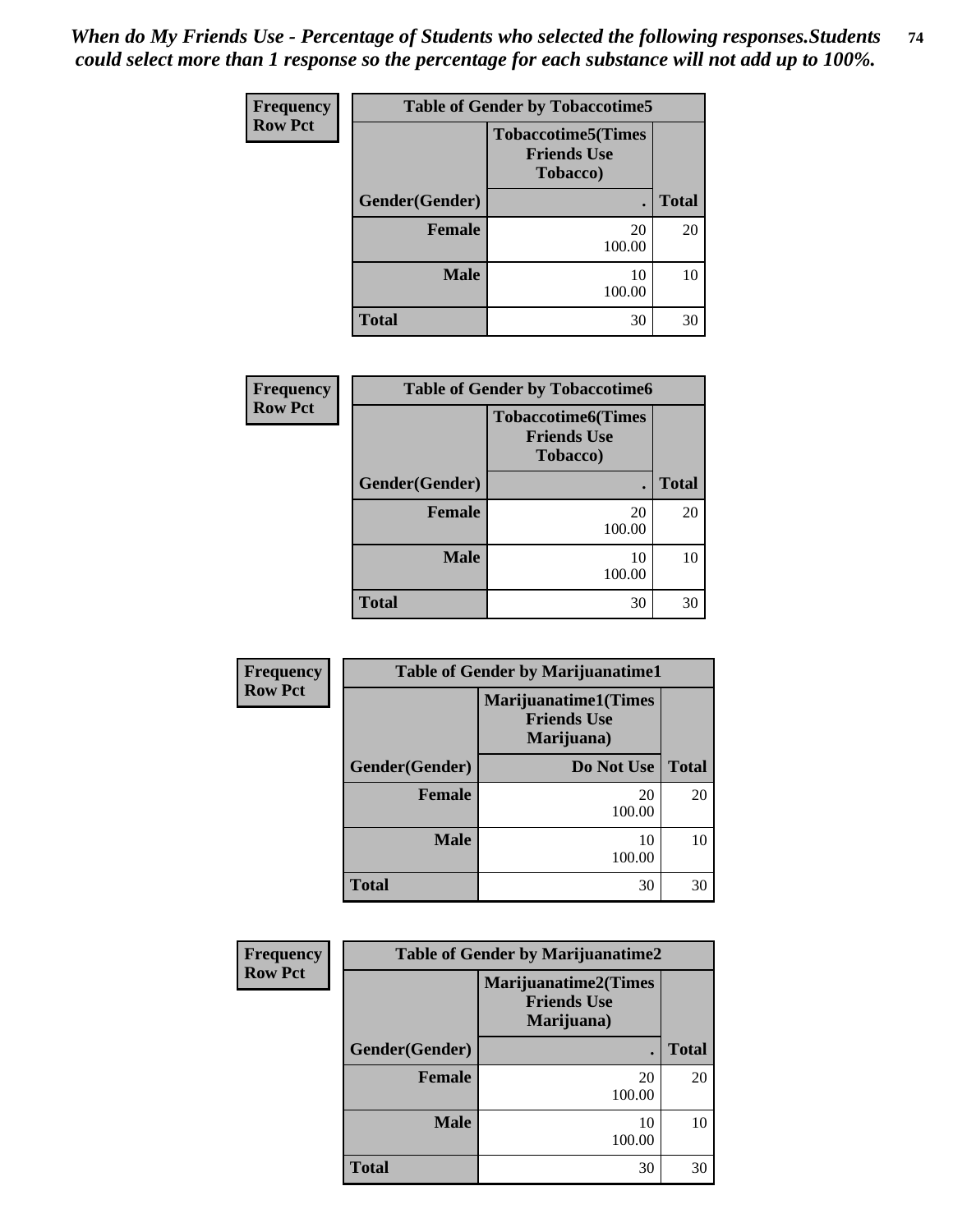## *When do My Friends Use - Percentage of Students who selected the following responses.Students could select more than 1 response so the percentage for each substance will not add up to 100%.* **75**

| Frequency      | <b>Table of Gender by Marijuanatime3</b> |                                                          |              |  |
|----------------|------------------------------------------|----------------------------------------------------------|--------------|--|
| <b>Row Pct</b> |                                          | Marijuanatime3(Times<br><b>Friends Use</b><br>Marijuana) |              |  |
|                | Gender(Gender)                           | $\bullet$                                                | <b>Total</b> |  |
|                | <b>Female</b>                            | 20<br>100.00                                             | 20           |  |
|                | <b>Male</b>                              | 10<br>100.00                                             | 10           |  |
|                | <b>Total</b>                             | 30                                                       | 30           |  |

| Frequency      | <b>Table of Gender by Marijuanatime4</b> |                                                                 |              |
|----------------|------------------------------------------|-----------------------------------------------------------------|--------------|
| <b>Row Pct</b> |                                          | <b>Marijuanatime4(Times</b><br><b>Friends Use</b><br>Marijuana) |              |
|                | Gender(Gender)                           |                                                                 | <b>Total</b> |
|                | Female                                   | 20<br>100.00                                                    | 20           |
|                | <b>Male</b>                              | 10<br>100.00                                                    | 10           |
|                | <b>Total</b>                             | 30                                                              | 30           |

| Frequency      | <b>Table of Gender by Marijuanatime5</b> |                                                                  |              |  |
|----------------|------------------------------------------|------------------------------------------------------------------|--------------|--|
| <b>Row Pct</b> |                                          | <b>Marijuanatime5</b> (Times<br><b>Friends Use</b><br>Marijuana) |              |  |
|                | Gender(Gender)                           | $\bullet$                                                        | <b>Total</b> |  |
|                | <b>Female</b>                            | 20<br>100.00                                                     | 20           |  |
|                | <b>Male</b>                              | 10<br>100.00                                                     | 10           |  |
|                | <b>Total</b>                             | 30                                                               | 30           |  |

| <b>Frequency</b> | <b>Table of Gender by Marijuanatime6</b> |                                                                 |              |
|------------------|------------------------------------------|-----------------------------------------------------------------|--------------|
| <b>Row Pct</b>   |                                          | <b>Marijuanatime6(Times</b><br><b>Friends Use</b><br>Marijuana) |              |
|                  | Gender(Gender)                           | ٠                                                               | <b>Total</b> |
|                  | <b>Female</b>                            | 20<br>100.00                                                    | 20           |
|                  | <b>Male</b>                              | 10<br>100.00                                                    | 10           |
|                  | <b>Total</b>                             | 30                                                              | 30           |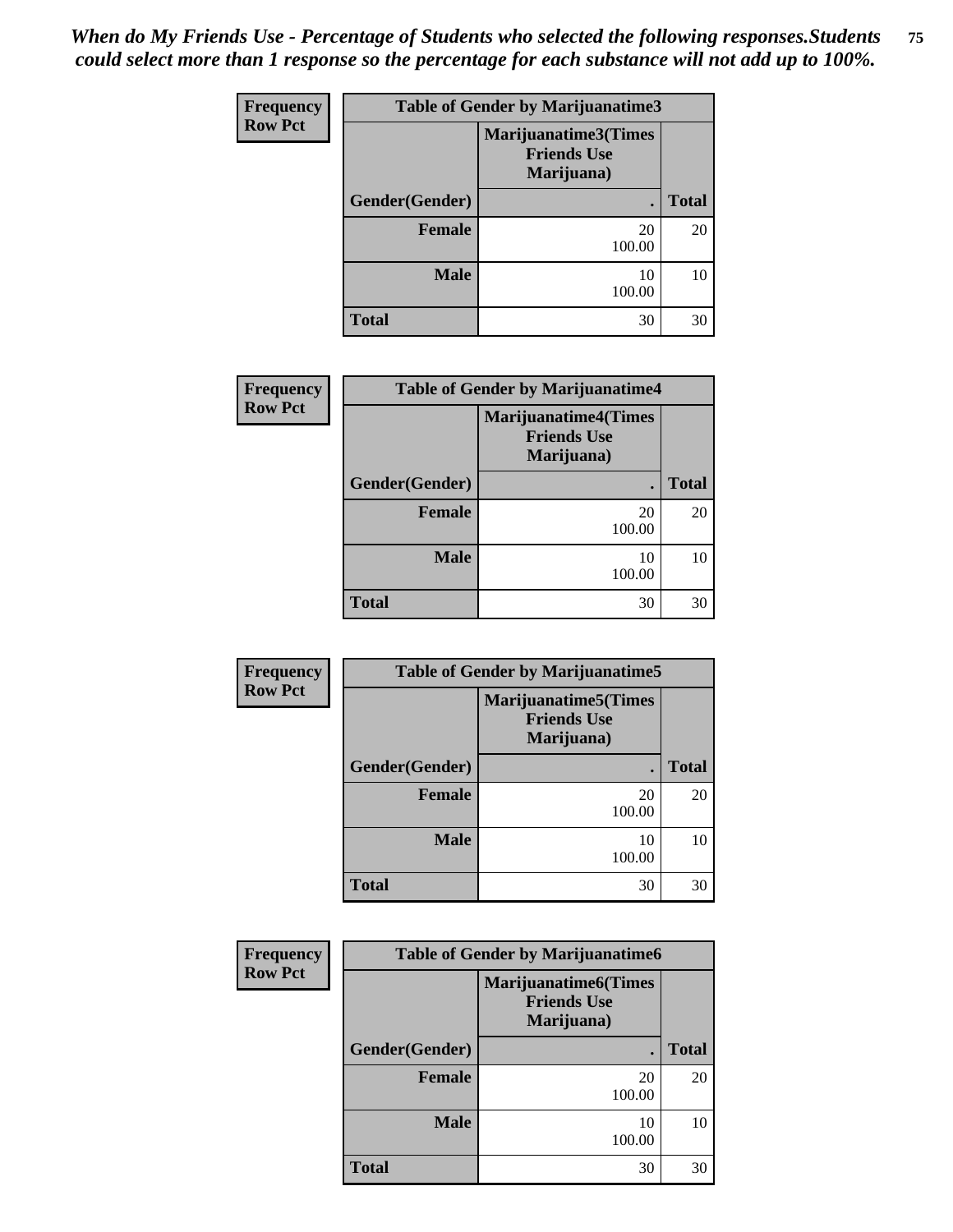## *When do My Friends Use - Percentage of Students who selected the following responses.Students could select more than 1 response so the percentage for each substance will not add up to 100%.* **76**

| <b>Frequency</b> | <b>Table of Gender by Otherdrugtime1</b> |                                                                                   |              |
|------------------|------------------------------------------|-----------------------------------------------------------------------------------|--------------|
| <b>Row Pct</b>   |                                          | <b>Otherdrugtime1(Times</b><br><b>Friends Use Other</b><br><b>Illegal Drugs</b> ) |              |
|                  | Gender(Gender)                           | Do Not Use                                                                        | <b>Total</b> |
|                  | <b>Female</b>                            | 20<br>100.00                                                                      | 20           |
|                  | <b>Male</b>                              | 10<br>100.00                                                                      | 10           |
|                  | <b>Total</b>                             | 30                                                                                | 30           |

| Frequency      | <b>Table of Gender by Otherdrugtime2</b> |                                                                                   |              |  |  |
|----------------|------------------------------------------|-----------------------------------------------------------------------------------|--------------|--|--|
| <b>Row Pct</b> |                                          | <b>Otherdrugtime2(Times</b><br><b>Friends Use Other</b><br><b>Illegal Drugs</b> ) |              |  |  |
|                | Gender(Gender)                           |                                                                                   | <b>Total</b> |  |  |
|                | <b>Female</b>                            | 20<br>100.00                                                                      | 20           |  |  |
|                | <b>Male</b>                              | 10<br>100.00                                                                      | 10           |  |  |
|                | <b>Total</b>                             | 30                                                                                | 30           |  |  |

| Frequency      | <b>Table of Gender by Otherdrugtime3</b> |                                                                                   |              |  |  |
|----------------|------------------------------------------|-----------------------------------------------------------------------------------|--------------|--|--|
| <b>Row Pct</b> |                                          | <b>Otherdrugtime3(Times</b><br><b>Friends Use Other</b><br><b>Illegal Drugs</b> ) |              |  |  |
|                | Gender(Gender)                           | $\blacksquare$                                                                    | <b>Total</b> |  |  |
|                | <b>Female</b>                            | 20<br>100.00                                                                      | 20           |  |  |
|                | <b>Male</b>                              | 10<br>100.00                                                                      | 10           |  |  |
|                | <b>Total</b>                             | 30                                                                                | 30           |  |  |

| Frequency      | <b>Table of Gender by Otherdrugtime4</b> |                                                                                  |              |  |  |
|----------------|------------------------------------------|----------------------------------------------------------------------------------|--------------|--|--|
| <b>Row Pct</b> |                                          | <b>Otherdrugtime4(Times</b><br><b>Friends Use Other</b><br><b>Illegal Drugs)</b> |              |  |  |
|                | Gender(Gender)                           | ٠                                                                                | <b>Total</b> |  |  |
|                | <b>Female</b>                            | 20<br>100.00                                                                     | 20           |  |  |
|                | <b>Male</b>                              | 10<br>100.00                                                                     | 10           |  |  |
|                | <b>Total</b>                             | 30                                                                               | 30           |  |  |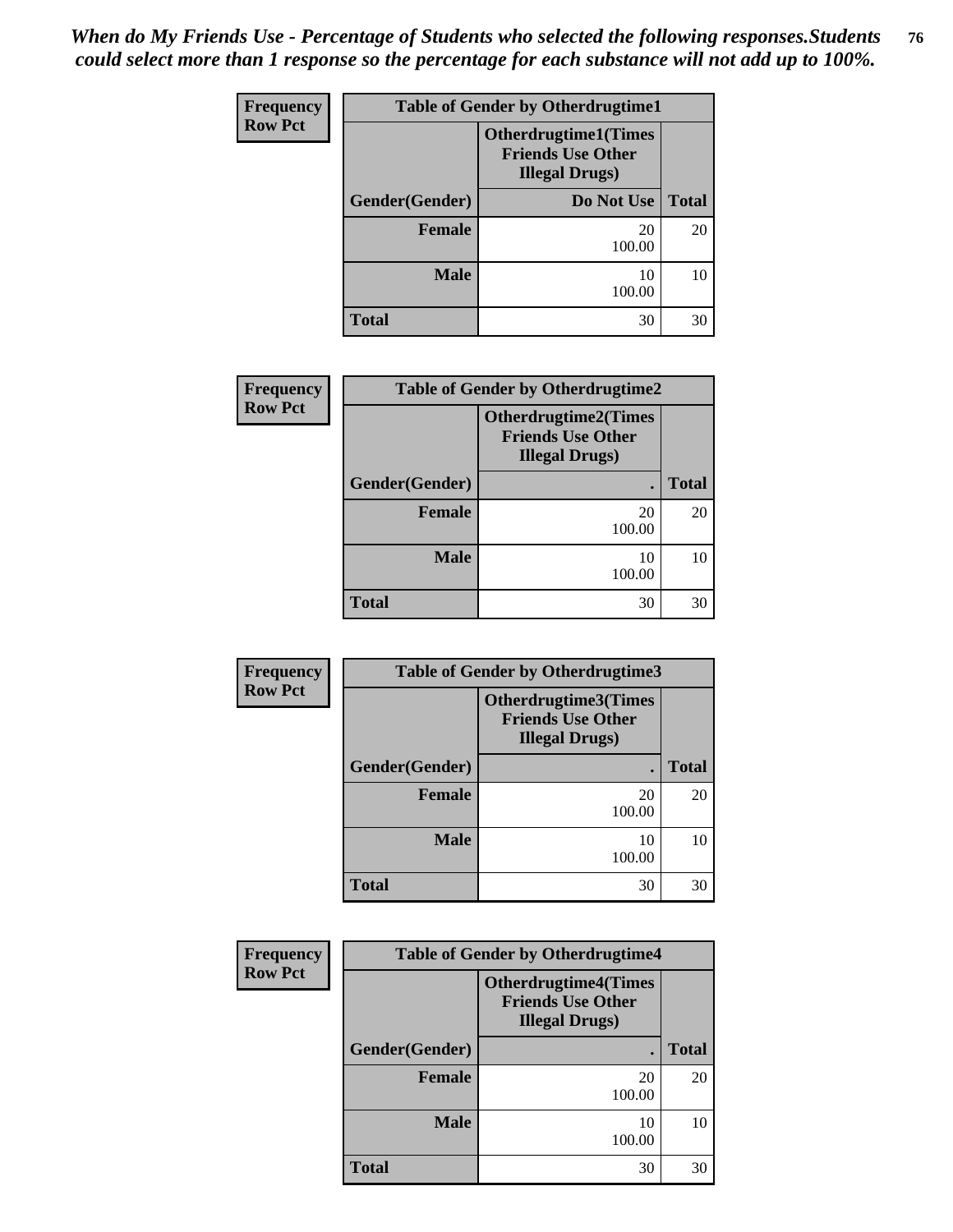## *When do My Friends Use - Percentage of Students who selected the following responses.Students could select more than 1 response so the percentage for each substance will not add up to 100%.* **77**

| Frequency      | <b>Table of Gender by Otherdrugtime5</b> |                                                                                   |              |  |  |
|----------------|------------------------------------------|-----------------------------------------------------------------------------------|--------------|--|--|
| <b>Row Pct</b> |                                          | <b>Otherdrugtime5(Times</b><br><b>Friends Use Other</b><br><b>Illegal Drugs</b> ) |              |  |  |
|                | Gender(Gender)                           | $\bullet$                                                                         | <b>Total</b> |  |  |
|                | <b>Female</b>                            | 20<br>100.00                                                                      | 20           |  |  |
|                | <b>Male</b>                              | 10<br>100.00                                                                      | 10           |  |  |
|                | <b>Total</b>                             | 30                                                                                | 30           |  |  |

| <b>Frequency</b> | <b>Table of Gender by Otherdrugtime6</b> |                                                                                    |              |  |  |
|------------------|------------------------------------------|------------------------------------------------------------------------------------|--------------|--|--|
| <b>Row Pct</b>   |                                          | <b>Otherdrugtime6</b> (Times<br><b>Friends Use Other</b><br><b>Illegal Drugs</b> ) |              |  |  |
|                  | Gender(Gender)                           |                                                                                    | <b>Total</b> |  |  |
|                  | <b>Female</b>                            | 20<br>100.00                                                                       | 20           |  |  |
|                  | <b>Male</b>                              | 10<br>100.00                                                                       | 10           |  |  |
|                  | <b>Total</b>                             | 30                                                                                 | 30           |  |  |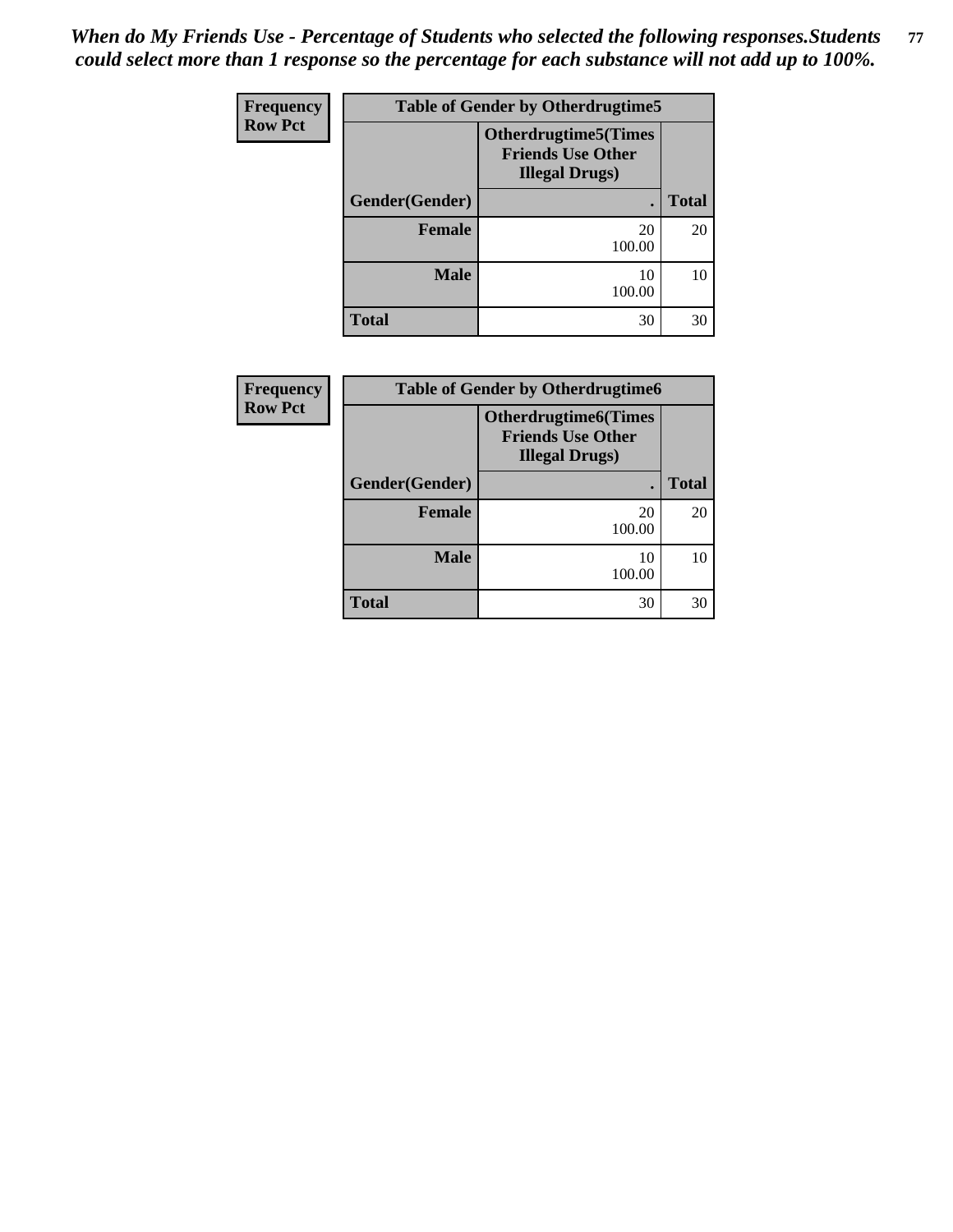## *Other Questions* **78**

| Frequency      | <b>Table of Gender by Educationalcohol</b> |                                                                                                                                       |                |              |
|----------------|--------------------------------------------|---------------------------------------------------------------------------------------------------------------------------------------|----------------|--------------|
| <b>Row Pct</b> |                                            | <b>Educationalcohol</b> (I<br>have been taught<br>about alcohol,<br>tobacco,<br>and other drugs<br>within the last year<br>at school) |                |              |
|                | Gender(Gender)                             | Yes                                                                                                                                   | N <sub>0</sub> | <b>Total</b> |
|                | <b>Female</b>                              | 15<br>75.00                                                                                                                           | 5<br>25.00     | 20           |
|                | <b>Male</b>                                | 6<br>60.00                                                                                                                            | 4<br>40.00     | 10           |
|                | <b>Total</b>                               | 21                                                                                                                                    | 9              | 30           |

| Frequency      | <b>Table of Gender by Rodedrinking</b> |                                                                                                                     |                |              |
|----------------|----------------------------------------|---------------------------------------------------------------------------------------------------------------------|----------------|--------------|
| <b>Row Pct</b> |                                        | Rodedrinking(In<br>the past 30 days I<br>have ridden in a<br>car with a driver<br>who had been<br>drinking alcohol) |                |              |
|                | Gender(Gender)                         | Yes                                                                                                                 | N <sub>0</sub> | <b>Total</b> |
|                | <b>Female</b>                          | 5.00                                                                                                                | 19<br>95.00    | 20           |
|                | <b>Male</b>                            | 0.00                                                                                                                | 10<br>100.00   | 10           |
|                | <b>Total</b>                           |                                                                                                                     | 29             | 30           |

| Frequency      | <b>Table of Gender by Drugsschool</b> |                                                                                                                                     |                |              |  |
|----------------|---------------------------------------|-------------------------------------------------------------------------------------------------------------------------------------|----------------|--------------|--|
| <b>Row Pct</b> |                                       | <b>Drugsschool</b> (During<br>the past 12 months,<br>I have been offered,<br>sold,<br>or given illegal drugs<br>on school property) |                |              |  |
|                | Gender(Gender)                        | Yes                                                                                                                                 | N <sub>0</sub> | <b>Total</b> |  |
|                | <b>Female</b>                         | 5.00                                                                                                                                | 19<br>95.00    | 20           |  |
|                | <b>Male</b>                           | 0.00                                                                                                                                | 10<br>100.00   | 10           |  |
|                | <b>Total</b>                          | 1                                                                                                                                   | 29             | 30           |  |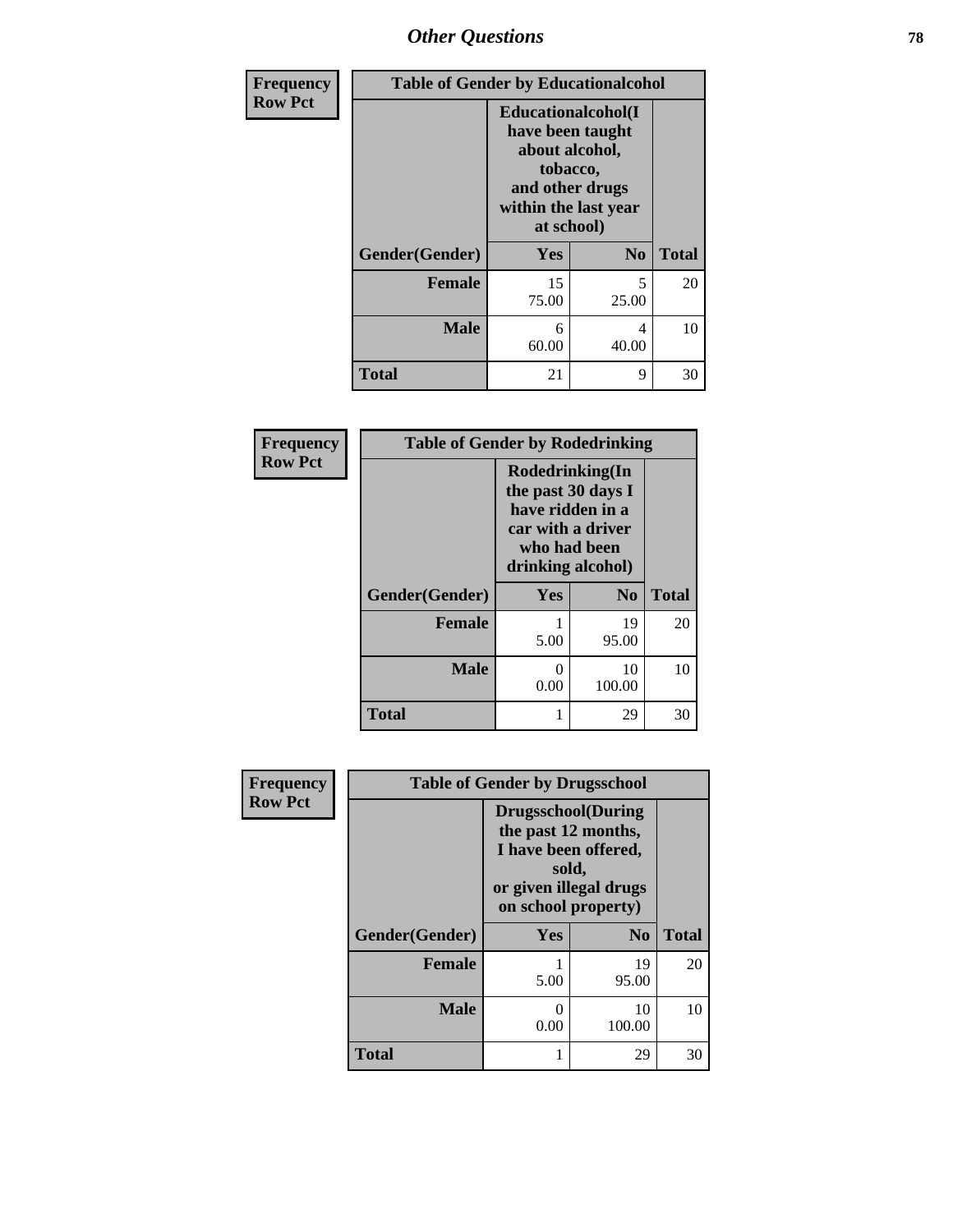*Other Questions* **79**

| <b>Frequency</b> | <b>Table of Gender by Bingedrinking</b> |                                                                                                                          |                         |                   |              |
|------------------|-----------------------------------------|--------------------------------------------------------------------------------------------------------------------------|-------------------------|-------------------|--------------|
| <b>Row Pct</b>   |                                         | <b>Bingedrinking</b> (I<br>have drunk five or<br>more drinks of<br>alcohol at one<br>sitting during the<br>last 30 days) |                         |                   |              |
|                  | Gender(Gender)                          | 0<br><b>Days</b>                                                                                                         | 6 to<br>q<br>days       | All<br>30<br>days | <b>Total</b> |
|                  | <b>Female</b>                           | 17<br>85.00                                                                                                              | $\mathfrak{D}$<br>10.00 | 5.00              | 20           |
|                  | <b>Male</b>                             | 10<br>100.00                                                                                                             | 0<br>0.00               | 0<br>0.00         | 10           |
|                  | <b>Total</b>                            | 27                                                                                                                       | $\overline{c}$          | 1                 | 30           |

| Frequency      | <b>Table of Gender by Educationaids</b> |                                                                                                 |             |              |  |
|----------------|-----------------------------------------|-------------------------------------------------------------------------------------------------|-------------|--------------|--|
| <b>Row Pct</b> |                                         | <b>Educationaids</b> (I<br>have been taught<br>about HIV/AIDS<br>at school in the<br>past year) |             |              |  |
|                | Gender(Gender)                          | Yes                                                                                             | $\bf N_0$   | <b>Total</b> |  |
|                | <b>Female</b>                           | 10<br>50.00                                                                                     | 10<br>50.00 | 20           |  |
|                | <b>Male</b>                             | 2<br>20.00                                                                                      | 8<br>80.00  | 10           |  |
|                | <b>Total</b>                            | 12                                                                                              | 18          | 30           |  |

| <b>Frequency</b> | <b>Table of Gender by Suicideconsider</b> |                 |                |              |
|------------------|-------------------------------------------|-----------------|----------------|--------------|
| <b>Row Pct</b>   |                                           | Suicideconsider |                |              |
|                  | Gender(Gender)                            | Yes             | N <sub>0</sub> | <b>Total</b> |
|                  | <b>Female</b>                             | 5.00            | 19<br>95.00    | 20           |
|                  | <b>Male</b>                               | 0.00            | 10<br>100.00   | 10           |
|                  | <b>Total</b>                              |                 | 29             | 30           |